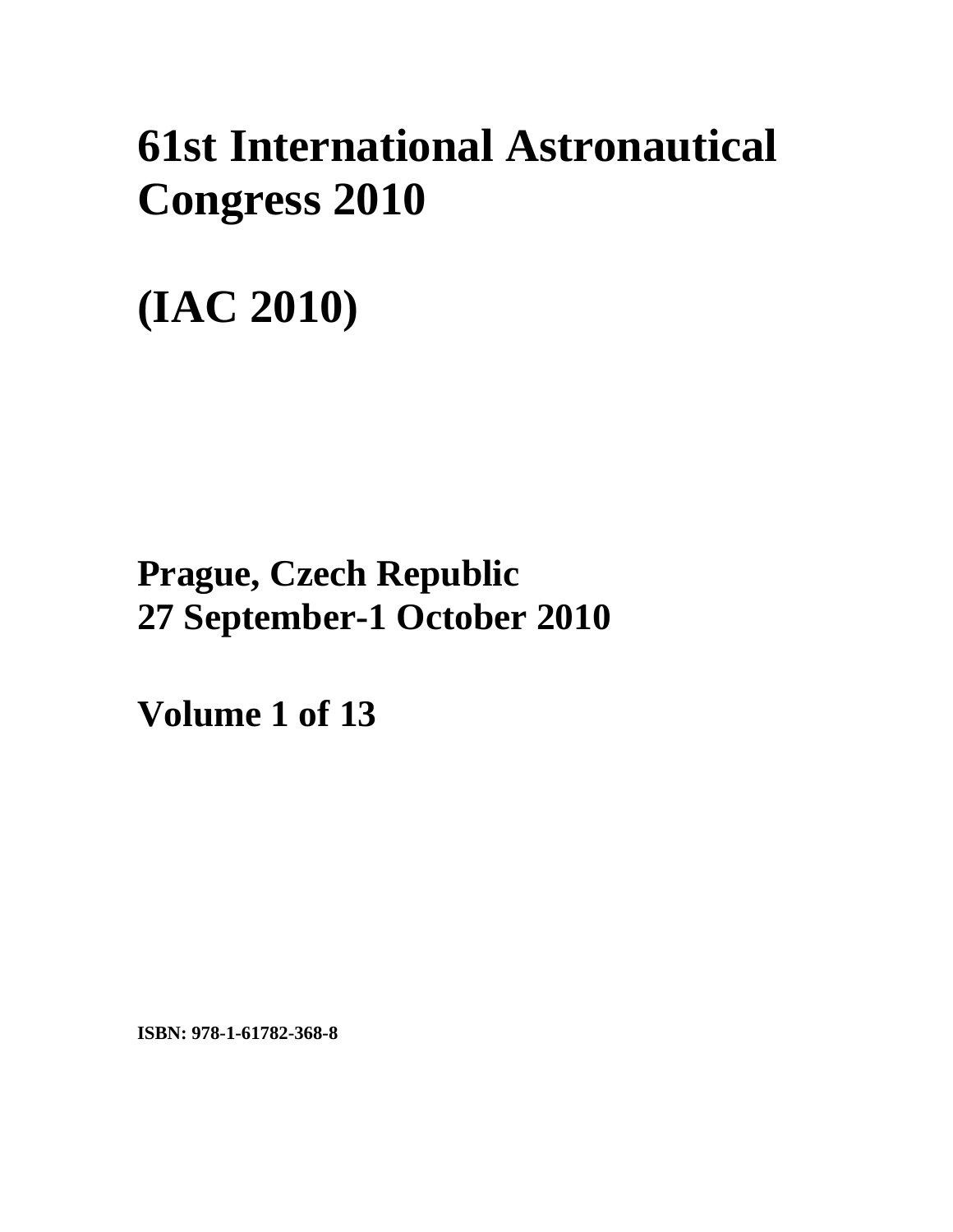**Printed from e-media with permission by:** 

Curran Associates, Inc. 57 Morehouse Lane Red Hook, NY 12571



**Some format issues inherent in the e-media version may also appear in this print version.** 

Copyright© (2010) by the International Astronautical Federation All rights reserved.

Printed by Curran Associates, Inc. (2011)

For permission requests, please contact the International Astronautical Federation at the address below.

International Astronautical Federation 94 bis, Avenue de Suffren 75015 PARIS - France

Phone: +33 1 45 67 42 60 Fax: +33 1 42 73 21 20

**S**ecretariat.iaf@iafastro.org

## **Additional copies of this publication are available from:**

Curran Associates, Inc. 57 Morehouse Lane Red Hook, NY 12571 USA Phone: 845-758-0400 Fax: 845-758-2634 Email: curran@proceedings.com Web: www.proceedings.com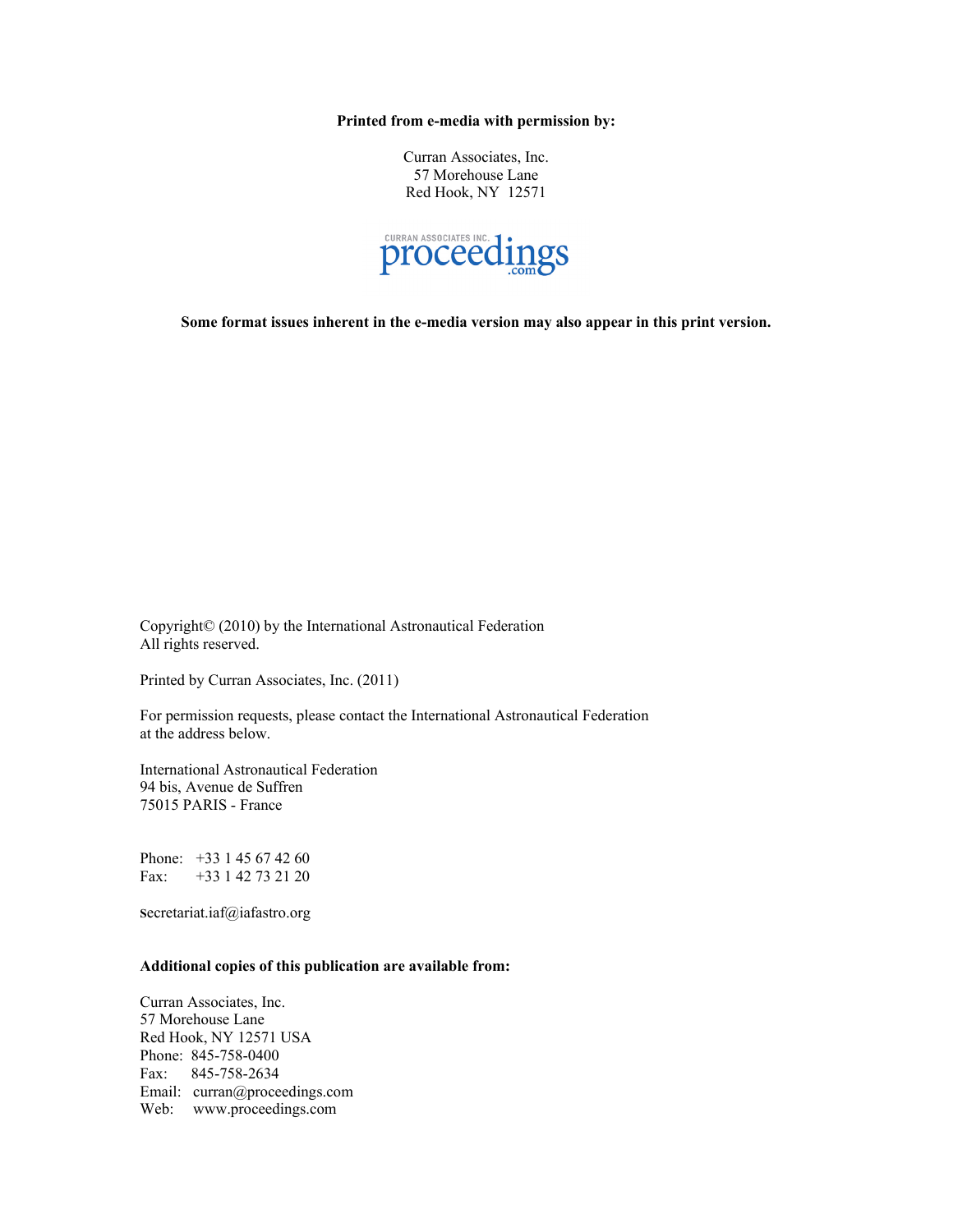## **TABLE OF CONTENTS**

## **VOLUME 1**

## **A1.1 BEHAVIOUR, PERFORMANCE AND PSYCHOSOCIAL ISSUES IN SPACE SESSION #1**

| Jelena Brcic                                                                               |  |
|--------------------------------------------------------------------------------------------|--|
| DEVELOPMENT AND APPLICATION OF A SIMPLE, RAPID, AND OBJECTIVE BEHAVIORAL ASSAY OF          |  |
|                                                                                            |  |
| Pete Roma                                                                                  |  |
| HIGH VERSUS LOW CREWMEMBER AUTONOMY DURING A 105-DAY MARS SIMULATION MISSION 34            |  |
| Nick Kanas                                                                                 |  |
| SOME PSYCHOPHYSIOLOGICAL AND BEHAVIORAL ASPECTS OF ADAPTATION TO SIMULATED                 |  |
|                                                                                            |  |
| Vadim Gushin                                                                               |  |
| PERSONAL VALUES AND CREW COMPATIBILITY IN A 105 DAYS SPACE SIMULATION STUDY 44             |  |
| Gro Mjeldheim Sandal                                                                       |  |
| INDIVIDUAL SUBCONSCIOUS ADAPTIVE PROCESSES TO THE MARTIAN FLIGHT SIMULATION<br>Yuri Bubeev |  |
|                                                                                            |  |
| NEUROCOGNITIVE EFFECTS OF A 3D VIRTUAL REALITY MOOD INDUCTION SYSTEM IN MARS-500           |  |
| Gabriel G. De La Torre                                                                     |  |
| <b>COUNTERMEASURES: NON-NUTRITIVE BENEFITS OF GROWING AND TENDING PLANTS DURING</b>        |  |
|                                                                                            |  |
| <b>Scott Bates</b>                                                                         |  |
|                                                                                            |  |
| Laura Drudi                                                                                |  |
|                                                                                            |  |
| <b>Bernard Foing</b>                                                                       |  |
| Jitendra Goswami                                                                           |  |
| THE LUNAR RECONNAISSANCE ORBITER: BEGINNING THE SCIENCE MISSION AFTER THE                  |  |
|                                                                                            |  |
| John Keller                                                                                |  |
| A MINIATURE LASER INDUCED BREAKDOWN SPECTROSCOPE (MINI-LIBS) FOR LUNAR SURFACE             |  |
| A. S. Laxmiprasad                                                                          |  |
| IN-SITU AGE DETERMINATION OF PLANETARY SURFACE USING THE 40AR-39AR METHOD 101              |  |
| P. Hofmann                                                                                 |  |
|                                                                                            |  |
| <b>William Pomerantz</b>                                                                   |  |
| THE TEAM ITALIA ANSWER TO THE GOOGLE LUNAR X PRIZE CHALLENGE: THE AMALIA                   |  |
|                                                                                            |  |
| Michèle Lavagna                                                                            |  |
| FEASIBILITY STUDY AND DEVELOPMENT PLAN FOR THE WHITE LABEL SPACE GLXP MISSION  108         |  |
| Juergen Schlutz                                                                            |  |
|                                                                                            |  |
| Dominik Ouantius                                                                           |  |
| ANALYSIS OF LANDING SITE ATTRIBUTES FOR FUTURE MISSIONS TARGETING THE RIM OF THE           |  |

## **A6.1 MEASUREMENTS SESSION #3**

*David Koebel* 

| Chikako Hirose                                                                 |     |
|--------------------------------------------------------------------------------|-----|
| REQUIREMENTS OF INDIAN SPACE RESEARCH ORGANISATION FOR A MULTI OBJECT TRACKING |     |
|                                                                                | 141 |
| M. Y. S. Prasad                                                                |     |
|                                                                                |     |
| Wei Niu                                                                        |     |
|                                                                                |     |
| Fabrizio Piergentili                                                           |     |

**LUNAR SOUTH POLE AITKEN BASIN**...................................................................................................................................................125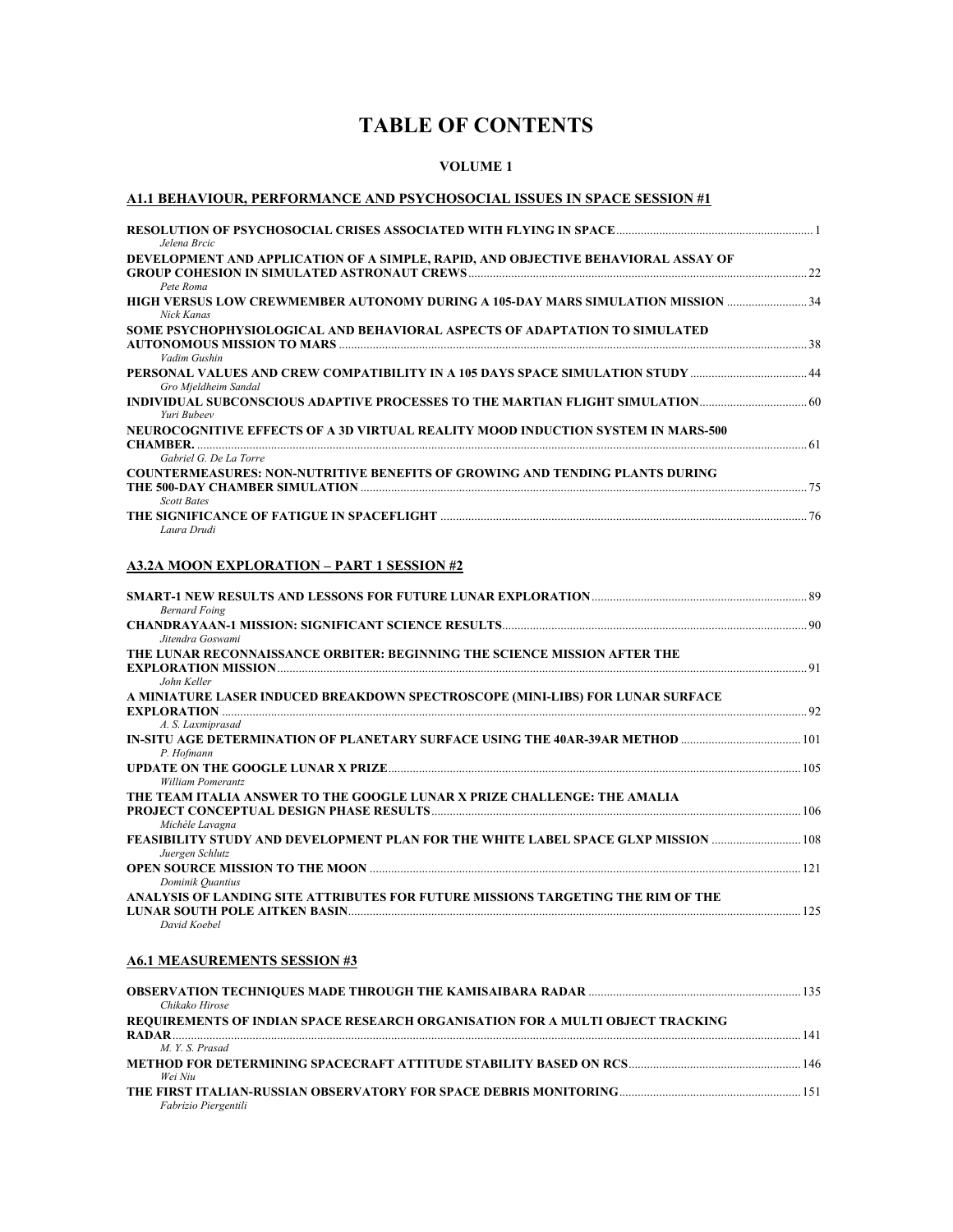| ORBITAL DEBRIS DETECTION AND TRACKING STRATEGIES FOR THE NASA/AFRL METER CLASS                                                                         |  |
|--------------------------------------------------------------------------------------------------------------------------------------------------------|--|
| Mark Mulrooney                                                                                                                                         |  |
| <b>CHARACTERIZATION OF GEO AND HEO OBJECTS USING MULTI-YEAR STATISTICS ON</b><br>Vladimir Agapov                                                       |  |
| PHYSICAL CHARACTERIZATION OF HIGH AMR DEBRIS BY OPTICAL REFLECTANCE                                                                                    |  |
| Thomas Schildknecht<br>TIME-RESOLVED INFRARED SPECTROPHOTOMETRIC OBSERVATIONS OF HIGH AREA TO MASS                                                     |  |
| Mark Skinner                                                                                                                                           |  |
| Carolin Früh<br>DATA COLLECTED DURING THE POST-FLIGHT SURVEY OF MICROMETEOROID AND ORBITAL                                                             |  |
| John Opiela<br>STATUS REPORT OF DEVELOPMENT OF A SENSOR FOR IN-SITU SPACE DUST MEASUREMENT210<br>Yukihito Kitazawa                                     |  |
| <b>B2.1 ADVANCED SYSTEMS SESSION #4</b>                                                                                                                |  |
| Jae Woo Park                                                                                                                                           |  |
| SPACE INDUSTRY INFORMATION SYSTEMS FOR THE DEVELOPMENT OF ARTIC REGIONS OF                                                                             |  |
| Nikolay Sevastiyanov                                                                                                                                   |  |
| RESULTS OF A FEASIBILITY STUDY INTO THE SPACE-BASED DETECTION OF AIS SIGNALS ON AN<br>Frank Te Hennepe                                                 |  |
| A HIGHLY EFFICIENT MULTIPLE ACCESS SYSTEM FOR SATELLITE INTER NETWORKING                                                                               |  |
| Manfred Wittig                                                                                                                                         |  |
| Yuta Tada                                                                                                                                              |  |
| Manfred Wittig                                                                                                                                         |  |
| Thibery Cussac                                                                                                                                         |  |
| Otto Koudelka                                                                                                                                          |  |
| RESULTS OF THE OPTICAL LINK BETWEEN THE OPTICAL COMMUNICATIONS TELESCOPE<br>LABORATORY AND THE OPTICAL INTER-SATELLITE COMMUNICATIONS ENGINEERING TEST |  |
| Keith Wilson                                                                                                                                           |  |
| RESULTS OF KIRARI OPTICAL COMMUNICATION DEMONSTRATION EXPERIMENTS WITH THE                                                                             |  |
| NICT OPTICAL GROUND STATION (KODEN) AIMING FOR FUTURE CLASSICAL AND QUANTUM                                                                            |  |
| Morio Toyoshima                                                                                                                                        |  |
| ON THE USE OF GROUND ANTENNA ARRAYS FOR SATELLITE TRACKING: ARCHITECTURE,                                                                              |  |
| Ramón Martínez                                                                                                                                         |  |
| Pasi Kämppi                                                                                                                                            |  |
| <b>B3.1 OVERVIEW SESSION (PRESENT AND NEAR-TERM HUMAN SPACE FLIGHT PROGRAMS)</b><br><b>SESSION #5</b>                                                  |  |
|                                                                                                                                                        |  |
| Sergey Krikalev                                                                                                                                        |  |
| William H. Gerstenmaier<br>CANADA AND THE INTERNATIONAL SPACE STATION PROGRAM: OVERVIEW AND STATUS SINCE                                               |  |
|                                                                                                                                                        |  |
| Leslie Sponder<br>THE ERA OF INTERNATIONAL SPACE STATION UTILIZATION BEGINS: RESEARCH STRATEGY,                                                        |  |
| Julie A. Robinson                                                                                                                                      |  |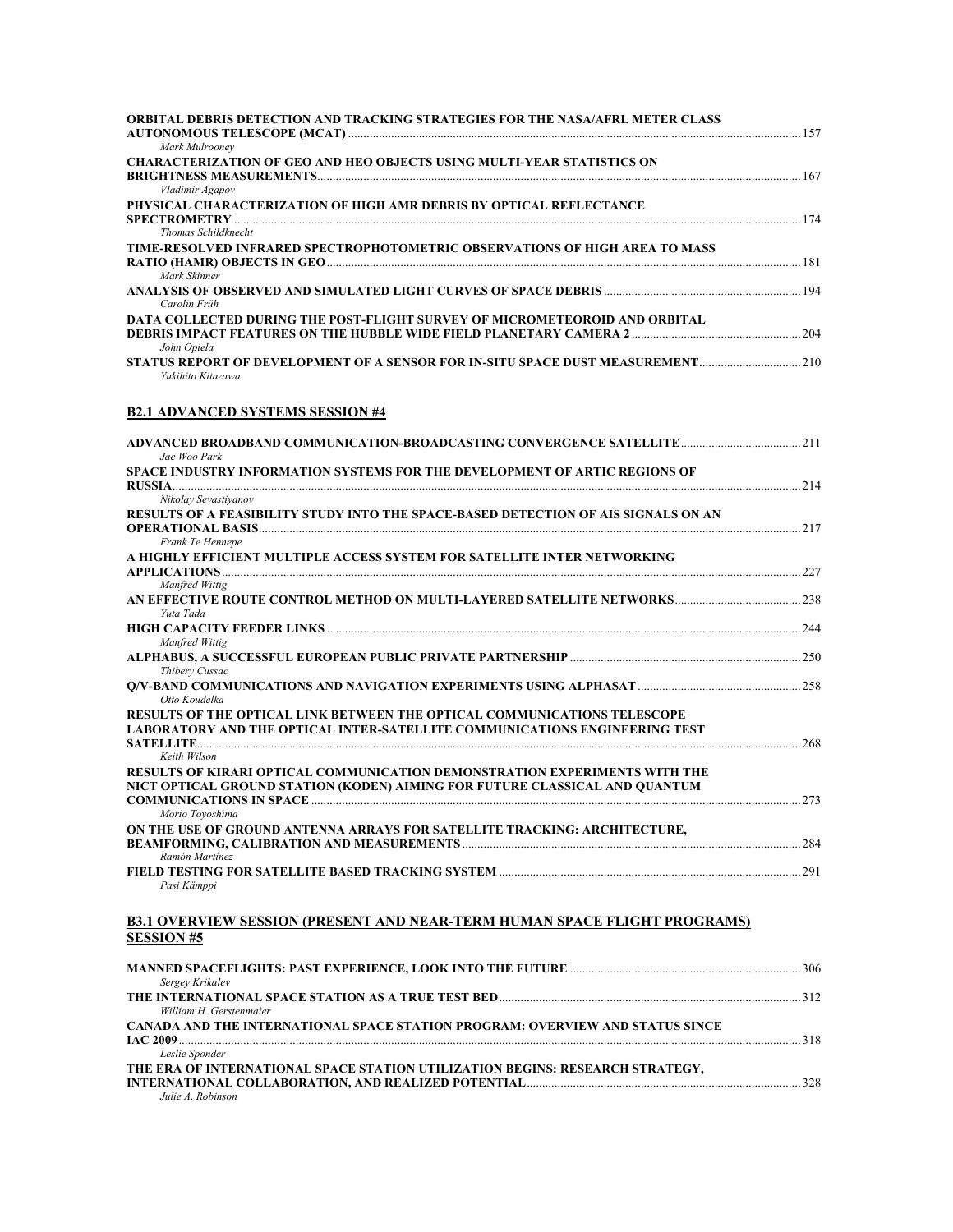| Oliver Angerer                                                                                   |     |
|--------------------------------------------------------------------------------------------------|-----|
| THE ECUADORIAN CIVILIAN SPACE PROGRAM: NEAR-FUTURE MANNED RESEARCH MISSIONS IN                   | 338 |
| Ronnie Nader<br>Alan Lindenmover                                                                 |     |
| Jean-Claude Piedboeuf                                                                            |     |
| ANALYSIS AND MODIFICATION OF HISTORICAL UNITED STATES SPACEFLIGHT CAPSULE<br>Ashley Tromba       |     |
| AN INTERNATIONAL STRATEGY FOR EXPLORATION: DEVELOPMENT STATUS OF THE ISECG<br>Bernhard Hufenbach | 370 |
| Jennifer Rhatigan                                                                                |     |

## **B4.2 SMALL SPACE SCIENCE MISSIONS SESSION #6**

| FOCUSING ON SCIENTIFIC RETURNS THROUGH RESULT-BASED MANAGEMENT OF SMALL SPACE        |     |
|--------------------------------------------------------------------------------------|-----|
|                                                                                      | 388 |
| Richard Giroux                                                                       |     |
| V. Koteswara Rao                                                                     | 398 |
| Hirobumi Saito                                                                       |     |
| MEASUREMENT OF TOTAL ELECTRON COUNT OF THE IONOSPHERE AND THE SOCIAL GOAL OF         |     |
|                                                                                      |     |
| Saptarshi Bandyopadhyay                                                              |     |
| Elias Breunig                                                                        |     |
| Dae-Hee Lee                                                                          |     |
| <b>Andrew Cawthorne</b>                                                              | 429 |
| S. Wokes                                                                             |     |
| FLIGHT RESULTS FROM PRISMA FORMATION FLYING AND RENDEZVOUS DEMONSTRATION             |     |
| <b>MISSION</b>                                                                       | 446 |
| <b>Staffan Persson</b>                                                               |     |
| Nicole Viola                                                                         |     |
| <b>EVALUATING AIS DATA QUALITY FOR SPACE BASED SHIP MONITORING USING THE AAUSAT3</b> |     |
|                                                                                      | 459 |
| Ulrik Wilken Rasmussen                                                               |     |
| DEVELOPMENT OF THE MICROSATELLITE RISING-2 BY TOHOKU UNIVERSITY AND HOKKAIDO         |     |
| <b>UNIVERSITY</b>                                                                    | 469 |
| Yuii Sakamoto                                                                        |     |

## **C1.1 ORBITAL DYNAMICS SESSION #7**

| ANALYTIC EXPANSIONS OF LUNI-SOLAR GRAVITY PERTURBATIONS ALONG ROTATING AXES FOR<br>Jean Kechichian |     |
|----------------------------------------------------------------------------------------------------|-----|
| NEW NUMERICAL METHODS FOR DETERMINING PERIODIC ORBITS IN THE CIRCULAR                              |     |
|                                                                                                    | 499 |
| Mauro Pontani                                                                                      |     |
| <b>EXTENSION OF LOW THRUST PROPULSION TO THE COPLANAR CIRCULAR RESTRICTED FOUR</b>                 |     |
|                                                                                                    |     |
| Marta Ceccaroni                                                                                    |     |
|                                                                                                    |     |
| Elena Fantino                                                                                      |     |
| ELECTRIC DELTA-V IN SOLAR ELECTRIC PROPULSION (SEP) AND FLYBY FOR NEAR-EARTH-                      |     |
| <b>OBJECTS</b>                                                                                     | 521 |
| Denilson Paulo Souza Dos Santos                                                                    |     |
| <b>SHORT-PERIOD BALLISTIC OUT-OF-ECLIPTIC TRAJECTORIES VIA MULTIPLE VENUS &amp; EARTH</b>          |     |
|                                                                                                    |     |
| Junichiro Kawaguchi                                                                                |     |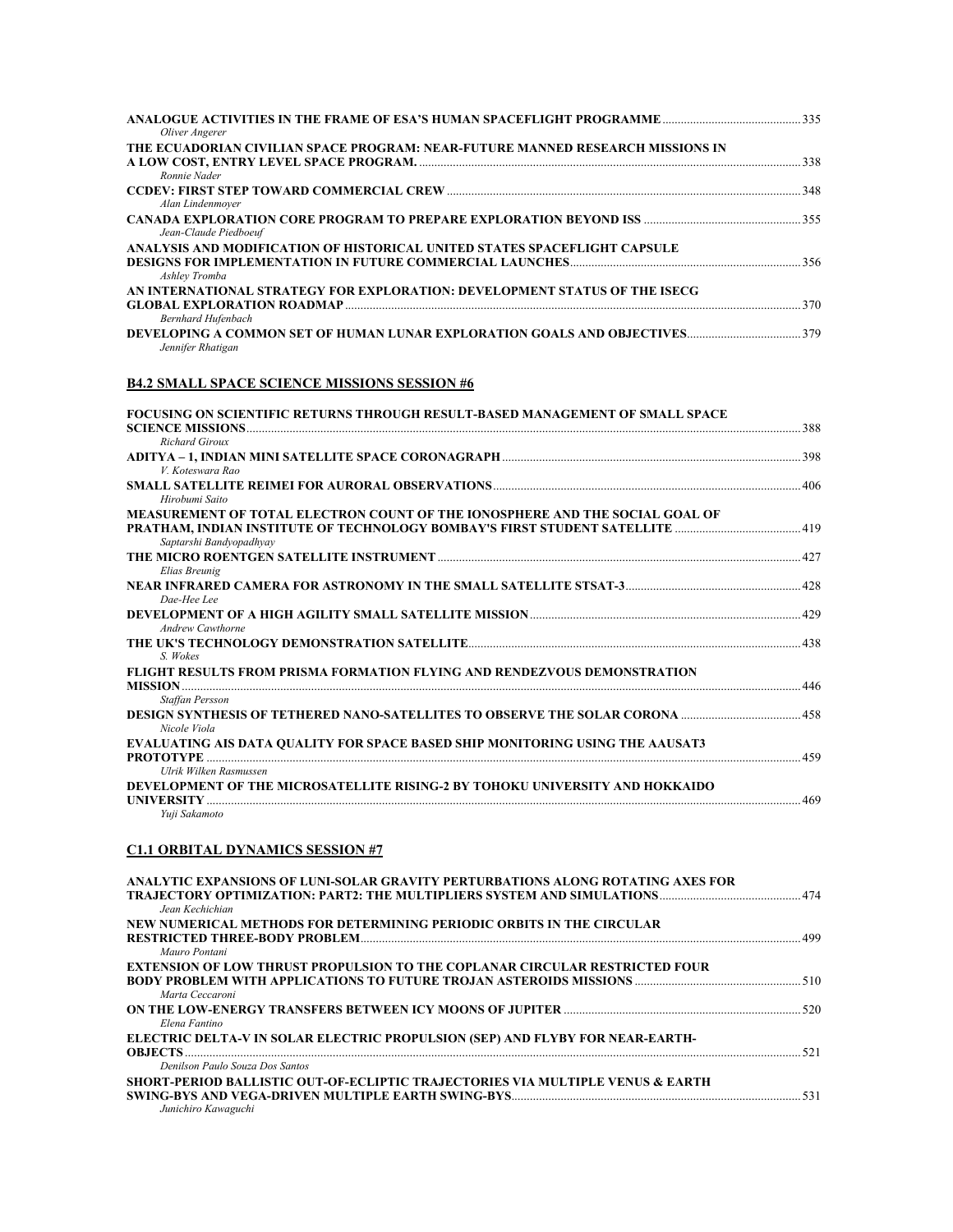| TRAJECTORY EVOLUTION IN MULTI-BODY REGIMES WITH APPLICATIONS IN THE SATURNIAN                                   |  |
|-----------------------------------------------------------------------------------------------------------------|--|
| Diane Davis<br>ACCURACY ANALYSIS OF ORBIT DETERMINATION AND PREDICTION FOR LOW ORBIT LUNAR                      |  |
|                                                                                                                 |  |
| Jiasong Wang<br><b>ELECTROSTATIC FORCE MODEL FOR TERRESTRIAL EXPERIMENTS ON THE COULOMB TESTBED 557</b>         |  |
| Carl Seubert<br><b>ORBIT PERTURBATIONS AND ECCENTRICITY VECTOR CONTROL IN LOW-ALTITUDE MOON</b>                 |  |
|                                                                                                                 |  |
| Slim Locoche                                                                                                    |  |
| HOW TO ESTABLISH AND KEEP ORTHOGONAL CONSTELLATION BY TWO ORBITERS UNDER                                        |  |
|                                                                                                                 |  |
| Naoko Ogawa<br>Tao Yang                                                                                         |  |
| <b>C2.1 SPACE STRUCTURES I - DEVELOPMENT AND VERIFICATION (SPACE VEHICLES AND</b>                               |  |
| <b>COMPONENTS) SESSION #8</b>                                                                                   |  |
| KEY CRYOGENIC TECHNOLOGIES ENHANCEMENT AND VERIFICATIONS WITHIN HXG MACRO                                       |  |
| <b>Yves</b> Prel<br>DEVELOPMENT AND VERIFICATION OF POLYMER-LINED COMPOSITE LIQUID HYDROGEN TANK                |  |
| Shinsuke Takeuchi                                                                                               |  |
| Yeong-Moo Yi                                                                                                    |  |
| STRUCTURAL LOAD TEST PROGRAMME FOR LVM3: TEST CONFIGURATIONS AND LESSONS<br>Somanath Sreedhara Panicker         |  |
| DESIGN, REALISATION AND TESTING OF A LARGE DIAMETER SOLID BOOSTER MOTOR CASE 594<br>Thomas Kurian               |  |
| Yezhil Arasu                                                                                                    |  |
| STRUCTURAL ANALYSIS AND PRELIMINARY SPACE CHARACTERIZATION OF A PROTOTYPE<br>Claudio Cantone                    |  |
| Jifeng Ding                                                                                                     |  |
| A NOTCHING METHOD FOR RANDOM VIBRATION ACCELERATION SPECTRA DERIVED FROM THE                                    |  |
| Yuanjie Zou<br>LOW SHOCK NON-PYRO SEPARATION SYSTEM FOR SMALL SATELLITE FROM LAUNCH VEHICLE 642<br>Seiya Nagano |  |
| STRUCTURAL ANALYSIS AND VERIFICATION OF A RECOVERY SUBSYSTEM FOR THE                                            |  |
| Artur C. Arantes-Filho                                                                                          |  |
| Sun-Won Kim                                                                                                     |  |
| DEVELOPMENT OF THE ACCELEROMETER SENSOR HEADS FOR THE GOCE SATELLITE:                                           |  |
| Guillaume Bodoville<br>OPTIMIZATION AND THERMAL CONTROL OF A MULTI-LAYERED STRUCTURE FOR SPACE                  |  |
| Riccardo Monti                                                                                                  |  |

## **C4.1 PROPULSION SYSTEMS I SESSION #9**

| OVERVIEW OF CURRENT STATE OF ACTIVITIES RELATED TO ROCKET PROPULSION R&D IN |      |
|-----------------------------------------------------------------------------|------|
| <b>RUSSIA</b>                                                               | 666  |
| Dmitry Babkin                                                               |      |
|                                                                             | -667 |
| Makoto Yoshida                                                              |      |
| REGENERATIVE COOLING CYCLE LOX/METHANE ENGINE AND SOME OTHER HYDROCARBON    |      |
|                                                                             | 671  |
| Kimihito Obase                                                              |      |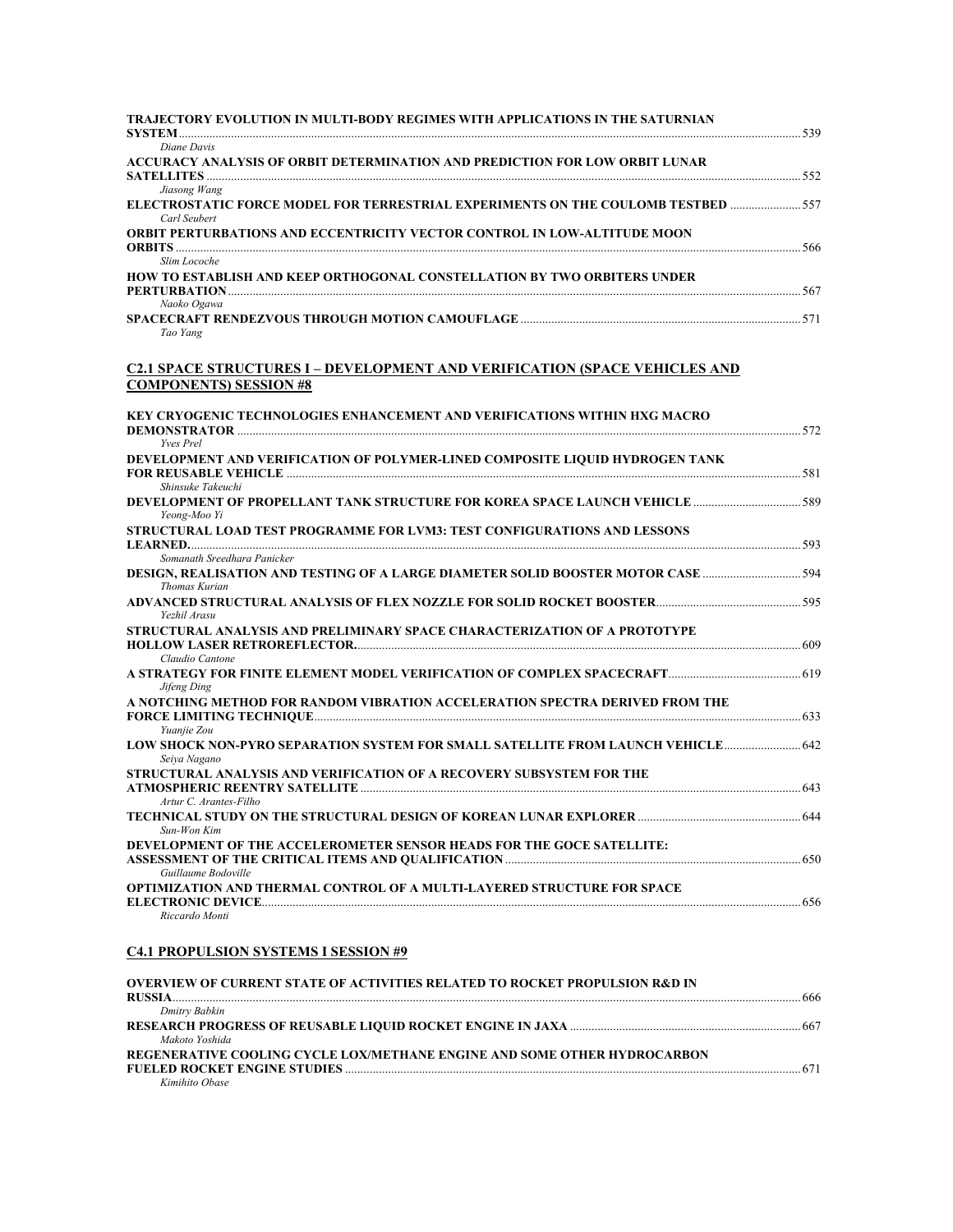| DEVELOPMENT OF A 35KN-THRUST-CLASS CLOSED-CYCLE HYDROGEN PEROXIDE / KEROSENE                      |     |
|---------------------------------------------------------------------------------------------------|-----|
| <b>ENGINE</b>                                                                                     |     |
| Mengwei Zheng                                                                                     |     |
|                                                                                                   |     |
| Philippe Caisso                                                                                   |     |
| Alfred Wilson                                                                                     |     |
|                                                                                                   |     |
| Alfred Wilson                                                                                     |     |
| REGULATION SYSTEMS OF THE CYCLONE-4 LV UPPER STAGE MAIN LIOUID ROCKET ENGINE<br>Vladimir Shnyakin |     |
| ROCKET PROPULSION USING UNITARY PASTE-LIKE PROPELLANT. EXPERIMENTAL                               |     |
| <b>Yulian Protsan</b>                                                                             |     |
|                                                                                                   |     |
| Soon-Sam Hong                                                                                     |     |
| FIRST RESULTS FROM TP-X TURBINE TESTS AND VERIFICATION RESULTS FROM VINCI TURBINES                |     |
| IN ENGINE TESTING                                                                                 | 725 |
| Tomas Damgaard                                                                                    |     |

## **D1.1 INNOVATIVE AND VISIONARY SPACE SYSTEMS CONCEPTS SESSION #10**

| STUDY ON TECHNICAL APPROACH FOR MANNED DEEP SPACE EXPLORATION BASED ON SPACE                      | 726 |
|---------------------------------------------------------------------------------------------------|-----|
| Yang Liu                                                                                          |     |
| CONCEPTUAL DESIGN OF AN ACTIVE DEBRIS REMOVAL STRATEGY FOR SUN-SYNCHRONOUS                        | 727 |
| Stijn Van Autrève                                                                                 |     |
| Xavier Roser                                                                                      |     |
| Joseph Carroll                                                                                    |     |
| ROBOTIC ON ORBIT SERVICING MISSIONS FOR MULTIPLE SATELLITE MAINTENANCE AND                        |     |
| RECOVERY 768                                                                                      |     |
| Fabio Santoni                                                                                     |     |
| IN-ORBIT SERVICING AND DE-ORBITING CONCEPTS AND A GERMAN DEMONSTRATION MISSION<br>Joachim Thaeter |     |
| AN L1 POSITIONED DUST CLOUD AS AN EFFECTIVE METHOD OF SPACE-BASED GEO-                            |     |
|                                                                                                   | 778 |
| <b>Russell Bewick</b>                                                                             |     |
| ASSESSMENT OF VISIONARY GEOENGINEERING OPTIONS AND THE IMPACTS OF FREQUENT                        | 792 |
| Leopold Summerer                                                                                  |     |
|                                                                                                   | 793 |
| J. M. Kuiper                                                                                      |     |
| <b>Tomas Svitek</b>                                                                               |     |
| ROOT'S LIKE NATURAL BEHAVIORS APPLIED TO GUIDANCE ALGORITHMS FOR SPACE                            |     |
| <b>EXPLORATION MISSIONS.</b>                                                                      |     |
| Marco Sabatini                                                                                    |     |

## **D2.1 LAUNCH VEHICLES IN SERVICE OR IN DEVELOPMENT SESSION #11**

| Toni Tolker-Nielsen  |  |
|----------------------|--|
|                      |  |
| Sylvain Guédron      |  |
|                      |  |
| Catherine Poincheval |  |
|                      |  |
| Aaron Dinardi        |  |
|                      |  |
| Michael Berglund     |  |
|                      |  |

## **VOLUME 2**

| S. Somanath |  |
|-------------|--|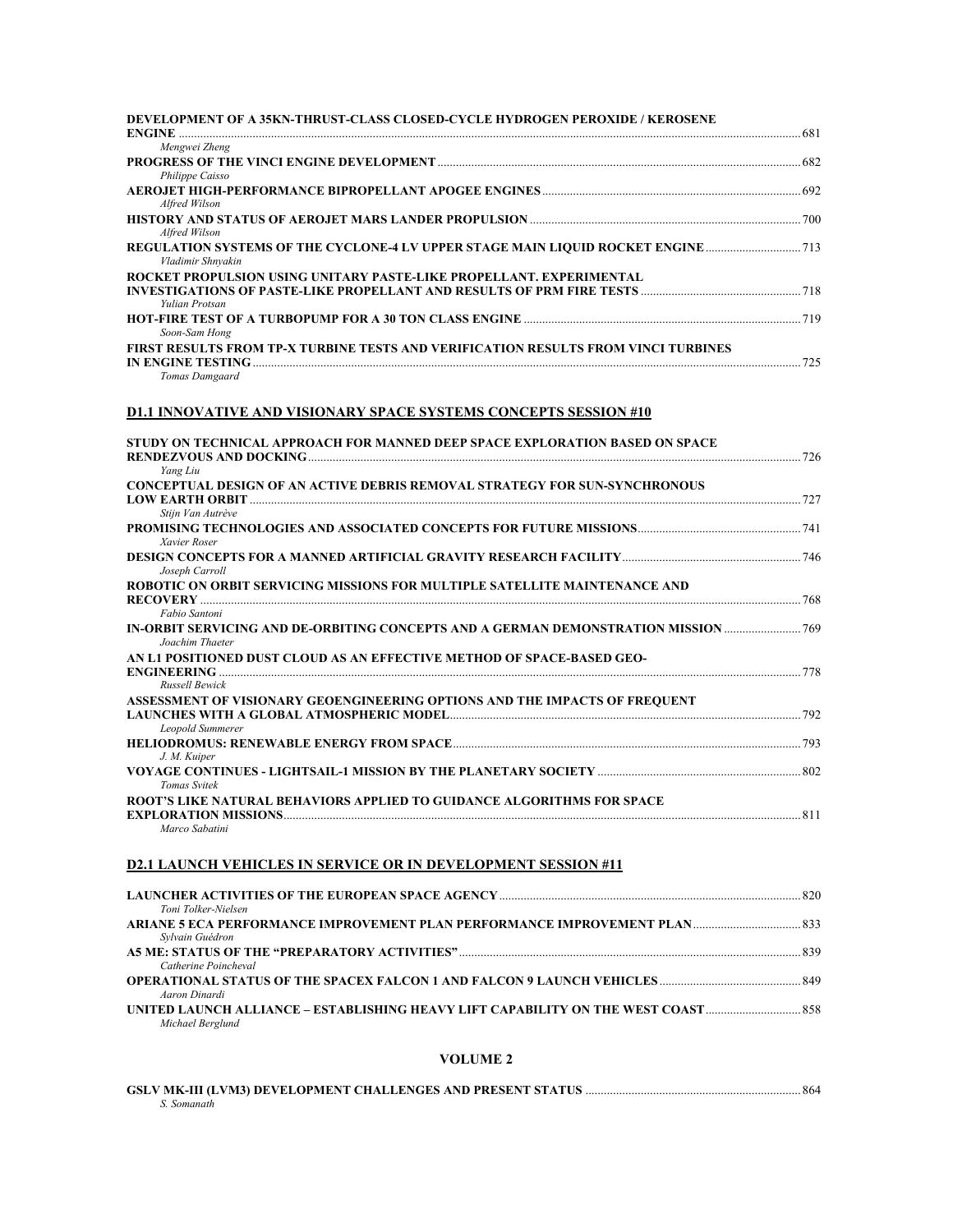| DEVELOPMENT OF JAPAN'S NEXT GENERATION SOLID ROCKET LAUNCHER-THE EPSILON                        |     |
|-------------------------------------------------------------------------------------------------|-----|
|                                                                                                 | 872 |
| Yasuhiro Morita                                                                                 |     |
|                                                                                                 | 878 |
| Takashi Noma                                                                                    |     |
|                                                                                                 | 885 |
| Hyeon Cheol Gong                                                                                |     |
| STATUS OF THE DEVELOPMENT OF EVOLVED UPPER-MEDIUM CLASS LAUNCH VEHICLE (ELV)<br>Sergey Saveliev |     |
| REGRESSION ANALYSIS OF LAUNCH VEHICLE PAYLOAD CAPABILITY FOR INTERPLANETARY                     |     |
|                                                                                                 |     |
| Jarret Lafleur                                                                                  |     |

## **D3.1 STRATEGIES AND ARCHITECTURES TO ESTABLISH A "STEPPING STONE" APPROACH TO OUR FUTURE IN SPACE SESSION #12**

| Megan Ansdell                                                                                      |     |
|----------------------------------------------------------------------------------------------------|-----|
| TO THE FUTURE OF ASTRONAUTICS BY REMEMBERING THE PAST - A PERSONAL TRAVELOGUE                      |     |
| Marco C Bernasconi                                                                                 | 903 |
| US-BASED NASA INITIATIVES FROM THE OFFICE OF THE CHIEF TECHNOLOGIST: POTENTIAL                     |     |
| Gregor Hanuschak                                                                                   | 913 |
|                                                                                                    |     |
| Jacques Blamont<br>FROM ORBITAL APPLICATIONS OVER THE EXPLORATION OF OUR SOLAR SYSTEM TO SPIN-OFFS |     |
| <b>Bernd Sommer</b>                                                                                | 932 |
| THE NEXT STEPS DEFINING EUROPE'S ROLE IN THE UPCOMING SPACE EXPLORATION                            |     |
| <b>ARCHITECTURE</b><br>Maria Antonietta Perino                                                     | 933 |
| ANALOG ROADMAP TO MARS: A PATH TOWARDS SUSTAINABLE HUMAN SPACE EXPLORATION                         | 941 |
| Geert Smet<br>THE YOUTH SPACE VISION FOR THE NEXT DECADE: THE NEXT GENERATION NETWORK LOOKS        |     |
| <b>BACK TO LOOK FORWARD</b>                                                                        | 953 |
| Ariane Cornell                                                                                     |     |

## **D4.2 INTERSTELLAR PRECURSOR MISSIONS SESSION #13**

| <b>INTERSTELLAR PROBE: IMPACT OF THE VOYAGER AND IBEX RESULTS ON SCIENCE AND</b><br><b>STRATEGY</b>                                                                                       | 960 |
|-------------------------------------------------------------------------------------------------------------------------------------------------------------------------------------------|-----|
| Ralph L. McNutt Jr.                                                                                                                                                                       |     |
| Claudio Maccone                                                                                                                                                                           |     |
| <b>PROJECT ICARUS: SON OF DAEDALUS – FLYING CLOSER TO ANOTHER STAR – A TECHNICAL</b>                                                                                                      | 979 |
| Robert Swinney<br>PROJECT ICARUS: MECHANISMS FOR ENHANCING THE STABILITY OF GRAVITATIONALLY                                                                                               | 987 |
| Pat Galea<br><b>PROJECT ICARUS: STAKEHOLDER ANALYSIS AND PREDICTION OF TECHNOLOGICAL MATURITY</b>                                                                                         |     |
| Andreas Hein<br><b>PROJECT ICARUS: ARCHITECTURE DEVELOPMENT FOR ATMOSPHERIC HELIUM 3 MINING OF</b><br>THE OUTER SOLAR SYSTEM GAS PLANETS FOR SPACE EXPLORATION AND POWER GENERATION  1003 |     |
| Andreas Hein<br>Marc G. Millis                                                                                                                                                            |     |

## **E1.1 LIFT OFF – PRIMARY AND SECONDARY SPACE EDUCATION SESSION #14**

| <b>SPACE ACADEMY</b>                                                           | 1023 |
|--------------------------------------------------------------------------------|------|
| Anupam Ojha                                                                    |      |
| A SATELLITE IN THE CLASSROOM: 2ND GRADE STUDENTS WORK WITH REAL-TIME SATELLITE |      |
| <b>IMAGES</b>                                                                  | 1024 |
| Margot Solberg                                                                 |      |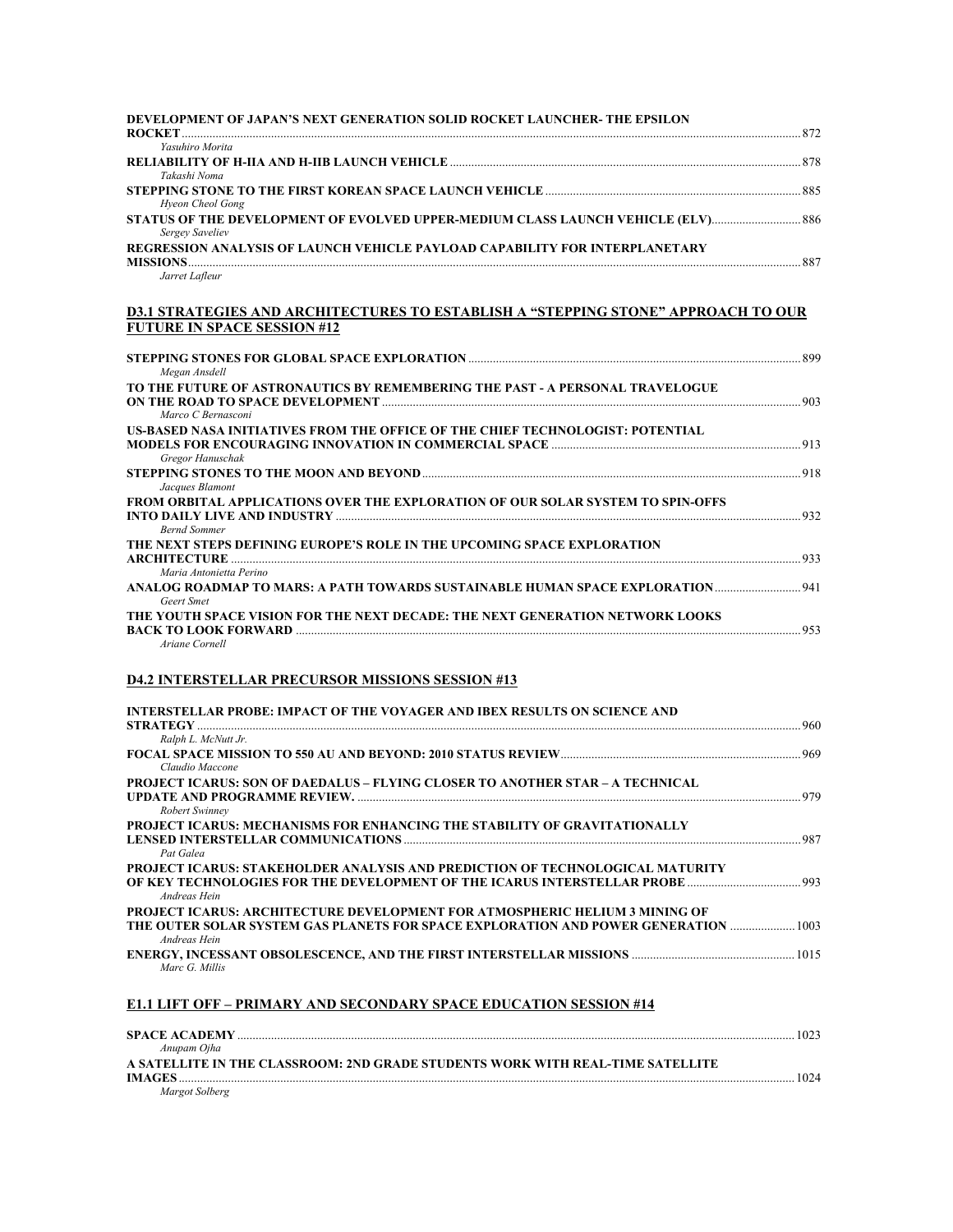| Jøran Antonsen                                                                    |  |
|-----------------------------------------------------------------------------------|--|
| Elke Delvove                                                                      |  |
| <b>EARTH OBSERVATION EDUCATION - PROGRAMME AND TOOLS FOR SCHOOLS IN THE CZECH</b> |  |
|                                                                                   |  |
| Josef Sobra                                                                       |  |
|                                                                                   |  |
| Sue Fairburn                                                                      |  |
|                                                                                   |  |
| Tahir Merali                                                                      |  |
| THE NEW SOUTH WALES SCHOOL OF SPACE SCIENCE: ENCOURAGING HIGH SCHOOL SCIENCE      |  |
|                                                                                   |  |
| Kerrie Dougherty                                                                  |  |
|                                                                                   |  |
| <b>Birgit Strømsholm</b>                                                          |  |
|                                                                                   |  |
| Etim Offiong                                                                      |  |
| DESIGN AND FABRICATION OF HARDWARE TO PROMOTE STEM EDUCATION AND CAREERS          |  |
|                                                                                   |  |
| Lisa Tunstill                                                                     |  |
|                                                                                   |  |
| Naomi Mathers                                                                     |  |
|                                                                                   |  |
| Chantal Cappelletti                                                               |  |
|                                                                                   |  |
| <b>E2.1 STUDENT CONFERENCE I SESSION #15</b>                                      |  |
|                                                                                   |  |
| Mykola Gryshyn                                                                    |  |
|                                                                                   |  |
|                                                                                   |  |

| Jeannette Heiligers                                                                   |      |
|---------------------------------------------------------------------------------------|------|
| <b>TRANSPORTATION ARCHITECTURE FOR ROUND-TRIP EXPLORATION TO MARS UTILIZING DEEP</b>  |      |
|                                                                                       | 1133 |
| Marie Kitajima                                                                        |      |
| <b>ESTIMATION OF VEGETATION INDEX BASED ON NDVI AND RED EDGE FOR STEPPE ZONE 1139</b> |      |
| Zhanat Maksut                                                                         |      |
| MINIATURIZED PULSED PLASMA THRUSTERS FOR CUBESATS: MODELLING AND DIRECT THRUST        |      |
|                                                                                       | 1140 |
| David Krejci                                                                          |      |
|                                                                                       | 1152 |
| Benjamin Toullec                                                                      |      |
| <b>CORRELATION OF FATIGUE DATA FOR BARELY VISIBLE IMPACT DAMAGED CARBON FIBRE</b>     |      |
|                                                                                       | 1163 |
| <b>Alastair Komus</b>                                                                 |      |
|                                                                                       | 1177 |
| Patrik Cermák                                                                         |      |
| MULTI-OBJECTIVE OPTIMIZATION OF AERODYNAMIC DESIGN ON COUPLING NASH GAME AND          |      |
|                                                                                       | 1182 |
| Yugian Dong                                                                           |      |
|                                                                                       | 1183 |
| Konrad Makowka                                                                        |      |
|                                                                                       |      |

#### **E3.1A NEW DEVELOPMENTS IN NATIONAL AND INTERNATIONAL SPACE POLICIES AND PROGRAMMES I SESSION #16**

| John M. Logsdon                                                                                                                                                  |      |
|------------------------------------------------------------------------------------------------------------------------------------------------------------------|------|
| FIVE KEY TURNING POINTS IN THE AMERICAN SPACE INDUSTRY IN THE PAST 20 YEARS:<br>ANALYZING MOMENTS THAT MOLDED SUPPLY, DEMAND, AND REGULATION TO PLAN AHEAD  1199 |      |
| Ariane Cornell<br>Valerii Korepanov                                                                                                                              | 1209 |
| Noel Siemon                                                                                                                                                      |      |
| THE NATIONAL SPACE POLICY: MOVEMENT TOWARDS A MORE CO-ORDINATED APPROACH OF<br>Lulekwa Makapela                                                                  | 1221 |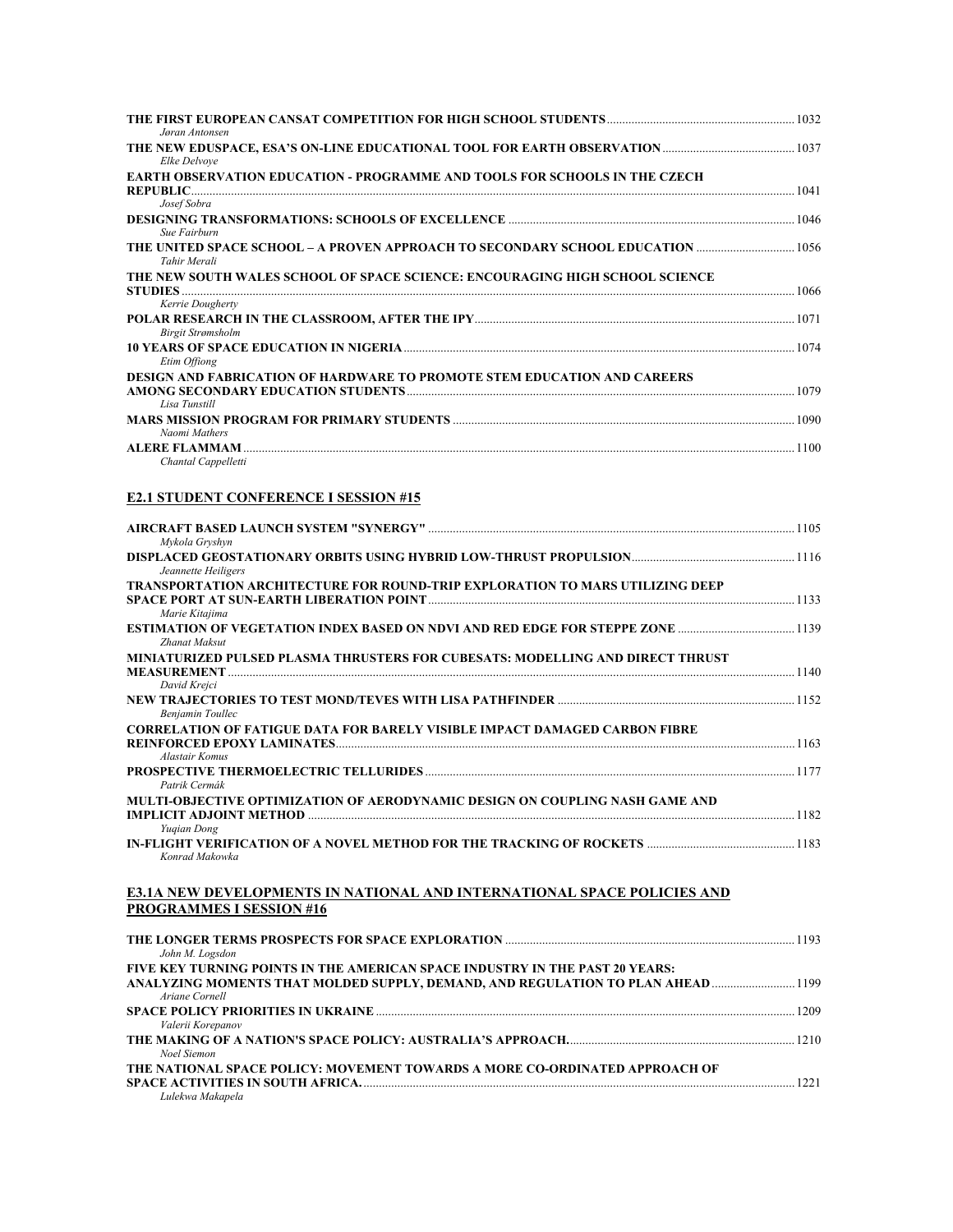| Masmoudi Mustapha                                                                                                      |  |
|------------------------------------------------------------------------------------------------------------------------|--|
| A COMPREHENSIVE MAPPING OF THE EUROPEAN-AFRICAN COOPERATION USING SATELLITES                                           |  |
| Christina Giannopapa                                                                                                   |  |
| Stephanie Wan                                                                                                          |  |
| Israel Ojeda Coronado                                                                                                  |  |
| Nammi Choe                                                                                                             |  |
| Joseph Fuller Jr.                                                                                                      |  |
| CONTEMPORARY SPACE EXPLORATION IN THE UNITED STATES AND EUROPE: A PUBLIC POLICY                                        |  |
| Veronica Chkadua<br>PROSPECTS OF MICRO AND NANO-SATELLITES IN GLOBAL TRENDS OF THE SPACE MARKET -<br>Yonatan Winetraub |  |
| THE ANALYSIS OF EXISTING INTERNATIONAL SPACE COOPERATION INITIATIVES FOR UNESCO'S                                      |  |
| Sandra Cabrera Alvarado                                                                                                |  |
| Jana Robinson                                                                                                          |  |
| Olufunke Ero-Phillips                                                                                                  |  |
| A1.2 HUMAN PHYSIOLOGY IN SPACE SESSION #17                                                                             |  |
| AUTONOMIC FUNCTION TESTING ONBOARD ISS FOR CREW HEALTH MONITORING WITH "PULS"                                          |  |
|                                                                                                                        |  |

| MOTOR STEREOTYPE DESTRUCTION IN LONG TERM SPACE FLIGHTS. EYE-HEAD COORDINATION 1309          |
|----------------------------------------------------------------------------------------------|
| <b>CHANGES IN THE SENSITIVITY OF THE CENTRAL RESPIRATION MECHANISM IN SPACE FLIGHT </b> 1310 |
|                                                                                              |
|                                                                                              |
|                                                                                              |
|                                                                                              |
|                                                                                              |
|                                                                                              |
|                                                                                              |
|                                                                                              |
|                                                                                              |
|                                                                                              |
|                                                                                              |
| <b>DAYS ISOLATION</b> 2333                                                                   |
| <b>IMMUNE RESPONSES IN HUMANS DURING SHORT TERM HEAD DOWN TILT AT - 6 DEGREES </b> 1337      |
|                                                                                              |

|                                                                            | 1339 |
|----------------------------------------------------------------------------|------|
| Gabriel Barceló                                                            |      |
|                                                                            | 1347 |
| Stefanie Bremer                                                            |      |
| THE MICROSCOPE SPACE MISSION AND THE INFLIGHT CALIBRATION APPROACH FOR ITS |      |
|                                                                            | 1354 |
| Agnes Levy                                                                 |      |
|                                                                            |      |
| Giovanni Brambilla                                                         |      |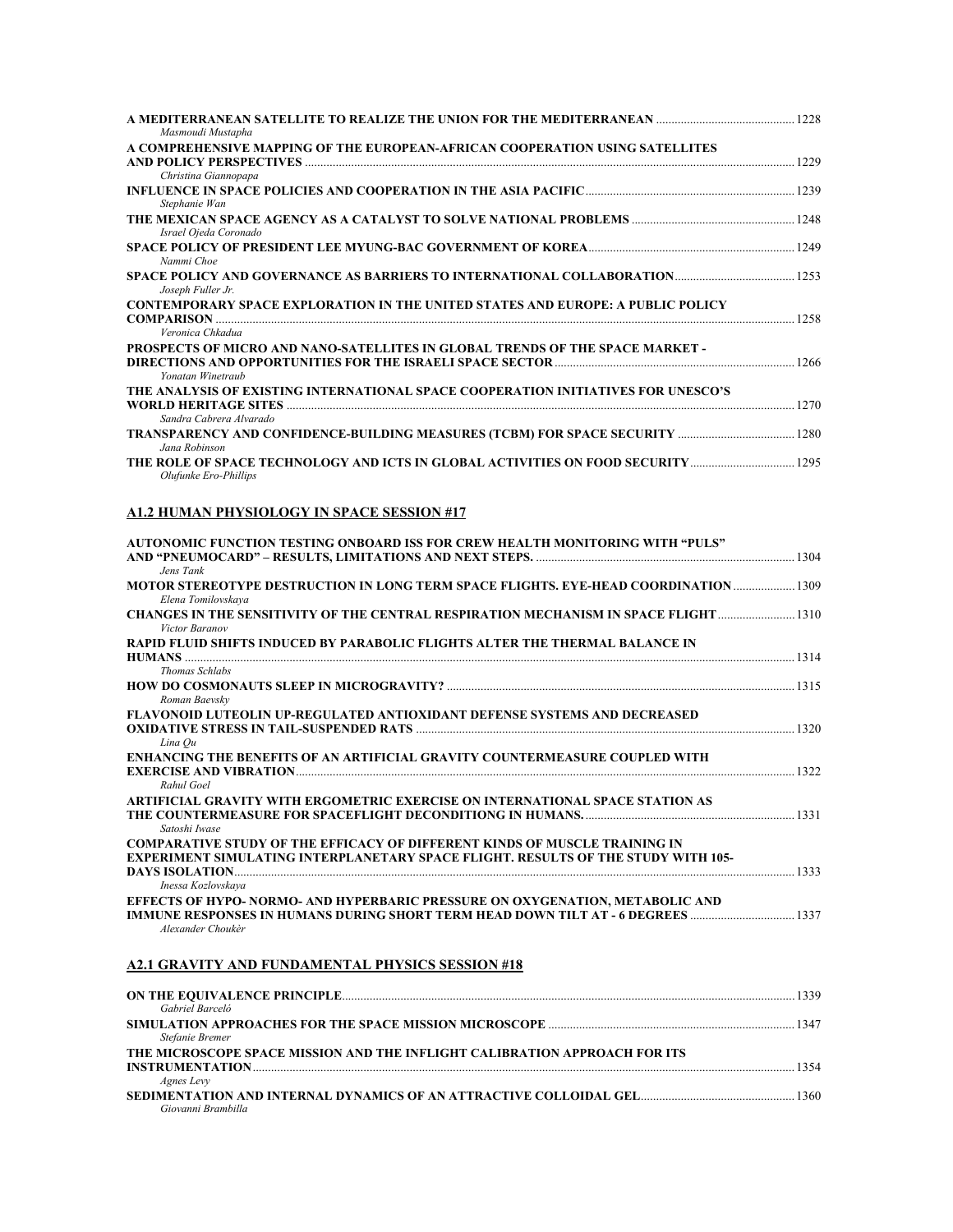| Hauke Müntinga                                                                                         |  |
|--------------------------------------------------------------------------------------------------------|--|
|                                                                                                        |  |
| Tim Van Zoest<br>Ingo Von Borstel                                                                      |  |
| DUSTY PLASMA COMPRESSIBILITY FROM AN ANALYSIS OF DUST SHOCK WAVE PROPAGATION 1366<br>Alexander Usachev |  |
| Marc Peter Hess                                                                                        |  |
| HIGH ACCURATE GEOMETRICAL MACHINING AND METROLOGY FOR THE MICROSCOPE                                   |  |
| <b>Manuel Rodrigues</b><br>Igor Gurevich                                                               |  |

## **A3.1 SPACE EXPLORATION OVERVIEW SESSION #19**

| ASSESSING SPACE EXPLORATION TECHNOLOGY REQUIREMENTS AS A FIRST STEP TOWARDS<br><b>ENSURING TECHNOLOGY READINESS FOR INTERNATIONAL COOPERATION IN SPACE</b> |      |
|------------------------------------------------------------------------------------------------------------------------------------------------------------|------|
|                                                                                                                                                            |      |
| Kathleen Laurini                                                                                                                                           |      |
| COSPAR PANEL ON EXPLORATION (PEX): TOWARD A GLOBAL SPACE EXPLORATION PROGRAM: A                                                                            |      |
|                                                                                                                                                            |      |
| Pascale Ehrenfreund                                                                                                                                        |      |
| <b>COMPARISON OF LUNAR AND MARS IN-SITU RESOURCE UTILIZATION FOR FUTURE ROBOTIC</b>                                                                        |      |
| AND HUMAN MISSIONS 2003 2003                                                                                                                               |      |
| <b>Gerald Sanders</b>                                                                                                                                      |      |
| <b>ODYSSEY MOON "M-1" LUNAR MISSION OF OPPORTUNITY – ENABLING SCIENCE, EXPLORATION</b>                                                                     |      |
|                                                                                                                                                            | 1404 |
| Robert Richards                                                                                                                                            |      |
|                                                                                                                                                            |      |
| Viktor A. Vorontsov                                                                                                                                        |      |
|                                                                                                                                                            |      |
| Mohsen Bahrami                                                                                                                                             |      |
| Robert Mueller                                                                                                                                             |      |
| AUTONOMOUS SAFE PRECISION LANDING TECHNOLOGY: ESA ACHIEVEMENTS AND                                                                                         |      |
| 1427                                                                                                                                                       |      |
| Christian Philippe                                                                                                                                         |      |
| <b>EXOGEOLAB PILOT TEST BENCH: LANDERS, ROVERS AND INSTRUMENTS FOR ROBOTIC</b>                                                                             |      |
|                                                                                                                                                            |      |
| <b>Bernard Foing</b>                                                                                                                                       |      |
|                                                                                                                                                            |      |
| Jean-Claude Piedboeuf                                                                                                                                      |      |
|                                                                                                                                                            |      |
| Wen Yuanyuan                                                                                                                                               |      |
|                                                                                                                                                            |      |
| Jesus Gil-Fernandez                                                                                                                                        |      |

## **A5.1 NEAR TERM STRATEGIES FOR LUNAR SURFACE INFRASTRUCTURE SESSION #20**

| AN APPROACH TO HABITATION FOR THE GLOBAL POINT OF DEPARTURE (GPOD) LUNAR          |      |
|-----------------------------------------------------------------------------------|------|
|                                                                                   | 1497 |
| Larry Toups                                                                       |      |
| A STRUCTURED METHOD FOR CALCULATING HABITABLE VOLUME FOR IN-SPACE AND SURFACE     |      |
| <b>HABITATS</b>                                                                   | 1508 |
| Matthew Simon                                                                     |      |
| <b>EXPLORATION AND DESIGN OF THE LOGISTICS AND HARDWARE FOR ACCOMPLISHMENT OF</b> |      |
|                                                                                   | 1523 |
| Ulrike Rahe                                                                       |      |
| ACTIVE DUST CONTROL AND MITIGATION TECHNOLOGY FOR LUNAR AND MARTIAN               |      |
|                                                                                   | 1533 |
| Carlos Calle                                                                      |      |
| NEW TECHNOLOGY FOR CONCENTRATING MICROMETER-SIZE LUNAR DUST: PROCESS.             |      |
| APPLICATIONS TO HUMAN TOXICITY STUDIES, AND APPLICATIONS TO WATER PRODUCTION1541  |      |
| David McKav                                                                       |      |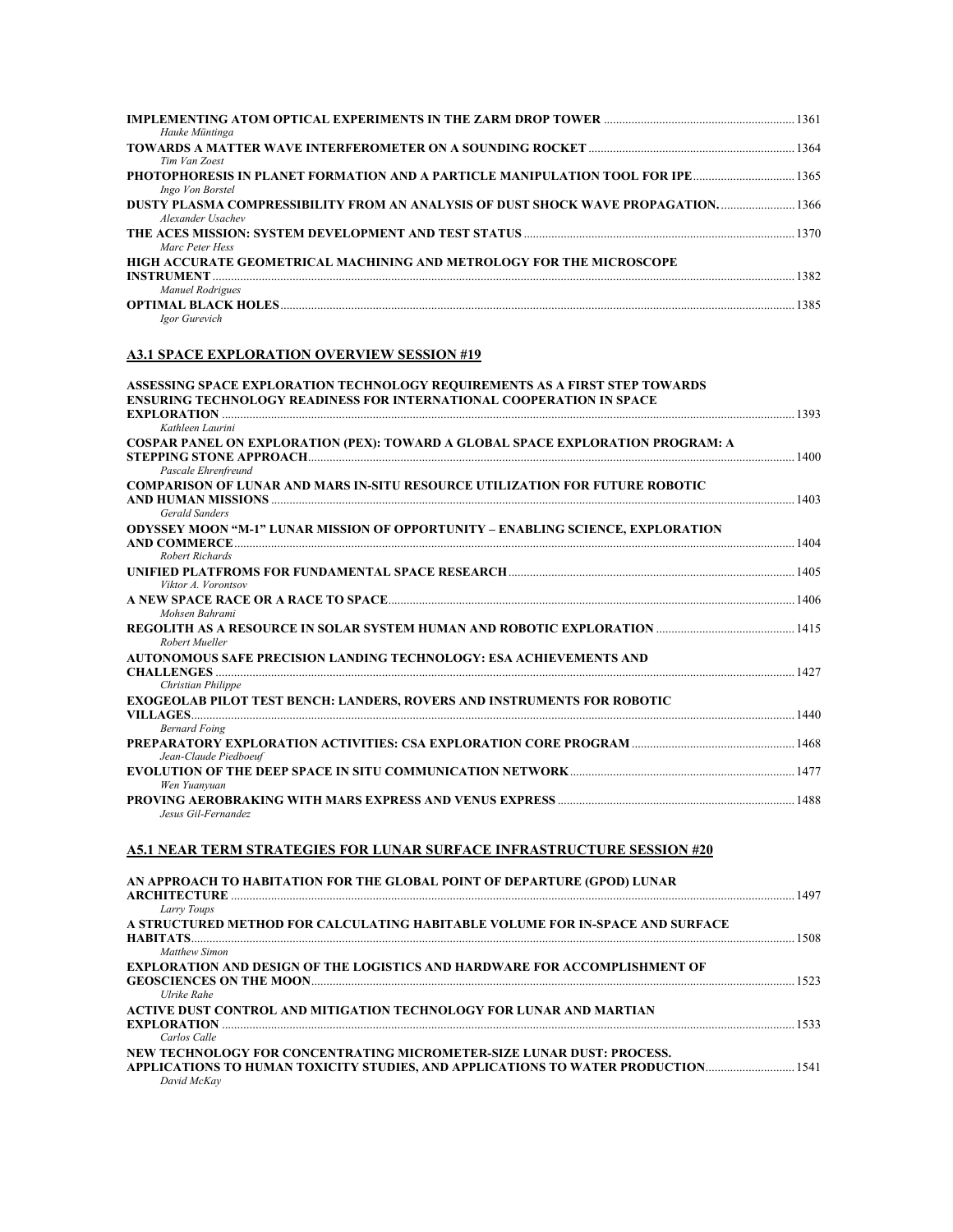| A POWER ARCHITECTURE FOR THE ISECG REFERENCE ARCHITECTURE FOR HUMAN LUNAR<br>Marc Haese                       |  |
|---------------------------------------------------------------------------------------------------------------|--|
| LUNAR IN-SITU RESOURCE UTILIZATION IN THE ISECG HUMAN LUNAR EXPLORATION                                       |  |
| <b>Gerald Sanders</b>                                                                                         |  |
| Stacy Irwin<br>DECISION-THEORETIC SYSTEM ARCHITECTURE MODEL FOR THE LUNAR SURFACE SYSTEM 1577<br>Arthur Guest |  |
| Rita Ambu                                                                                                     |  |
| Abigail Calzada Diaz                                                                                          |  |
| Jacques Blamont                                                                                               |  |

## **B1.1 INTERNATIONAL COOPERATION IN EARTH OBSERVATION MISSIONS SESSION #21**

| CEOS: BUILDING EARTH OBSERVATION COMMUNITY IN DEVELOPING COUNTRIES FOR                 |      |
|----------------------------------------------------------------------------------------|------|
|                                                                                        | 1601 |
| Gilberto Camara                                                                        |      |
| EARTH OBSERVATIONS IN CLIMATE CHANGE SCENARIOS AND THE GLOBAL EXPANSION OF             |      |
| Shannon Valley                                                                         |      |
|                                                                                        |      |
| Adam Keith                                                                             |      |
| RADARSAT CONSTELLATION AN EVOLUTION IN THE CANADIAN CONTRIBUTIONS TO DISASTER          |      |
| <b>MANAGEMENT</b>                                                                      | 1604 |
| Guy Seguin                                                                             |      |
|                                                                                        |      |
| Peter Petrov                                                                           |      |
| $An$ -Ming Wu                                                                          |      |
| <b>EMPLOYING SPACE-BASED DATA AND OBSERVATIONS FOR UNDERSTANDING CLIMATE CHANGE</b>    |      |
| AND SUSTAINABLE DEVELOPMENT IN LATIN AMERICA AND THE CARIBBEAN – RESEARCH AND          |      |
| 1627 - RESULTS FROM THE CATHALAC/UAHUNTSVILLE 2010 INTERNATIONAL PROGRAM (1999) - 1627 |      |
| Sundar Christopher                                                                     |      |
|                                                                                        |      |
| Jeng-Shingi Chern                                                                      |      |
| Nickolay N. Smirnov                                                                    |      |
| <b>INTERNATIONAL CHARTER 'SPACE AND MAJOR DISASTERS' TEN YEARS OF OPERATIONAL</b>      |      |
| <b>SERVICES</b>                                                                        | 1653 |
| André Husson                                                                           |      |

#### **B4.1 11TH UN/IAA WORKSHOP ON SMALL SATELLITE PROGRAMMES AT THE SERVICE OF DEVELOPING COUNTRIES SESSION #22**

| <b>BUILDING TECHNOLOGICAL CAPABILITY WITHIN SATELLITE PROGRAMS IN DEVELOPING</b>                                      |      |
|-----------------------------------------------------------------------------------------------------------------------|------|
|                                                                                                                       |      |
| Danielle Wood                                                                                                         |      |
| RECENT DESIGN AND UTILIZATION TRENDS OF SMALL SATELLITES IN DEVELOPING COUNTRIES 1677                                 |      |
| Mohamed Argoun                                                                                                        |      |
|                                                                                                                       |      |
| Khalid Manjoo                                                                                                         |      |
| Stephanie Wan                                                                                                         |      |
|                                                                                                                       |      |
| Lucas Lopes Costa<br>STUDY ON THE SUCCESS OF SMALL SATELLITE TTP PROGRAMS FOR DEVELOPING COUNTRIES 1705<br>Tom Segert |      |
| <b>CAPACITY BUILDING IN BASIC SPACE TECHNOLOGY DEVELOPMENT THROUGH ON-THE-JOB</b>                                     |      |
| Mengu Cho                                                                                                             |      |
| SYSTEM ENGINEERING AND INTEGRATION OF PRATHAM, INDIAN INSTITUTE OF TECHNOLOGY                                         | 1717 |
| Saptarshi Bandyopadhyay                                                                                               |      |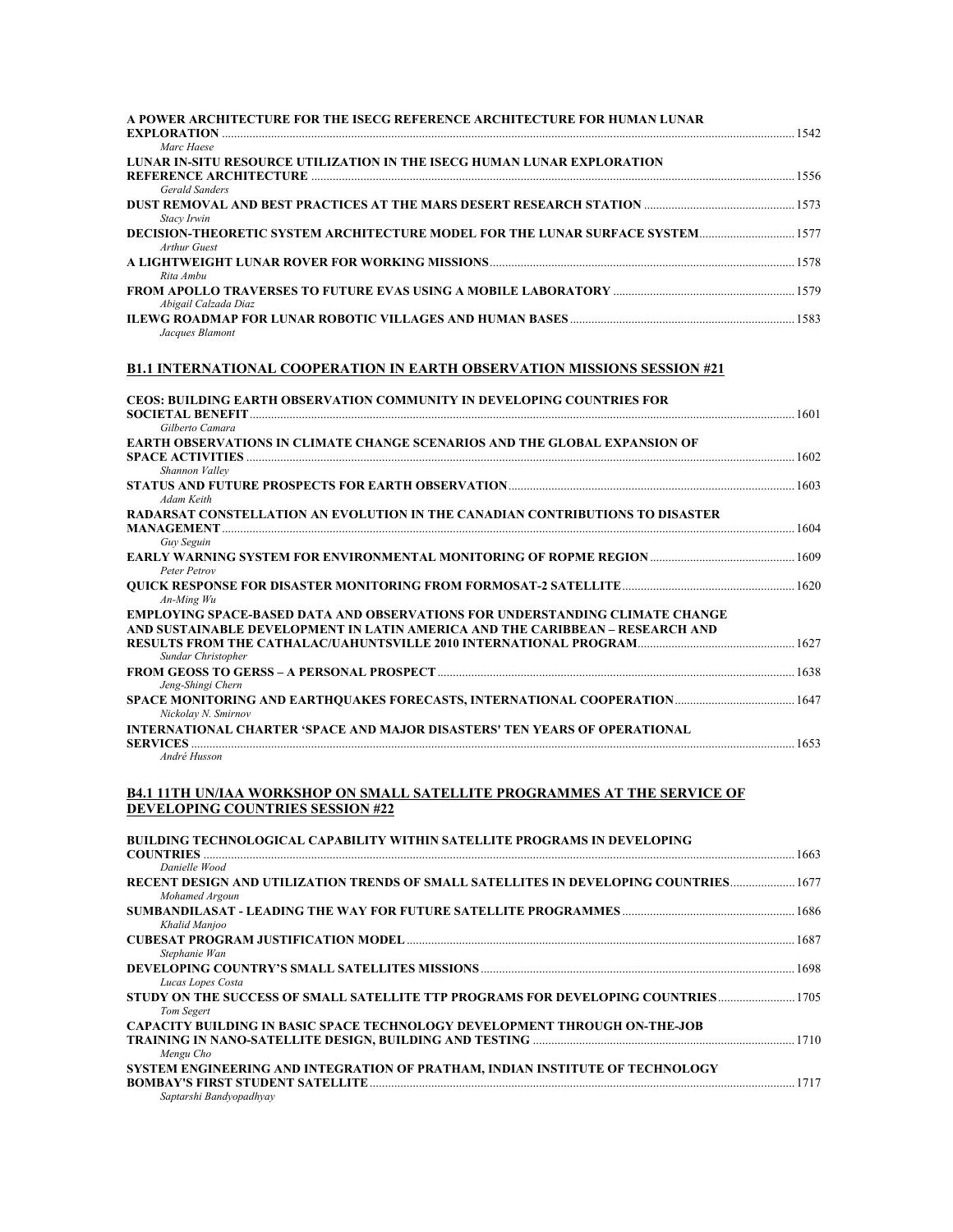| Maria Victoria Alonsoperez |  |
|----------------------------|--|

## **VOLUME 3**

|                            | 1736 |
|----------------------------|------|
| Juan Martin Canales Romero |      |
|                            |      |
| Raul Andres Jova Olarte    |      |
|                            |      |
| Carlos Romo                |      |
|                            |      |
| Geilson Loureiro           |      |

## **B6.1 HUMAN SPACEFLIGHT OPERATIONS CONCEPTS SESSION #23**

| DEVELOPMENT AND VERIFICATION OF GROUND-BASED TELE-ROBOTICS OPERATIONS CONCEPT         |  |
|---------------------------------------------------------------------------------------|--|
| <b>FOR DEXTRE</b> 2756                                                                |  |
| Sarmad Aziz                                                                           |  |
| UTILIZATION OF ISS TO DEVELOP AND TEST OPERATIONAL CONCEPTS AND HARDWARE FOR          |  |
|                                                                                       |  |
| Matthew Gast                                                                          |  |
| <b>COSMIC CATCH: CANADARM2'S FIRST CAPTURE OF A FREE-FLYING VEHICLE - OPERATIONAL</b> |  |
|                                                                                       |  |
| Laura Lucier                                                                          |  |
| <b>JEM REMOTE MANIPULATOR SYSTEM ON-ORBIT OPERATIONS, CHALLENGES, ACHIEVEMENTS</b>    |  |
|                                                                                       |  |
| Shinobu Doi                                                                           |  |
| HIGHLIGHTS IN COLUMBUS OPERATIONS AND PREPARATION FOR ASSEMBLY COMPLETE               |  |
|                                                                                       |  |
| Dieter Sabath                                                                         |  |
| SPACE STATION MULTI-INCREMENT ORBITAL MISSION DESIGN USING DYNAMIC PROGRAMMING 1792   |  |
| Kun-Peng Lin                                                                          |  |
| 1799 - ISS EXPLOITATION AND END-TO-END LOGISTICS SERVICE AS A WAY TO OPTIMIZATION     |  |
| Dario Saia                                                                            |  |
|                                                                                       |  |
| Alberto Novelli                                                                       |  |
| <b>DESIGN AND DEVELOPMENT OF NEW JEM GROUND OPERATION SYSTEMS FOR THE NEXT</b>        |  |
|                                                                                       |  |
| Masaaki Komatsu                                                                       |  |
| WEB DESIGN FOR THE INTERNATIONAL SPACE STATION: AN OVERVIEW OF THE CHALLENGES         |  |
| AND NEW TECHNOLOGIES USED IN WEB-BASED APPLICATIONS ONBOARD THE SPACE STATION.        |  |
| Ahmed Khan                                                                            |  |
| NODE 3 AND CUPOLA INTEGRATED IN THE ISS AND FULLY OPERATIONAL: THEIR ASSEMBLY AND     |  |
|                                                                                       |  |
| Annamaria Piras                                                                       |  |
| <b>CONSIDERATIONS FOR COMMERCIAL RECOVERY OF HUMAN CARRYING EARTH LANDING</b>         |  |
| CAPSULES                                                                              |  |
| Gary Rohrkaste                                                                        |  |
|                                                                                       |  |

## **C1.2 ORBITAL DYNAMICS (2) SESSION #24**

| A BRIEF SURVEY OF METHODS AVAILABLE FOR NUMERICAL OPTIMIZATION OF SPACECRAFT                          |      |
|-------------------------------------------------------------------------------------------------------|------|
|                                                                                                       | 1848 |
| <b>Bruce Conway</b>                                                                                   |      |
|                                                                                                       |      |
| <b>Shengping Gong</b>                                                                                 |      |
| 1887 - TRAJECTORY CONTROL FOR A SOLAR SAIL SPACECRAFT IN AN OFFSET LUNAR ORBIT                        |      |
| Geoff Wawrzyniak                                                                                      |      |
| ON A HAZARD MITIGATION PROBLEM FOR APOPHIS-EARTH POSSIBLE COLLISION IN 2036<br>Vyacheslav V. Ivashkin |      |
|                                                                                                       | 1907 |
| Jay McMahon                                                                                           |      |
| ANALYTICAL INVESTIGATION OF THE BEHAVIOR AND DISTRIBUTION OF DUST PARTICLES                           |      |
|                                                                                                       | 1922 |
| Norizumi Motooka                                                                                      |      |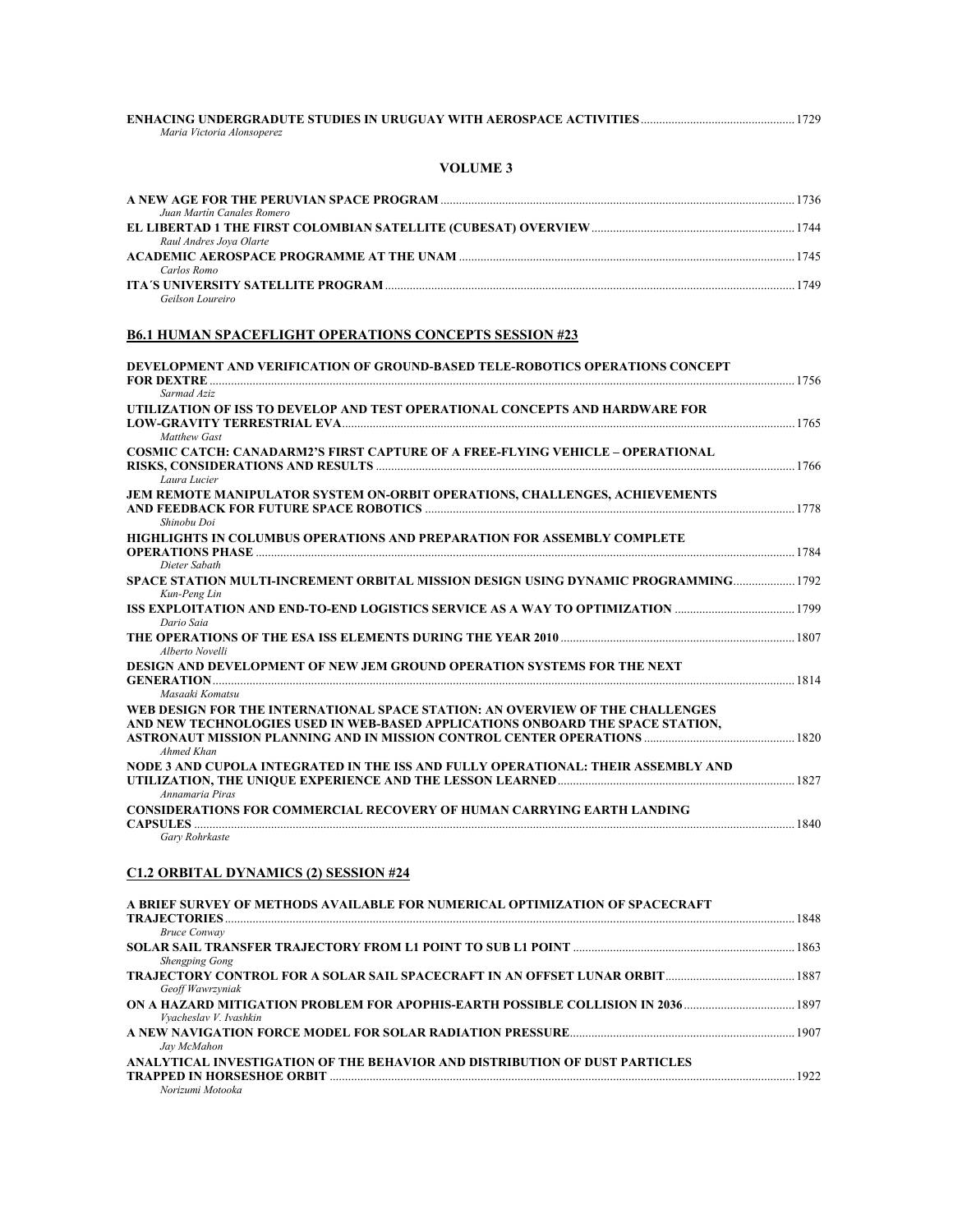| ORBIT CONTROL OF HIGH AREA-TO-MASS RATIO SPACECRAFT USING ELECTROCHROMIC                        | 1923 |
|-------------------------------------------------------------------------------------------------|------|
| Charlotte M. Lücking                                                                            |      |
|                                                                                                 |      |
| Kyle Alfriend<br>PERTURBATION THEORY BEYOND THE SPHERE OF INFLUENCE OF A NATURAL SATELLITE WITH |      |
|                                                                                                 | 1950 |
| Martin Lara                                                                                     |      |
|                                                                                                 | 1951 |

*Maurizio Parisse* 

#### **C2.2 SPACE STRUCTURES II – DEVELOPMENT AND VERIFICATION (DEPLOYABLE AND DIMENSIONALLY STABLE STRUCTURES) SESSION #25**

| A NEW DESIGN METHODOLOGY FOR ONBOARD ULTRA LIGHT-WEIGHT CABLE-MESH ANTENNA                                                                                 |       |
|------------------------------------------------------------------------------------------------------------------------------------------------------------|-------|
| <b>REFLECTORS</b><br>Takavuki Kanonji                                                                                                                      | 1958  |
| Joachim Block                                                                                                                                              |       |
| <b>DEPLOYMENT ANALYSES OF MEMBRANE STRUCTURE SYSTEMS WITH INFLATABLE TUBES FOR</b>                                                                         |       |
| Nobuisa Katsumata                                                                                                                                          | 1972  |
| <b>ADVANCED MULTIBODY SIMULATION TECHNIQUES FOR LARGE DEPLOYABLE SYSTEMS – THE</b>                                                                         |       |
| Gianluigi Baldesi                                                                                                                                          |       |
| Takeshi Kuratomi                                                                                                                                           |       |
| THERMO-ELASTIC DISTORTION MEASUREMENTS BY HOLOGRAPHIC INTERFEROMETRY AND<br><b>CORRELATION WITH FINITE ELEMENT MODELS FOR SIC CONNECTIONS/JUNCTIONS ON</b> |       |
| $\sim$ 1993                                                                                                                                                |       |
| Cedric Thizy                                                                                                                                               | .2007 |
| Scott Walker                                                                                                                                               |       |
| Kenta Saito                                                                                                                                                | .2018 |
| <b>DISPLACEMENT MEASUREMENTS OF A PARABOLIC REFLECTOR BY HOLOGRAPHIC</b>                                                                                   |       |
| Jean-François Vandenrijt                                                                                                                                   | 2026  |
| Hirotaka Sawada                                                                                                                                            | 2031  |
| <b>TECHNO MANAGERIAL CHALLENGES IN DEVELOPMENT OF GSLV MK3 LAUNCH VEHICLE</b>                                                                              |       |
|                                                                                                                                                            | 2037  |
| Pazhayannoor Venkitachalam Venkitakrishnan                                                                                                                 | 2038  |
| Yang Yu                                                                                                                                                    |       |
| ACHIEVEMENTS AND PROBLEMS OF THE INFLATABLE RE-ENTRY DESCENT TECHNOLOGY                                                                                    |       |
| <b>DEVELOPMENT</b>                                                                                                                                         | 2045  |
| Finchenko Valerv                                                                                                                                           |       |
| A NEW DESIGN CONCEPT OF LIGHT-WEIGHT DEPLOYABLE MEMBRANE STRUCTURES FOR SPACE<br><b>APPLICATIONS</b>                                                       | 2056  |
| Io Yaguchi                                                                                                                                                 |       |

## **C4.2 PROPULSION SYSTEMS II SESSION #26**

| P. J. Abraham                                                                                              | 2063 |
|------------------------------------------------------------------------------------------------------------|------|
| PERFORMANCE PREDICTION FOR THE FIRST STATIC TEST OF A LARGE SOLID BOOSTER MOTOR<br>Jayaprakash Janardhanan | 2072 |
| ZEFIRO 9A – VEGA THIRD STAGE SOLID ROCKET MOTOR - DEVELOPMENT ACTIVITIES AND<br>LESSONS LEARNT             | 2082 |
| Stefano Bianchi<br>THRUST ANOMALIES AT IGNITION TRANSIENT OF SOLID PROPELLANT ROCKETS<br>B. Favini         | 2089 |
| SRB ACQUSTIC AND PLUME ANALYSIS OF ARES I-X FLIGHT TEST ON THE PAD B FIXED SERVICE<br><b>STRUCTURE.</b>    | 2100 |
| Roger X. Lenard<br>DEVELOPMENT OF ADVANCED COMPUTER SCIENCE FOR SOLID-ROCKET-MOTOR INTERNAL                |      |
| <b>BALLISTICS: ACSSIB.</b><br>Toru Shimada                                                                 | 2123 |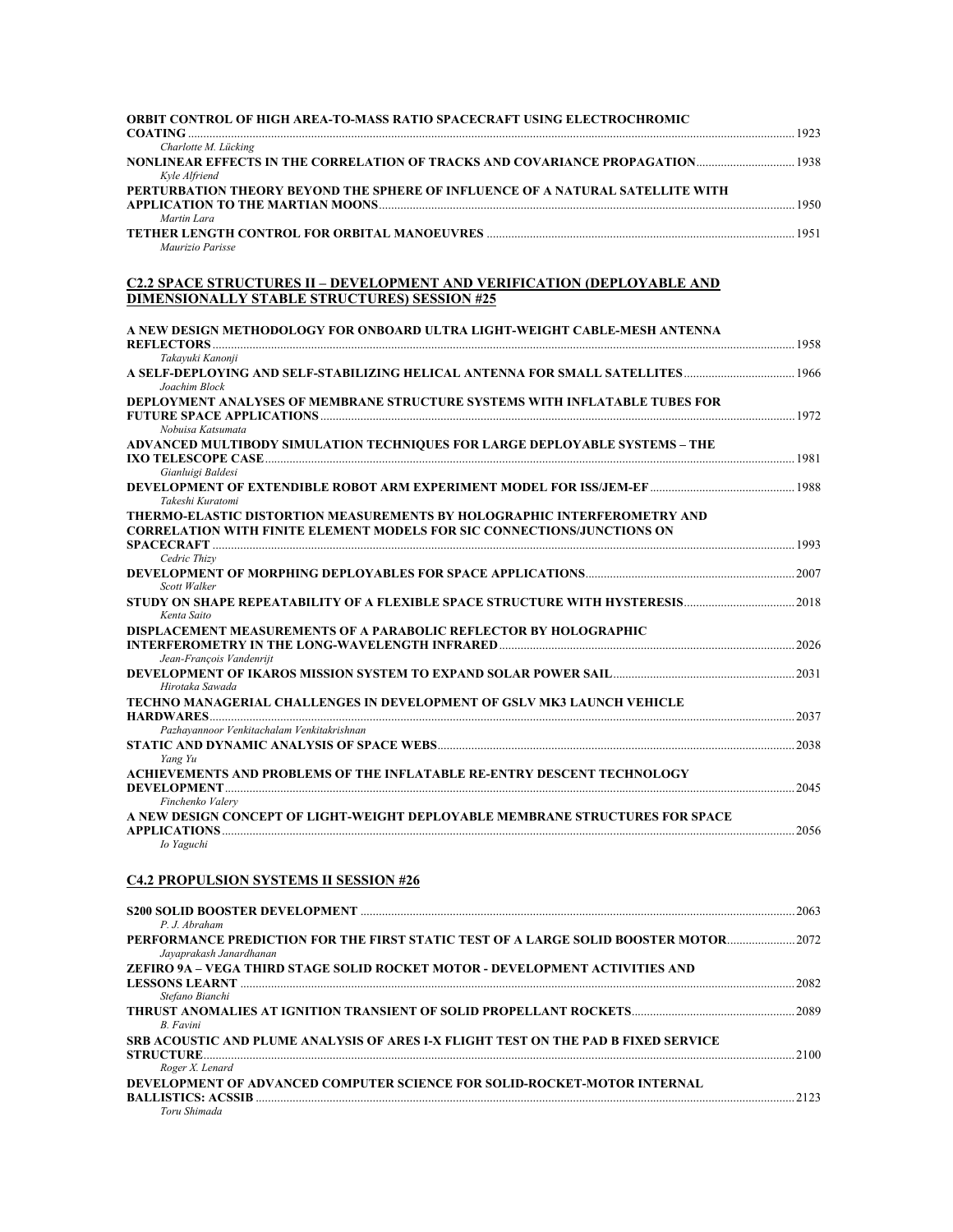| OVERVIEW OF LARGE SOLID ROCKET MOTOR OPTIONS FOR FUTURE EUROPEAN LAUNCHER2134                                                                                        |  |
|----------------------------------------------------------------------------------------------------------------------------------------------------------------------|--|
| Didier Boury                                                                                                                                                         |  |
| David A. Micheletti<br>DEVELOPMENT OF 2500 N CLASS CAMUI TYPE HYBRID ROCKET FOR WINGED FLIGHT                                                                        |  |
| Harunori Nagata<br>A NEW CHALLENGE FOR IMPROVEMENT OF RECESSION RATE OF HIGH DENSITY<br>POLYETHYLENE FUEL AND PARAFFIN FUEL OF HYBRID ROCKET WITH MULTISECTION SWIRL |  |
| Shigeru Aso                                                                                                                                                          |  |
| EXPERIMENTAL EVALUATION OF A HIGH TEST PEROXIDE CATALYST CHAMBER FOR A HYBRID<br>Daniel Lancelle                                                                     |  |
| DESIGN AND DEVELOPMENT OF PARAFFIN/N2O HYBRID PROPULSION SYSTEM WITH CATALYTIC<br>Taegyu Kim                                                                         |  |
| <b>D1.2 ENABLING TECHNOLOGIES FOR SPACE SYSTEMS SESSION #27</b>                                                                                                      |  |
|                                                                                                                                                                      |  |
| Kenneth Hibbard<br>Chiara Toglia                                                                                                                                     |  |
| NON-EOUILIBRIUM ATMOSPHERIC-PRESSURE DIELECTRIC BARRIER DISCHARGE PLASMA: A<br>Moogega Cooper                                                                        |  |
| SHOCK RESPONSE CONTROL FOR LANDING OF PLANETARY EXPLORATION SPACECRAFT BY<br>Susumu Hara                                                                             |  |
| DESIGN OF CAPTURE OPERATIONS FOR NON-COOPERATIVE TARGETS EMPLOYING AN<br><b>Benoit Larouche</b>                                                                      |  |
| Olivier Vendier                                                                                                                                                      |  |
| RADIATION-HARDENED ELECTRONICS AND FERROELECTRIC MEMORY FOR SPACE FLIGHT                                                                                             |  |
| Rana Sayyah                                                                                                                                                          |  |
| Alan Mick<br>Tomohiro Harada                                                                                                                                         |  |
| A HIGH-PERFORMANCE IMAGE ACOUISITION AND PROCESSING SYSTEM FABRICATED USING<br>Shinichi Kimura                                                                       |  |
| PERMEABLE RODS GROUND TESTING SYSTEM FOR CUBESAT ANGULAR VELOCITY AND<br>Maria Libera Battagliere                                                                    |  |
| <b>D2.2 LAUNCH SERVICES, MISSIONS, OPERATIONS AND FACILITIES SESSION #28</b>                                                                                         |  |
| Jean-Marc Astorg                                                                                                                                                     |  |
| Dennis Stone                                                                                                                                                         |  |
| Jeff A. Patton                                                                                                                                                       |  |
| Denis Schmitt                                                                                                                                                        |  |
| THE CLASSIFICATION AND ANALYSIS OF THE ERROR AND FAULTS DURING KSLS COMPLEX                                                                                          |  |
| Seokhee Lim                                                                                                                                                          |  |
| You-Jin Won                                                                                                                                                          |  |
| Pier Michele Roviera<br>SATISH DHAWAN SPACE CENTRE - A SPACE PORT FOR MULTI MISSION LAUNCH CAPABILITIES<br>Vellanki Seshagiri Rao                                    |  |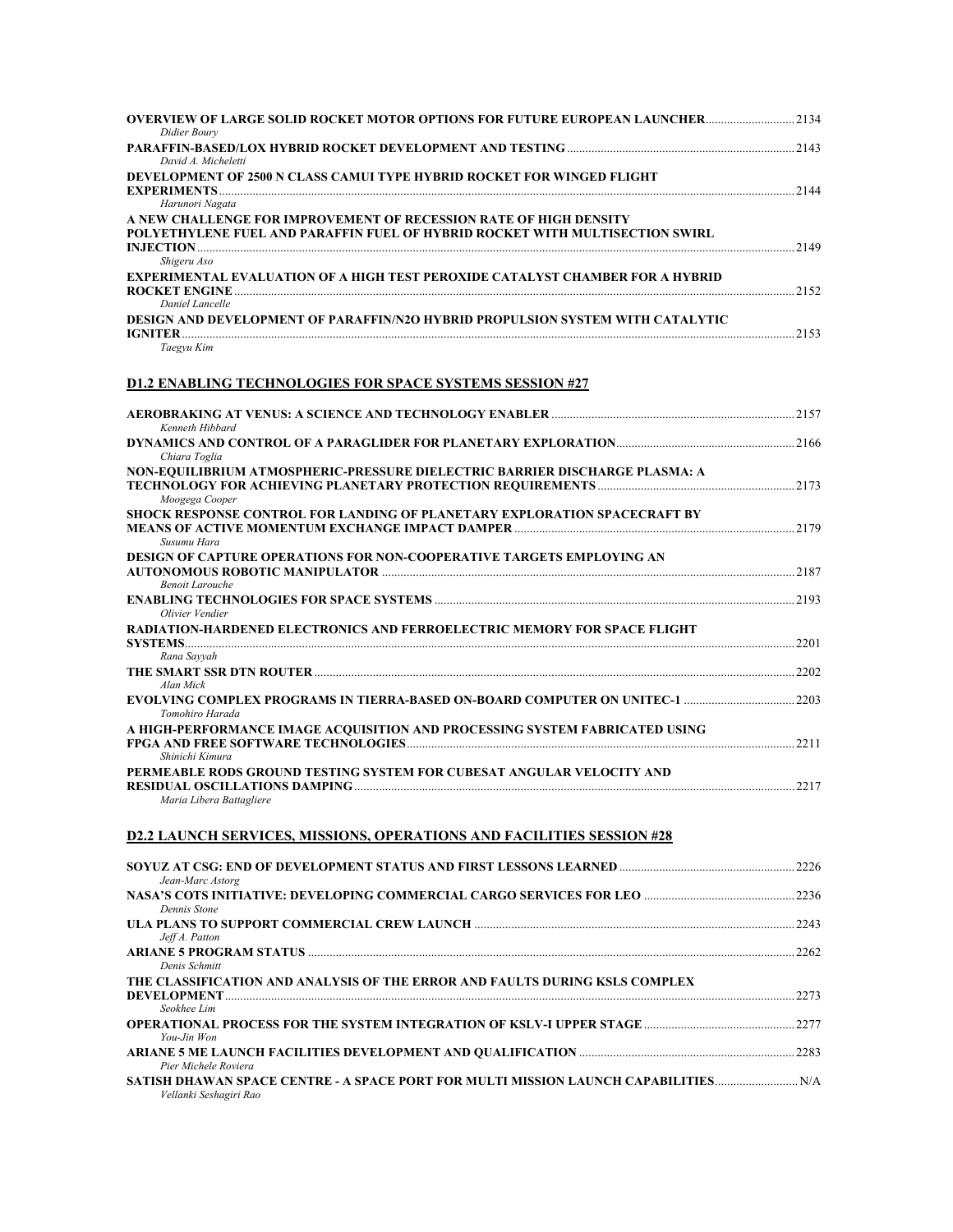| Sergey Saveliev                                                            |      |
|----------------------------------------------------------------------------|------|
|                                                                            | 2296 |
| Su Jian                                                                    |      |
| NEW EVOLVEMENT ON MEASUREMENT AND ASSESSMENT TECHNOLOGIES FOR SPACE LAUNCH |      |
|                                                                            | 2297 |
| Yang Liu                                                                   |      |
|                                                                            |      |
| Peter Freeborn                                                             |      |
|                                                                            |      |
| Laurent Vallet                                                             |      |

## **E1.2 ON TRACK – UNDERGRADUATE AND POSTGRADUATE SPACE EDUCATION**

#### **ROCKETRY EDUCATION FOR ENGINEERING STUDENTS THROUGH A PROBLEM-BASED LEARNING**

| Jose I. Rojas                                                                   |       |
|---------------------------------------------------------------------------------|-------|
|                                                                                 |       |
| Andre Mazzoleni                                                                 |       |
| SPACE EDUCATION AND OUTREACH SYMPOSIUM: ON TRACK - UNDERGRADUATE AND            |       |
|                                                                                 |       |
| Christian D. Bodemann                                                           |       |
| <b>TESTING AN INNOVATIVE BOOM FOR MICROSATELLITE ATTITUDE STABILIZATION: AN</b> |       |
| Maria Libera Battagliere                                                        |       |
|                                                                                 |       |
| Natacha Callens                                                                 |       |
| PROMOTING STEM EDUCATION VIA THE DESIGN, ANALYSIS, FABRICATION AND TESTING OF A |       |
|                                                                                 | .2333 |
| Henrique Casagrande                                                             |       |
| <b>HOLDING A TECHNICAL REVIEW IN AN EDUCATIONAL PROJECT: IMPLEMENTATION AND</b> |       |
|                                                                                 | 2344  |
| <b>Amandine Denis</b>                                                           |       |
| DESIGN, CONSTRUCTION AND TESTING OF SOUNDING ROCKET PAYLOADS AT THE UNIVERSITY  |       |
|                                                                                 | .2353 |
| Mary D'Souza                                                                    |       |
| Mahsa Taheran Vernoosfaderani                                                   | 2360  |
|                                                                                 | 2367  |
| Lev Horodyskyj                                                                  |       |
| STATUS AND FUTURE PLANS FOR THE NORWEGIAN STUDENT SATELLITE PROGRAM, ANSAT      | 2368  |
| Jøran Antonsen                                                                  |       |
| THE SUMMER SCHOOL ALPBACH - FFG'S APPROACH FOR A SPECIALIZED TRAINING IN SPACE  |       |
| SCIENCE <b><i>SCIENCE SCIENCE BOOTHERS</i></b>                                  | 2373  |
| Michaela Gitsch                                                                 |       |
|                                                                                 | 2380  |
| Nicolas Pillet                                                                  |       |
| SPACE FOR HUMAN BENEFIT AND EXPLORATION- GETTING GLOBAL IMPLEMENTATION WITH     |       |
| Riwaj Pokhrel                                                                   | 2390  |
| THE COLLABORATION AND CO-ORDINATION OF A DISTRIBUTED EDUCATIONAL CUBESAT        |       |
|                                                                                 | 2391  |
| Ahmad Shah Hakimyar                                                             |       |
|                                                                                 |       |

## **E2.2 STUDENT CONFERENCE II SESSION #30**

| DEVELOPMENT AND VERIFICATION OF MICROSATELLITE ATTITUDE CONTROL SYSTEM BY        |      |
|----------------------------------------------------------------------------------|------|
|                                                                                  | 2392 |
| Chia-Yen Chong                                                                   |      |
|                                                                                  |      |
| Priyam Chakraborty                                                               |      |
|                                                                                  | 2408 |
| Gilbert Fanchini                                                                 |      |
|                                                                                  | 2416 |
| Koki Ho                                                                          |      |
| <b>CONCEPTS FOR MODULARITY AND STANDARDIZATION OF ELECTRONIC BOARDS ON SMALL</b> |      |
|                                                                                  | 2424 |
| Stéphanie Perez                                                                  |      |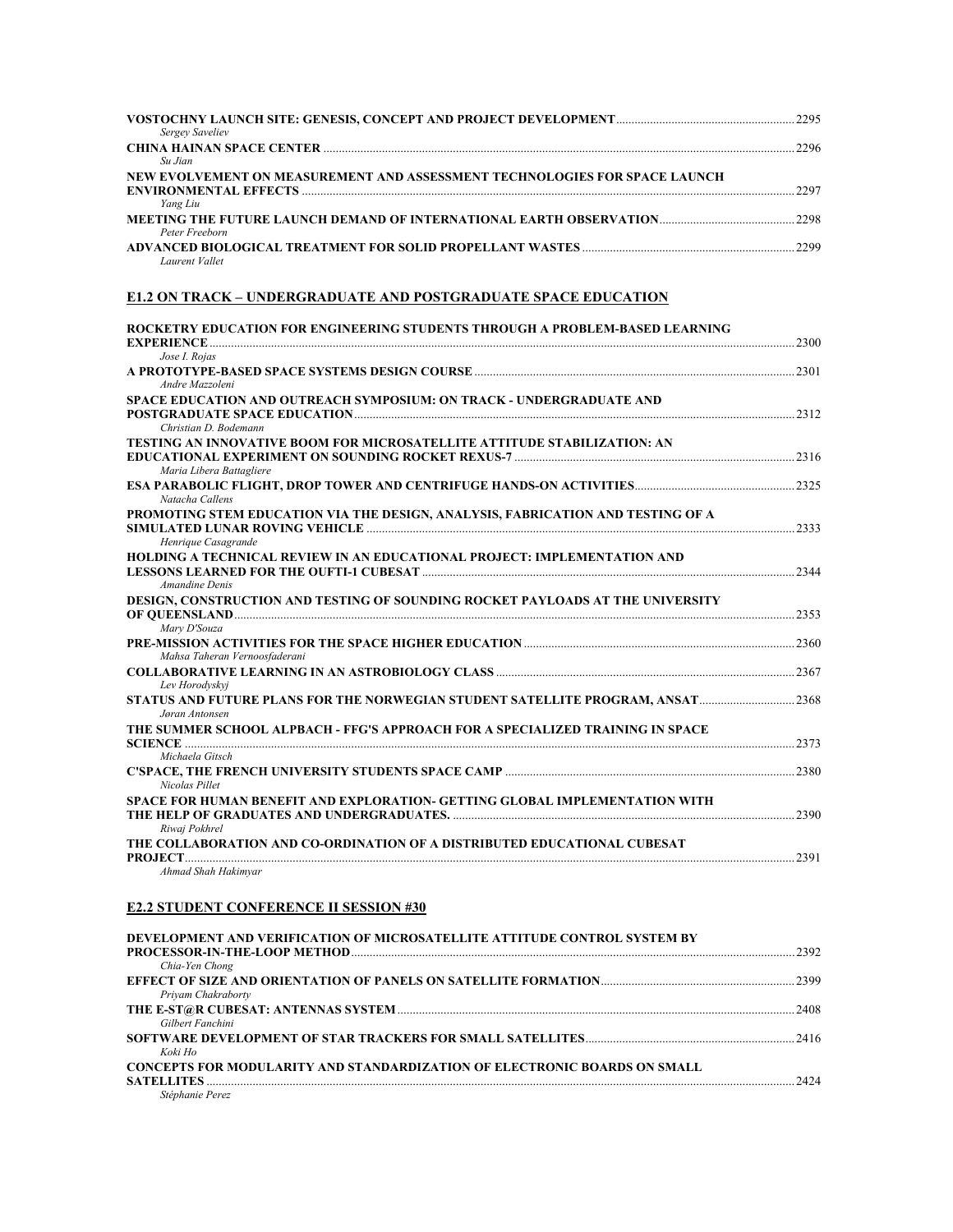| <b>BROADBAND LIGHT SOURCE FOR FIBER-OPTIC MEASUREMENT SYSTEM IN SPACE APPLICATIONS  2430</b><br>Max Rössner |      |
|-------------------------------------------------------------------------------------------------------------|------|
| <b>EXPERIMENTAL INVESTIGATION OF PERFORMANCE PARAMETERS FOR TRACTION SYSTEM OF</b>                          |      |
|                                                                                                             | 2440 |
| Nasim Kaveh-Moghaddam                                                                                       |      |
|                                                                                                             | 2448 |
| Johan Kütt                                                                                                  |      |
| LUNAR REGOLITH IN SITU RESOURCE UTILIZATION: APPLICATIONS IN DUST MITIGATION AND                            |      |
|                                                                                                             | 2463 |
| Brandon Hall                                                                                                |      |
|                                                                                                             | 2473 |
| Michael Jonell                                                                                              |      |

### **E5.1 FUTURE AND CURRENT SPACE MISSIONS: INCLUDING AND EXPANDING ALL ASPECTS OF HUMAN LIFE ON-BOARD AND IN OTHER WORLDS SESSION #31**

| MARS HABITABILITY PROJECT AT MDRS (SENSORY EXPERIENCE AND CREATIVE PERFORMANCE    |         |
|-----------------------------------------------------------------------------------|---------|
|                                                                                   | 2489    |
| Irene Lia Schlacht                                                                |         |
| James Burke                                                                       | $-2502$ |
| HOW TO COLONIZE SPACE IN SEVEN EASY STEPS – PART I: ASTRONAUTICAL DEVELOPMENT FOR |         |
|                                                                                   | 2504    |
| Marco C Bernasconi                                                                |         |
| SPACE ARCHITECTURE EDUCATION AS A PART OF AEROSPACE ENGINEERING CURRICULUM        | 2516    |
| Olga Bannova                                                                      |         |
|                                                                                   | 2521    |
| <b>Tomas Rousek</b>                                                               |         |
|                                                                                   | 2535    |
| Chris Welch                                                                       |         |
|                                                                                   | 2548    |
| Annie Martin                                                                      |         |
| DESIGN-IN-USE STUDY OF EXTRA-TERRESTRIAL HABITATS FROM THE PERSPECTIVE OF HUMAN   |         |
| <b>ACTIVITIES</b>                                                                 | 2552    |
| Sandra Haeuplik-Meusburger                                                        |         |
|                                                                                   |         |
| Donna Burnell                                                                     |         |
|                                                                                   | 2574    |
| Haym Benarova                                                                     |         |
|                                                                                   | 2575    |
| Arjun Reddy                                                                       |         |

## **E7.3 LEGAL ASPECTS OF SPACE SECURITY SESSION #69**

| <b>METHODS FOR GOVERNMENTS TO BOOST SPACE ACTIVITIES TODAY: INDICATORS AND</b> |      |
|--------------------------------------------------------------------------------|------|
|                                                                                | 2576 |
| Jorge Fuentes                                                                  |      |
| <b>GOVERNMENT INVESTMENT IN COMMERCIAL SPACE TRANSPORTATION ENABLES THE</b>    |      |
|                                                                                | 2583 |
| Lawrence Williams                                                              |      |
| HOW TO STIMULATE EMERGING SPACE MARKETS THROUGH SPECIFIC GOVERNMENT            |      |
|                                                                                | 2584 |
| Dustin Kaiser                                                                  |      |
| A COMPARATIVE ANALYSIS OF THE INSTITUTIONAL TRAJECTORIES OF SPACE ACTIVITIES   |      |
|                                                                                | 2588 |
| Dmitry Payson                                                                  |      |

#### **VOLUME 4**

|                                                                                  | 2589 |
|----------------------------------------------------------------------------------|------|
| Leendert Van Der Wal                                                             |      |
| FOSTERING TERRESTRIAL INNOVATION AND THE CREATION OF NEW STARTUPS VIA            |      |
|                                                                                  | 2593 |
| Joerg Kreisel                                                                    |      |
| <b>INNOVATIVE PARTNERSHIPS AT AMES RESEARCH CENTER: CASE STUDIES AND LESSONS</b> |      |
| <b>LEARNED</b>                                                                   | 2600 |
| <b>Gary Martin</b>                                                               |      |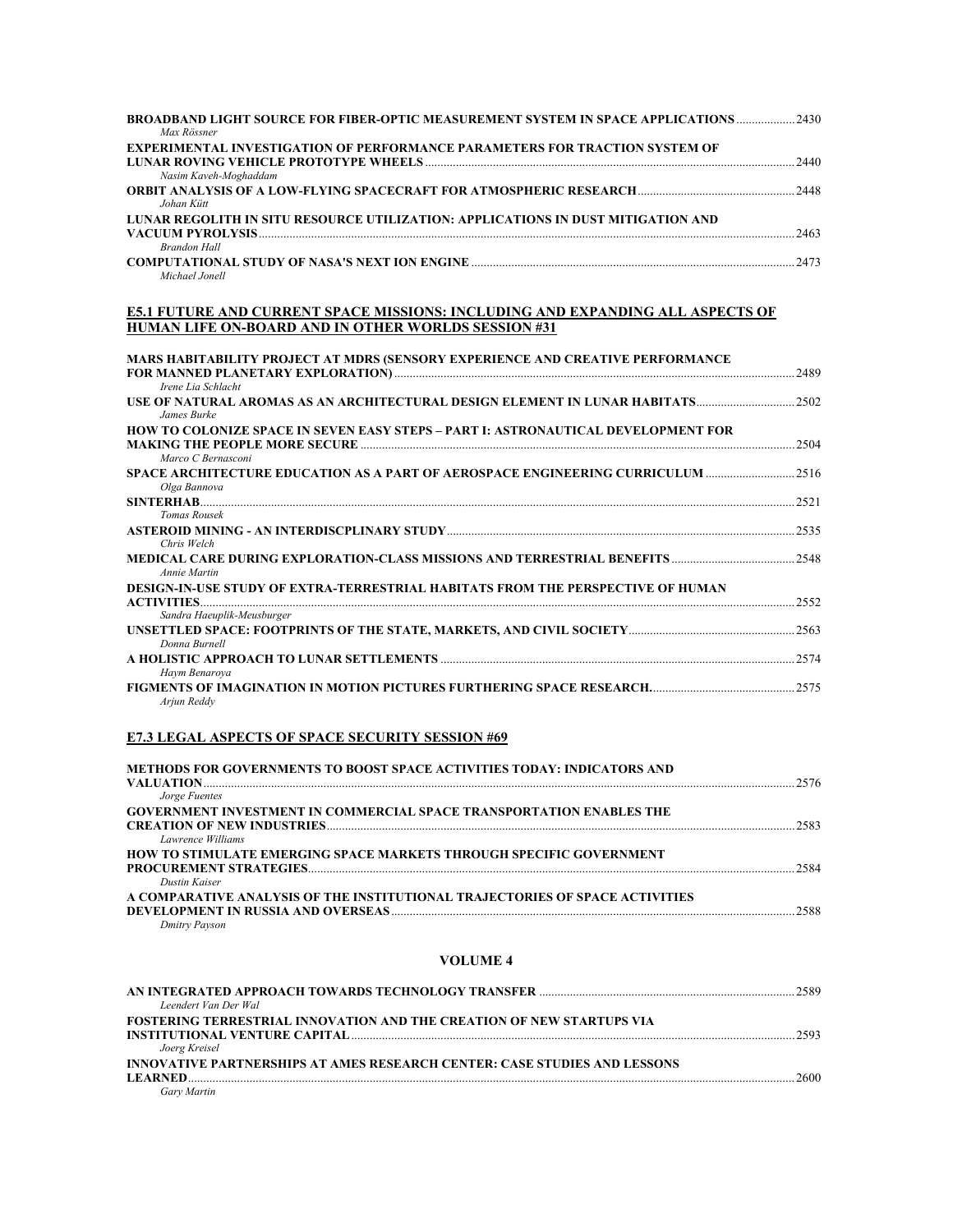|                                                                                     | 2601 |
|-------------------------------------------------------------------------------------|------|
| Douglas Comstock                                                                    |      |
| <b>EXPANDING THE FINAL FRONTIER: THE BIGELOW AEROSPACE STORY AND THE PROMISE OF</b> |      |
| INNOVATIVE PUBLIC-PRIVATE COLLABORATIONS FOR SPACE EXPLORATION AND COMMERCIAL       |      |
|                                                                                     | 2610 |
| Michael Gold                                                                        |      |
|                                                                                     | 2611 |
| Max Vozoff                                                                          |      |
| RESEARCH ON THE CHARACTERISTICS AND APPLICATIONS OF INNOVATION MANAGEMENT IN        |      |
|                                                                                     | 2617 |
| Min Zhang                                                                           |      |
|                                                                                     | 2618 |
| Marc G. Millis                                                                      |      |

## **E7.1 NANDASIRI JASENTULIYANA KEYNOTE LECTURE ON SPACE LAW & YOUNG SCHOLARS SESSION #33**

| Stephen Doyle                                                                                                                                                                         |  |
|---------------------------------------------------------------------------------------------------------------------------------------------------------------------------------------|--|
| Vladimir Kopal                                                                                                                                                                        |  |
| VLADIMIR MANDL, ALEX MEYER, WELF-HEINRICH PRINCE OF HANOVER, FRIEDRICH WILHELM<br>VON RAUCHHAUPT - EARLY WRITINGS IN GERMAN ON THE YOUNG DISCIPLINE OF SPACE LAW 2649<br>Stephan Hobe |  |
| THE COMMERCIAL EXPLOITATION OF OUTER SPACE AND CELESTIAL BODIES - A FUNCTIONAL<br>Philip De Man                                                                                       |  |
| Deborah Russell                                                                                                                                                                       |  |
| POTENTIAL UNIFORM INTERNATIONAL LEGAL FRAMEWORK FOR REGULATION OF PRIVATE<br>Mariam Yuzbashyan                                                                                        |  |
| YOU CAN LEAD AN ASTRONAUT TO WATER: PROSPECTS FOR LEGAL USE AND WATER RIGHTS<br>Joshua Easterson                                                                                      |  |
| <b>CURRENT STATUS AND RECENT DEVELOPMENTS OF NON-DISCRIMINATORY PRINCIPLE IN THE</b><br>Masatoshi Fukunaga                                                                            |  |
| Eduard Van Asten                                                                                                                                                                      |  |
| SPACE AND LISBON. A NEW TYPE OF COMPETENCE TO SHAPE THE REGULATORY FRAMEWORK<br>Matxalen Sanchez Aranzamendi                                                                          |  |
| BEYOND THE LOOKING GLASS: THE APPLICATION OF PUBLIC CHOICE THEORY TO U.S.<br>Michael Mineiro                                                                                          |  |
| Michael Chatzipanagiotis                                                                                                                                                              |  |
| <b>LEGALITY OF ORBITS AND SPECTRUM LEASING IN VIEW OF FUNDAMENTAL SPACE LAW</b><br>Sandeepa Bhat                                                                                      |  |
| Guillermo Duberti                                                                                                                                                                     |  |
| Zeldine Niamh O'Brien                                                                                                                                                                 |  |
| REFLECTIONS ON THE CONCEPTS OF 'LIABILITY' AND 'RESPONSIBILITY' IN A PRIVATISED<br>Joyeeta Chatterjee                                                                                 |  |
| Patthara Limsira                                                                                                                                                                      |  |
| INTELLECTUAL PROPERTY RIGHTS PROTECTION UNDER THE COMMERCIALIZATION OF OUTER                                                                                                          |  |
| Zhuovan Lu<br>LEGAL PERSPECTIVES ON SPACE NATURAL RESOURCE EXPLOITATION;MINING RIGHT ON THE                                                                                           |  |
| Ro Yelim<br>Fiammetta Borgia                                                                                                                                                          |  |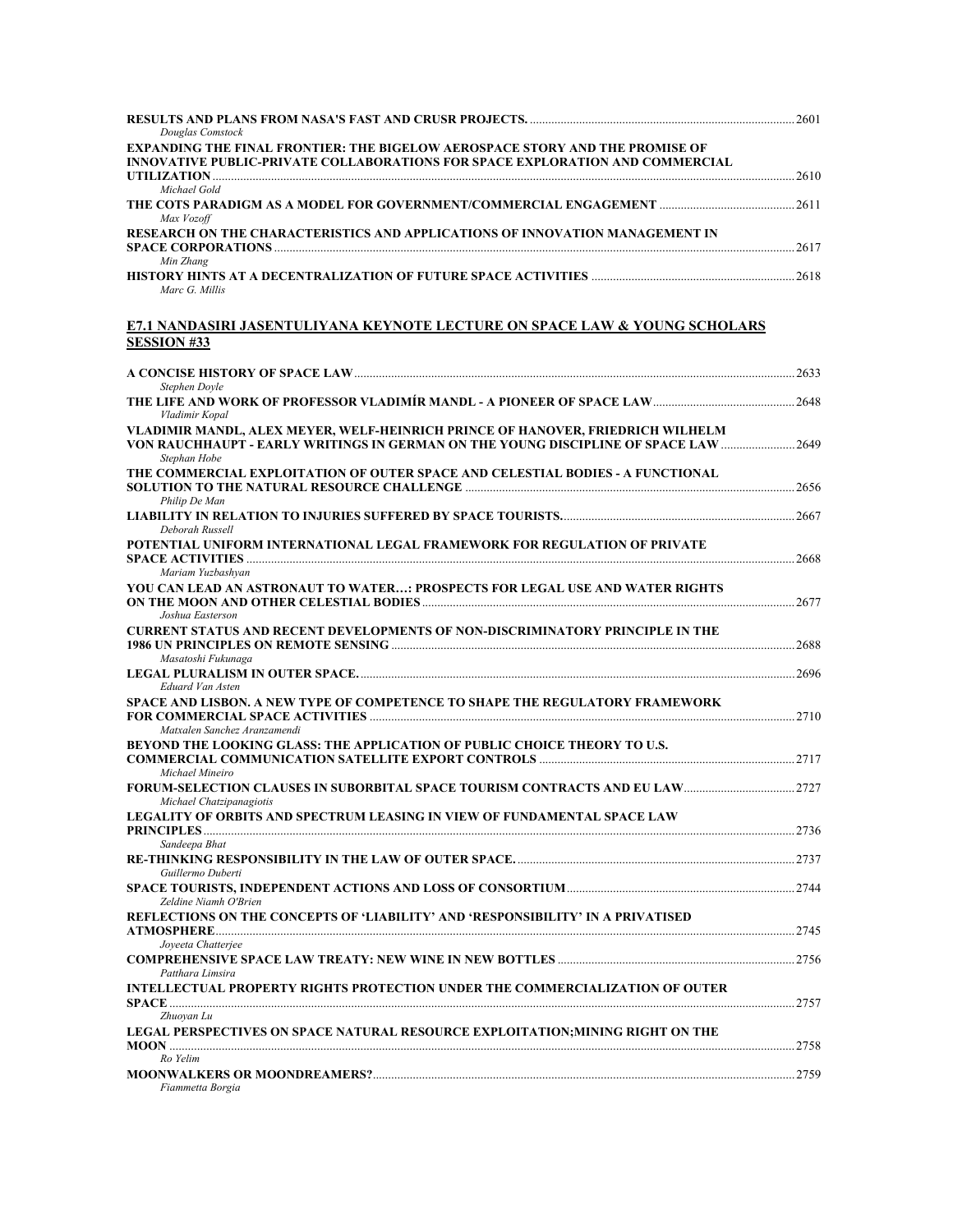| ONE MAN'S SPACE JUNK IS ANOTHER MAN'S ARCHAEOLOGICAL TREASURE: THE POTENTIAL                                                                                                                                                                                                                                                                                                                           |  |
|--------------------------------------------------------------------------------------------------------------------------------------------------------------------------------------------------------------------------------------------------------------------------------------------------------------------------------------------------------------------------------------------------------|--|
| FOR CONFLICT AND COMPROMISE IN THE EMERGING FIELDS OF ENVIRONMENTAL AND<br>Diana Viggiano                                                                                                                                                                                                                                                                                                              |  |
| Utsav Mukherjee                                                                                                                                                                                                                                                                                                                                                                                        |  |
| REMEDIATING THE OUTER SPACE ENVIRONMENT: THE LEGAL CASE FOR AN INTERNATIONAL<br>Kelly Gable                                                                                                                                                                                                                                                                                                            |  |
| THE DEVELOPING NORM AND PRINCIPLE FROM THE INTERNATIONAL SYSTEM OF LONG-TERM<br>Yu Takeuchi                                                                                                                                                                                                                                                                                                            |  |
| THE LEGAL FRAMEWORK OF SATELLITE TRACKING, IN PARTICULAR ITS PROBLEMS RELATED<br>Henna Niemi                                                                                                                                                                                                                                                                                                           |  |
| LEGAL IMPLICATIONS OF PLACING CONVENTIONAL/LASER WEAPONS IN OUTER SPACE: IN                                                                                                                                                                                                                                                                                                                            |  |
| Upasana Dasgupta<br>APPLICATION OF THE PRINCIPLES OF JUS IN BELLO AND JUS AD BELLUM IN OUTER SPACE2790<br>Prashant Upadhyay                                                                                                                                                                                                                                                                            |  |
| THE GPS GALILEO GNSS AGREEMENT, IMPLICATIONS FOR PEACEFUL INTERNATIONAL<br>RELATIONS: AN ANALYSIS OF ARTICLES 4(2), 12, AND 16 OF THE AGREEMENT ON THE<br>PROMOTION, PROVISION, AND USE OF GALILEO AND GPS SATELLITE-BASED NAVIGATION<br>SYSTEMS COMPLIMENTED BY AN ANALYSIS OF THE JOINT STATEMENT BY REPRESENTATIVES<br>OF THE UNITED STATE, THE EUROPEAN COMMUNITY AND ITS MEMBER STATES ON GPS AND |  |
| Michael Dodge<br>MANAGING THE CELESTIAL TREASURE HUNT - TOWARDS A FRAMEWORK GOVERNING THE                                                                                                                                                                                                                                                                                                              |  |
| Vinay Kesari<br>Fruzsina Tari                                                                                                                                                                                                                                                                                                                                                                          |  |
| Animesh Sinha                                                                                                                                                                                                                                                                                                                                                                                          |  |
| LEGAL ASPECTS OF REGIONAL SPACE COOPERATION IN LATIN AMERICA, ASIA AND AFRICA 2797<br>Cynthia Jimenez Monroy                                                                                                                                                                                                                                                                                           |  |
| A1.3 MEDICAL CARE FOR HUMANS IN SPACE SESSION #34                                                                                                                                                                                                                                                                                                                                                      |  |
| Jeffrey R. Davis                                                                                                                                                                                                                                                                                                                                                                                       |  |
| THE INTERNATIONAL COUNTERMEASURE WORKING GROUP (ICM) – A FORUM FOR<br><b>COORDINATING EFFORTS RELATED TO DEVELOPMENT OF SCHEMES TO MAINTAIN HEALTH AND</b><br>Patrik Sundblad                                                                                                                                                                                                                          |  |
| ASSESSMENT OF MEDICAL RISK FACTORS FOR PROSPECTIVE PASSENGERS OF SUBORBITAL AND<br>Melchor Antunano                                                                                                                                                                                                                                                                                                    |  |
| THE PROCESS OF ADAPTATION OF THE CARDIOVASCULAR SYSTEM TO THE CONDITIONS OF<br>WEIGHTLESSNESS. PROBABLITY ESTIMATION OF THE RESULTS OF HEART RATE VARIABILITY<br>Roman Baevsky                                                                                                                                                                                                                         |  |
| DEVELOPMENT OF A TRAINING METHOD FOR WEIGHTLESS ENVIRONMENT USING BOTH<br>Naoto Shiba                                                                                                                                                                                                                                                                                                                  |  |
| FOOD PREPARATION STRATEGIES AND FOOD SATISFACTION UNDER MARS MISSION ANALOGUE<br>Jean Hunter                                                                                                                                                                                                                                                                                                           |  |
| DYNAMIC COMPRESSIVE MECHANICAL PROPERTIES OF CANCELLOUS BONE FROM HUMAN<br>Honglei Ma                                                                                                                                                                                                                                                                                                                  |  |
| EFFECTS OF NEBIVOLOL (NEBILET®) ON CARDIOVASCULAR AND THERMOREGULATORY<br>Andreas Werner                                                                                                                                                                                                                                                                                                               |  |
| DEVELOPMENT OF MITOSPORIC FUNGI IN HERMETICALLY CLOSED CHAMBERS BY THE                                                                                                                                                                                                                                                                                                                                 |  |
| Sergey Kharin<br>INFLUENCE OF MODELED MICROGRAVITY EFFECTS ON THE COURSE OF ACUTE PANCREATITIS2826<br>Mikhail Baranov                                                                                                                                                                                                                                                                                  |  |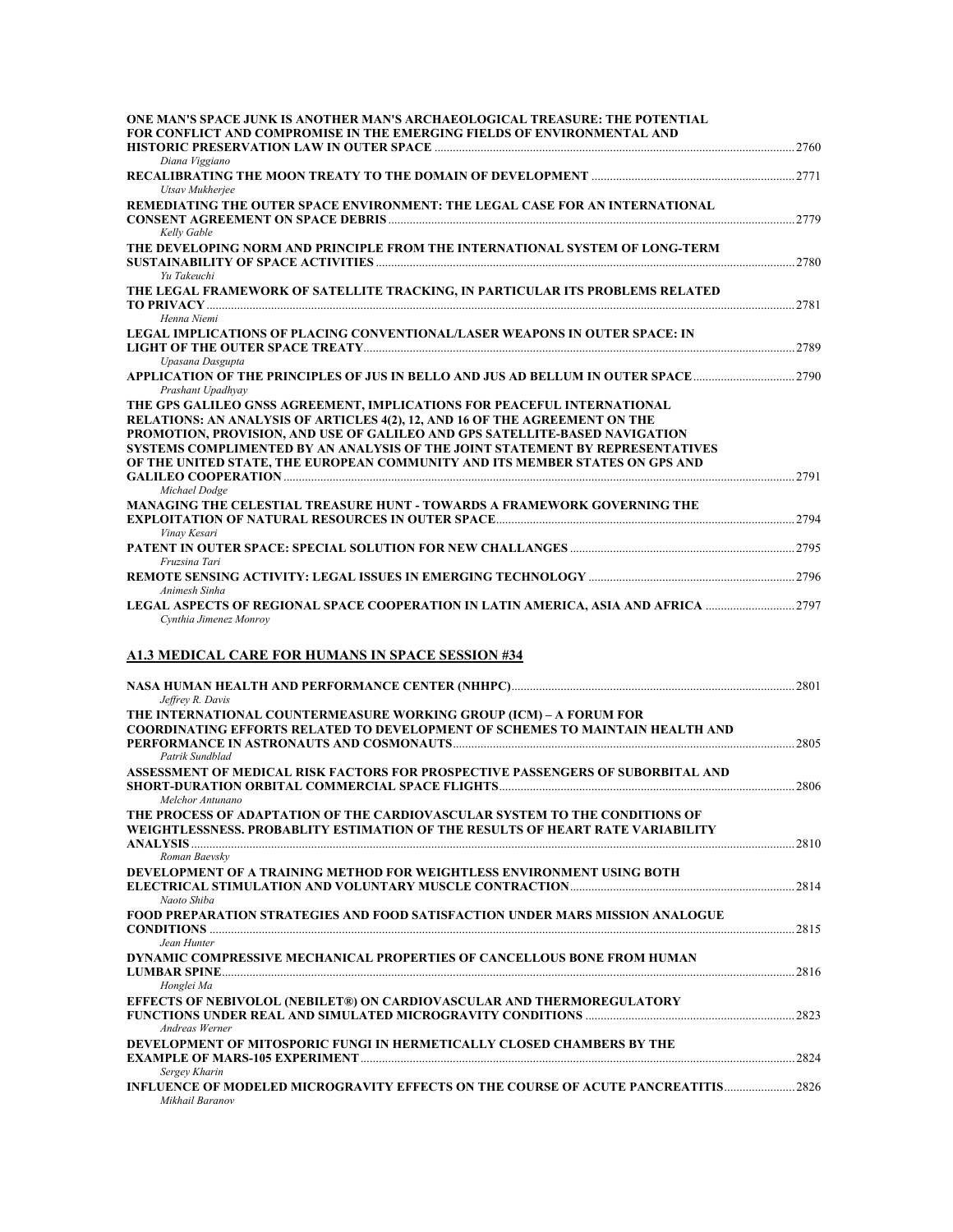| ICARE - DEFINITION, DESIGN AND DEVELOPMENT OF AN INTEGRATED COUNTERMEASURE AND   | 2829 |
|----------------------------------------------------------------------------------|------|
| L. Vantamans                                                                     |      |
|                                                                                  | 2835 |
| Pabulo Henrique Rampelotto                                                       |      |
| A REVIEW OF TELEMEDICINE SOLUTIONS TO ACUTE CARE IN THE PRE-HOSPITAL SETTING2837 |      |
| Matthew Turnock                                                                  |      |
| ASTRONAUT BODY MASS MEASUREMENT DEVICE CALIBRATED WITH MINIATURE LOAD CELL  2841 |      |
| Hui Yan                                                                          |      |

## **A2.2 FLUID AND MATERIALS SCIENCES SESSION #35**

| <b>OPPOSED-FLOW FLAME SPREAD IN CONSTRAINED SPACES UNDER NORMAL AND REDUCED</b>      | 2849  |
|--------------------------------------------------------------------------------------|-------|
| Shuang-Feng Wang                                                                     |       |
| Nickolay N. Smirnov                                                                  | .2850 |
|                                                                                      | .2863 |
| Tsuneyoshi Matsuoka                                                                  |       |
|                                                                                      | 2870  |
| Zhang Jian                                                                           | 2871  |
| Denis Melnikov                                                                       |       |
| ANNULAR /STRATIFIED LOW-GRAVITY INTERNAL CONDENSING FLOWS IN MILLIMETER TO           |       |
|                                                                                      | 2878  |
| Amitabh Narain                                                                       |       |
|                                                                                      | 2879  |
| Jamal Yagoobi                                                                        |       |
|                                                                                      | 2880  |
| Alevtina Ivanova                                                                     |       |
|                                                                                      | 2886  |
| Nikolay Kozlov                                                                       |       |
|                                                                                      | 2893  |
| Alexander Fischer                                                                    | 2904  |
| Oleh Fedorov                                                                         |       |
| MODELING AND EXPERIMENTAL CHARACTERIZATION OF THE MICROSTRUCTURE AND GRAIN           |       |
|                                                                                      | 2905  |
| Nathalie Mangelinck-Noel                                                             |       |
| <b>CRYSTAL GROWTH OF SIX GE 1-X USING THE BRIDGMAN TECHNIQUE: SI SEGREGATION AND</b> |       |
| <b>INTERFACE SHAPE</b>                                                               | 2908  |
| Jeffrey Woodacre                                                                     |       |
|                                                                                      | 2914  |
| Nickolay N. Smirnov                                                                  |       |

## **A3.2B MOON EXPLORATION – PART 2 SESSION #36**

| Tatsuaki Hashimoto                                                                   | 2915 |
|--------------------------------------------------------------------------------------|------|
| <b>TECHNOLOGY DEVELOPMENT UNDER SIMULATED LUNAR ENVIRONMENT FOR LUNAR SURFACE</b>    |      |
| <b>EXPLORATION</b>                                                                   | 2920 |
| Takeshi Hoshino                                                                      |      |
| <b>Brian Morse</b>                                                                   | 2927 |
| <b>COST-EFFECTIVE GEOPHYSICAL EXPLORATION OF THE MOON USING INSTRUMENTED MICRO-</b>  |      |
| <b>LANDERS AND A RELAY ORBITER.</b>                                                  | 2937 |
| <b>Trevor Sorensen</b>                                                               |      |
|                                                                                      | 2945 |
| Jeongbeom Kim                                                                        |      |
|                                                                                      | 2950 |
| Gwanghyeok Ju                                                                        |      |
|                                                                                      | 2957 |
| Su-Kyum Kim                                                                          |      |
| THE FIRST EUROPEAN LUNAR LANDER AND THE ESA-DLR APPROACH TO ITS DEVELOPMENT          | 2962 |
| Richard Fisackerly                                                                   |      |
| <b>OBJECTIVES AND MODEL PAYLOAD FOR HUMAN EXPLORATION PREPARATION ON ESA'S FIRST</b> |      |
| <b>LUNAR LANDER</b>                                                                  | 2968 |
| James Carpenter                                                                      |      |
|                                                                                      |      |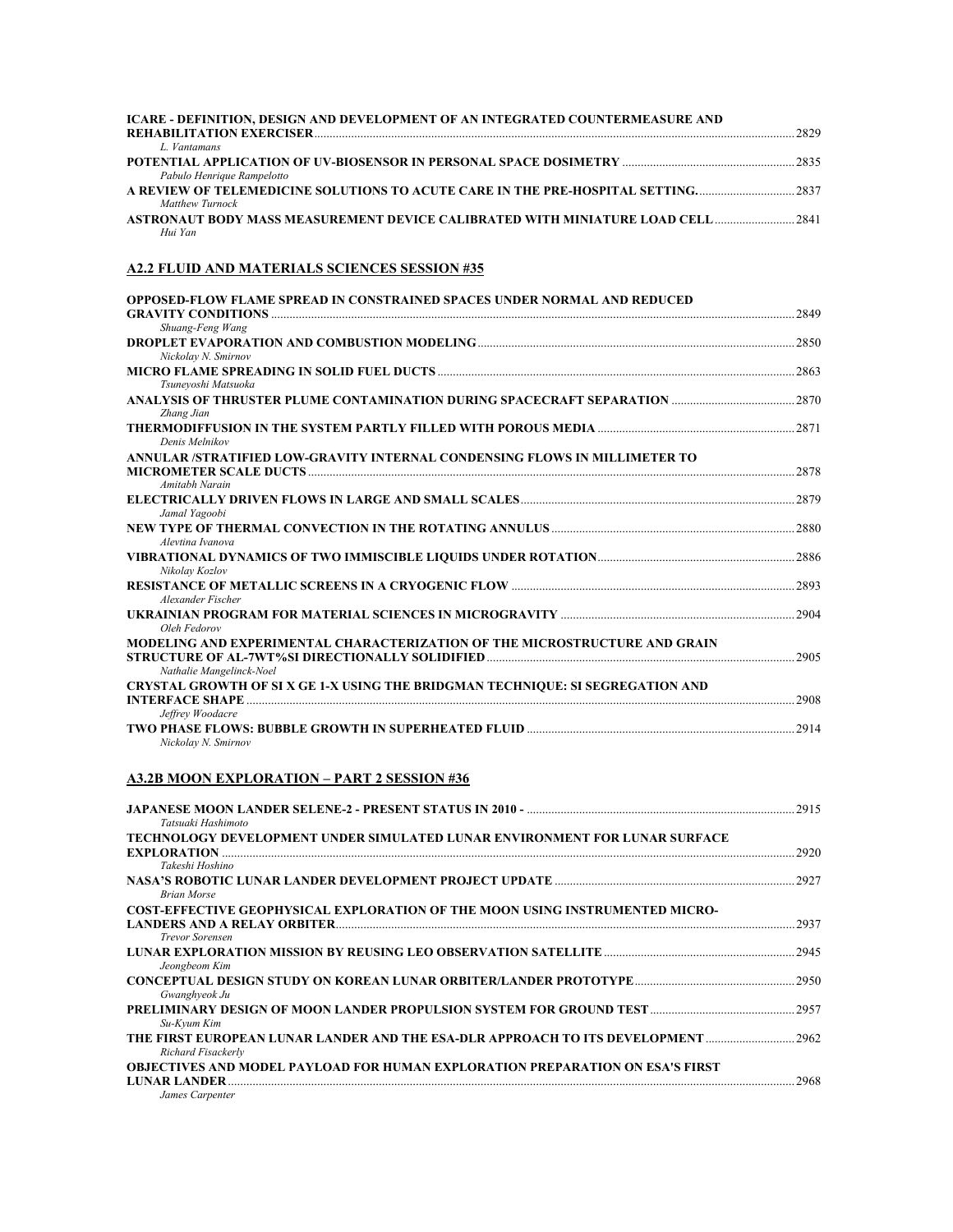| THE SAINTE-ROSE MOON-MARS ANALOGUE VOLCANIC SITE AT LA REUNION FOR PREPARING | 2980 |
|------------------------------------------------------------------------------|------|
| <b>Guy Pignolet</b>                                                          |      |
|                                                                              | 2983 |
| Juergen Schlutz                                                              |      |
|                                                                              | 2991 |
| Othon Winter                                                                 |      |

## **A6.2 MODELLING AND RISK ANALYSIS SESSION #37**

| Johannes Gelhaus                                                                                          |       |
|-----------------------------------------------------------------------------------------------------------|-------|
| MODELING OF LEO ORBITAL DEBRIS POPULATIONS IN CENTIMETER AND MILLIMETER SIZE                              |       |
| 3006                                                                                                      |       |
| $Yu-Lin Xu$                                                                                               |       |
| Paula H. Krisko                                                                                           |       |
| Sven Kevin Flegel                                                                                         |       |
| A PARAMETRIC STUDY ON USING ACTIVE DEBRIS REMOVAL TO STABILIZE THE FUTURE LEO<br>$J$ -C. Liou             | 3023  |
| ORBITAL EVOLUTION OF HIGH AREA-TO-MASS RATIO DEBRIS UNDER THE INFLUENCE OF THE                            | .3032 |
| Haowen Cheng<br><b>EXPLICIT EXPRESSION OF COLLISION PROBABILITY FOR SPACE OBJECTS IN ARBITRARY-SHAPE</b>  |       |
|                                                                                                           |       |
| Xianzong Bai                                                                                              |       |
| EVALUATION OF THE TLE PREDICTIONS FOR CONJUNCTION ASSESSMENT <b>EXAMPLE 2018</b> 3050<br>Chikako Hirose   |       |
| Hae-Dong Kim                                                                                              |       |
| William Ailor                                                                                             |       |
| ELECTROMAGNETIC SCATTERING MODEL OF SPACE DEBRIS IN THE RESONANCE REGION 3068<br>Jun Gu                   |       |
| UPDATED FIRST ORDER VALUE ANALYSIS FOR ORBITAL DEBRIS REMOVAL: THE BUSINESS CASE. 3072<br>Leonard D Vance |       |
| $J.-C.$ Liou                                                                                              |       |
| ORBITAL EVOLUTION OF THE FIRST UPPER STAGES USED FOR THE NEW EUROPEAN AND                                 | 3074  |
| Luciano Anselmo                                                                                           |       |

## **B1.2 FUTURE EARTH OBSERVATION SYSTEMS SESSION #38**

| THE GLOBAL MONITORING FOR ENVIRONMENT AND SECURITY (GMES) SPACE COMPONENT 3075                                                                                               |      |
|------------------------------------------------------------------------------------------------------------------------------------------------------------------------------|------|
| Maria Pilar Milagro Perez                                                                                                                                                    |      |
| FINE SCALE ALTIMETRY CONSTELLATION FOR GMES OCEANOGRAPHY USING A GENERIC                                                                                                     |      |
|                                                                                                                                                                              | 3077 |
| Stephan Strauss                                                                                                                                                              |      |
|                                                                                                                                                                              |      |
| Benjamin Schwarz                                                                                                                                                             |      |
| LONG TERM MEASUREMENT OF THE EARTH'S RADIATION BUDGET USING A CONSTELLATION OF                                                                                               |      |
|                                                                                                                                                                              | 3093 |
| M. Guest                                                                                                                                                                     |      |
| NANOSATELLITE MISSION OVERVIEW WITH A SLAB WAVEGUIDE SPATIAL HETERODYNE                                                                                                      |      |
|                                                                                                                                                                              | 3102 |
| <b>Kenneth Sinclair</b>                                                                                                                                                      |      |
|                                                                                                                                                                              |      |
| Guennadi Kroupnik                                                                                                                                                            |      |
|                                                                                                                                                                              |      |
| Pamela Anderson                                                                                                                                                              |      |
| PROPOSED GEOSTATIONARY EARTH OBSERVATION SYSTEM VS EXISTING AND PROPOSED LEO                                                                                                 |      |
| <b>EARTH OBSERVATION SATELLITE CONSTELLATIONS: A COMPARATIVE OVERVIEW [1978] [29] EARTH OBSERVATION SATELLITE CONSTELLATIONS: A COMPARATIVE OVERVIEW [1979] [29] [3] [3]</b> |      |
| Ron Olivier                                                                                                                                                                  |      |
|                                                                                                                                                                              |      |
| Joost Elstak                                                                                                                                                                 |      |
|                                                                                                                                                                              |      |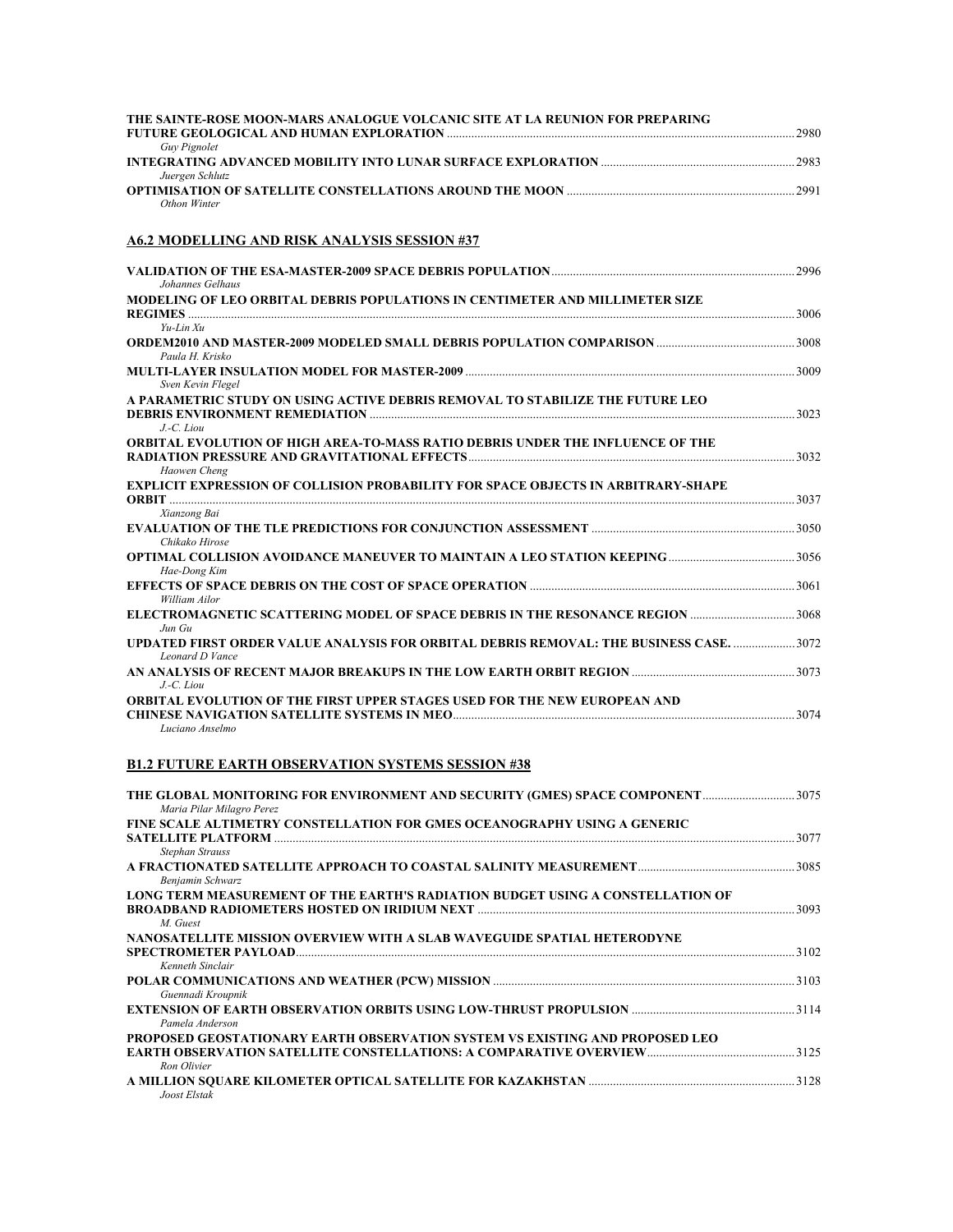|                                                                            | 3134 |
|----------------------------------------------------------------------------|------|
| George Tyc                                                                 |      |
| NOT JUST BIG CUSTOMERS WITH BIG BUCKS: HOW TO GET SUB-METRE IMAGERY FROM A |      |
| <b>SMALL SATELLITE</b>                                                     | 3141 |
| Andrew Cawthorne                                                           |      |

## **B3.2 HOW CAN WE BEST APPLY OUR EXPERIENCE TO FUTURE HUMAN MISSION? SESSION #39**

| Michele Brekke                                                                                   |      |
|--------------------------------------------------------------------------------------------------|------|
| Yuichiro Nogawa                                                                                  |      |
| IS IT NECESSARY TO HAVE THE CLOSED BIO-REGENERATIVE LIFE SUPPORT SYSTEM FOR<br>Boris Kiforenko   |      |
| <b>EX-POST-EVALUATION OF EXTRA-TERRESTRIAL HABITATS FROM THE PERSPECTIVE OF HUMAN</b>            |      |
| Sandra Haeuplik-Meusburger<br>Manuel Valls Toimil                                                |      |
| LAUNCH STRATEGY FOR MANNED SPACECRAFT: IMPROVING SAFETY OR INCREASING OF<br><b>LAUNCH MASS?</b>  |      |
| Rafail Murtazin<br><b>Heather Pitts</b>                                                          |      |
| Toshawnka Walker                                                                                 |      |
| Yoshinobu Satoh                                                                                  |      |
| Susan Lufkin                                                                                     | 3209 |
| <b>INTEGRATED CONTROL SYSTEM OF THE ISS MULTIPURPOSE LABORATORY MODULE: NEW</b><br>Evgeny Mikrin | 3217 |

## **B4.3 SMALL SATELLITE OPERATIONS SESSION #40**

| PRISMA OPERATIONAL CONCEPT: SERVICING A VARIETY OF EXPERIMENTAL TEAMS FOR THE                 | 3222  |
|-----------------------------------------------------------------------------------------------|-------|
| Per Bodin                                                                                     |       |
| NEXT GENERATION DISASTER MONITORING CONSTELLATION SATELLITE UK-DMC-2: IN-ORBIT                |       |
|                                                                                               | 3229  |
| Mike Cutter                                                                                   |       |
|                                                                                               |       |
| <b>Bruce Robertson</b>                                                                        |       |
| METHODOLOGY OF OPERATION A REMOTE SENSING SYSTEM FOR EARTH IMAGES BASED ON                    |       |
|                                                                                               | 3244  |
| Jose Alberto Ramirez Aguilar                                                                  |       |
| AUTONOMOUS OPERATIONS AND INITIAL OPERATION RESULTS OF SMALL SATELLITE STSAT-2 3248           |       |
| Kyungin Kang                                                                                  |       |
|                                                                                               |       |
| Michael Brett                                                                                 |       |
| PSN - PERUVIAN SATELLITE NETWORK 253<br>Jaime Alberto Estela Gutiérrez                        |       |
| Helen Page                                                                                    |       |
| THE IMPACT OF GLOBAL NETWORKS FOR SATELLITE OPERATIONS ON ACADEMIC SPACE                      |       |
|                                                                                               |       |
| <b>Bastian Preindl</b>                                                                        |       |
| DATA COMBINATION MECHANISM IN HIGHLY DISTRIBUTED GROUND STATION NETWORKS3271<br>Marco Schmidt |       |
| MEASURING AND MODELING LINK OUALITY IN GROUND STATION NETWORKS FOR SMALL                      |       |
|                                                                                               | .3280 |
| Sebastian Krinninger                                                                          |       |
| THE POTENTIAL OF GROUND STATION NETWORKS LIKE GENSO FOR MULTI-SATELLITE                       |       |
|                                                                                               | 3291  |
| Lars Mehnen                                                                                   |       |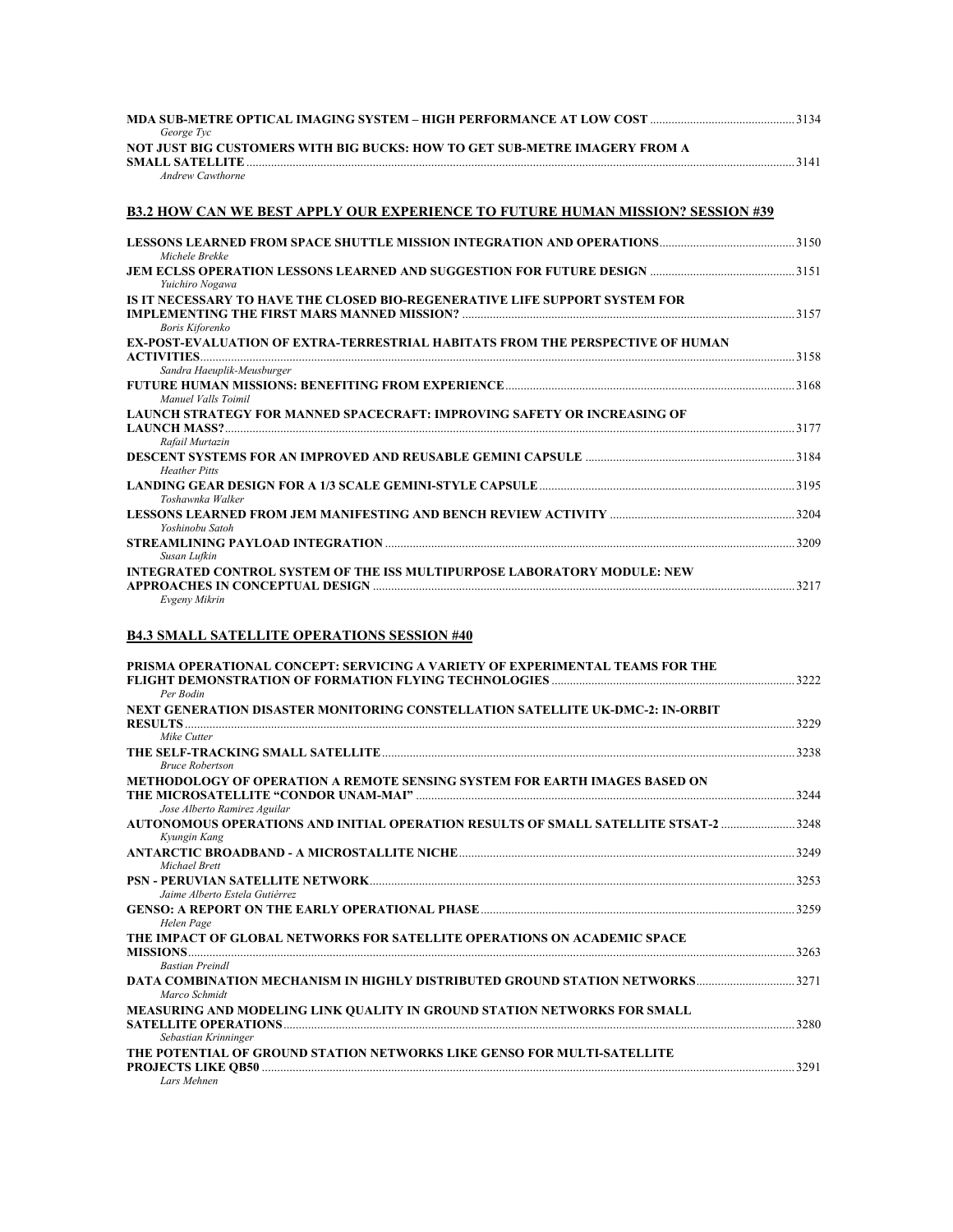## **C1.3 ATTITUDE DYNAMICS SESSION #41**

| Jay Kang                                                                                                               | 3298  |
|------------------------------------------------------------------------------------------------------------------------|-------|
| Andre Mazzoleni                                                                                                        | .3305 |
| EFFICIENT ATTITUDE CONTROL OF TETHER-CONTROLLED SPINNING SOLAR SAIL USING C.M.-                                        |       |
| Junichi Nishida                                                                                                        | 3312  |
| Steve Ulrich                                                                                                           |       |
| DYNAMIC CONTROL OF REDUNDANT SPACE MANIPULATORS SUITABLE FOR REAL-TIME                                                 | 3332  |
| Silvio Cocuzza                                                                                                         |       |
| Martin Lara<br>REVIEW AND ANALYSIS OF SINGLE-THRUSTER ATTITUDE CONTROL ALGORITHMS FOR SPINNING                         |       |
| Robin Raus                                                                                                             | 3358  |
| Pål Johan From                                                                                                         |       |
| A. L. Hertog                                                                                                           |       |
| Hiroshi Yamakawa                                                                                                       |       |
| MEASUREMENT AND ANALYSIS OF THE SOLAR ARRAY PANEL'S DYNAMIC DISPLACEMENT                                               |       |
| Yusuke Hagiwara<br>LYAPUNOV STABILITY ANALYSIS OF SPACECRAFT ATTITUDE CONTROL SYSTEM WITH CONTROL<br><b>ALLOCATION</b> | 3398  |
| Shengyong Tang                                                                                                         |       |

## **C2.3 SPACE STRUCTURES – DYNAMICS AND MICRODYNAMICS SESSION #42**

| <b>EXPERIMENTAL VERIFICATION OF DAMAGE DETECTION BASED ON PROPER ORTHOGONAL</b>              | 3406 |
|----------------------------------------------------------------------------------------------|------|
| Mirco Zaccariotto<br>MICRO-VIBRATION MEASUREMENTS ON THERMALLY LOADED MULTI-LAYER INSULATION |      |
| <b>SAMPLES</b>                                                                               | 3407 |
| Anton Grillenbeck                                                                            |      |
| A TECHNIQUE OF REACTION WHEEL CONTROL FOR PRECISE TORQUE TRANSMISSION IN                     |      |
|                                                                                              | 3416 |
| Takanori Torava                                                                              |      |
| FURTHER DEVELOPMENT IN THE APPLICATION OF FAST MULTIPOLE BOUNDARY ELEMENT                    |      |
|                                                                                              |      |
| Harijono Djojodihardjo                                                                       |      |
|                                                                                              |      |
| Hongliang Li                                                                                 |      |
| VIBRATION CONTROL OF A FLEXIBLE SPACE MANIPULATOR DURING ON ORBIT OPERATIONS 3436            |      |
| Paolo Gasbarri                                                                               |      |
| PLACEMENT OPTIMIZATION OF PIEZOELECTRIC SENSORS IN A CLAMPED PLATE LIKE SOLAR                |      |
|                                                                                              | 3449 |
| Iiar M. Da Fonseca                                                                           |      |

## **VOLUME 5**

| <b>GEOMETRICALLY EXACT 3D BEAM ELEMENT FOR ARBITRARY LARGE RIGID-ELASTIC</b>         |      |
|--------------------------------------------------------------------------------------|------|
|                                                                                      | 3461 |
| Genvong Wu                                                                           |      |
| RESEARCH ON METHODOLOGY OF AEROSERVOELASTIC STABILITY ANALYSIS FOR REUSABLE          |      |
|                                                                                      | 3462 |
| Junpeng Hui                                                                          |      |
|                                                                                      |      |
| Xin Wei                                                                              |      |
| <b>PREDICTION FOR SHOCK BEHAVIOR OF SATELLITE STRUCTURE PANEL BASED ON NUMERICAL</b> |      |
| <b>ANALYSIS</b>                                                                      | 3474 |
| Hanui Jeong                                                                          |      |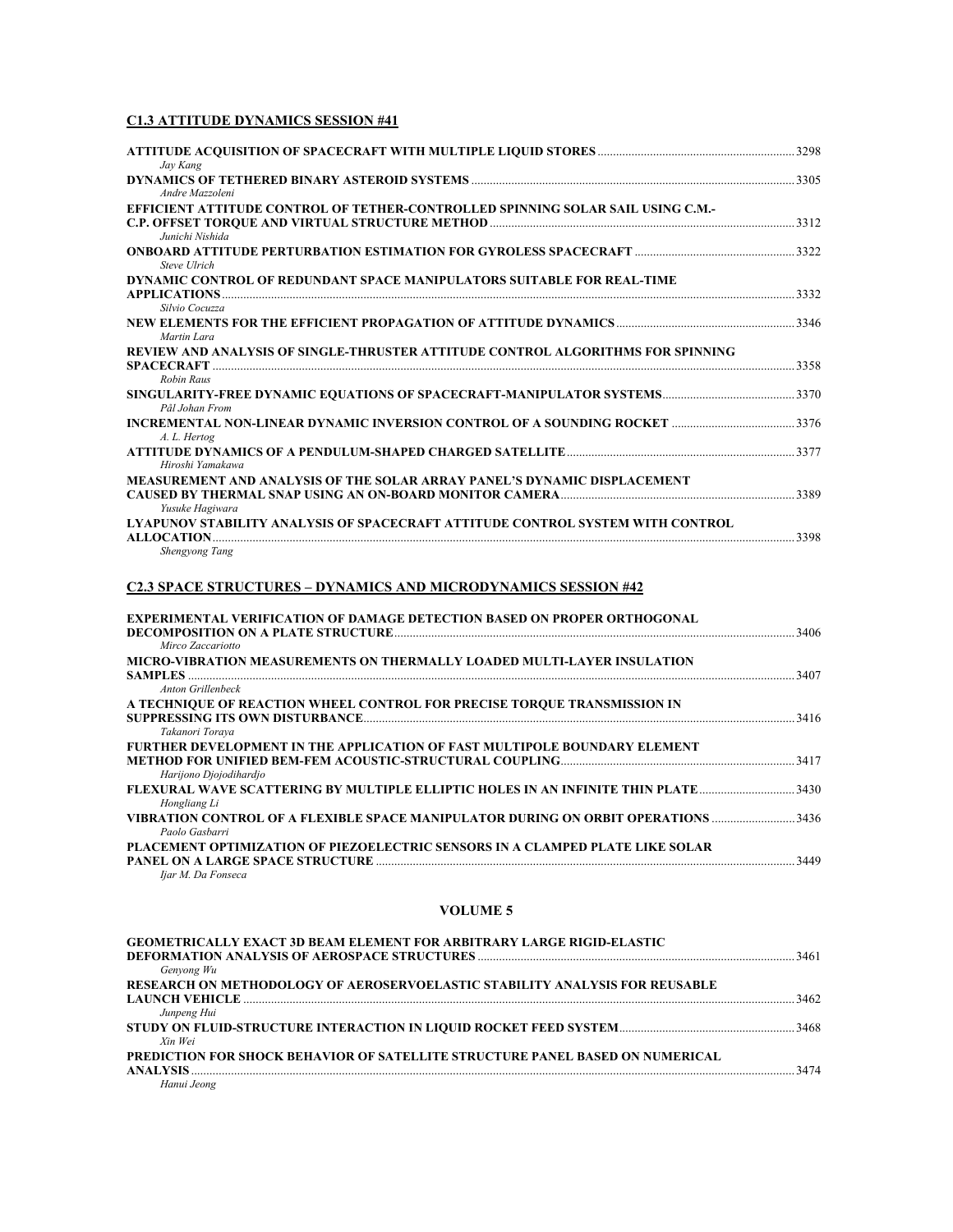#### **C3.1 JOINT SESSION WITH IAA COMMISSION 3 (SPACE TECHNOLOGY & SYSTEM DEVELOPMENT) ON "SOLAR ENERGY FROM SPACE" SESSION #43**

| PETER GLASER LECTURE: SPACE-BASED SOLAR POWER COMMERCIAL DEVELOPMENT AND             |      |
|--------------------------------------------------------------------------------------|------|
| <b>PERSPECTIVES</b>                                                                  | 3483 |
| <b>Frank Steinsiek</b>                                                               |      |
| SOLAR ENERGY FROM SPACE: THE RESULTS FROM AN INTERNATIONAL ASSESSMENT OF             |      |
|                                                                                      | 3493 |
| John C. Mankins                                                                      |      |
|                                                                                      | 3502 |
| Nobuvuki Kava                                                                        |      |
| <b>POTENTIAL CONTRIBUTION OF SPACE SOLAR POWER TO NATIONAL SECURITY – A CRITICAL</b> |      |
| <b>ANALYSIS</b>                                                                      | 3506 |
| Jason Hav                                                                            |      |
| MULTIOBJECTIVE OPTIMISATION OF INTEGRATED SPACE-BASED AND TERRESTRIAL SOLAR          |      |
| <b>ENERGY SYSTEMS</b>                                                                | 3519 |
| Massimiliano Vasile                                                                  |      |
|                                                                                      | 3529 |
| Alex Ignatiev                                                                        |      |
|                                                                                      | 3530 |
| Cornelius Zünd                                                                       |      |
|                                                                                      | 3531 |
| A. C. Charania                                                                       |      |
| REAL OPTION ANALYSIS OF A PRIVATELY-FUNDED SPACE BASED SOLAR POWER VENTURE           | 3538 |
| Roger X. Lenard                                                                      |      |
|                                                                                      | 3547 |
| Milan Pospisil                                                                       |      |

## **D1.3 SYSTEM ENGINEERING TOOLS, PROCESSES & TRAINING (I) SESSION #44**

| Sam Gerene                                                                                              | 3551 |
|---------------------------------------------------------------------------------------------------------|------|
| Sam Gerene                                                                                              |      |
| Aline Zimmer                                                                                            | 3559 |
|                                                                                                         | 3568 |
| Mark Emery<br>USING SATELLITE TOOL KIT FOR EVALUATING POTENTIAL OPERATIONAL SCENARIOS OF THE            | 3569 |
| Tracy Van Houten<br>HIGH-FIDELITY MODEL BASED MULTI-DISCIPLINARY OPTIMIZATION FOR SUBORBITAL            | 3570 |
| Chunlin Gong<br>Paolo Martino                                                                           | 3571 |
| INTEGRATED MODEL FOR A COST TRADEOFF STUDY BETWEEN A NETWORK OF LANDERS AND<br><b>PLANETARY HOPPERS</b> | 3572 |
| Howard Yue<br>D. Jevakumar                                                                              | 3583 |
| Hirokazu Suzuki                                                                                         | 3584 |

## **D2.3 UPPER STAGES, SPACE TRANSFER, ENTRY AND LANDING SYSTEMS SESSION #45**

| Martin Sippel        |      |
|----------------------|------|
|                      | 3607 |
| Markus Jäger         |      |
| Harry A. Cikanek III |      |
| Harry A. Cikanek III | 3635 |
|                      | 3646 |
| John Connolly        |      |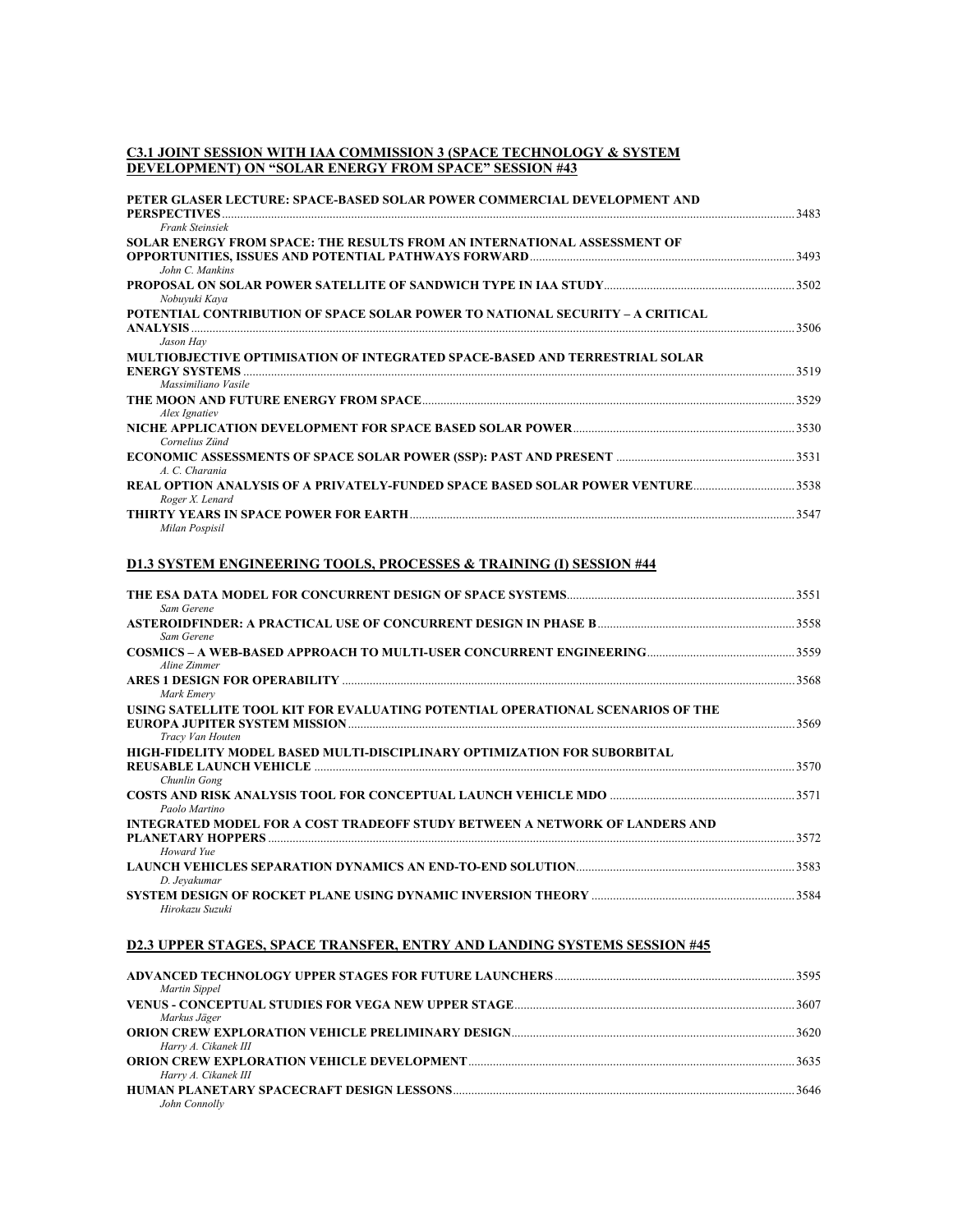| SPACE EXPLORATION SOONER AND CHEAPER USING REUSABLE SOLAR ELECTRIC TUGS (RESETS)3653<br>Dana Andrews                         |       |
|------------------------------------------------------------------------------------------------------------------------------|-------|
| <b>Simon Feast</b>                                                                                                           | .3663 |
| Satoshi Fujiwara                                                                                                             | .3678 |
| Ma Chao                                                                                                                      |       |
| THE ADVANCED RE-ENTRY VEHICLE - A STEP TOWARD THE EUROPEAN AUTONOMOUS HUMAN                                                  | 3689  |
| Massimiliano Bottacini<br>MULTIOBJECTIVE SHAPE OPTIMIZATION OF ENTRY AEROSHELLS USING GENETIC ALGORITHM 3699<br>Ehsan Taheri |       |
| PECULIARITIES OF COMPUTER SIMULATION OF UNGUIDED REENTRY OF SPACE<br>Alexander S. Filatyev                                   | 3700  |

## **E2.3 STUDENT CONFERENCE III SESSION #46**

|                                                                                         | 3705 |
|-----------------------------------------------------------------------------------------|------|
| Chiara Massimiani                                                                       |      |
|                                                                                         |      |
| Federico Zuiani                                                                         |      |
| DEVELOPMENT OF A SOLID PROPELLANT TO ACCOMPLISH THE GOAL OF REACHING SPACE BY A         |      |
|                                                                                         | 3723 |
| Hein Olthof                                                                             |      |
|                                                                                         |      |
| Harish Rao Ramayaram                                                                    |      |
| NAVIS: PERFORMANCE EVALUATION OF THE AAUSAT3 CUBESAT USING STRATOSPHERIC                |      |
|                                                                                         | 3742 |
| Hans Peter Mortensen                                                                    |      |
|                                                                                         |      |
| <b>Philipp Reiss</b>                                                                    |      |
| <b>CHANGES IN NATURAL RESISTANCE OF IMMUNE SYSTEM AT VOLONTEERS-VERIFIERS IN LONG-</b>  |      |
|                                                                                         | 3756 |
| Sergey Ponomaryov                                                                       |      |
|                                                                                         |      |
| Evgeny Badulin                                                                          |      |
| <b>HYPER 1: DEVELOPMENT OF A HYBRID PROPULSION SYSTEM FOR EXPERIMENTAL ROCKETS </b> 371 |      |
| Michael Deiml                                                                           |      |
| <b>CORALCO: COSMIC RAYS - LIGHT, COMPACT &amp; LOW-COST DEVICE FOR THE REAL-TIME</b>    |      |
|                                                                                         | 3781 |
| Jaroslav Urbar                                                                          |      |

#### **E3.1B NEW DEVELOPMENTS IN NATIONAL AND INTERNATIONAL SPACE POLICIES AND PROGRAMMES II SESSION #47**

|                                                                          | 3787 |
|--------------------------------------------------------------------------|------|
| Ciro Arevalo                                                             |      |
|                                                                          |      |
| Peter Martinez                                                           |      |
|                                                                          | 3789 |
| Agnieszka Lukaszczyk                                                     |      |
|                                                                          |      |
| Ray A. Williamson                                                        |      |
| IMPLEMENTING ADVANCED TECHNOLOGIES AND MODELS TO REDUCE UNCERTAINTY IN A |      |
|                                                                          | 3809 |
| B. Corbin                                                                |      |
|                                                                          |      |
| Mariel John                                                              |      |

## **E3.2 POLICY AND ECONOMIC ASPECTS OF SPACE WEATHER SESSION #48**

|                                                                         | 3831 |
|-------------------------------------------------------------------------|------|
| Werner R. Balogh                                                        |      |
| ECONOMIC AND POLICY CONSIDERATIONS FOR THE DEVELOPMENT OF A COORDINATED |      |
|                                                                         | 3836 |
| Alexi Glover                                                            |      |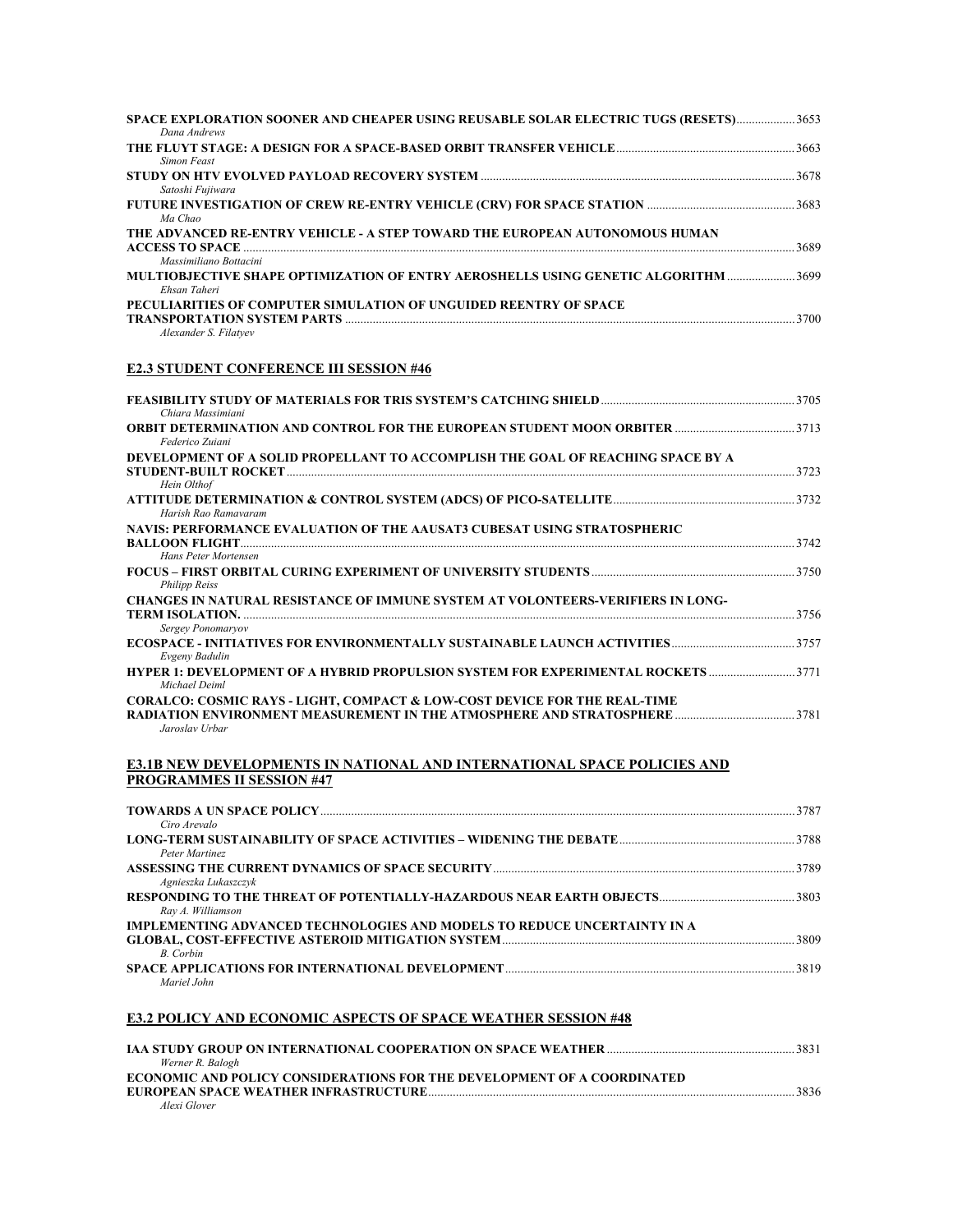| Larry Paxton                                                                                                                                                    |  |
|-----------------------------------------------------------------------------------------------------------------------------------------------------------------|--|
| DID GEOMAGNETIC ACTIVITY POSE A CHALLENGE TO ELECTRIC POWER RELIABILITY DURING<br>SOLAR CYCLE 23?: EVIDENCE FROM THE UNITED KINGDOM, THE NETHERLANDS, NEW YORK, |  |
| <b>Kevin Forbes</b>                                                                                                                                             |  |
| SPACE WEATHER AWESOME VLF MONITORING IN AZERBAIJANI SITE AND INTERNATIONAL<br>Elchin S. Babayev                                                                 |  |
| <b>CONTRIBUTIONS OF THE UNITED NATIONS OFFICE FOR OUTER SPACE AFFAIRS TO THE</b><br>Werner R. Balogh                                                            |  |
| <b>E5.2 SPACE EXPECTATION: INVOLVING THE PUBLIC IN SPACE ACTIVITIES SESSION #49</b>                                                                             |  |
| ANYONE CAN BE A ROCKET SCIENTIST: COLLABORATION AND PARTICIPATION AT NASA3867<br>Jeanne Holm                                                                    |  |
| Sandra Haeuplik-Meusburger                                                                                                                                      |  |
| NASA'S CENTENNIAL CHALLENGES PROGRAM -- PRIZES AS A MEANS OF PARTICIPATORY                                                                                      |  |
| Douglas Comstock<br>VIRTUALIZING THE 'WARP DRIVE'. CAN VISUAL ARTS INFLUENCE PIONEERING RESEARCH? 3882<br>Alexandre Szames                                      |  |
| P R Goutham                                                                                                                                                     |  |
| Alvaro Azcarraga                                                                                                                                                |  |
| <b>EMPOWERING SCIENTISTS AND CITIZENS THROUGH PARTICIPATION IN SPACE EXPLORATION 3899</b><br>Linda Billings                                                     |  |
| THE BARCELONA MOON TEAM AT GLXP INVOLVING SOCIETY: PAVING THE SPANISH LEGAL<br>Marc Zaballa                                                                     |  |
| <b>Beth Beck</b>                                                                                                                                                |  |
| THE ANALYSIS AND SUGGESTIONS ON APPLYING SPACE TECHNOLOGY ON DEALING WITH<br>GLOBAL CLIMATE WARMING ISSUE 2013<br>Cai Hua                                       |  |
| FUTURE OR FANTASY - SPACE TOURISM FROM THE PERSPECTIVE OF ARCHITECTURE AND<br>David Wong                                                                        |  |

## **E6.2 SPACE-RELATED COMMERCIAL APPLICATIONS AND MARKETS SESSION #50**

| <b>GOVERNMENT DEMAND FOR SATELLITE APPLICATIONS AND SPACE SCIENCE DRIVING TWO</b>   |      |
|-------------------------------------------------------------------------------------|------|
|                                                                                     | 3959 |
| <b>Matthew Bullock</b>                                                              |      |
| Sebastian Rieder                                                                    | 3960 |
| K. R. Sridhara Murthi                                                               | 3968 |
| Kevin Miller                                                                        |      |
| FUTURE THINKING ON THE GALILEO AUTHENTICATION APPLICATION -INNOVATION BY LIVING     |      |
| <b>MOBILE</b><br>Emanuele Barreca                                                   | 3973 |
| <b>ESTIMATING COUNTRY LEVEL MARKET POTENTIAL FOR SPACEBORNE REMOTE SENSING DATA</b> |      |
| <b>SERVICES</b><br>Murthy L. N. Remilla                                             | 3974 |
| AT WHAT PRICE? - IP-RELATED THOUGHTS ON NEW BUSINESS MODELS FOR SPACE               |      |
| <b>INFORMATION</b><br>Lesley Jane Smith                                             | 3975 |
| ISS 2020 - SUSTAINED UTILIZATION OPPORTUNITIES FOR COMMERCIAL AND INDUSTRIAL R&D    |      |
|                                                                                     | 3986 |
| Peter Bütfering                                                                     |      |
| WATER PRODUCTION SERVICE FOR THE ISS - THE FIRST ON-ORBIT SERVICES CONTRACT 3993    |      |
| Jason Crusan                                                                        |      |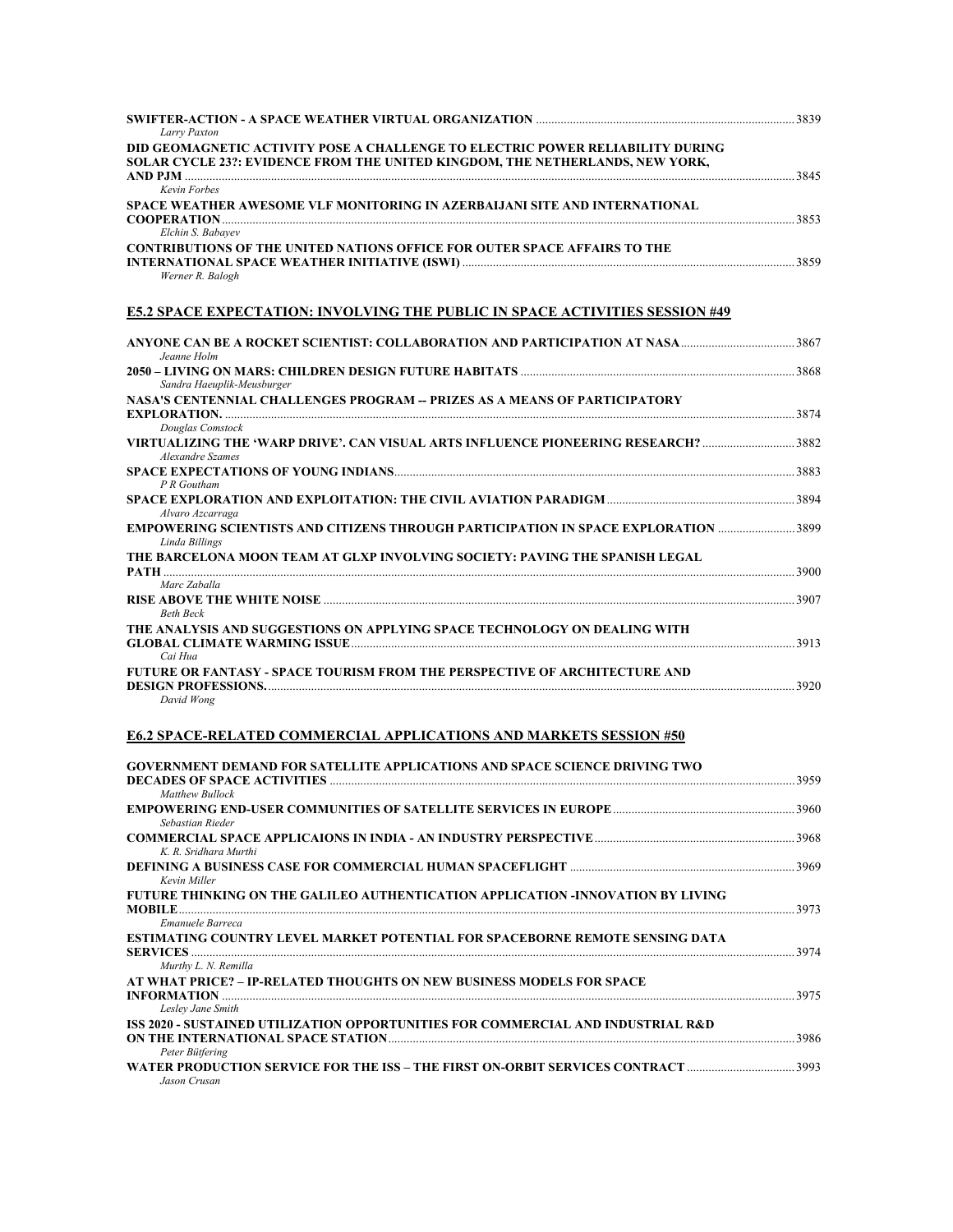|                |  | NEW PRODUCT BASED APPROACH TO PROVIDE EXPERIMENT HARDWARE AND OPERATIONS FOR ' |      |
|----------------|--|--------------------------------------------------------------------------------|------|
|                |  |                                                                                | 3994 |
| Ulrich Kuebler |  |                                                                                |      |

## **E7.2 30 YEARS OF THE MOON AGREEMENT: PERSPECTIVES SESSION #51**

| Stephen Dovle                                                                                           |      |
|---------------------------------------------------------------------------------------------------------|------|
| Maureen Williams                                                                                        |      |
| Luis F. Castillo Arganaras                                                                              |      |
| Yan Ling                                                                                                |      |
| SOME CONSIDERATIONS ON ESTABLISHING A INTERNATIONAL REGIME ON EXPLORATION AND<br>Li Shouping            |      |
| <b>BALANCING THE COMPETING INTERESTS TO RESOLVE THE IMPASSE OVER THE EFFECTS OF THE</b><br>Ricky J. Lee |      |
| V. Gopala Krishnan                                                                                      |      |
| Jonathan F. Galloway                                                                                    | 4040 |
| Mahulena Hofmann                                                                                        |      |
| Fuki Taniguchi                                                                                          |      |
| <b>Edythe Weeks</b>                                                                                     |      |

## **A1.4 RADIATION FIELDS, EFFECTS AND RISKS IN HUMAN SPACE MISSIONS SESSION #52**

| <b>SELECTED RESULTS OF RADIATION MEASUREMENTS PERFORMED IN EUROPEAN PROJECTS</b>                    | 4064 |
|-----------------------------------------------------------------------------------------------------|------|
| Günther Reitz                                                                                       |      |
| THE FIRST CALIBRATION RESULTS OF THE TRITEL THREE-DIMENSIONAL SILICON DETECTOR                      |      |
|                                                                                                     |      |
| Attila Hirn                                                                                         |      |
|                                                                                                     |      |
| Peter Szanto                                                                                        |      |
| TRITEL 3 DIMENSIONAL SPACE DOSIMETRIC TELESCOPE IN THE EUROPEAN STUDENT EARTH                       |      |
| <b>ORBITER PROJECT OF ESA</b>                                                                       |      |
| <b>Balazs Zabori</b>                                                                                |      |
| LUNAR RADIATION ENVIRONMENT: A COMPARISON BETWEEN MODELS AND THE                                    |      |
|                                                                                                     |      |
| Giovanni De Angelis                                                                                 |      |
| Kanako Havatsu                                                                                      |      |
| SPACE RADIATION ANALYSIS: RADIATION EFFECTS AND PARTICLE INTERACTION OUTSIDE                        |      |
|                                                                                                     |      |
| Lisandro Martinez                                                                                   |      |
| MARS RADIATION ENVIRONMENT MODELING FOR THE LIULIN-PHOBOS INVESTIGATION OF THE                      |      |
| <b>PHOBOS SAMPLE RETURN MISSION</b>                                                                 |      |
| Giovanni De Angelis                                                                                 |      |
| ESTIMATES OF CARRINGTON-CLASS SOLAR PARTICLE EVENT RADIATION EXPOSURES ON MARS  4099                |      |
| Lawrence W. Townsend                                                                                |      |
| <b>GENE EXPRESSION PROFILE OF HUMAN CELLS IN RESPONSE TO SIMULATED SPACE RADIATION4110</b>          |      |
| Christine Hellweg                                                                                   |      |
| MODELING THE EFFECT OF RADIATIONS WITH DIFFERENT LINEAR ENERGY TRANSFER ON                          |      |
|                                                                                                     |      |
| Oleg Belov                                                                                          |      |
| FREE RADICAL SCAVENGING ACTIVITIES OF ANTHOCYANINS FROM SEVERAL NATURAL BERRY  4112<br>Zhao Haitian |      |
|                                                                                                     |      |
| Cuilin Cheng                                                                                        |      |
| <b>GLIOSAT/GLIOLAB: JOINT MISSIONS TO STUDY IONIZING RADIATIONS EFFECTS ON CANCER</b>               |      |
| <b>CELLS BEHAVIOUR</b>                                                                              |      |
| Chantal Cappelletti                                                                                 |      |
|                                                                                                     |      |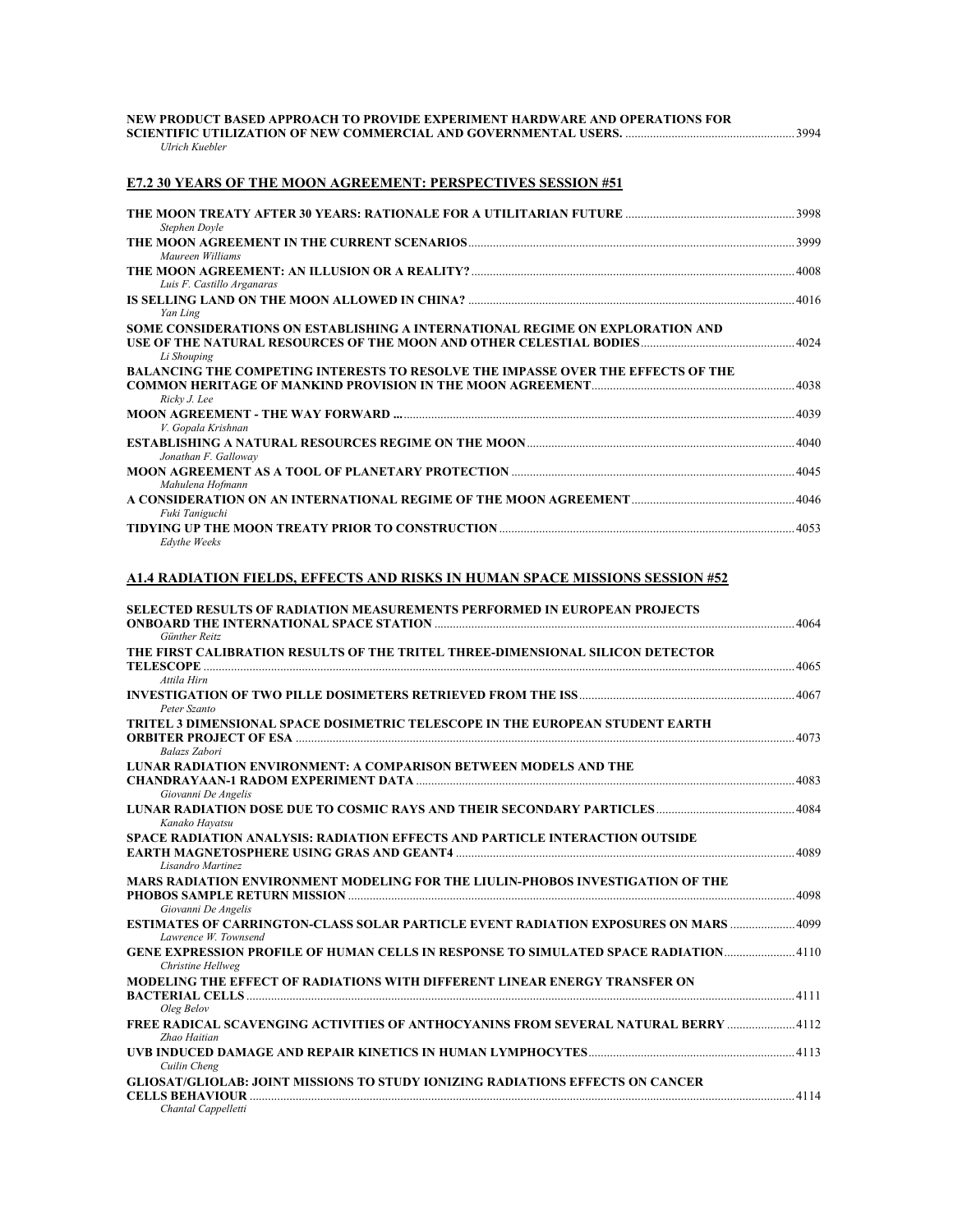| Daniela Petrova                                                                                     |  |
|-----------------------------------------------------------------------------------------------------|--|
| A3.2C MOON EXPLORATION - PART 3 SESSION #53                                                         |  |
| UNMANNED LUNAR EXPLORATION: FROM SCIENTIFIC NEEDS TO A PRELIMINARY MISSION                          |  |
| C. Del Vecchio Blanco                                                                               |  |
| THERMAL CONCEPTS FOR SMALL SURFACE STATIONS, HOW TO SURVIVE THE LUNAR NIGHT. 4146<br>Stephan Ulamec |  |
| CAPABILITIES OF A LUNAR LANDER BASED ON ARIANE 5 SHARED LAUNCH OPPORTUNITY 4158                     |  |
| Maren Homeister                                                                                     |  |
| ESTIMATING LANDING SITE DISPERSION AND SAFETY FOR LANDING SYSTEMS WITH HAZARD                       |  |
| Lars Witte                                                                                          |  |
| Daniel Bindel                                                                                       |  |
|                                                                                                     |  |
| Giancarlo Genta                                                                                     |  |
| THE CHALLENGES OF DESIGNING A LIGHTWEIGHT SPACECRAFT STRUCTURE FOR LANDING ON                       |  |
| Timothy Cole                                                                                        |  |
| Michele Faragalli                                                                                   |  |
|                                                                                                     |  |
| Laurence R. Young                                                                                   |  |
| Friedhelm Claasen                                                                                   |  |
| VALIDATION OF A LIDAR-BASED HAZARD DETECTION AND AVOIDANCE SYSTEM FOR                               |  |
| Jean-Francois Hamel                                                                                 |  |
|                                                                                                     |  |
| Ross Taylor<br>A METHOD OF CRATER DETECTION AND MATCHING FOR NAVIGATION OF LANDING ON MOON  4243    |  |
| Jiang He                                                                                            |  |
| A COMPARATIVE STUDY OF LUNAR MISSION REOUIREMENT AND ONBOARD PROPULSION                             |  |
| Kyun Ho Lee                                                                                         |  |
| STRUCTURE OPTIMIZATION OF A LUNAR ROVER WHEEL USING THE DISCRETE ELEMENT                            |  |
| Robin Briend                                                                                        |  |
|                                                                                                     |  |
| Yu-Hui Zhao                                                                                         |  |
| Xiaomin Chen                                                                                        |  |
| Yoshifusa Demizu                                                                                    |  |

## **A4.1 SETI I: SETI SCIENCE AND TECHNOLOGY SESSION #54**

| H. Paul Shuch                                                                                                            |      |
|--------------------------------------------------------------------------------------------------------------------------|------|
|                                                                                                                          |      |
| Seth Shostak                                                                                                             |      |
| <b>Andrew Siemion</b>                                                                                                    |      |
|                                                                                                                          |      |
| Stelio Montebugnoli<br>Curtis Mead                                                                                       |      |
| A NEW BELT BEYOND KUIPER'S: A BELT OF FOCAL SPHERES BETWEEN 550 AND 17.000 AU FOR                                        |      |
| Claudio Maccone<br>Steve Trimberger                                                                                      | 4303 |
| LARGE-SIZE MESSAGE CONSTRUCTION FOR ETI - INTERPRETATION OF PROCESSES IN LINGUA<br><b>COSMICA</b><br>Alexander Ollongren | 4309 |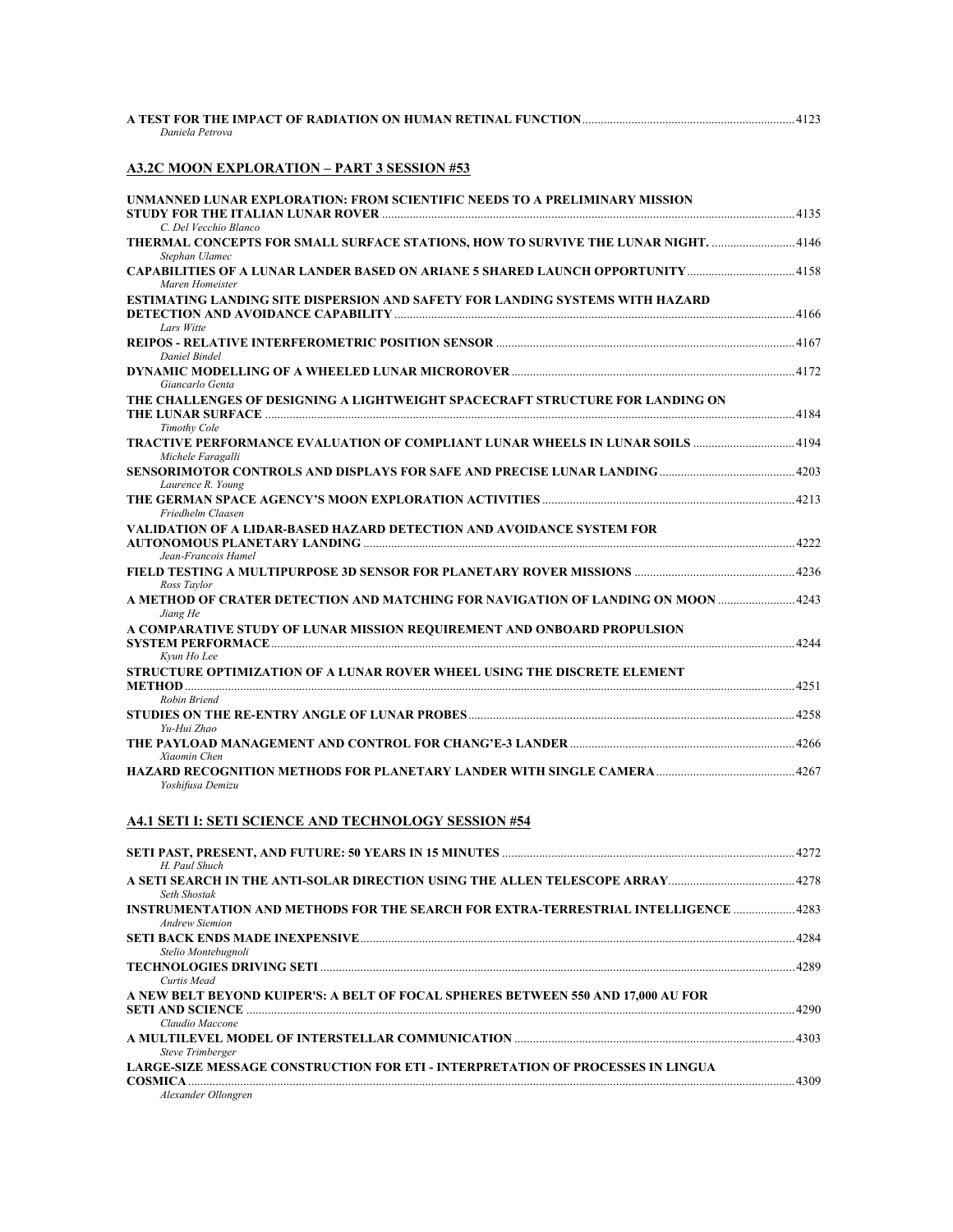| <b>GIANT/RED-DWARF BINARIES: NEW SETI TARGETS AND IMPLICATIONS FOR INTERSTELLAR</b>              |  |
|--------------------------------------------------------------------------------------------------|--|
| Gregory L. Matloff                                                                               |  |
| SIGNATURES OF UNIVERSAL COMMUNICATION: RHYTHM, SYNCHRONY AND TEMPORAL                            |  |
|                                                                                                  |  |
| Denise Herzing                                                                                   |  |
| <b>A6.3 HYPERVELOCITY IMPACTS AND PROTECTION SESSION #55</b>                                     |  |
| James Hyde                                                                                       |  |
| <b>VOLUME 6</b>                                                                                  |  |
| A STUDY OF PLASMA ACCELERATOR USING PULSE POWER FOR HYPERVELOCITY IMPACT TEST 4329               |  |
| Tomohiro Narumi                                                                                  |  |
| THE CHARACTERISTIC OF HONEYCOMB SANDWICH WITH MULTI-LAYER INSULATION UNDER                       |  |
| Jie Huang                                                                                        |  |
| Koji Tanaka                                                                                      |  |
| Martin Rudolph                                                                                   |  |
| <b>EXPERIMENTAL COMPARISON OF AL SPHERE HYPERVELOCITY IMPACT ON AL-FOAM</b>                      |  |
|                                                                                                  |  |
| Bin Jia<br>THE HYPERVELOCITY IMPACT TEST INVESTIGATION AND ANALYSIS ON THERMAL CONTROL           |  |
|                                                                                                  |  |
| Yuhua Huo                                                                                        |  |
| STUDY OF HYPERVELOCITY IMPACT ON ELECTRODYNAMIC TETHER FOR TETHER LIFETIME                       |  |
| Atsushi Yanagida                                                                                 |  |
| A BALLISTIC LIMIT ANALYSIS PROGRAM FOR SHIELDING AGAINST MICROMETEOROIDS AND                     |  |
|                                                                                                  |  |
| Shannon Ryan<br><b>DAMAGE IDENTIFICATION OF SINGLE ALUMINUM PLATE PRODUCED BY HYPERVELOCITY</b>  |  |
|                                                                                                  |  |
| <b>Wugang Liu</b>                                                                                |  |
|                                                                                                  |  |
| Shin-Ichi Takeda<br>PROJECTILE MOTION UNDER FREE SURFACE AFTER PERFORATION OF CONTAINMENT FILLED |  |
|                                                                                                  |  |
| Nickolay N. Smirnov                                                                              |  |
| NUMERICAL MODELING AND PARAMETER IDENTIFICATION FOR KEVLAR LAMINATE ON THE                       |  |
| Bintao Liu                                                                                       |  |
| <b>B1.3 EARTH OBSERVATION SENSORS &amp; TECHNOLOGY SESSION #56</b>                               |  |
|                                                                                                  |  |
| Jean-Pierre Marque                                                                               |  |
| USE OF THE HIGH SENSITIVE ELECTROSTATIC ACCELEROMETER FOR ORBIT PERTURBATION                     |  |

| Peter Coppo                                                                     |      |
|---------------------------------------------------------------------------------|------|
| PROGRESS IN THE ADVANCED HYPERSPECTRAL IMAGING PROGRAMME ENMAP                  |      |
|                                                                                 |      |
| Timo Stuffler                                                                   |      |
|                                                                                 | 4422 |
| Duoshu Wang                                                                     |      |
| PRELIMINARY DESIGN AND TESTING OF ON-ORBIT SPECTRAL CALIBRATION EQUIPMENT BASED |      |
|                                                                                 |      |
| Yoshihide Aoyanagi                                                              |      |

**EFFECTS INVESTIGATION ON BOARD OF LEO SPACECRAFT** .................................................................................................4395

**SIGNALS**.......................................................................................................................................................................................................4400

**THE SGR-RESI – A SMALL SATELLITE INSTRUMENT FOR SENSING THE EARTH USING GNSS** 

*Radek Peresty* 

*Martin J. Unwin*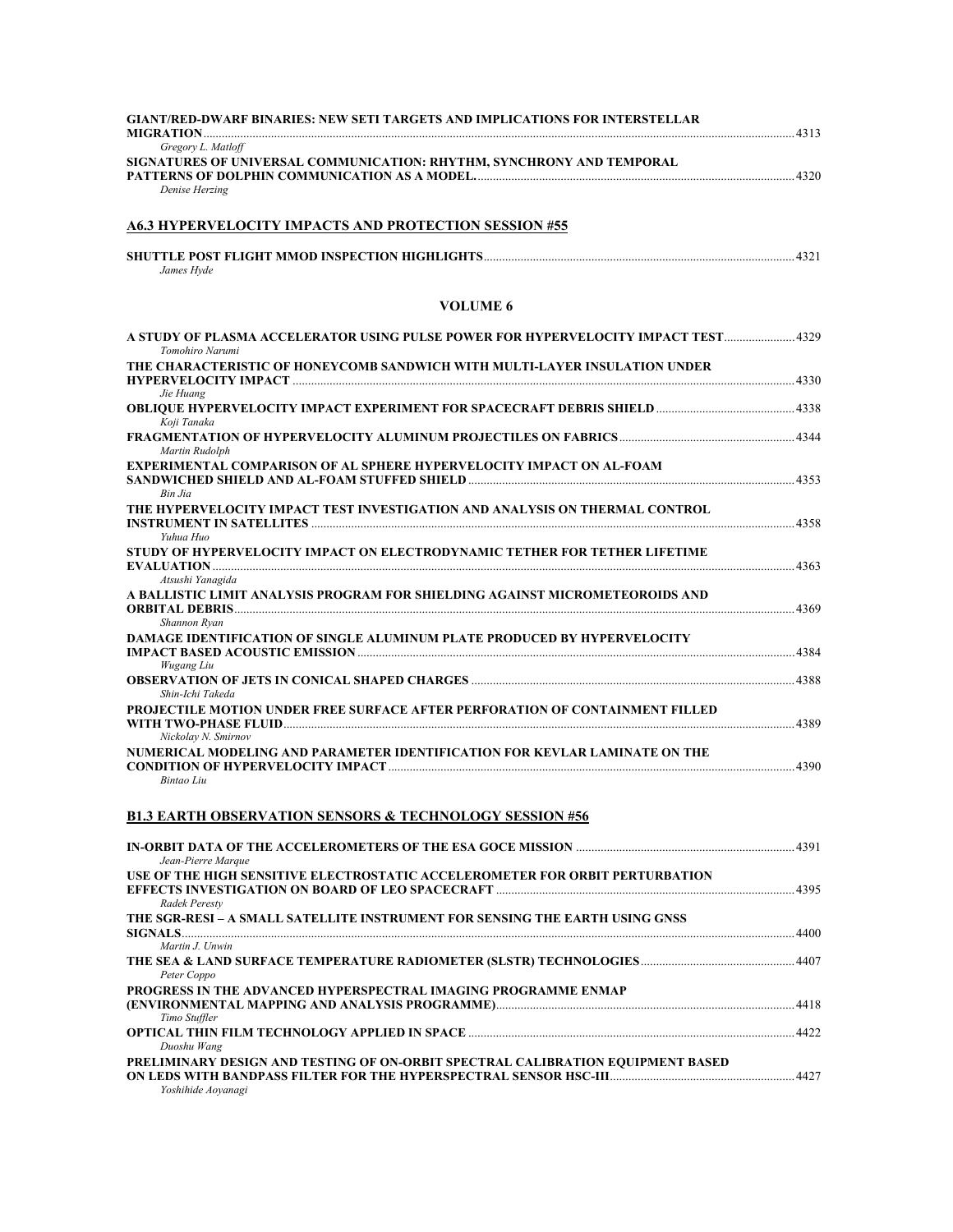|                                                                                     | 4428 |
|-------------------------------------------------------------------------------------|------|
| Ho-Soon Yang                                                                        |      |
| DEVELOPMENT OF AN INSTRUMENT PERFORMANCE SIMULATION CAPABILITY FOR AN               |      |
| INFRARED CORRELATION RADIOMETER FOR TROPOSPHERIC CARBON MONOXIDE                    |      |
|                                                                                     | 4432 |
| Doreen Neil                                                                         |      |
| <b>GEOSTATIONARY IMAGING FABRY-PEROT SPECTROMETER (GIFS) FOR THE MEASUREMENT OF</b> |      |
|                                                                                     | 4437 |
| Jeng-Hwa Yee                                                                        |      |
|                                                                                     |      |
| Himanshu Shekhar                                                                    |      |

## **B2.2 FIXED AND BROADCAST COMMUNICATIONS SESSION #57**

| AN HDTV DIRECT-TO-HOME BROADCASTING SATELLITE SYSTEM IN KA-BAND OVER EUROPE<br>Jean-Didier Gayrard | 4449  |
|----------------------------------------------------------------------------------------------------|-------|
| MEASURED SATELLITE AND SYSTEM PERFORMANCE VERSUS IMPLEMENTATION TARGETS FOR A                      | 4454  |
| Joseph Foust                                                                                       |       |
| Christopher Croom                                                                                  |       |
| SURVIVABILITY APPLICATION DEMONSTRATIONS VIA WIDEBAND INTERNETWORKING                              |       |
| Rvutaro Suzuki                                                                                     | 4468  |
| INDIA AND CHINA – NEW VOICES IN THE SATCOM ARENA ……………………………………………………………………………………                  | 4474  |
| Norbert Frischauf                                                                                  |       |
| Venugopal Desaraju                                                                                 |       |
| <b>INDIAN TELEMEDICINE PROGRAM FROM CONCEPT TO COMPLETION - TOWARDS NATIONAL</b>                   |       |
|                                                                                                    | 4492  |
| Murthy L. N. Remilla                                                                               |       |
| <b>DESIGN AND EVALUATION OF A RECEIVER SYSTEM FOR A CONICAL BEAM TRACKING</b>                      |       |
| <b>Philipp Rosenberger</b>                                                                         | 4493  |
| Akira Akaishi                                                                                      | .4494 |
| A NEW ALGORITHM FOR THE SELF-CALIBRATION OF THE AMPLITUDE AND PHASE ERROR OF                       |       |
| Jian Wang                                                                                          | 4500  |
| Michel Dupas                                                                                       | 4501  |
| Jinchang Guo                                                                                       | 4506  |

## **B3.3 ISS OPERATIONS AND UTILIZATION SESSION #58**

| Martin Zell                                                                                               |       |
|-----------------------------------------------------------------------------------------------------------|-------|
| EFFECTIVENESS OF THE LONG-TERM PROGRAM OF SCIENTIFIC AND APPLIED EXPERIMENTS ON                           |       |
| <b>Boris Zagreev</b>                                                                                      | 4523  |
| DAWN OF THE KIBO UTILIZATION RESULTS FROM UTILIZATION PLANNING AND INTEGRATION 4533<br>Nobuvoshi Fujimoto |       |
| Nicole Buckley                                                                                            |       |
| INTERNATIONAL SPACE STATION PAYLOAD OPERATIONS: THE CHALLENGE OF MANAGING                                 |       |
| PAYLOAD ACTIVITIES FOR A SIX PERSON CREW IN MULTIPLE PARTNER LABORATORIES<br>Michael Fawcett              | 4541  |
| <b>SCIENTIFIC PAYLOAD IMPLEMENTATION ONBOARD THE INTERNATIONAL SPACE STATION 4542</b><br>Vic Coolev       |       |
| Carlo Mirra                                                                                               |       |
| <b>ISSUES AND SOLUTION KNOWLEDGE FROM ISS/KIBO LIFE SCIENCE EXPERIMENT OPERATIONS </b><br>Kazue Uevama    | 4553  |
| Alessandro Bellomo                                                                                        | .4556 |
| Igor V. Sorokin                                                                                           | 4564  |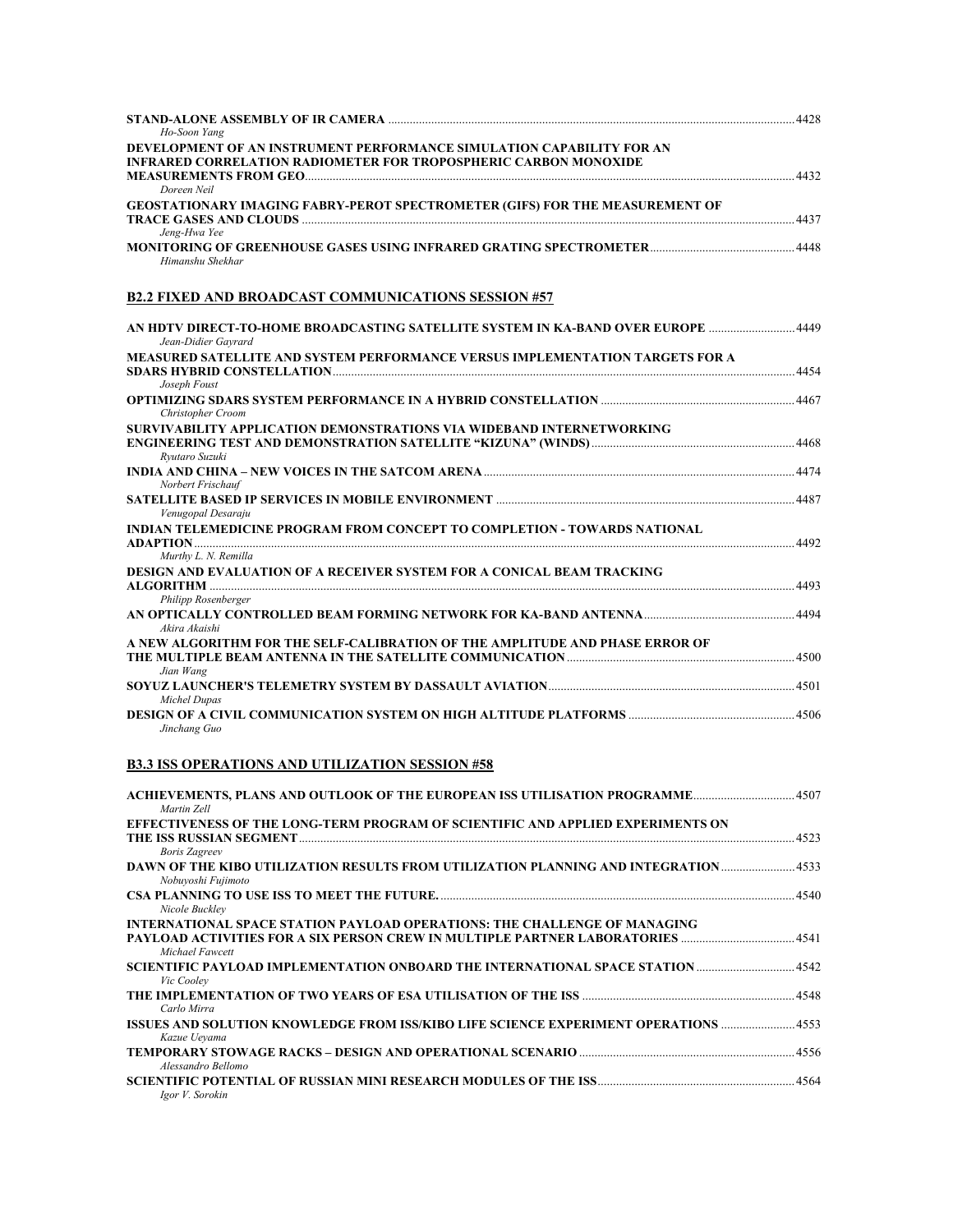#### **JAPANESE EXPERIMENT MODULE REMOTE MANIPULATOR SYSTEM (JEMRMS) OPERATIONS FOR HTV-1 MISSION**..........................................................................................................................................................................................4574

*Kazuya Imaki* 

#### **B4.4 SMALL SATELLITES POTENTIAL FOR FUTURE INTEGRATED APPLICATIONS AND SERVICES SESSION #59**

| <b>CUBESAT FORMATION FLYING: A SUITABLE PLATFORM FOR SPACE SITUATIONAL AWARENESS</b>                                                                      |  |
|-----------------------------------------------------------------------------------------------------------------------------------------------------------|--|
|                                                                                                                                                           |  |
| Mugurel Balan<br>ENHANCED SATELLITE AIS PERFORMANCES THROUGH AN OPTIMIZED SPACE SEGMENT DESIGN4588                                                        |  |
| Elena Razzano                                                                                                                                             |  |
| <b>INTEGRATED SMALL SATELLITE DISASTER MANAGEMENT SOLUTION FOR DEVELOPING</b>                                                                             |  |
|                                                                                                                                                           |  |
| <b>Sias Mostert</b><br><b>MEMS GYROSCOPES BASED ATTITUDE DETERMINATION EXPERIMENT OF ITASAT SATELLITE -</b>                                               |  |
|                                                                                                                                                           |  |
| Marcelo C. Tosin                                                                                                                                          |  |
| Abhishek Jain                                                                                                                                             |  |
| D. V. A. Raghava Murthy                                                                                                                                   |  |
| STATUS OF VNIR HYPERSPECTRAL SENSOR HSC-III DEVELOPMENT: OPTICAL AND DATA                                                                                 |  |
| Shin Satori                                                                                                                                               |  |
| SYSTEMATIC IDENTIFICATION OF APPLICATIONS FOR A CLUSTER OF FEMTO-SATELLITES 4629                                                                          |  |
| Prem Sundaramoorthy                                                                                                                                       |  |
| <b>CHAOS IN THE ROTATIONAL MOTION OF A MAGNETIC SPACECRAFT IN POLAR CIRCULAR ORBIT</b>                                                                    |  |
| Miklos Vincze                                                                                                                                             |  |
|                                                                                                                                                           |  |
| Thomas Dzamba                                                                                                                                             |  |
| STUDY TO COMPARE THE COST AND THE RISK IMPLICATIONS OF IMPLEMENTING THE                                                                                   |  |
| AEROSOL-CLOUD-ECOSYSTEM (ACE) MISSION USING A TRADITIONAL ARCHITECTURE<br>Armin Ellis                                                                     |  |
| <b>B5.1 INTEGRATED APPLICATIONS END-TO-END SOLUTIONS SESSION #60</b>                                                                                      |  |
| Simon Adebola                                                                                                                                             |  |
|                                                                                                                                                           |  |
| <b>Audrey Berthier</b>                                                                                                                                    |  |
| EUROPEAN SPACE AGENCY INTEGRATED APPLICATIONS PROMOTION PROJECT AMAZON – THE<br>DEVELOPMENT OF A TELEMEDICINE-ENABLED VITAL SIGNS MONITOR FOR USE IN PRE- |  |
|                                                                                                                                                           |  |
| Chris Hannan                                                                                                                                              |  |
| AN INTEGRATIVE APPROACH OF USING SATELLITE-BASED INFORMATION FOR PRECISION                                                                                |  |
| Heike Bach                                                                                                                                                |  |
| SPACE & THE ARCTIC: WHEN LOOKING FROM ABOVE CAN HELP DOWN-TO-EARTH PROBLEMS  4677                                                                         |  |
| Isabelle Duvaux-Bechon                                                                                                                                    |  |
| <b>SPACEGRID: TOWARDS THE INTEGRATION OF SPACE TECHNOLOGIES IN THE POWER GRID</b>                                                                         |  |
| Maria Lucia Tampellini                                                                                                                                    |  |
| 1690 INTEGRATED APPLICATIONS: END-TO-END SERVICES ADDRESSING ENERGY SECTOR NEEDS4690                                                                      |  |
| Gonzalo Martin-De-Mercado                                                                                                                                 |  |
|                                                                                                                                                           |  |
| Jakub Ryzenko                                                                                                                                             |  |
|                                                                                                                                                           |  |

*Luca Del Monte* 

## **C1.4 ATTITUDE DYNAMICS (2) SESSION #61**

**CMG GIMBAL ANGLES PLANNER BASED ON RAPIDLY-EXPLORING RANDOM TREES ALGORITHMS**.....................4712 *Marco Anania*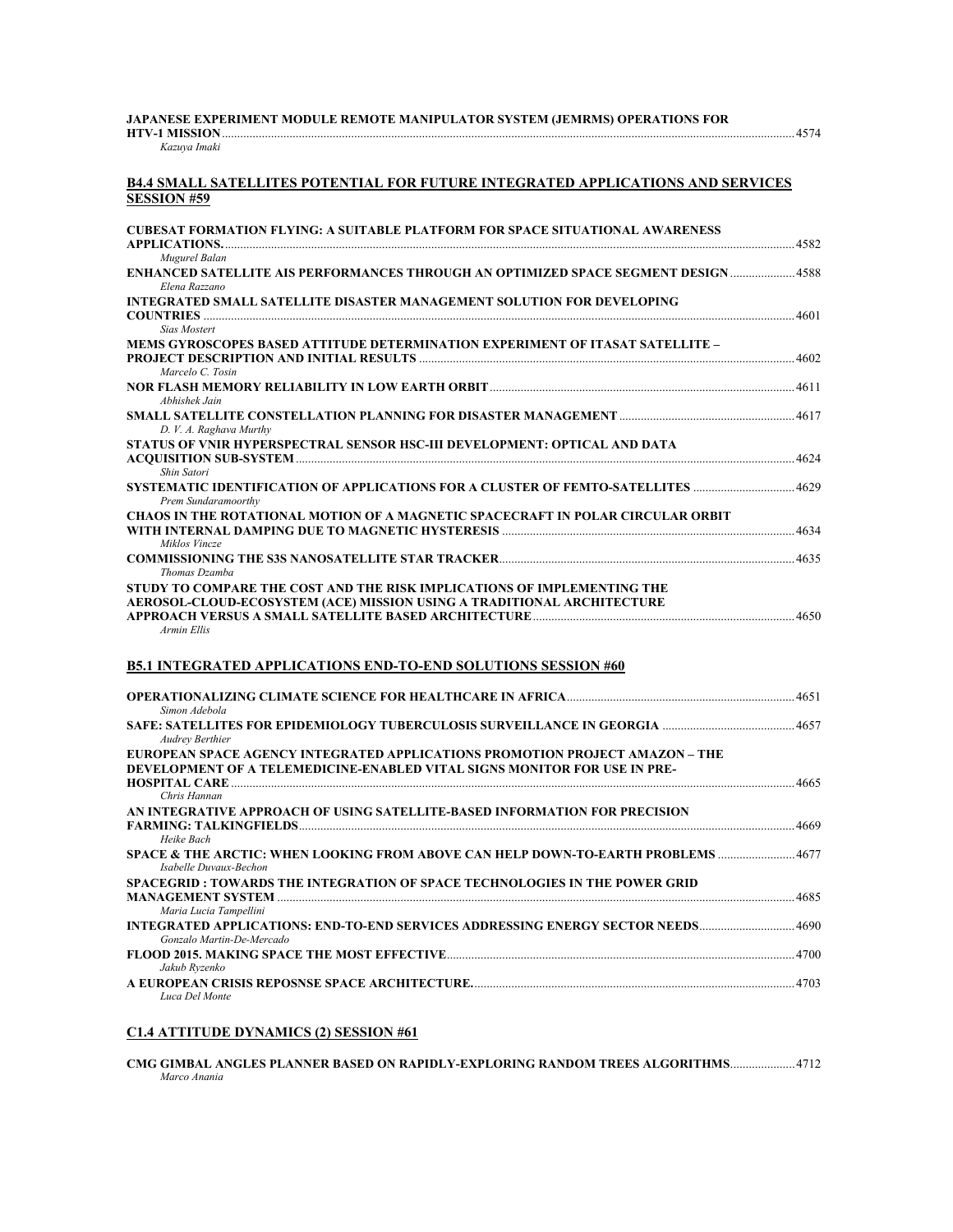| DESIGN AND VALIDATION OF GEOMETRIC OPTIMISATION SOFTWARE FOR THE ATTITUDE<br>Nadjim Mehdi Horri                                                                               |  |
|-------------------------------------------------------------------------------------------------------------------------------------------------------------------------------|--|
| Ryu Funase                                                                                                                                                                    |  |
| RECONFIGURABLE COOPERATIVE ATTITUDE CONTROL OF MAGNETICALLY ACTUATED                                                                                                          |  |
| Manoranjan Sinha<br>Bjørn Eskildsen                                                                                                                                           |  |
| O. P. Chu                                                                                                                                                                     |  |
| A SPACE MOBILE ROBOT USING TETHERED MOVING METHODS - STUDY OF TETHER'S LOCATION<br>Mitsuhiro Yamazumi                                                                         |  |
| MISSION-ORIENTED MICRO-SUN-SENSOR LABORATORY TESTING IN REAL-TIME OPERATION                                                                                                   |  |
| Michele Grassi                                                                                                                                                                |  |
| Ralf Keil<br>RESEARCH ON THE POINTING CONTROL COMPUTATION AND REALIZATION METHOD OF TDRS                                                                                      |  |
| Wu Gang<br>NONLINEAR ESTIMATION FOR VISION-BASED TARGET ATTITUDE MEASUREMENT IN SPACE                                                                                         |  |
| Haifeng Su<br>THREE-AXIS STABILIZATION OF A LOW EARTH ORBIT SPACECRAFT UTILIZING THREE<br>MAGNETOROUERS AND REACTION WHEELS COMBINATIONS, ACCORDING TO ENERGY                 |  |
| <b>C2.4 NEW MATERIALS AND STRUCTURAL CONCEPTS SESSION #62</b><br>A5 ME (MIDLIFE EVOLUTION) UPPER STAGE TANK COMMON BULKHEAD OPTIONS ……………………………………………4778                     |  |
| Bernd Szelinski                                                                                                                                                               |  |
| Dafang Zhao                                                                                                                                                                   |  |
| ABLATIVE, MECHANICAL AND THERMAL PROPERTIES OF CARBON/SILICON CARBIDE (C/SIC) FOR                                                                                             |  |
| Maria Luisa Gregori<br>ASSESSMENT OF AUTOMATED CARBON FIBRES DEPOSITION TECHNIQUES TO PRODUCE CMC                                                                             |  |
| Luigi Scatteia<br>CERAMIC MATRIX COMPOSITE (CMC) THERMAL PROTECTION SYSTEM OF THE IXV EUROPEAN<br>ATMOSPHERIC RE-ENTRY DEMONSTRATOR. DEVELOPMENT PROGRESS STATUS AND ON-GOING |  |
| Marc Lacoste<br>DEVELOPMENT OF THERMAL PROTECTIVE SEAL FOR HOT STRUCTURE CONTROL SURFACE<br>Farid Infed                                                                       |  |
| Mario Marchetti                                                                                                                                                               |  |
| Sylvia Johnson                                                                                                                                                                |  |
| STUDIES ON ABLATION-RESISTANT PROPERTIES OF INORGANIC NANO-PARTICLES HYBRID                                                                                                   |  |
| Nai-Liang Liu<br>EVALUATION OF ULTRASTABLE CARBON/CARBON SANDWICH STRUCTURES JOINED WITH                                                                                      |  |
| Martine Lutz                                                                                                                                                                  |  |
| Ruizhen Li                                                                                                                                                                    |  |

## **C4.3 PROPULSION TECHNOLOGY SESSION #63**

|             | <b>EXPERIMENTAL AND NUMERICAL ANALYSES OF MICRO-SCALE JET NOZZLE FLOW</b> | .4837 |
|-------------|---------------------------------------------------------------------------|-------|
| Seong-Up Ha |                                                                           |       |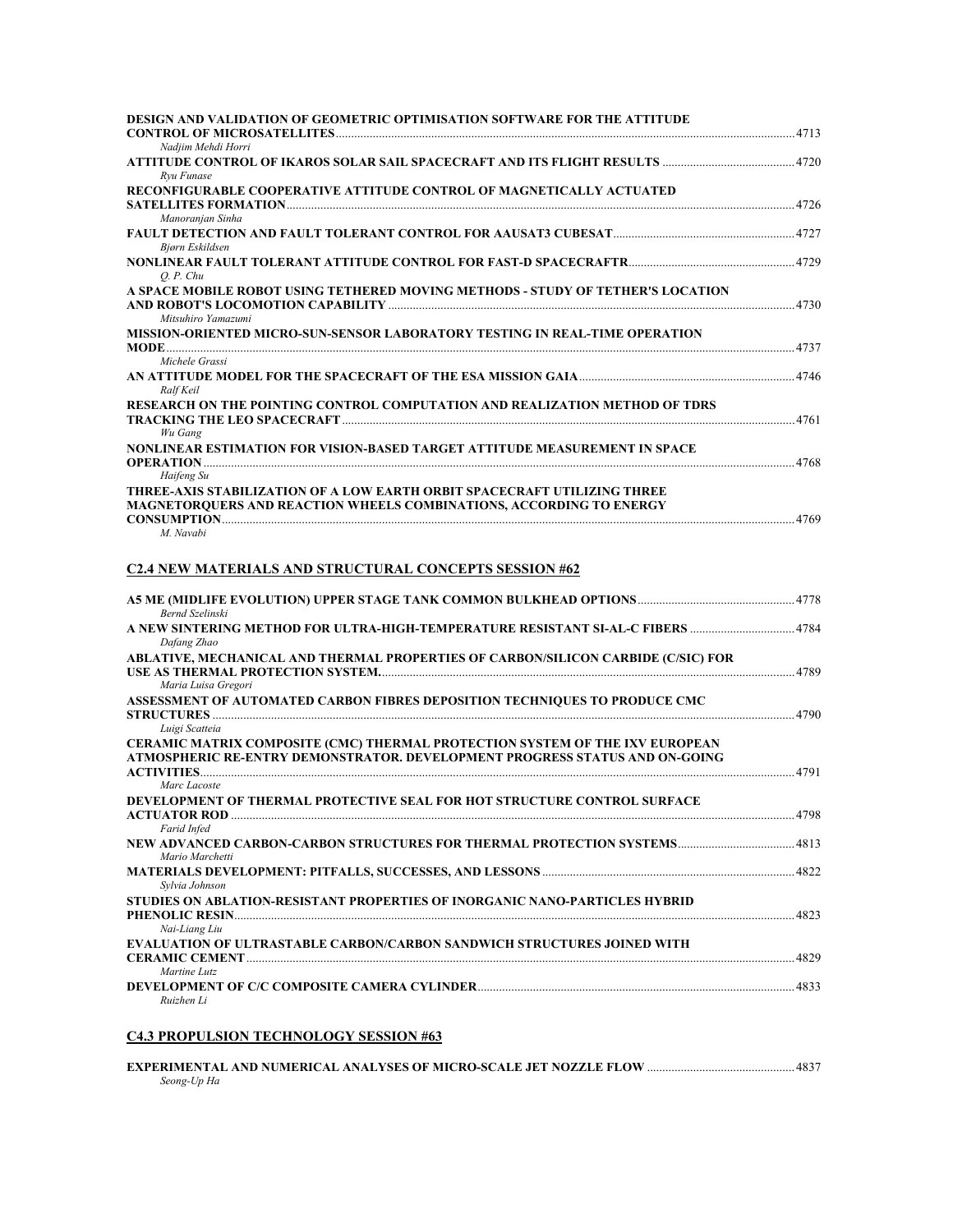| CFD MULTIPHASE SIMULATIONS OF CRYOGENIC TANK PHENOMENA AND THEIR VERIFICATION                                           |  |
|-------------------------------------------------------------------------------------------------------------------------|--|
| Juan Merino                                                                                                             |  |
| Klas Lindblad<br>LOW COST HYDRAZINE DECOMPOSITION CATALYST (KCMC-7) DEVELOPED WITH TEMPLATING<br>Sung June Cho          |  |
| DEMONSTRATION OF A FULL SCALE LASER WELDED CHANNEL WALL NOZZLE IN HOT TEST ON<br>Roland Rydén                           |  |
| <b>CATALYTIC DECOMPOSITION OF N2O USING NOBLE METALS TO DEVELOP MONOPROPELLANT</b>                                      |  |
| Assylkhan Kosdauletov<br>Derek Hancock                                                                                  |  |
| <b>EVALUATION AND CHARACTERIZATION OF LASER IGNITION CONDITIONS FOR GOX/GH2</b>                                         |  |
| Shinichi Moriva<br>MODELING AND EXPERIMENTAL VERIFICATION OF AUTO-IGNITION PROCESSES FOR A GREEN                        |  |
| Markus Schiebl<br>Michel Muszynski                                                                                      |  |
| STUDY ON DECOMPOSITION OF GREEN PROPELLANT WITH ATMOSPHERIC PLASMA FOR PLASMA                                           |  |
| Yuta Matsuura<br>VACUUM TESTING OF A MICROPROPULSION SYSTEM BASED ON SOLID PROPELLANT COOL GAS<br>Alessandro Migliaccio |  |
| <b>INVESTIGATION OF HYDROGEN/OXYGEN SMALL THRUST ROCKET ENGINE USING GAS DYNAMIC</b>                                    |  |
| Nanjia Yu<br>Dechuan Sun                                                                                                |  |
| Guobiao Cai                                                                                                             |  |
| <b>D1.4 SPACE SYSTEMS ARCHITECTURES SESSION #64</b>                                                                     |  |
| Claude Cougnet                                                                                                          |  |
| NETWORKED PICO-SATELLITE FORMATION CONTROL <b>CONTROL CONTROL</b> 20059<br>Klaus Schilling                              |  |
| Afreen Siddiqi                                                                                                          |  |
| SATSIM - A REAL-TIME MULTI-SATELLITE SIMULATOR FOR TEST AND VALIDATION IN<br>Matti Nylund                               |  |
| Andani Osuman                                                                                                           |  |
| 1980 DESIGN AND TESTING OF AN AUTONOMOUS MULTI-AGENT BASED SPACECRAFT CONTROLLER<br><b>Stuart Grey</b>                  |  |
| <b>Edward Birrane</b>                                                                                                   |  |
| Rui Sun                                                                                                                 |  |
|                                                                                                                         |  |

**METHODOLOGIES** ...................................................................................................................................................................................5018 *Howard Yue* 

*Shashank Tamaskar* 

## **D2.4 FUTURE SPACE TRANSPORTATION SYSTEMS SESSION #65**

**COMPARING AND OPTIMIZING THE DARPA SYSTEM F6 PROGRAM VALUE-CENTRIC DESIGN** 

| COTS/CRS MISSION OVERVIEW. | 5020 |
|----------------------------|------|
| William Kosmann            |      |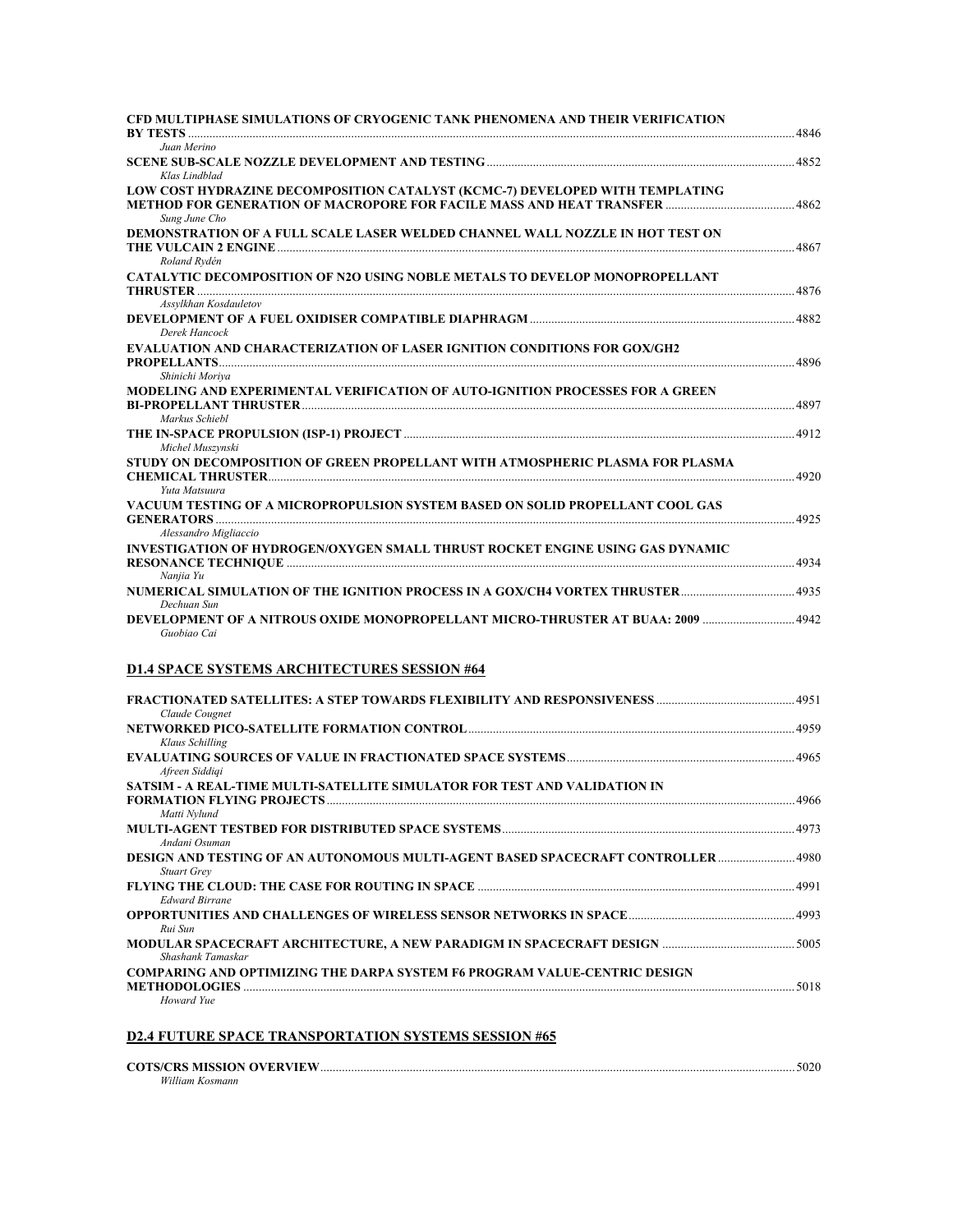| <b>ESA'S NEXT GENERATION LAUNCHER STATUS OF THE FLPP LAUNCH SYSTEM CONCEPT</b><br>Jens Kauffmann                             |  |
|------------------------------------------------------------------------------------------------------------------------------|--|
| Takanobu Kamiya                                                                                                              |  |
| TRANSPORTATION CONCEPT FOR MISSIONS TO MARS BASED ON EVOLVED CAPABILITIES 5045<br>Sam Scimemi                                |  |
| NOVEL CONCEPTS FOR AFFORDABLE SPACE TRANSPORT AND TRAVEL: MICROLAUNCHERS AND<br>Yuki Takahashi                               |  |
| SPACELINER ROCKET-POWERED HIGH-SPEED PASSENGER TRANSPORTATION CONCEPT<br><b>Martin Sippel</b>                                |  |
| Mark Hempsell                                                                                                                |  |
| <b>CONCEPTS AND PROBLEMS OF REALIZATION OF AIR LAUNCH OF LAUNCH VEHICLES:</b><br>Stanislav Konvukhov                         |  |
| Yoshifumi Inatani                                                                                                            |  |
| ASTRIUM SUBORBITAL SPACEPLANE PROJECT: A SAFE MULTI-MISSION INNOVATIVE VEHICLE 5094<br>Christophe Chavagnac                  |  |
| <b>E3.3 THE SPACE ECONOMY IN FIGURES SESSION #66</b>                                                                         |  |
| Claire Jolly                                                                                                                 |  |
| Mariel John                                                                                                                  |  |
| SPACE ECONOMIC METRICS AS A TOOL FOR UNDERSTANDING AND ENHANCING NATIONAL                                                    |  |
| David Vaccaro<br>Pierre Lionnet                                                                                              |  |
| Norihiro Sakamoto                                                                                                            |  |
| Joan Harvey                                                                                                                  |  |
| Radhika Ramachandran                                                                                                         |  |
| Ken Davidian                                                                                                                 |  |
| SPACE INDUSTRY STATISTICS, METHODOLOGY AND PRACTICAL APPROACH: THE EUROSPACE<br>Pierre Lionnet                               |  |
| SOCIAL VALUES AND ECONOMIC IMPACT OF PUBLIC SPENDING ON SPACE-RELATED PROGRAMS5149<br>Ersilia Vaudo Scarpetta                |  |
| THE SPACE INDUSTRY AND ITS RELATIONSHIP WITH THE SPACE SERVICES SECTOR AND THE                                               |  |
| Giancarlo Graziola<br>MEASURING THE IMPACTS OF GOVERNMENT INVESTMENT IN SPACE INFRASTRUCTURE                                 |  |
| Paul Guthrie<br>THE ROLE OF "INTEGRATED" FINANCING IN THE DEVELOPMENT OF ITALY'S SPACE SECTOR5163<br>Giacomo Primo Sciortino |  |

## **E4.A IAA 50TH ANNIVERSARY SESSION #67**

| John Becklake                                                                       | 5169 |
|-------------------------------------------------------------------------------------|------|
| THE CREATION OF THE INTERNATIONAL ACADEMY OF ASTRONAUTICS AND ITS INSTITUTIONAL     |      |
|                                                                                     | 5170 |
| Vladimir Kopal                                                                      |      |
| AN OVERVIEW OF THE USA FOUNDING MEMBERS OF THE INTERNATIONAL ACADEMY OF             |      |
|                                                                                     | 5171 |
| Lance Warden                                                                        |      |
| THE SWEDISH INTERPLANETARY SOCIETY (1950-1969)AND THE FORMATION OF IAF AND IAA 5184 |      |
| Ake Ingemar Skoog                                                                   |      |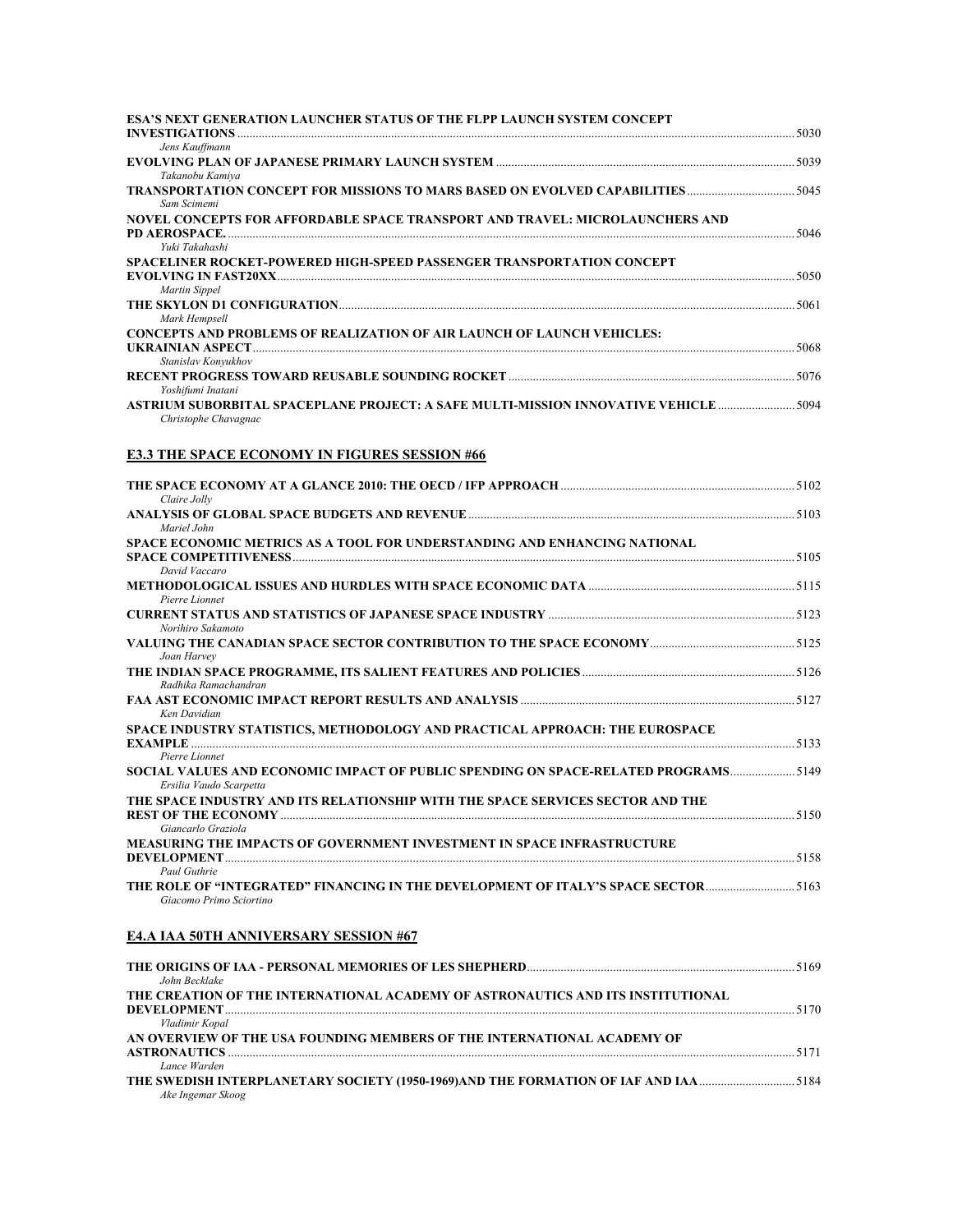#### **VOLUME 7**

## **E5.3 SPACE ARCHITECTURE: EXPLORATION AND TOURISM SESSION #68**

| Barbara Imhof                                                                        | 5196  |
|--------------------------------------------------------------------------------------|-------|
|                                                                                      |       |
| <b>Brent Sherwood</b>                                                                |       |
| Jay Gullish                                                                          |       |
| THE DESIGN OF INTIMATE SPACES – A CASE STUDY IN THE CABIN INTERIOR DESIGN FOR THE XP |       |
| <b>SPACEPLANE</b><br>Charles Lauer                                                   | 5221  |
| Andreas Vogler                                                                       | 5229  |
| Hugues Laporte-Weywada                                                               | 5235  |
|                                                                                      | 5245  |
| Ondrej Doule                                                                         |       |
| INNOVATIONS IN ORBIT: BIGELOW AEROPSACE'S ARCHITECTURE AND PLANS FOR LEO AND         |       |
| <b>REVOND</b>                                                                        | 5257  |
| Michael Gold                                                                         |       |
| Marc Zaballa                                                                         | 5258  |
| INNOVATIVE DESIGN INTERIORS FOR SPACE TOURISM: GALLEY AND HYGIENE FACILITIES         | 52.71 |
| Taseer Ahmad                                                                         |       |
| DAYS OF FUTURE PAST: FILM VISIONS OF SPACE EXPLORATION, COMMERCIALIZATION AND        |       |
| <b>TOURISM</b>                                                                       | 52.72 |
| $R$ , $K$ , <i>Weiss</i>                                                             |       |

## **E7.3 LEGAL ASPECTS OF SPACE SECURITY SESSION #69**

| Stefan A. Kaiser                                                                                                                              |      |
|-----------------------------------------------------------------------------------------------------------------------------------------------|------|
| THE CLAUSEWITZ NEBULAE: THE LEGITIMACY OF MILITARY ACTIVITIES IN OUTER SPACE                                                                  |      |
| Michel Bourbonniere                                                                                                                           |      |
| Yasuaki Hashimoto                                                                                                                             |      |
| DEVELOPING A EUROPEAN-CHINESE/RUSSIAN APPROACH TO THE ISSUE OF NON-<br>Fabio Tronchetti                                                       |      |
| Yuri Takaya-Umehara                                                                                                                           |      |
| PRELIMINARY CONSIDERATIONS ON THE EUROPEAN PREPARATORY PROGRAMME ON SPACE<br>Marco Ferrazzani                                                 |      |
| Pi Blount                                                                                                                                     |      |
| FROM STAR WARS TO SPACE WARS—THE NEXT STRATEGIC FRONTIER: PARADIGMS TO ANCHOR<br>Jackson Maogoto                                              | 5322 |
| IS CURRENT INTERNATIONAL HUMANITARIAN LAW SUFFICIENT TO REGULATE A CONFLICT IN                                                                | 5323 |
| Ben Baseley-Walker<br>FAULT LIABILITY FOR 3RD PARTY DAMAGE IN SPACE: IS ARTICLE IV (1)(B) OF THE LIABILITY<br><b>CONVENTION USEFUL TODAY?</b> | 5324 |
| Henry Hertzfeld                                                                                                                               |      |

## **E1.6-E5.4 WATER FROM SPACE: SOCIETAL, EDUCATIONAL AND CULTURAL ASPECTS SESSION #70**

| WATER IN SPACE EXPLORATION: INFLUENCE AND BENEFITS FOR SOCIAL PROJECTS ON EARTH 5333 |      |
|--------------------------------------------------------------------------------------|------|
| Jan Walter Schroeder                                                                 |      |
|                                                                                      | 5340 |
| Lucy Hg                                                                              |      |
|                                                                                      | 5341 |
| Nina Czegledy                                                                        |      |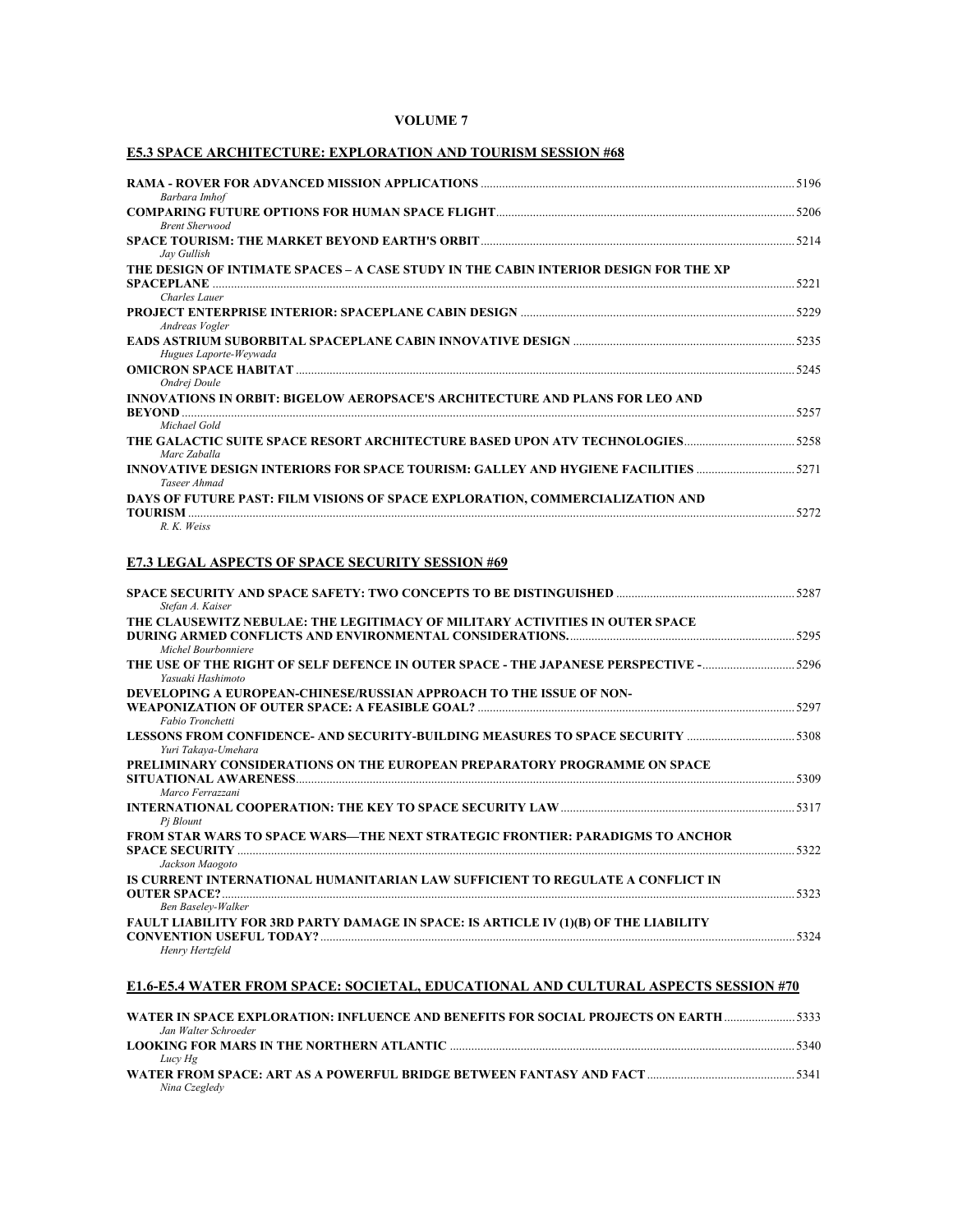|                      | 5345 |
|----------------------|------|
| <b>Beth Beck</b>     |      |
| WATER DEAL           | 5363 |
| Helene Von Oldenburg |      |

## **A2.3 MICROGRAVITY EXPERIMENTS FROM SUB-ORBITAL TO ORBITAL PLATFORMS SESSION #72**

| Aleksander Grah                                                                                                                                                           | 5367 |
|---------------------------------------------------------------------------------------------------------------------------------------------------------------------------|------|
| RAPID SOLIDIFICATION BY IMPULSE ATOMIZATION OF ALUMINUM 40 WEIGHT PERCENT NICKEL                                                                                          |      |
| Christopher Borowski                                                                                                                                                      | 5373 |
| Jerome Lacapere                                                                                                                                                           |      |
| <b>INVESTIGATION OF SLOSH EVENTS USING EXISTING SPHERES HARDWARE ON ISS PLATFORM </b> 5391<br>Michael Vergalla                                                            |      |
| Stefan Van Vaerenbergh                                                                                                                                                    |      |
| <b>GROUND-BASED ACTIVITIES IN PREPARATION OF MICROGRAVITY EXPERIMENTS ON HEAT PIPE</b><br>Raffaele Savino                                                                 | 5403 |
| POST-FLIGHT DATA ANALYSIS OF THE BUGS EXPERIMENT ON SOUNDING ROCKET REXUS-7<br>Maria Libera Battagliere                                                                   | 5416 |
| Oi Kang                                                                                                                                                                   |      |
| DEVELOPMENT OF STATIC SEPARATOR AND MICROGRAVITY EXPERIMENT AT ZERO-G<br><b>PARABOLIC FLIGHT</b><br>Junrong Li                                                            | 5426 |
| DESIGN AND OPERATING LIMITS OF THE PLATFORM FOR ACQUISITION OF ACCELERATION<br>Marcelo C. Tosin                                                                           | 5427 |
| Flávio De Azevedo Corrêa Jr                                                                                                                                               |      |
| A TOP-LEVEL SUMMARY OF MICROGRAVITY RESEARCH WHICH WOULD BENEFIT FROM<br><b>COMMERCIAL SUBORBITAL PLATFORMS AND WHAT THE NASA COMMERCIAL REUSABLE</b><br>Gregor Hanuschak | 5437 |

## **A3.3A MARS EXPLORATION – PART 1 SESSION #73**

| <b>OVERVIEW OF THE DISCOVERIES OF MRO AND PHOENIX AND THE IMPACT ON FUTURE MARS</b> |      |
|-------------------------------------------------------------------------------------|------|
|                                                                                     | 5444 |
| Ramon P. De Paula                                                                   |      |
|                                                                                     |      |
| Nilton Renno                                                                        |      |
|                                                                                     |      |
| Charles D. Edwards                                                                  |      |
|                                                                                     |      |
| <b>Agustin Chicarro</b>                                                             |      |
| Carlo Cassi                                                                         |      |
| <b>EXOMARS MISSION 2016: EDL TECHNOLOGY DEMONSTRATOR MODULE FOR LANDING ON MARS</b> |      |
|                                                                                     | 5476 |
| Maurizio Capuano                                                                    |      |
| LOCALIZATION NETWORK FOR PLANETARY EXPLORATION WITH A MULTIROBOT SYSTEM 5489        |      |
| Mikko Elomaa                                                                        |      |
| THE MARS HOPPER: AN IMPULSE DRIVEN, LONG-RANGE, LONG-LIVED MOBILE PLATFORM          |      |
|                                                                                     |      |
| <b>Steven Howe</b>                                                                  |      |
| AN INFLATABLE AUTO-ROTATION SYSTEM CONCEPT FOR ENTRY, DESCENT AND LANDING ON        |      |
|                                                                                     | 5502 |
| Tobias Lutz                                                                         |      |
| Shuang Li                                                                           |      |
| DEVELOPMENT OF MARS EXPLORATION ANALYSIS AND PROPULSIVE TECHNOLOGY OF ION 5519      |      |
| Qi Kejun                                                                            |      |
| Bei Wang                                                                            |      |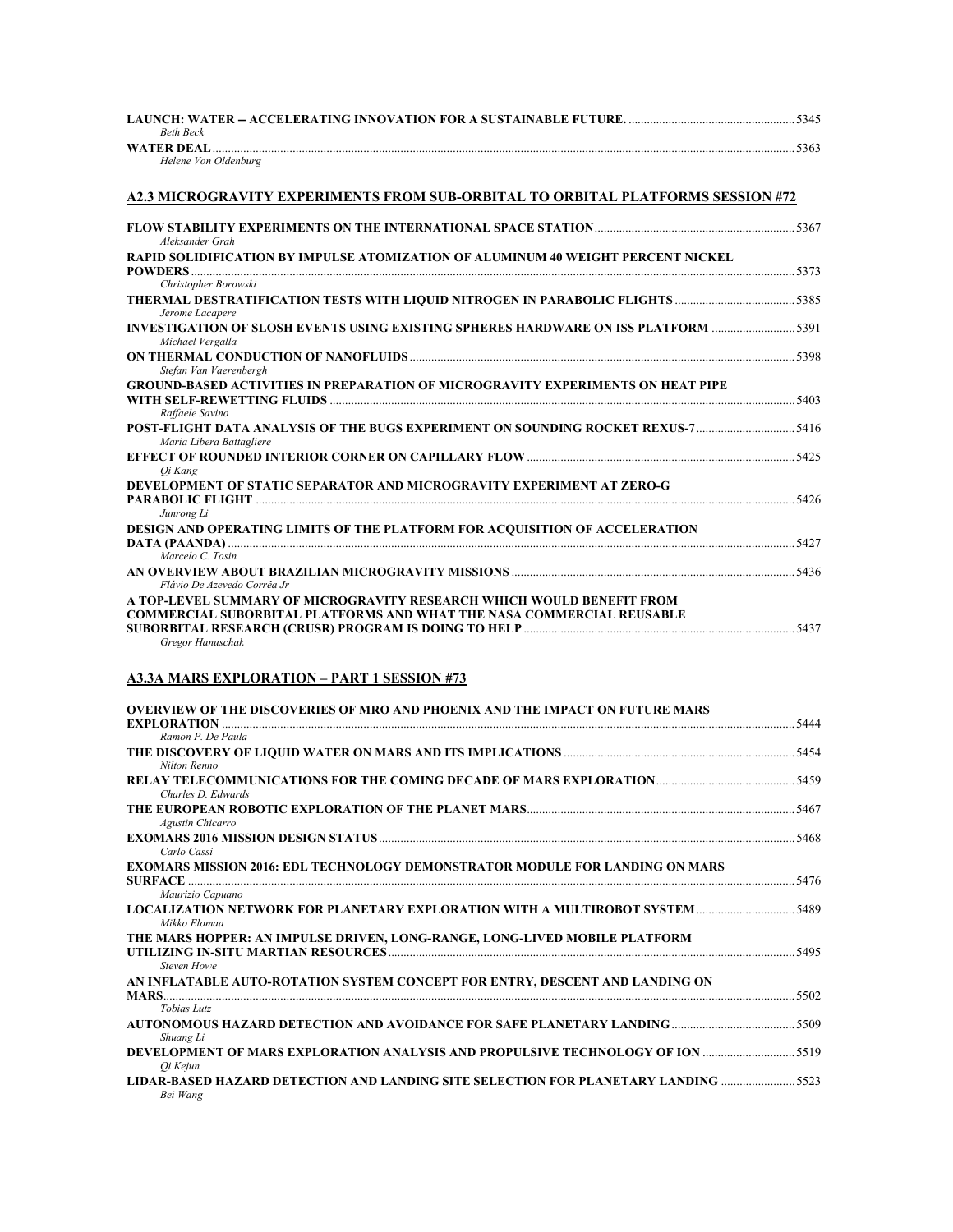### **A4.2 SETI II: SETI AND SOCIETY SESSION #74**

| <b>Paul Davies</b>                                                                                        |  |
|-----------------------------------------------------------------------------------------------------------|--|
| Kathryn Denning                                                                                           |  |
| Ivan Almar                                                                                                |  |
| John Elliott                                                                                              |  |
| Carol Oliver                                                                                              |  |
| WHAT SHOULD WE SAY TO EXTRATERRESTRIAL INTELLIGENCE?: AN ANALYSIS OF RESPONSES<br>Douglas Vakoch          |  |
| ONE KILO MESSAGE AND MOSAIC EARTH: EDUCATION AND OUTREACH POTENTIAL OF<br><b>Tibor Pacher</b>             |  |
| Claudio Maccone                                                                                           |  |
| Lowry Burgess                                                                                             |  |
| Adam Korbitz                                                                                              |  |
| A6.4 MITIGATION, STANDARDS, REMOVAL AND LEGAL ISSUES SESSION #75                                          |  |
| Nicholas L. Johnson                                                                                       |  |
| THE INFLUENCE OF SOLAR AND GEOMAGNETIC ACTIVITY MODELLING ON THE COST OF END-<br>Blanca Altés-Arlandis    |  |
| ORBITAL COLLISIONS AND SPACE DEBRIS - INCIDENCE, IMPACT AND INTERNATIONAL POLICY5613<br>Roedolph Opperman |  |
| <b>Brian Weeden</b>                                                                                       |  |
| Christophe Bonnal                                                                                         |  |
| Clemens Kaiser                                                                                            |  |
| DYNAMICAL SIMULATIONS AND EXPERIMENTS ABOUT CAPTURING A TUMBLING DEBRIS 5661<br>Shin-Ichiro Nishida       |  |
| Shoji Kitamura                                                                                            |  |
| Jerome Pearson                                                                                            |  |
| Lolan Naicker                                                                                             |  |
| Richard L. Fork                                                                                           |  |
| Carsten Wiedemann                                                                                         |  |
| Massimiliano Vasile                                                                                       |  |
| Franz-Josef Kahlen                                                                                        |  |
| Ulrich Knirsch                                                                                            |  |

#### **B1.6 GEOSS AND CARBON MONITORING FROM SPACE SESSION #76**

#### **THE RESULTS OF GOSAT ONE AND HALF YEARS OBSERVATOIN AND CURRENT STATUS OF THE SATELLITE**..................................................................................................................................................................................................5709 *Masakatsu Nakajima*  **MEASURING CO2 FROM SPACE: THE NASA ORBITING CARBON OBSERVATORY-2**........................................................5719 *David Crisp*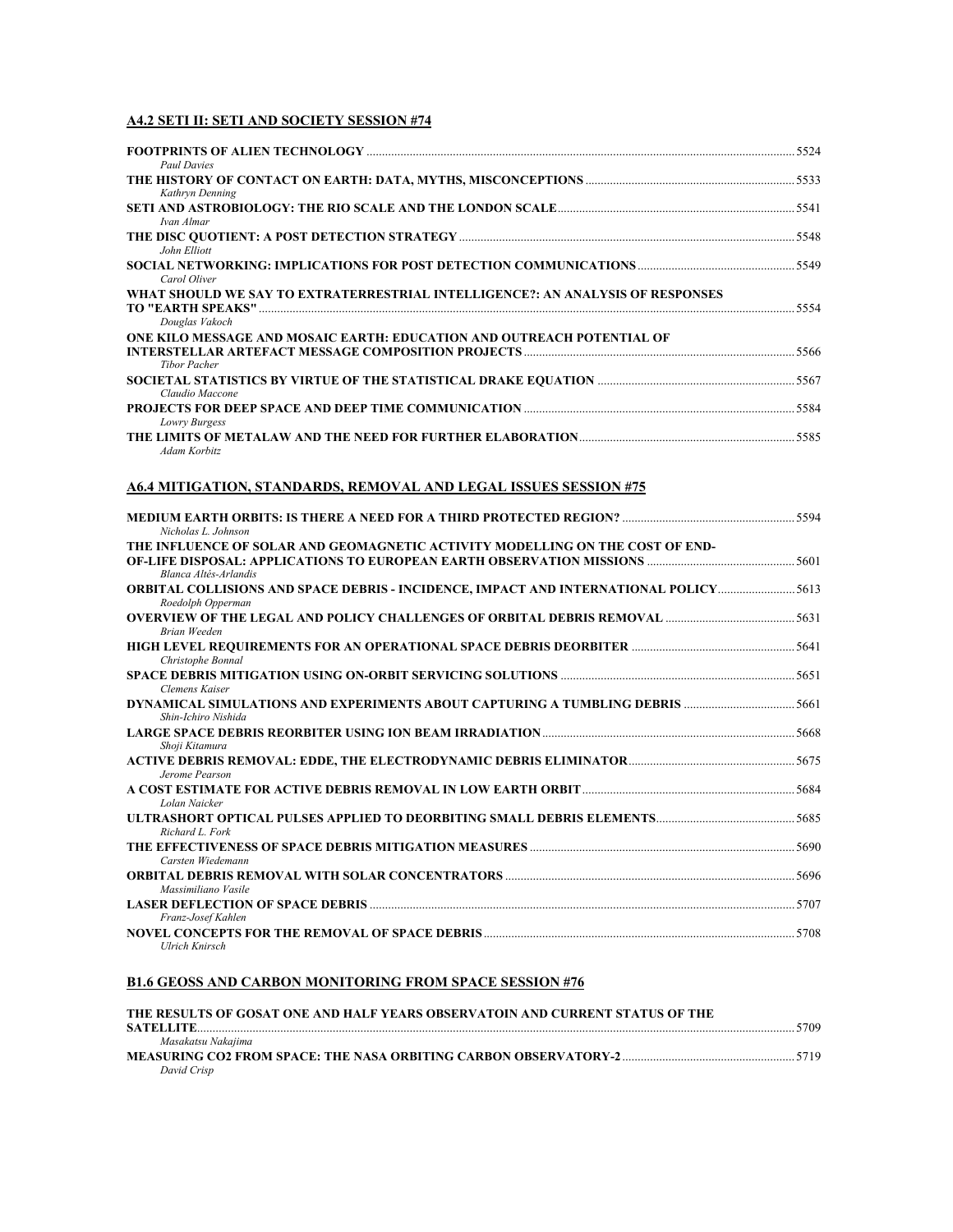| SEVEN YEARS OF OBSERVATIONS OF MID-TROPOSPHERIC CO2 FROM THE ATMOSPHERIC    |      |
|-----------------------------------------------------------------------------|------|
|                                                                             | 5727 |
| Thomas Pagano                                                               |      |
|                                                                             | 5732 |
| Wei Sun                                                                     |      |
| THE GEOSS OUALITY ASSURANCE FRAMEWORK FOR EARTH OBSERVATION (OA4EO):        |      |
|                                                                             | 5740 |
| Giuseppe Ottavianelli                                                       |      |
| INTERNATIONAL SYSTEMS, MISSIONS AND PROGRAMS TO SUPPORT 21ST CENTURY CARBON |      |
|                                                                             | 5741 |
| Rene Laufer                                                                 |      |
|                                                                             |      |
| Vera Diepa                                                                  |      |
|                                                                             |      |

### **B4.5 ACCESS TO SPACE FOR SMALL SATELLITE MISSIONS SESSION #78**

| Shaun Kenyon                                                                          |      |
|---------------------------------------------------------------------------------------|------|
| <b>FEASIBILITY STUDY OF A CUBESAT-SIZED SOLAR THERMAL PROPULSION TECHNOLOGY</b>       |      |
|                                                                                       |      |
| Antonio Gaetano                                                                       |      |
|                                                                                       |      |
| Yoshihiro Kishino                                                                     |      |
| <b>DESIGN AND VERIFICATION OF AN OPTIMIZED SEPARATION SYSTEM FOR MICROSATELLITES:</b> |      |
|                                                                                       | 5768 |
| Davide Bruzzi                                                                         |      |
|                                                                                       |      |
| Fabio Santoni                                                                         |      |
| <b>OVERVIEW OF EARTH-TO-ORBIT NANO-SATELLITE LAUNCH MARKETS AND THE NANO-</b>         |      |
|                                                                                       | 5791 |
| A. C. Charania                                                                        |      |
|                                                                                       |      |
| Eduardo Escobar Burger                                                                |      |
|                                                                                       |      |
| Zhifu Bai                                                                             |      |
|                                                                                       |      |
| Akshay V. Patel                                                                       |      |
| ON ORBIT, ON DEMAND DEPLOYMENT OF NANO SATELLITES FOR EXPANDED MISSION                |      |
| <b>CAPABILITIES</b>                                                                   |      |
| <b>Steve Cook</b>                                                                     |      |

### **B5.2 TOOLS AND TECHNOLOGY IN SUPPORT OF INTEGRATED APPLICATIONS SESSION #79**

| <b>INTEGRATED APPLICATIONS PROMOTION (IAP) – THE ESTABLISHMENT OF AN AMBASSADOR</b>       |       |
|-------------------------------------------------------------------------------------------|-------|
| PLATFORM FOR THE CENTRAL AND EASTERN EUROPEAN REGION OPERATED BY THE EUROPEAN             |       |
|                                                                                           | .5820 |
| Erich Klock                                                                               |       |
| <b>SPACE GENERATION ADVISORY COUNCIL'S GROUP ON SPACE TECHNOLOGIES FOR DISASTER</b>       |       |
|                                                                                           | 5824  |
| Mario Ciaramicoli                                                                         |       |
|                                                                                           | 5828  |
| Guido Ridolfi                                                                             |       |
| ORTHOGONAL ARRAYS BASED DESIGN METHODOLOGY FOR COMPLEX COUPLED SPACE                      |       |
|                                                                                           | 5840  |
| Guido Ridolfi                                                                             |       |
|                                                                                           |       |
| Erik Laan                                                                                 |       |
| <b>HYBRID SPACE-AIRBORNE BISTATIC SYNTHETIC APERTURE RADAR FOR AVOIDANCE, LANDING</b>     |       |
|                                                                                           | 5859  |
| Alfredo Renga                                                                             |       |
|                                                                                           | 5873  |
| Luc Claustres                                                                             |       |
| <b>BALLOON-BORNE AIR TRAFFIC MANAGEMENT (ATM) AS A PRECURSOR TO SPACE-BASED ATM  5886</b> |       |
| Yuval Brodsky                                                                             |       |
|                                                                                           |       |
| Jian-Yong Zhou                                                                            |       |
| <b>GLOBAL ASSIMILATION AND INFORMATION ACCESS (GAIA): AN INTEGRATED APPROACH TO</b>       |       |
|                                                                                           | 5898  |
| Larry Paxton                                                                              |       |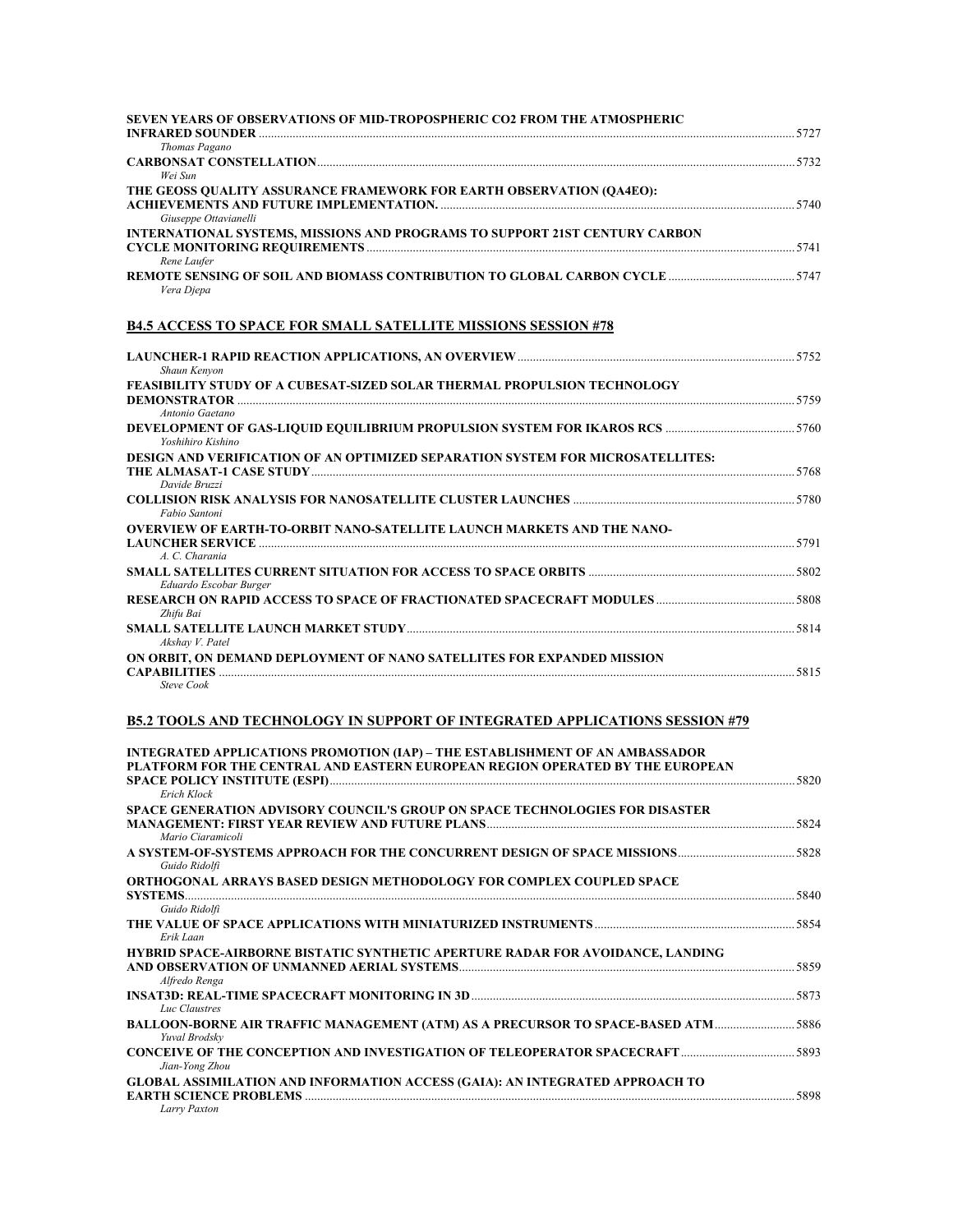#### **B6.6-B3.4 SUSTAINABLE UTILIZATION OF THE ISS BEYOND 2015 – JOINT SESSION OF THE HUMAN SPACE ENDEAVORS AND SPACE OPERATIONS SYMPOSIA SESSION #80**

| INTERNATIONAL SPACE STATION AS A PLATFORM FOR EXPLORATION BEYOND LOW EARTH<br><b>ORBIT</b> | 5904 |
|--------------------------------------------------------------------------------------------|------|
| Michael Raftery                                                                            |      |
| ISS EXTENSION - NEW OPPORTUNITIES FOR HIGH VALUE SCIENTIFIC AND INDUSTRIAL                 |      |
| <b>UTILISATION</b>                                                                         | 5911 |
| Freya Scheffler-Kayser                                                                     |      |
|                                                                                            | 5920 |
| Yusuke Muraki                                                                              |      |
| SUCCESS STORIES AND NEW CHALLENGES OF JAPANESE EXPERIMENT MODULE "KIBO"                    |      |
|                                                                                            | 5927 |
| Yashio Kashiyama                                                                           |      |
|                                                                                            | 5928 |
| Giuseppe Reibaldi                                                                          |      |
|                                                                                            | 5936 |
| Nicole Buckley                                                                             |      |
| IAF SPACE OPERATIONS COMMITTEE WORKING GROUP REPORT ON ISS OPERATIONS COST                 |      |
| <b>REDUCTION</b>                                                                           | 5937 |
| Michael McKav                                                                              |      |
| <b>OPENING UP THE ISS TO THE GLOBAL COMMUNITY - A KEY TO PROMOTING INTERNATIONAL</b>       |      |
| <b>COOPERATION</b>                                                                         | 5943 |
| Alexander Karl                                                                             |      |

#### **C1.5 GUIDANCE, NAVIGATION, AND CONTROL SESSION #81**

| ON THE CALCULUS OF VARIATIONS IN THE OPTIMAL SPACECRAFT FORMATION FLYING PATH         |       |
|---------------------------------------------------------------------------------------|-------|
|                                                                                       |       |
| Andrea L'Afflitto                                                                     |       |
| ATTITUDE MANOEUVRING UNDER DYNAMIC PATH AND TIME CONSTRAINTS FOR IMPROVED GPS         |       |
| Bryan Johnston-Lemke                                                                  | .5952 |
| <b>IMAGE BASED NAVIGATION AND GUIDANCE FOR APPROACH AND TOUCHDOWN PHASE TO AN</b>     |       |
| Fuvuto Terui                                                                          | 5963  |
| <b>FORMATION ACOUISITION AND CONTROL STRATEGIES FOR FORMATIONS IN HIGHLY ELLIPTIC</b> |       |
|                                                                                       | 5971  |
| <b>Thomas Vincent Peters</b>                                                          |       |
| <b>GUIDANCE AND CONTROL STRATEGIES FOR A SPACECRAFT TO RENDEZVOUS WITH A NON-</b>     |       |
|                                                                                       |       |
| Ananth S. Komanduri                                                                   |       |
| DEVELOPMENT OF SLIDING MODE CONTROLLER FOR SMALL SATELLITE IN PLANETARY               |       |
|                                                                                       |       |
| Saptarshi Bandyopadhyay                                                               |       |
| A NEW METHOD OF NAVIGATION AND GUIDANCE USING DOUBLE LINE-OF-SIGHT                    | 5999  |
| Tong Chen                                                                             |       |
| APPROACH FOR OPTIMAL MULTI-RENDEZVOUS TRAJECTORY DESIGN FOR ACTIVE DEBRIS             |       |
|                                                                                       |       |
| Junko Murakami                                                                        |       |
|                                                                                       |       |
| Mauricio Moshe Guelman                                                                |       |
| CNES FORMATION FLYING EXPERIMENT ON PRISMA: SPACECRAFT RECONFIGURATION AND            |       |
|                                                                                       | .6031 |
| Jean-Claude Berges                                                                    |       |
| <b>FLIGHT RESULTS FROM SSC'S GNC EXPERIMENTS WITHIN THE PRISMA FORMATION FLYING</b>   |       |
|                                                                                       | 6032  |
| Per Bodin                                                                             |       |
| FLIGHT RESULTS FROM THE AUTONOMOUS NAVIGATION AND CONTROL OF FORMATION FLYING         |       |
|                                                                                       | 6042  |
| Sergio De Florio                                                                      |       |

#### **C2.5 SMART MATERIALS AND ADAPTIVE STRUCTURES SESSION #82**

#### **DESIGN A NOVEL NON-EXPLOSIVE RELEASE DEVICE USING SHAPE MEMORY EFFECT OF SMA FOR SPACECRAFT** .............................................................................................................................................................................................6053

*Jae Hyuk Lim*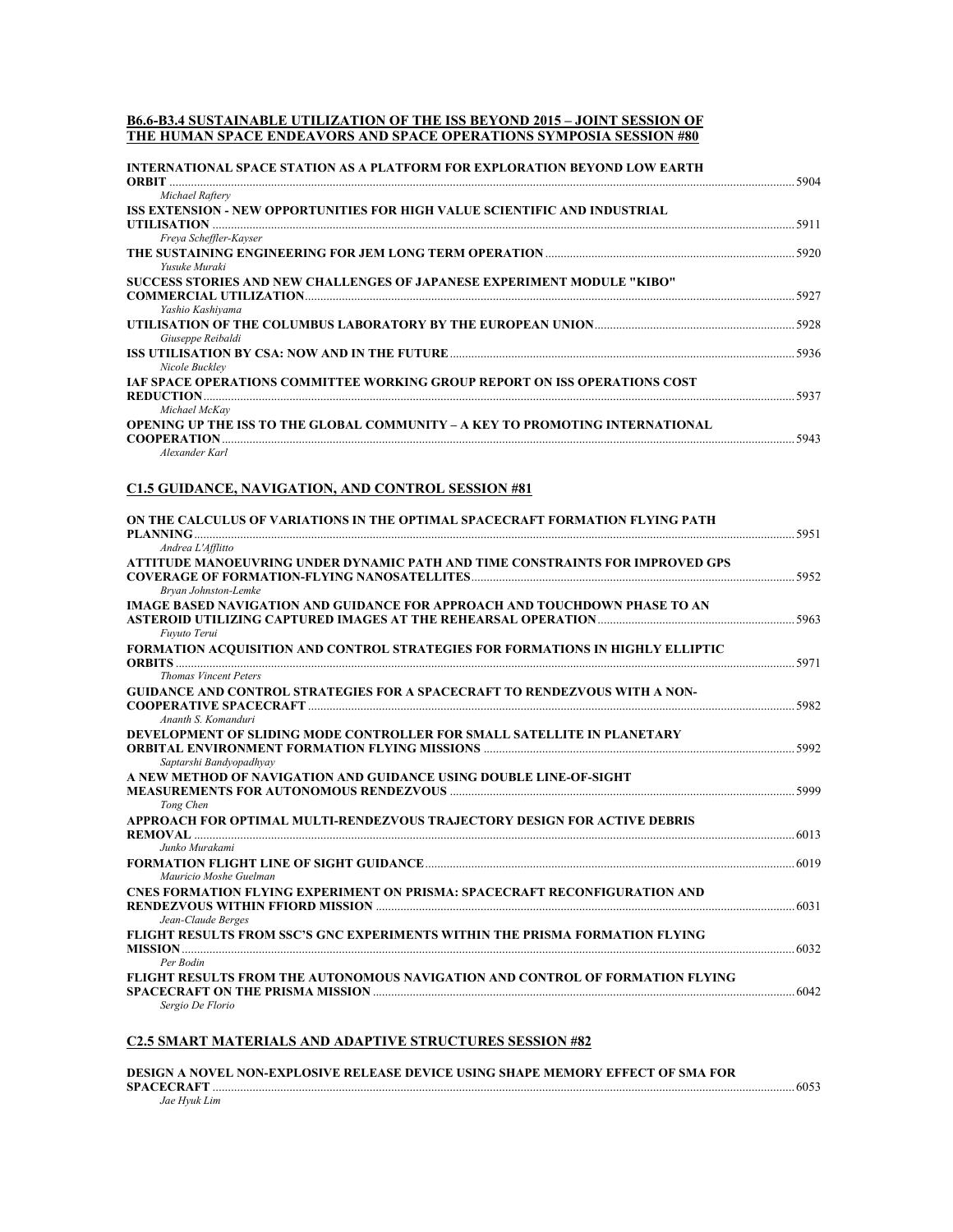| <b>HEAT-ELECTRICAL CHARGE CONVERSION VIA PYROELECTRIC DEVICES FOR SPACE</b> |      |
|-----------------------------------------------------------------------------|------|
|                                                                             | 6057 |
| Riccardo Monti                                                              |      |
|                                                                             | 6058 |
| Luca Lampani                                                                |      |

#### **VOLUME 8**

| HIGH VACUUM EXPERIMENT OF SPINNING DEPLOYMENT USING SCALED-DOWN MODEL FOR           |       |
|-------------------------------------------------------------------------------------|-------|
| <b>SOLAR SAIL</b>                                                                   | 6068  |
| Azusa Muta                                                                          |       |
| <b>INNOVATIVE STRUCTURAL HEALTH MONITORING SYSTEM OF COMPOSITE AEROSPACE</b>        |       |
| Aikaterini Panopoulou                                                               | 6074  |
| DIGITAL SELF-POWERED SEMI-ACTIVE UNIT FOR ADVANCED ENERGY-RECYCLING VIBRATION       |       |
| <b>SUPPRESSION.</b>                                                                 | 6084  |
| Kanjuro Makihara                                                                    |       |
| SHAPE MEMORY POLYMER COMPOSITE AND ITS APPLICATION FOR DEPLOYABLE SPACE TRUSS       | 6090  |
| Guanggiang Fang                                                                     |       |
|                                                                                     | 6096  |
| Brij Agrawal                                                                        |       |
| A NON-EXPLOSIVE ACTUATOR FOR SMALL SATELLITE USING SHAPE MEMORY ALLOY<br>ACTUATORS. | 6103  |
| Minsu Lee                                                                           |       |
| <b>IMAGE PROCESSING TECHNIQUE FOR DAMAGE DETECTION OF SPACE MEMBRANE STRUCTURES</b> | 6107  |
| Hiroshi Furuva                                                                      |       |
| Peng Weibin                                                                         | 6110  |
| PREDICTION, MEASUREMENT AND STABILIZATION OF STRUCTURAL DEFORMATION ON ORBIT        | .6116 |
| Kosei Ishimura                                                                      |       |
| PROBABILISTIC MOTION PLANNING FOR A VARIABLE GEOMETRY TRUSS UNDER DYNAMIC           |       |
|                                                                                     | 6122  |
| Atsuhiko Senba                                                                      |       |
| PYROSHOCK ATTENUATION USING 3-AXIS HYBRID MESH ISOLATORS WITH THE APPLICATION OF    |       |
| <b>PSEUDOELASTIC SMA WIRE</b>                                                       | 6123  |
| Se-Hvun Youn                                                                        |       |

### **C4.4 ELECTRIC PROPULSION SESSION #83**

| 0129 EVELOPMENT OF THE ION ENGINE SYSTEM FOR SLATS                                     |       |
|----------------------------------------------------------------------------------------|-------|
| Hiroshi Nagano                                                                         |       |
| Nicolas Cornu                                                                          |       |
| Kazutaka Nishiyama                                                                     |       |
| Francesco Guarducci                                                                    |       |
|                                                                                        |       |
| Shinatora Cho                                                                          |       |
|                                                                                        |       |
| Nicolas Cornu                                                                          |       |
| Justin Chism                                                                           |       |
|                                                                                        |       |
| Istvan Lorincz                                                                         |       |
| INFLUENCE OF INPUT ENERGY INCREASE ON THRUST PERFORMANCE OF COAXIAL PULSED             |       |
|                                                                                        | .6175 |
| Yohei Kitazono                                                                         |       |
| 6182 INFLUENCE OF STRUCTURAL FACTORS ON PROCESSES IN THE LOW POWER HOLLOW THRUSTER     |       |
| Olexandr Petrenko                                                                      |       |
| <b>OUALIFICATION TEST SERIES OF THE INDIUM NEEDLE FEEP MICRO-PROPULSION SYSTEM FOR</b> |       |
| <b>LISA PATHFINDER</b>                                                                 | 6183  |
| Carsten Scharlemann                                                                    |       |
| A NEW POWER CONTROL METHOD FOR HALL THRUSTER USING OSCILLATION-MODE-MAP                | .6196 |
| Hirovuki Osuga                                                                         |       |
| NUMERICAL SIMULATION OF MICROWAVE-EXCITED MICROPLASMA THRUSTER WITH HELIUM             |       |
| <b>PROPELLANT</b>                                                                      | 6204  |
| Takeshi Takahashi                                                                      |       |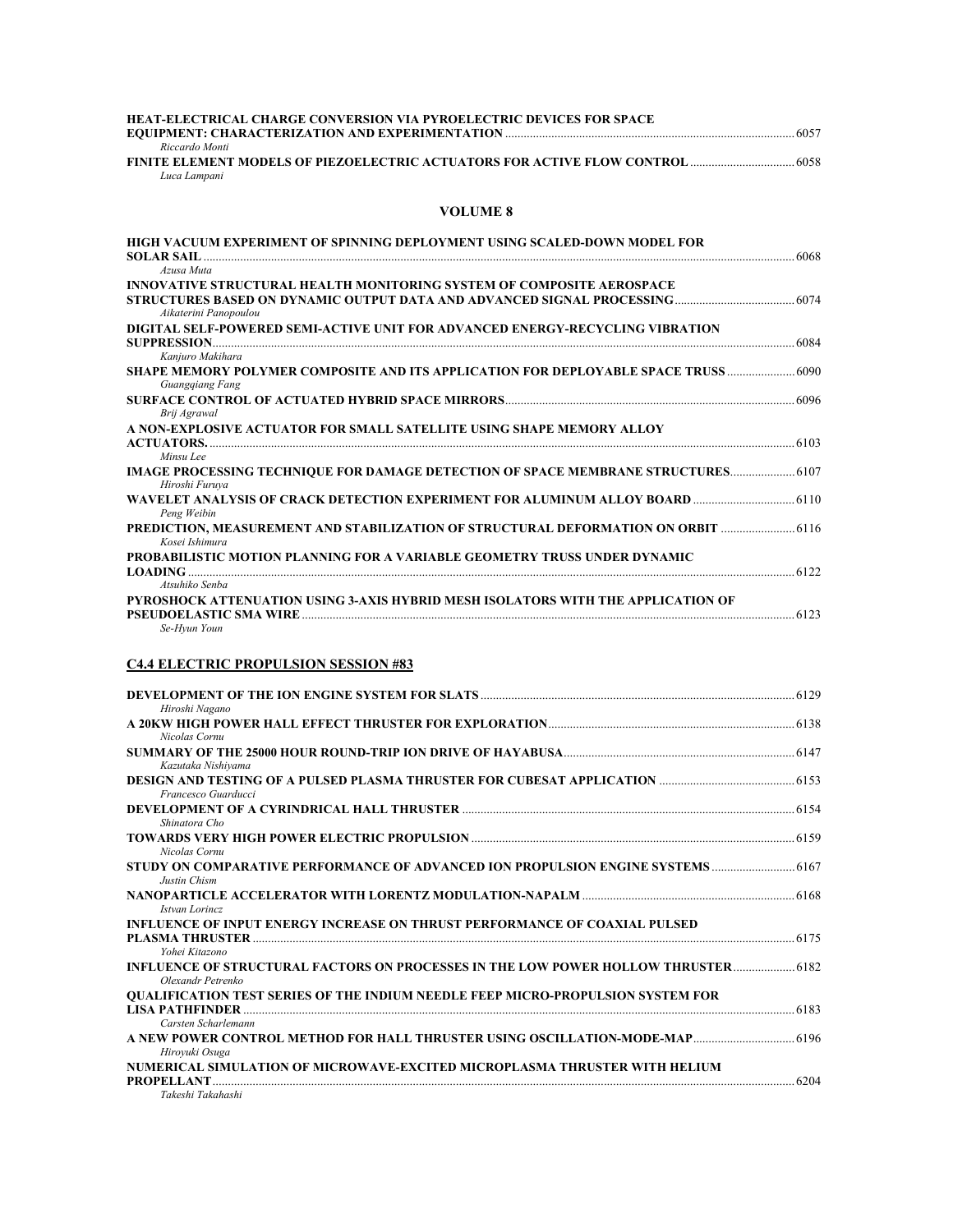| AN UPPER ATOMOSPHERE SIMULATOR USING ECR DISCHARGE FOR AIR BREATHING ION        | 6207 |
|---------------------------------------------------------------------------------|------|
| Yasuyoshi Hisamoto                                                              |      |
| Angelo Grubisic                                                                 |      |
| <b>D1.5 LESSONS LEARNED IN SPACE SYSTEMS SESSION #84</b>                        |      |
| <b>FLIGHT AND DEVELOPMENT EXPERIENCE WITH COTS EMBEDDED HARDWARE AND VISUAL</b> |      |
| Elias Breunig                                                                   |      |
| Geilson Loureiro                                                                |      |
| PROMISE AND PROGRESS OF SYSMLAND AND MERIT FUNCTIONS AS APPLIED TO SYSTEMS      |      |
|                                                                                 |      |
| David Seal                                                                      |      |
| Michael Griffin                                                                 | 6233 |
| $An$ -Ming Wu                                                                   |      |
| <b>Brian Muirhead</b>                                                           |      |
|                                                                                 |      |
| E. Joe Tomei                                                                    |      |
|                                                                                 |      |
| I-Shih Chang                                                                    |      |

# **D2.5 FUTURE SPACE TRANSPORTATION SYSTEMS TECHNOLOGIES SESSION #85**

| <b>Guv Ramusat</b>                                                                                                                                                        |      |
|---------------------------------------------------------------------------------------------------------------------------------------------------------------------------|------|
| FLPP: CRYOGENIC UPPER STAGE TECHNOLOGIES PROGRAMMATIC AND TECHNOLOGICAL                                                                                                   |      |
|                                                                                                                                                                           |      |
| Adriana Sirbi Paragina                                                                                                                                                    |      |
|                                                                                                                                                                           |      |
| <b>Yves</b> Prel                                                                                                                                                          |      |
|                                                                                                                                                                           |      |
| Philippe Caisso                                                                                                                                                           |      |
| François Bouquet                                                                                                                                                          |      |
| <b>CONCEPTUAL STUDY FOR THE ROCKETPLANE EXPERIMENT VEHICLE AND THE PROPULSION</b>                                                                                         |      |
|                                                                                                                                                                           |      |
| Tetsuo Hiraiwa                                                                                                                                                            |      |
| Uwe Hueter                                                                                                                                                                |      |
| Jeffrey Zweber                                                                                                                                                            |      |
| NEURAL NETWORK BASED FLUSH AIR DATA SYSTEM (FADS) FOR REUSABLE LAUNCH VEHICLES  6357<br>M. Javakumar                                                                      |      |
| <b>CONTINUOUS TWIN SCREW TECHNOLOGY FOR THE MANUFACTURE OF LARGE SOLID</b><br><b>PROPELLANT GRAINS OF NEXT GENERATION LAUNCHER <i>CONDUCTER <b>CONDUCTER</b></i></b> 6366 |      |
| Christine Marraud                                                                                                                                                         |      |
| REMARKABLE AERODYNAMIC PERFORMANCE OF TRIANGLE CROSS SECTION CONFIGURATION                                                                                                |      |
|                                                                                                                                                                           |      |
| Shigeru Aso                                                                                                                                                               |      |
| A NUMERICAL STUDY ON REDUCTION OF PROPELLANTS FOR REACTION CONTROL SYSTEMS                                                                                                | 6380 |
| Yu Etoh                                                                                                                                                                   |      |
|                                                                                                                                                                           |      |
|                                                                                                                                                                           |      |

### **D4.3 ACCESS TO SPACE IN THE FAR FUTURE SESSION #86**

| A NEW HINGED-ROD MODEL FOR DEPLOYMENT AND RETRIEVAL OF TETHERED SATELLITE     |      |
|-------------------------------------------------------------------------------|------|
|                                                                               | 6386 |
| Rui Zhong                                                                     |      |
| BREAKTHROUGH IN THE STRUCTURAL DESIGN CONCEPT OF A CNT MEGA-CABLE POTENTIALLY |      |
|                                                                               | 6394 |
| Markus Klettner                                                               |      |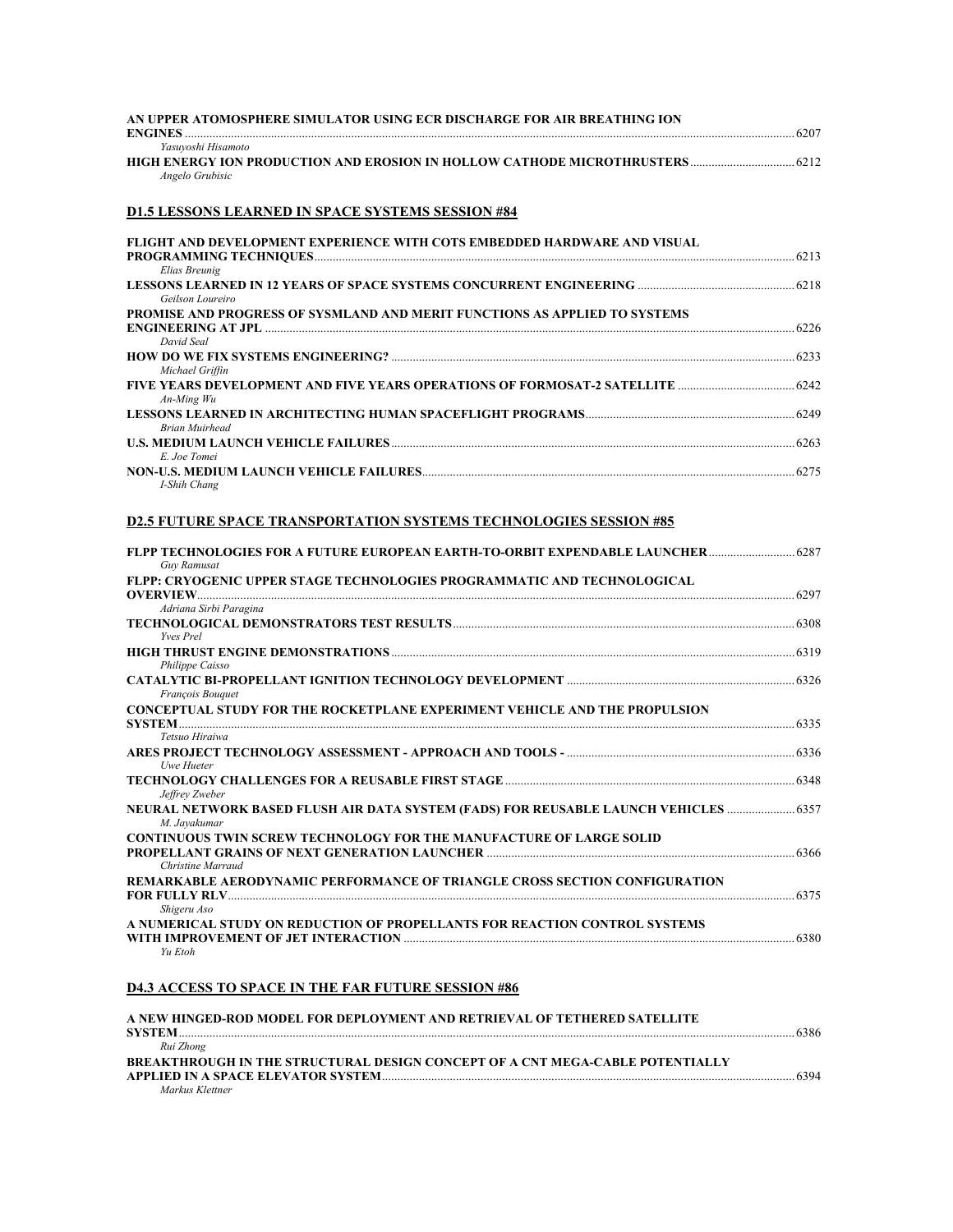| Hironori Fujii                                                                          |  |
|-----------------------------------------------------------------------------------------|--|
|                                                                                         |  |
| John Knapman                                                                            |  |
| IN SERVICE POWER REQUIREMENT FOR A MOTORISED MOMENTUM EXCHANGE TETHER (MMET)  6412      |  |
| Norilmi Ismail                                                                          |  |
| <b>DEFLECTION OF LARGE SPACE DEBRIS BY MEANS OF SPINNING AND SWINGING TETHERS </b> 6419 |  |
| Nahum Melamed                                                                           |  |
|                                                                                         |  |
| Avaka Takahashi                                                                         |  |
|                                                                                         |  |
| Marco M. Castronuovo                                                                    |  |

## **E1.3 CALLING PLANET EARTH – SPACE OUTREACH TO THE GENERAL PUBLIC SESSION #87**

| WORLD SPACE WEEK: AFTER 10 YEARS, THE LARGEST SPACE OUTREACH PROGRAM ON EARTH 6448<br>Dennis Stone |       |
|----------------------------------------------------------------------------------------------------|-------|
|                                                                                                    |       |
| Michel Laffaiteur                                                                                  |       |
| THE PUBLIC FACE OF SPACE: A SUMMARY OF KEY POINTS FROM ISU'S 14TH ANNUAL                           | .6453 |
| John Farrow                                                                                        |       |
| Oana Monalisa Sandu                                                                                |       |
| ENHANCEMENT OF PUBLIC ENGAGEMENT: A STRATEGIC APPROACH FROM THE                                    |       |
| Andrea Boese                                                                                       |       |
| Elke Delvove                                                                                       |       |
| <b>Beth Beck</b>                                                                                   |       |
| Carla Sharpe                                                                                       |       |
| EIGHT YEARS IN A 'SPACE MISSION' - LESSONS FROM RUNNING A POPULAR SPACE PORTAL IN                  | 6476  |
| Sandor Frey                                                                                        |       |
| KYIV PLANETARIUM AUDIENCE RESPONSE ON INTERACTIVE (QUSTIONS AND ANSWERS)                           | 6480  |
| Nataliya Kovalenko                                                                                 |       |
| FINDING SOLUTION FOR SPACE DEVELOPMENT THROUGH HUMAN RISK APPRAISAL DURING                         | 6481  |
| Lubov Strogonova                                                                                   |       |
| THE ORGANIZATIONS FOR SPACE EDUCATION AND OUTREACH PROGRAMS IN THE REPUBLIC OF                     |       |
| 6486<br><b>KOREA <i>KOREA</i></b>                                                                  |       |
| Jeong-Won Lee                                                                                      |       |
| <b>Jason Stones</b>                                                                                |       |
|                                                                                                    |       |
| Alexandre Sole                                                                                     |       |
| Antoni Perez-Poch                                                                                  | .6509 |

### **E6.3 NEW SPACE MARKETS + INVESTMENT OPPORTUNITIES SESSION #88**

| <b>Bradley Cheetham</b>                                                                             | 6513 |
|-----------------------------------------------------------------------------------------------------|------|
| Shen Ge                                                                                             |      |
| ISSUES, OPPORTUNITIES AND CHALLENGES POSED BY SPACE TOURISM AS AN INDUSTRY  6524<br>Rushi Ghadawala |      |
| Sergey Shcherbak                                                                                    |      |
| <b>SPACEPORT FLORIDA / JACKSONVILLE AS A CASE STUDY FOR SPACEPORT DEVELOPMENT</b>                   |      |
| Charles Lauer                                                                                       |      |
| DEFINITION AND ANALYSIS OF THE INTERNATIONAL COMMERCIAL SPACEFLIGHT INDUSTRY,                       | 6548 |
| Paul Guthrie                                                                                        |      |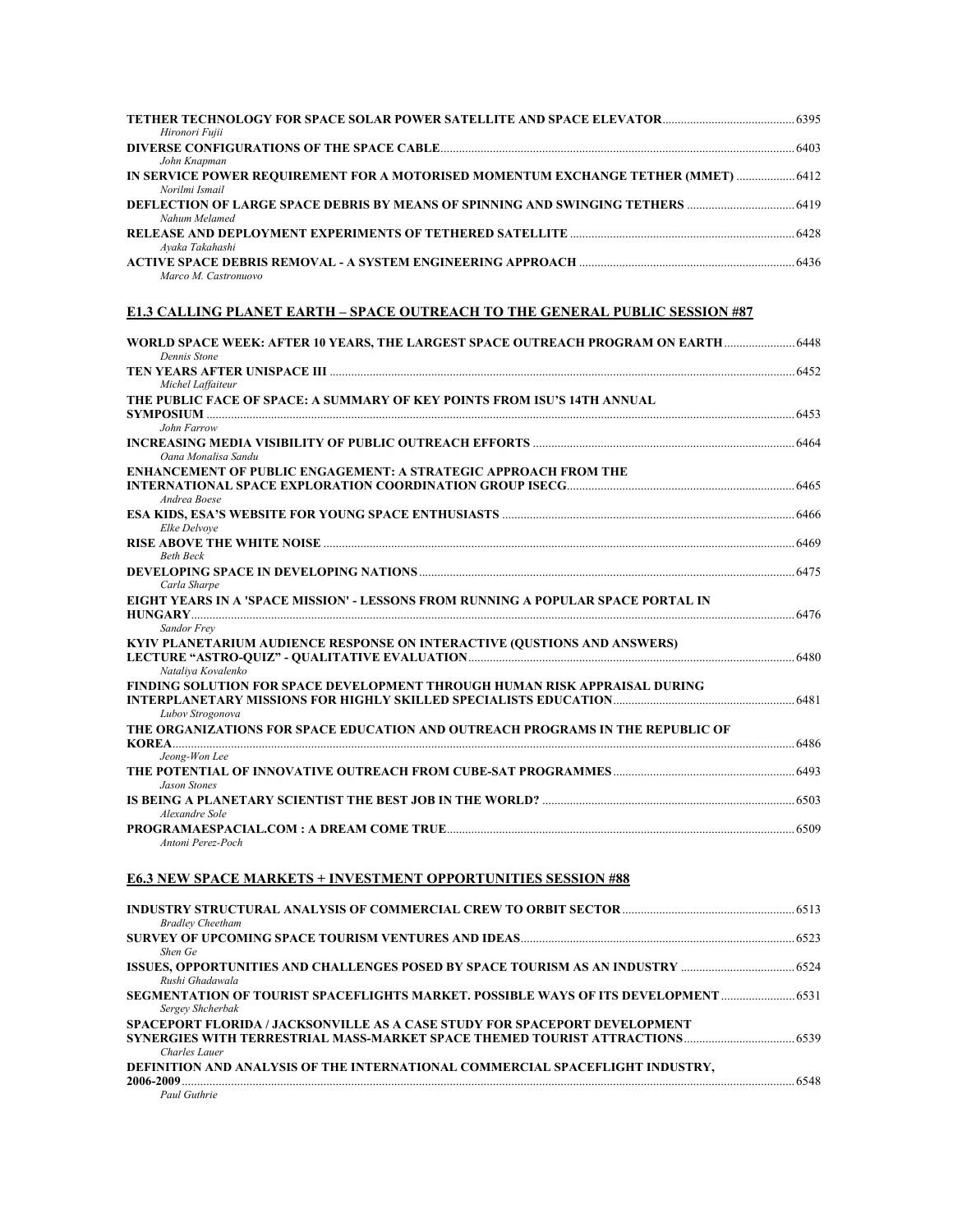| Misuzu Onuki                                                                         |      |
|--------------------------------------------------------------------------------------|------|
|                                                                                      |      |
| Ken Davidian                                                                         |      |
| <b>MARKET CHARACTERIZATION: LAUNCH OF VERY-SMALL AND NANO SIZED PAYLOADS ENABLED</b> |      |
|                                                                                      | 6577 |
| Ian Christensen                                                                      |      |
|                                                                                      |      |
| <b>William Pomerantz</b>                                                             |      |
| A RATIONAL ROADMAP FOR DEVELOPING A FIRST REVENUE SPACE SOLAR POWER SATELLITE        |      |
| A. C. Charania                                                                       |      |
| THE SPACENTURE PLATFORM: A MARKETPLACE FOR INTELLECTUAL PROPERTY AND SPACE           |      |
| TECHNOLOGY TO CREATE, ENABLE AND SUPPORT SPACE RELATED BUSINESS IDEAS AND            |      |
|                                                                                      |      |
| <b>Bernd Weiss</b>                                                                   |      |
| <b>COMMERCIAL OPPORTUNITIES IN THE SPACE SECTOR AND ROUTES TOWARDS SUCCESSFUL</b>    |      |
|                                                                                      | 6603 |
| Joerg Kreisel                                                                        |      |
| PROFITING ON THE MARGINS: INVESTING IN ENABLING TECHNOLOGIES FOR LONG-TERM SPACE     |      |
|                                                                                      | 6604 |
| <b>Thomas Olson</b>                                                                  |      |
|                                                                                      |      |
|                                                                                      |      |

#### **E7.4 THE CURRENT STATUS OF THE RULE OF LAW WITH REGARD TO SPACE ACTIVITIES SESSION #89**

| ANALYSIS OF THE LEGAL INSTRUMENT SIGNED BETWEEN BRAZIL AND THE UNITED STATES OF            |       |
|--------------------------------------------------------------------------------------------|-------|
|                                                                                            | 6605  |
| Alvaro Fabricio Dos Santos                                                                 |       |
|                                                                                            |       |
| José Monserrat-Filho                                                                       |       |
|                                                                                            |       |
| E. Jason Steptoe                                                                           |       |
| IN SEARCH OF THE CURRENT LEGAL STATUS OF THE REGISTRATION OF SPACE OBJECTS<br>Setsuko Aoki | .6624 |
| THE EXPANSION OF PRIVATE ACTIVITY IN SPACE AND ITS IMPACT ON THE DEVELOPMENT OF            |       |
|                                                                                            | 6635  |
| Mark Sundahl                                                                               |       |
|                                                                                            |       |
| Jose Humberto Castro Villalobos                                                            |       |
| <b>SHOULD THERE BE AN ENVIRONMENTAL "CODE OF CONDUCT" FOR ACTIVITIES IN OUTER</b>          |       |
|                                                                                            | 6647  |
| Leslie I. Tennen                                                                           |       |
|                                                                                            | 6648  |
| Atsuvo Ito                                                                                 |       |
|                                                                                            |       |
| Valnora Leister                                                                            |       |
| NEED FOR REGULATORY MEASURES FOR PEACEFUL SUSTAINABLE DEVELOPMENT IN THE                   |       |
|                                                                                            | 6658  |
|                                                                                            |       |
| Arjun Reddy                                                                                |       |
| FROM GUIDELINE TO INTERNATIONAL TREATY FOR RULE OF LAW CONCERNING MITIGATION               |       |
|                                                                                            | 6659  |
| Toshio Kosuge                                                                              |       |
|                                                                                            | 6660  |
| James Rendleman                                                                            |       |

## **A1.5 ASTROBIOLOGY AND EXPLORATION SESSION #91**

| 50 YEARS OF EXOBIOLOGY AND ASTROBIOLOGY: SCIENCE ACCOMPLISHMENTS, PUBLIC     |      |
|------------------------------------------------------------------------------|------|
|                                                                              | 6673 |
| Linda Billings                                                               |      |
|                                                                              |      |
| Gerda Horneck                                                                |      |
|                                                                              |      |
| Lolan Naicker                                                                |      |
| RADIATION RESISTANCE OF THE TARDIGRADE: RAMAZZOTTIUS VARIEORANATUS – PATHWAY |      |
|                                                                              |      |
| Gunther Kletetschka                                                          |      |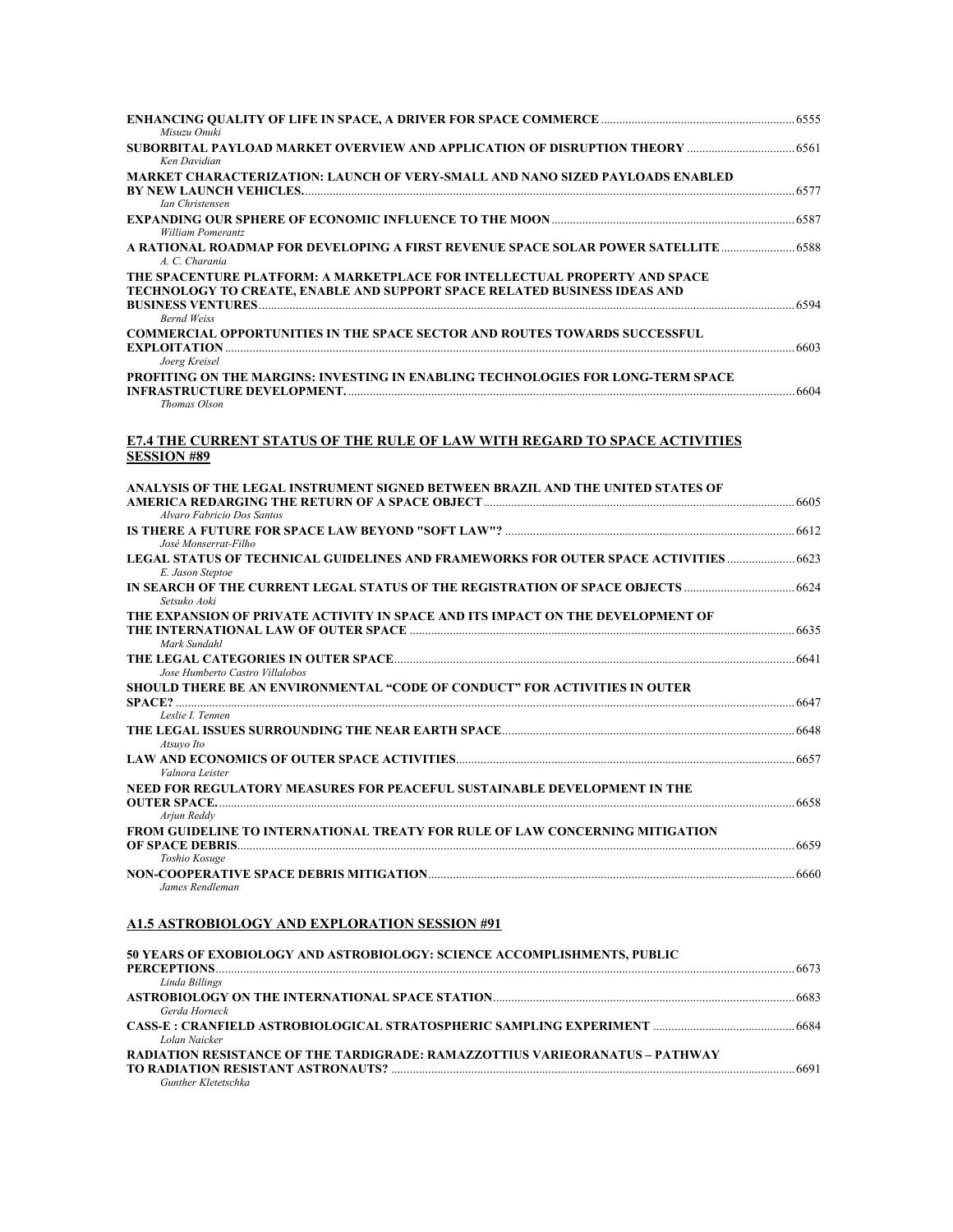| AN ASTROBIOLOGY SMALL PAYLOADS DEMONSTRATION NANOSATELLITE:<br>Cassie Conley                                   |  |
|----------------------------------------------------------------------------------------------------------------|--|
| Luann Becker                                                                                                   |  |
| DUST UNIFIED SAMPLER TO EXAMINE REGOLITH (DUSTER): A MICROBIAL SAMPLING SYSTEM<br>James Benardini              |  |
| TESTING RAMAN SPECTROSCOPY FOR THE TRACE ANALYSIS OF BIOMARKERS FOR MARS<br>Jan Jehlicka                       |  |
| SAMPLING AND SAMPLE PROCESSING STANDARDIZATION FOR SPACECRAFT AND ASSOCIATED<br>Kelly Kwan                     |  |
| SIDEROPHILIC CYANOBACTERIA FOR THE DEVELOPMENT OF EXTRATERRESTRIAL<br>Igor Brown                               |  |
| Brij Tewari                                                                                                    |  |
| <b>A2.4 SCIENCE RESULTS FROM GROUND BASED RESEARCH SESSION #92</b>                                             |  |
| EXPERIMENTAL STUDY ON THE OSCILLATION MECHANISMS OF THE BUOYANT<br>Li Duan                                     |  |
| Aaron Persad                                                                                                   |  |
| <b>INVESTIGATION OF EVAPORATION PROCESS COUPLED WITH THERMOCAPILLARY CONVECTION  6735</b><br>Oiu-Sheng Liu     |  |
| A NON-INVASIVE ELECTRICAL TECHNIOUE FOR DETERMINING BUBBLES CHARACTERISTICS IN<br>Thodoris Karapantsios        |  |
| Yuri Gaponenko                                                                                                 |  |
| Nickolay N. Smirnov                                                                                            |  |
| Victor Kozlov                                                                                                  |  |
| Neil Armour                                                                                                    |  |
| MODELLING SHAPE OF A SEMICONDUCTOR CRYSTAL, GROWING IN MICROGRAVITY WITHOUT<br>Alexander Senchenkov            |  |
| NUMERICAL HEAT-MASS TRANSFER IN TIAL-NB DIRECTIONALLY SOLIDIFYING ALLOY UNDER<br>Andrey Kartavykh              |  |
| COMPARISON OF SOUND WAVE CHARACTERISTICS DURING 1 G AND MICROGRAVITY CONDITION  6744<br>Ahmad Helmi Abu Kassim |  |
| Guilherme Simon Da Rosa                                                                                        |  |
| <b>A3.3B MARS EXPLORATION - PART 2 SESSION #93</b>                                                             |  |
| THE MARS RECONNAISSANCE ORBITER: STATUS OF THE PRIMARY MISSION; PLANS FOR THE<br>James K. Erickson             |  |
| ANALYSIS OF CRYOKARSTIC SURFACE PATTERNS ON DEBRIS APRONS AT THE MID-LATITUDES                                 |  |
| Csilla Orgel<br>EVOMADE ODDITED MODIII E. I OOKING EOD TRACE GAS ON MADE AND DROVIDING DATA DELAV              |  |

| <b>EXOMARS ORBITER MODULE: LOOKING FOR TRACE GAS ON MARS AND PROVIDING DATA RELAY</b> |  |
|---------------------------------------------------------------------------------------|--|
|                                                                                       |  |
| Olivier Fratacci                                                                      |  |
|                                                                                       |  |
| Ramon P. De Paula                                                                     |  |
| THE ROVER ENVIRONMENTAL METEOROLOGICAL STATION (REMS) ON BOARD MARS SCIENCE           |  |
|                                                                                       |  |
| Tirso Velasco                                                                         |  |
|                                                                                       |  |

*Pietro Francesconi*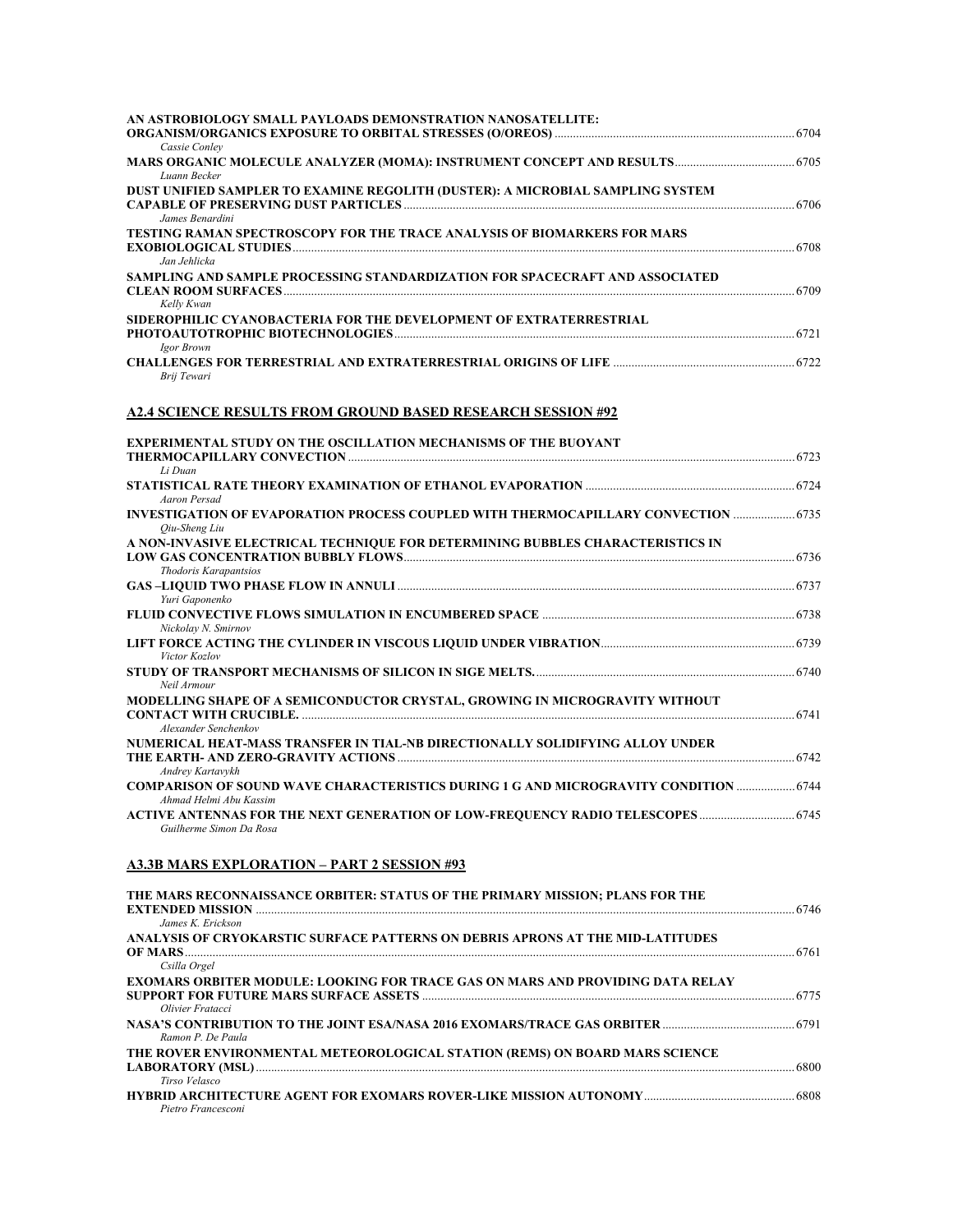| <b>Beatrice Smith</b>                                                                  |  |
|----------------------------------------------------------------------------------------|--|
|                                                                                        |  |
| <b>Brian Glass</b>                                                                     |  |
|                                                                                        |  |
| Piergiovanni Magnani                                                                   |  |
|                                                                                        |  |
| Luigi Strippoli                                                                        |  |
| A DETAILED DESIGN, OPERATION AND ASSESSMENT TECHNOLOGY DEVELOPMENT REQUIRED            |  |
|                                                                                        |  |
| Mike Guest                                                                             |  |
| <b>OPTIMAL TRAJECTORY CORRECTION MANEUVER SCHEDULES FOR EARTH TO MARS FLIGHT </b> 6866 |  |
| Guogiang Zhao                                                                          |  |

# **A5.2 LONG TERM SCENARIOS FOR HUMAN LUNAR PRESENCE SESSION #94**

| Dana Andrews                                                                                                                             |      |
|------------------------------------------------------------------------------------------------------------------------------------------|------|
| STUDY ON TECHNICAL APPROACH FOR MANNED DEEP SPACE EXPLORATION BASED ON SPACE                                                             | 6875 |
| Yang Liu                                                                                                                                 |      |
| Nathan Strange                                                                                                                           |      |
| THE SCIENCE RATIONALE FOR FLEXIBLE PATH: A ROBOTICALLY-INTENSIVE, CREW-BASED<br>George Schmidt                                           | 6887 |
| <b>ESA LUNAR IN-SITU RESOURCE UTILIZATION (ISRU) CONCEPT DESIGN AND BREADBOARDING</b><br><b>ACTIVITIES</b>                               |      |
| Emanuele Monchieri                                                                                                                       |      |
| Alexandre Burelle                                                                                                                        |      |
| AN INTERNATIONAL STRATEGY FOR HUMAN EXPLORATION OF THE MOON: THE<br>INTERNATIONAL SPACE EXPLORATION COORDINATION GROUP (ISECG) REFERENCE |      |
| Kathleen Laurini                                                                                                                         | 6919 |
| Chris Culbert                                                                                                                            |      |

### **VOLUME 9**

| <b>COMPARATIVE CAMPAIGN ASSESSMENTS IN THE ISECG REFERENCE ARCHITECTURE FOR</b> |      |
|---------------------------------------------------------------------------------|------|
|                                                                                 | 6944 |
| William Carev                                                                   |      |
|                                                                                 | 6959 |
| Peter Hofmann                                                                   |      |

# **B1.4 EARTH OBSERVATION DATA MANAGEMENT SYSTEMS SESSION #95**

| <b>GLOBAL HYDROLOGY RESOURCE CENTER: A FOUNDATION FOR RESEARCH USING EARTH</b>     |      |
|------------------------------------------------------------------------------------|------|
| <b>OBSERVATION DATA</b>                                                            | 6962 |
| Manil Maskey                                                                       |      |
|                                                                                    |      |
| Florian Aschauer                                                                   |      |
|                                                                                    | 6981 |
| Handol Kim                                                                         |      |
| <b>EXPERIENCE IN IMPLEMENTING AN EO DATA CENTRE, BASED ON A COMMERCIAL MULTI-</b>  |      |
| MISSION DATA AND INFORMATION MANAGEMENT SYSTEM INTEGRATING EXISTING                |      |
|                                                                                    | 6992 |
| Soeren Schwartze                                                                   |      |
|                                                                                    |      |
| Munzer Jahjah                                                                      |      |
| <b>GEO-INFORMATION SYSTEM FOR DISASTER MANAGEMENT IN DEVELOPING COUNTRIES: THE</b> |      |
| <b>EXAMPLE OF ANTROPOGENIC LAND DEGRADATION ASSESMENT AND ITS IMPLICATION FOR</b>  |      |
| CLIMATE CHANGE.                                                                    | 7008 |
| Kayode Adepoju                                                                     |      |
|                                                                                    |      |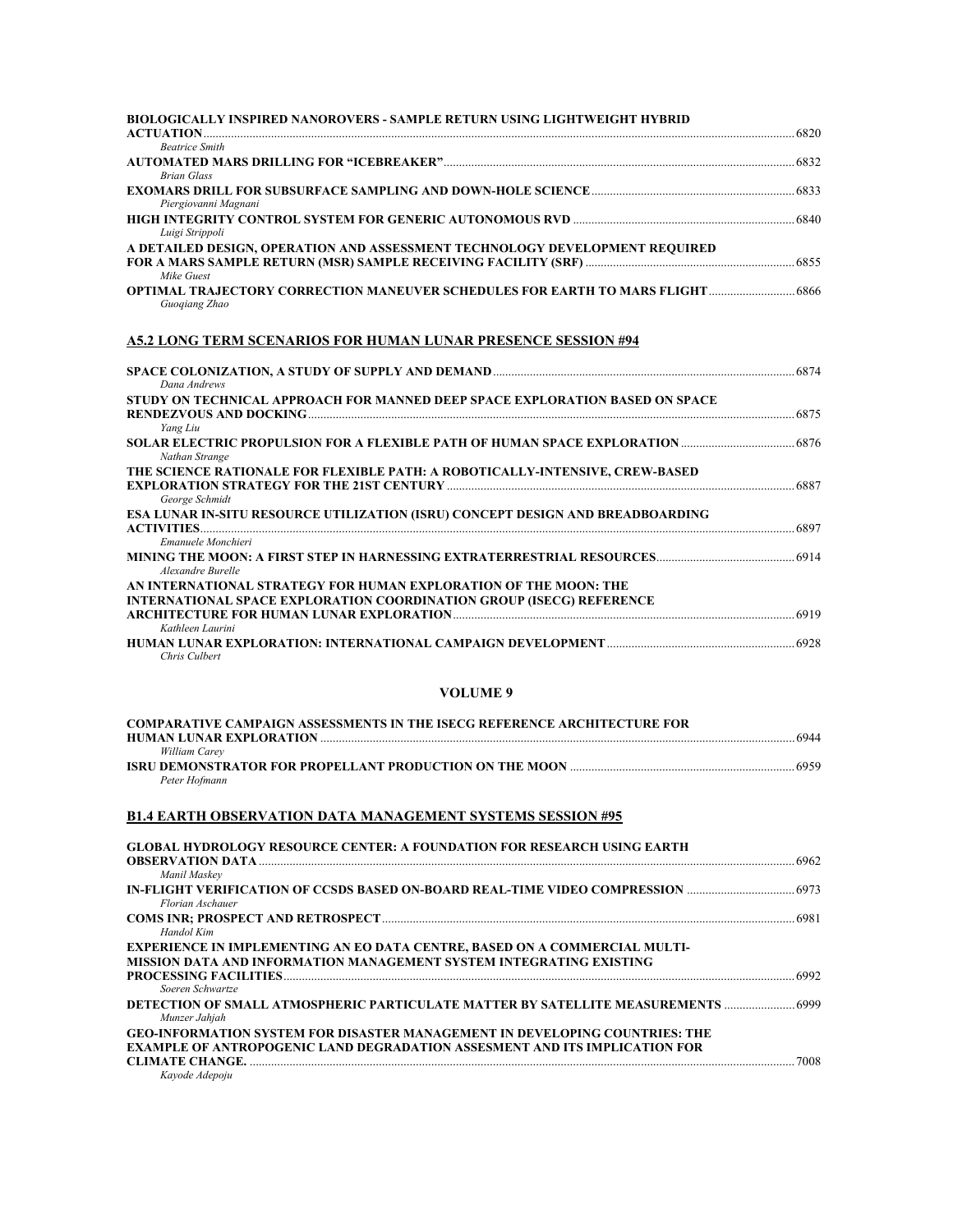| PROCESSING OF MULTI-SPECTRAL AND MULTI-VIEWING REMOTE SENSING DATA OF LAND                                       |      |
|------------------------------------------------------------------------------------------------------------------|------|
| Vera Djepa                                                                                                       |      |
| Salahova Saida<br>COMPARING NEURAL NETWORKS, INVARIANT MOMENTS AND MATHEMATICAL MORPHOLOGY<br>Giancarlo Santilli |      |
| DESIGN AND IMPLEMENTATION OF THE OPERATION AND MANAGEMENT SYSTEM FOR EARTH                                       |      |
| Ying Li<br>Giancarlo Santilli                                                                                    |      |
| <b>B2.3 MOBILE SATELLITE COMMUNICATIONS AND NAVIGATION TECHNOLOGY SESSION #96</b>                                |      |
| Jae-Ik Park                                                                                                      |      |
| THE USE OF GLOBAL SATELLITE COMMUNICATION SYSTEM IN PROBLEMS OF CONTROLLING<br>Dmytro Faizullin                  |      |
| <b>ESA IRIS PROGRAMME: TECHNICAL OPTIONS FOR A NEW SATELLITE COMMUNICATIONS</b>                                  |      |
| Nathalie Ricard                                                                                                  |      |
| Ivan Bondarenko                                                                                                  |      |
| Ramón Martínez                                                                                                   |      |
| Tong Yang<br>R&D STATUS OF SATELLITE/TERRESTRIAL INTEGRATED MOBILE COMMUNICATION SYSTEM.                         |      |
| Yoshiyuki Fujino<br>FREQUENCY-DOMAIN EQUALIZATION FOR BROADBAND SATELLITE COMMUNICATION WITH                     |      |
| Ningning Liu<br>A CARRIER PHASE SYNCHRONIZATION ALGORITHM IN SATELLITE COMMUNICATION SYSTEM                      |      |
| Oiang Lv<br>APPLICATIONS OF NONLINEAR SIGNAL PROCESSING TECHNOLOGIES IN SATELLITE                                |      |
| Weifeng Qiu<br>ANTENNA POINTING MEASUREMENT AND PRECISION ANALYSIS FOR GSO MOBILE                                |      |
| Dong Chen<br>ACCURACY REQUIREMENT ANALYSIS OF FEED EXCITATION COEFFICIENTS OF MULTIPLE-BEAM                      |      |
| Yong Xue<br>SCIENTIFIC RESEARCH AND GLOBAL NAVIGATION SATELLITE SYSTEMS - PRESENT AND FUTURE<br><b>TRENDS</b>    | 7087 |
| Clovis De Matos<br><b>B3.5 ASTRONAUTS: THOSE WHO MAKE IT HAPPEN SESSION #97</b>                                  |      |
| 7100 STATUS AND PROSPECTS OF THE COSMONAUT SELECTION AND TRAINING SYSTEM UTILIZATION                             |      |
| Sergey Krikalev<br><b>CHINESE ASTRONAUT TRAINING SYSTEM AND ITS INDUSTRIALIZATION DEVELOPMENT COURSE  7107</b>   |      |
| Na Han<br>SYSTEM APPROACH TO DECISION-MAKING PROCESS ABOARD A HUMAN SPACECRAFT:                                  |      |
| Alexander Kalery<br>INTEGRATED ONBOARD CREW AND INTERNATIONAL CONTROL CENTERS OPERATIONS IN CASE                 |      |
| Akira Tsuchida<br>C1 MISSION: LESSONS LEARNED ABOUT PAIRING SPACE ACTIVITIES WITH CANADIAN                       |      |

*Nicole Buckley*  **EVA TOOLS FOR THE ISS AND INTERPLANETARY MISSIONS** .................................................................................................7129 *Mikhail Tyurin*  **MODELING AND SIMULATION OF EVA DYNAMICS FOR CONSTRUCTION OF SPACE STATION** .................................7130 *Hao Li*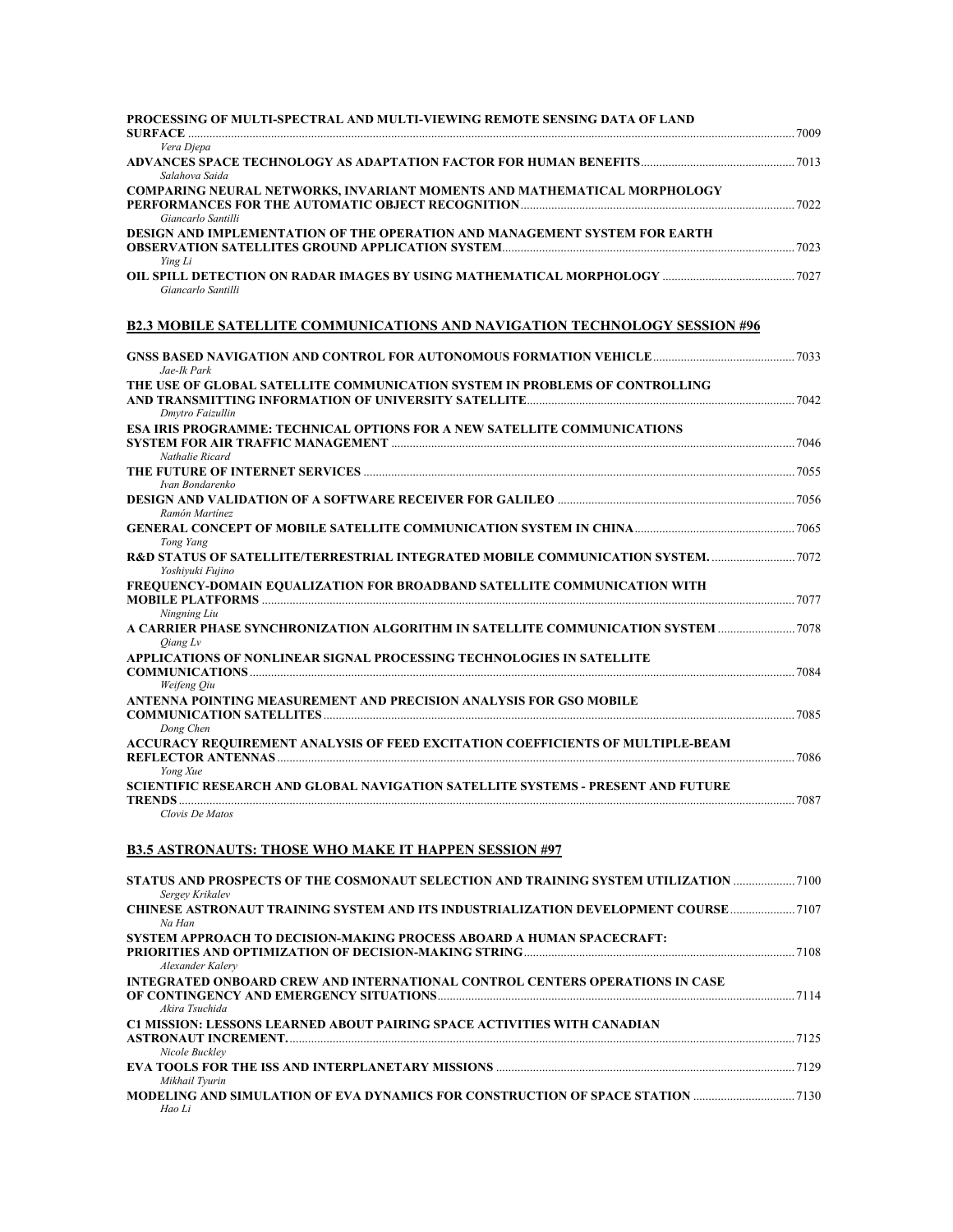| Eric Sarmin                                                                                                            |  |
|------------------------------------------------------------------------------------------------------------------------|--|
| <b>B4.6A DESIGN AND TECHNOLOGY FOR SMALL SATELLITES SESSION #98</b>                                                    |  |
| Zhaoguang Bai                                                                                                          |  |
| <b>DESIGN AND DEVELOPMENT OF ADVANCED TECHNOLOGY DEMONSTRATION SMALL SATELLITE</b><br>Nobuhiko Kisa                    |  |
| <b>IN-ORBIT AODCS PERFORMANCE OF SUMBANDILASAT AN EARTH OBSERVATION SATELLITE </b> 7151<br>Willem Stevn                |  |
| <b>Philip Davies</b>                                                                                                   |  |
| SKIMSATS – ULTRA LOW ALTITUDE SPACECRAFT DESIGN CONCEPTS AND APPLICATIONS ……………………………………………………………………<br>Simon Chalkley |  |
| TECHNOLOGIES FOR MICROSATELLITE ON DISTURBANCE SUPPRESSION, PROPULSION, AND<br>Hironori Sahara                         |  |
| THE SGR-RESI - A SMALL SATELLITE INSTRUMENT FOR SENSING THE EARTH USING GNSS<br>Mike Cutter                            |  |
| THE ON-ORBIT VERIFICATION MISSION TET-1 PROJECT STATUS OF THE MICRO SATELLITE<br>Clemens Kaiser                        |  |
| USING RECONFIGURABLE HARDWARE FOR ROUTING IN MESH NETWORKS OF SMALL LEO<br>Aimal Siraj                                 |  |
| Matthias Buhl                                                                                                          |  |

**SMART ANTENNA SYSTEM FOR SMALL SATELLITES** ................................................................................................................7211 *Danilo Roascio* 

### **C1.6 GUIDANCE, NAVIGATION, AND CONTROL (2) SESSION #99**

| Michael Shoemaker                                                         |      |
|---------------------------------------------------------------------------|------|
|                                                                           |      |
| Takahiro Kato                                                             |      |
| Keiichi Wada                                                              |      |
| Tomohiro Yamaguchi                                                        |      |
| Kikuko Miyata                                                             |      |
| Keiichi Wada                                                              |      |
| James Kaidv                                                               |      |
| Luigi Ridolfi                                                             | 7293 |
| Monica Valli                                                              |      |
| ADAPTIVE GUIDANCE LAW FOR TRAJECTORY CONTROL OF A REUSABLE LAUNCH VEHICLE | 7302 |
| Venkitakrishnan Brinda                                                    |      |
| Jonghee Bae                                                               |      |
|                                                                           |      |
| Junhua Feng                                                               |      |

### **C2.6 SPACE ENVIRONMENTAL EFFECTS AND SPACECRAFT PROTECTION SESSION #100**

| AN ANALYTICAL-NUMERICAL MODEL FOR OPTIMIZING THERMAL PROTECTION SYSTEMS |      |
|-------------------------------------------------------------------------|------|
| SUBJECTED TO AERODYNAMIC HEATING                                        | 7311 |
| Michele Ferraiuolo                                                      |      |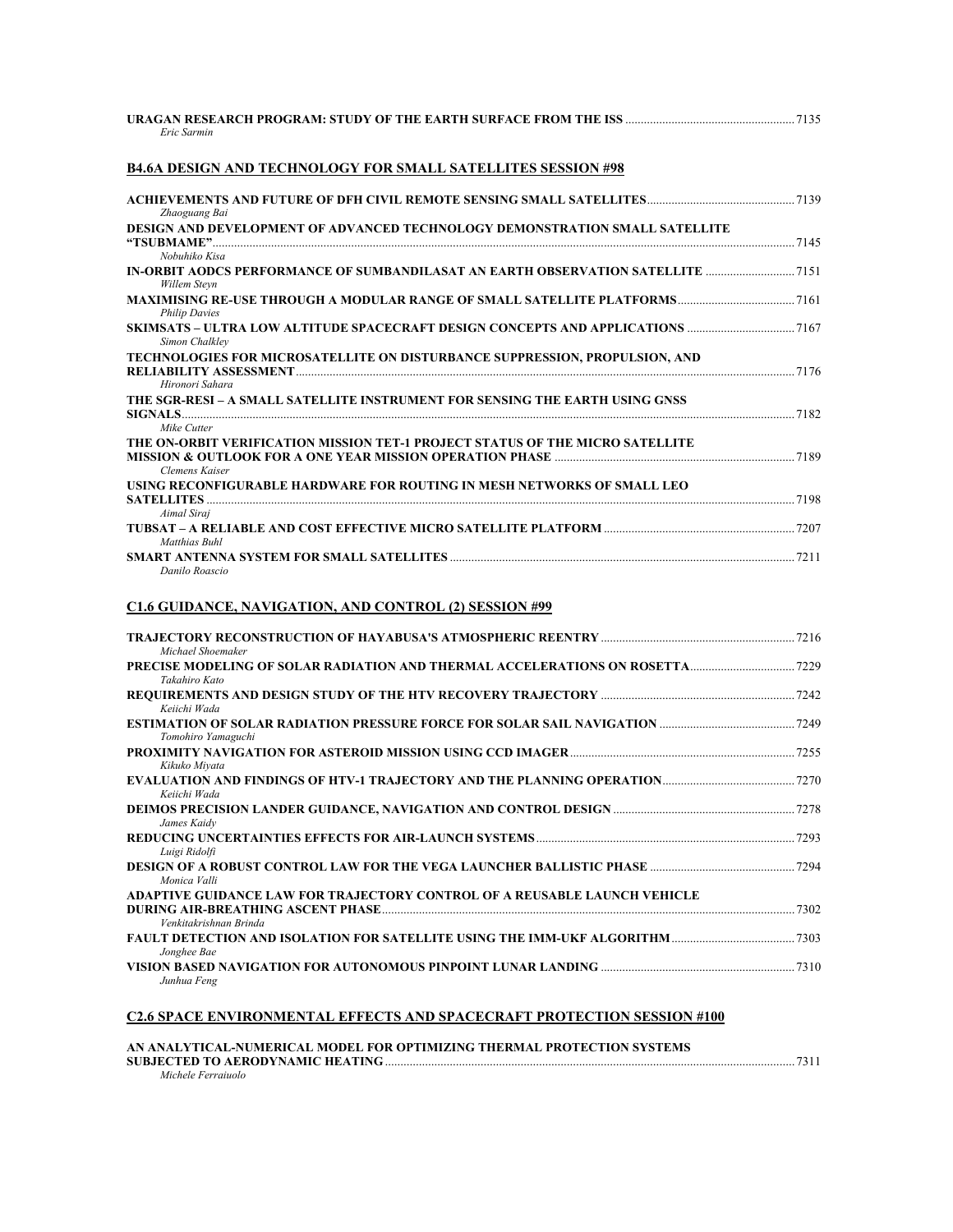| GENERIC STUDY AND FINITE ELEMENT ANALYSIS OF IMPACT LOADING ON COMPOSITE                    |       |
|---------------------------------------------------------------------------------------------|-------|
| Harijono Djojodihardjo                                                                      | .7323 |
|                                                                                             |       |
| Giovanni Noci                                                                               |       |
| Masahito Tagawa                                                                             |       |
| TEMPERATURE, ATOMIC OXIGEN AND OUTGASSING EFFECTS ON DIELECTRIC PARAMETERS AND              |       |
| ELECTRICAL PROPERTIES OF NANOSTRUCTURED COMPOSITE CARBON-BASED MATERIALS<br>Mario Marchetti | 7350  |
| THE EFFECT OF UV IRRADIATION ONTO OPTICAL SURFACES WITH GASEOUS CONTAMINANTS                |       |
| Nobunari Itoh                                                                               | 7356  |
| Mathieu Lalumiere Boucher                                                                   |       |
| VIBRATION SUPPRESSION USING TARGETED ENERGY TRANSFER IN A TWO-DEGREE-OF-                    |       |
|                                                                                             | .7373 |
| Yechi Zhang                                                                                 |       |
| STUDY OF SPACECRAFT SURFACE CHARGING AND SECONDARY ELECTRON EMISSION OF                     |       |
|                                                                                             | 7380  |
| Yifeng Chen                                                                                 |       |
| DEVELOPMENT OF A PRECISE MEASUREMENT SYSTEM FOR THE DIMENSIONAL CHANGE OF THE               |       |
| Jae-San Yoon                                                                                | 7385  |
| Antonio Paolozzi                                                                            |       |
| Shengsheng Yang                                                                             |       |

# **C3.2 SPACE POWER TECHNOLOGIES AND TECHNIQUES SESSION #101**

|                                                                                      | 7398 |
|--------------------------------------------------------------------------------------|------|
| Christian Schaefer                                                                   |      |
| Takanori Narita                                                                      |      |
| A STUDY OF BEAM DIRECTION VARIATION OF LARGE DEPLOYABLE REFLECTOR ANTENNA ON         |      |
| <b>ORBIT</b>                                                                         | 7413 |
| Teruaki Orikasa                                                                      |      |
|                                                                                      |      |
| Keunsu Ma                                                                            |      |
|                                                                                      | 7420 |
| Fabrizio Piergentili                                                                 |      |
|                                                                                      | 7421 |
| Gaia Fusco                                                                           |      |
| <b>RESEARCH ON SEVERAL KEY PROBLEMS OF SSPC IN ADVANCED SPACE POWER DISTRIBUTION</b> |      |
| <b>SYSTEM</b>                                                                        | 7430 |
| Yu Lei                                                                               |      |
|                                                                                      | 7437 |
| Yajun Li                                                                             |      |
|                                                                                      |      |
| Tatsuhito Fujita                                                                     |      |
| STRUCTURE CONCEPTS AND CHARACTERISTICS OF ADVANCED LIGHTWEIGHT SOLAR CELL            |      |
| <b>ARRAY SYSTEMS</b>                                                                 | 7443 |
| Rvoko Fujii                                                                          |      |

# **C4.5 HYPERSONIC AND COMBINED CYCLE PROPULSION SESSION #102**

| Dajun Xu                                                                                           | 7451 |
|----------------------------------------------------------------------------------------------------|------|
| NUMERICAL SIMULATION OF INLET STARTING CHARACTERISTICS IN ROCKET-RAM COMBINED                      |      |
|                                                                                                    | 7456 |
| Susumu Hasegawa<br>FLOW PATTERN AND MIXING CHARACTERISTICS OF CROSS FUEL INJECTION IN A SUPERSONIC |      |
|                                                                                                    | 7468 |
| Jing Lei                                                                                           |      |
| MARS EXPLORATION: SILANES AS FUELS FOR MARTIAN RAMJET AND SCRAMJET ENGINES                         |      |
| Fabrizio Vergine                                                                                   |      |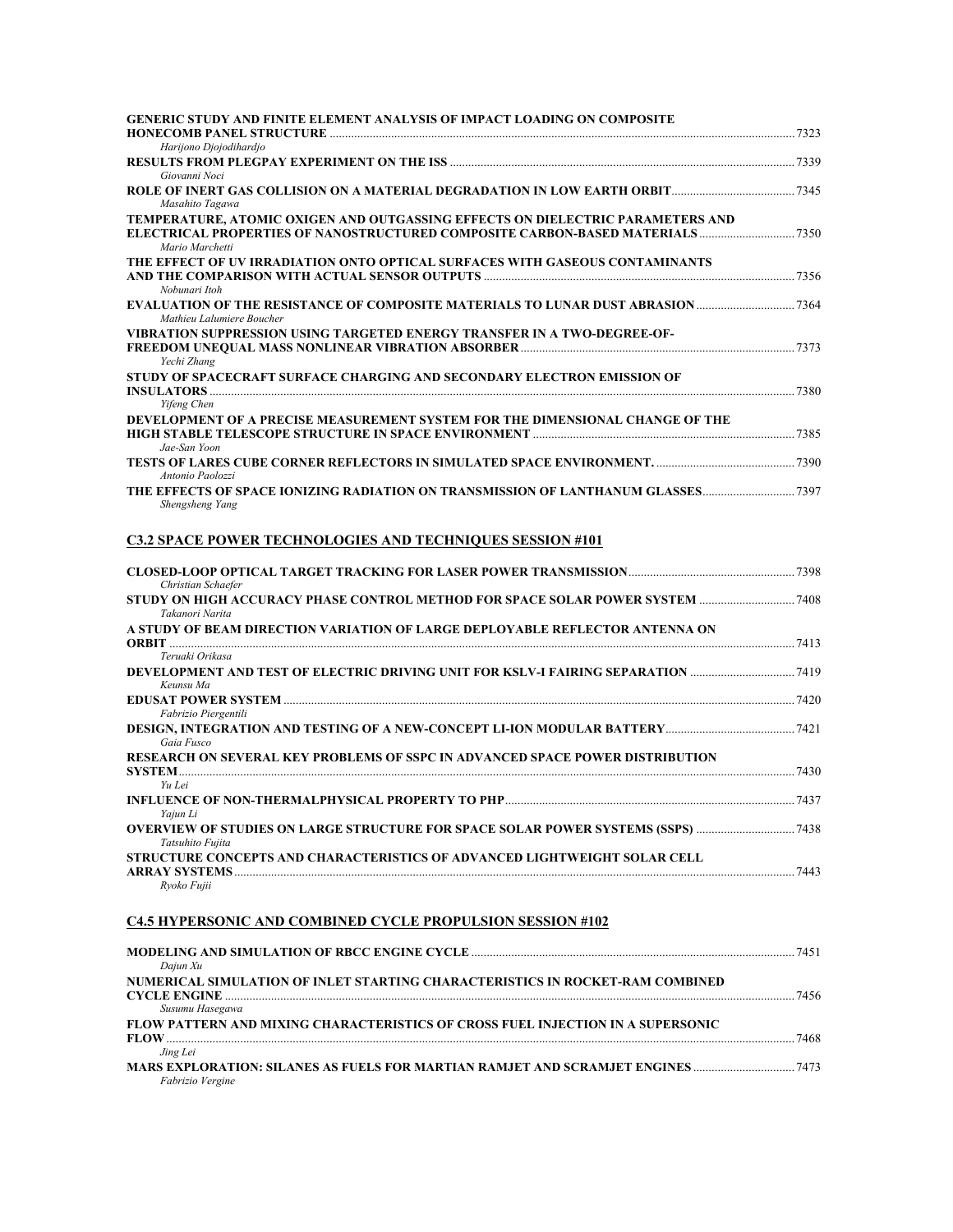| <b>EXPERIMENTAL STUDY ON FLOW AND HEAT TRANSFER CHARACTERISTIC OF AVIATION</b>                                    |  |
|-------------------------------------------------------------------------------------------------------------------|--|
| Jiang Chenxi<br>Piotr Wolanski                                                                                    |  |
|                                                                                                                   |  |
| Hidevuki Taguchi                                                                                                  |  |
| ALTITUDE TESTING OF THE HYPERSONIC TURBOJET ENGINE AT MACH 2 FLIGHT CONDITION<br>Hiroaki Kobavashi                |  |
| Lachlan Thompson                                                                                                  |  |
| <b>D2.6 FUTURE SPACE TRANSPORTATION SYSTEMS VERIFICATION AND IN-FLIGHT</b><br><b>EXPERIMENTATION SESSION #103</b> |  |
| Lionel Marraffa                                                                                                   |  |
| ADVANCED RENDEZVOUS, PROXIMITY OPERATIONS AND DOCKING (RPOD) STORRM FLIGHT                                        |  |
| Kevin Miller                                                                                                      |  |
| END TO END OPTIMISATION OF IXV TRAJECTORY VIA MULTIPLE-SUBARC SEQUENTIAL                                          |  |
| Rodrigo Haya                                                                                                      |  |
| Giorgio Tumino                                                                                                    |  |
| Stephan Davis                                                                                                     |  |
| Lawrence Huebner                                                                                                  |  |
| THE ITALIAN UNMANNED SPACE VEHICLE FTB-1 BACK TO FLY: EXPERIMENTAL OBJECTIVES                                     |  |
| Piero De Matteis<br>Michael Gilbert                                                                               |  |
| Marco Caporicci                                                                                                   |  |
| THE NEEDS OF IN-FLIGHT EXPERIMENTS FOR CRYOGENIC PROPELLANT BEHAVIOR : INTEREST                                   |  |

*Jerome Lacapere* 

#### **D3.2 NOVEL CONCEPTS AND TECHNOLOGIES FOR THE EXPLORATION AND UTILIZATION OF SPACE SESSION #104**

| THE NEXT GENERATION CANADARM: PREPARING CANADA FOR FUTURE SPACE EXPLORATION      |       |
|----------------------------------------------------------------------------------|-------|
|                                                                                  | 7609  |
| Michael R. Greene                                                                |       |
| <b>MOA2 - AN R&amp;D PARADIGM BUSTER ENABLING SPACE PROPULSION BY COMMERCIAL</b> |       |
| <b>APPLICATIONS</b>                                                              | 7617  |
| Norbert Frischauf                                                                |       |
| USE OF A MAGNETIC SHIELD FOR ACTIVE PROTECTION AGAINST SOLAR PARTICLE RADIATION  | 7629  |
| <b>Thomas Schervan</b>                                                           |       |
|                                                                                  | .7630 |
| Xin Ning                                                                         |       |
| THREE-DIMENSIONAL MODELLING THE POTENTIAL OF GREENHOUSE GASES TO INCREASE        |       |
|                                                                                  | 7631  |
| Leopold Summerer                                                                 |       |
| ARYAVARTA - A NOVEL APPROACH TOWARDS INNOVATIVE AND EFFICIENT SPACE              |       |
|                                                                                  | 7637  |
| Rushi Ghadawala                                                                  |       |
| ASSESSMENT ON THE FEASIBILITY OF FUTURE SHEPHERDING OF ASTEROID RESOURCES        | 7648  |
| Joan Pau Sanchez                                                                 |       |
| KEY DESIGN PARAMETERS IN THE BASE REACTION CONTROL OF REDUNDANT SPACE            |       |
|                                                                                  | 7663  |
| Isacco Pretto                                                                    |       |
| A DISTRIBUTED RADIATION INSTRUMENT IN PREPARATION TO MANNED MISSION TO MARS AND  |       |
| <b>MOON</b>                                                                      | 7664  |
| Mariella Graziano                                                                |       |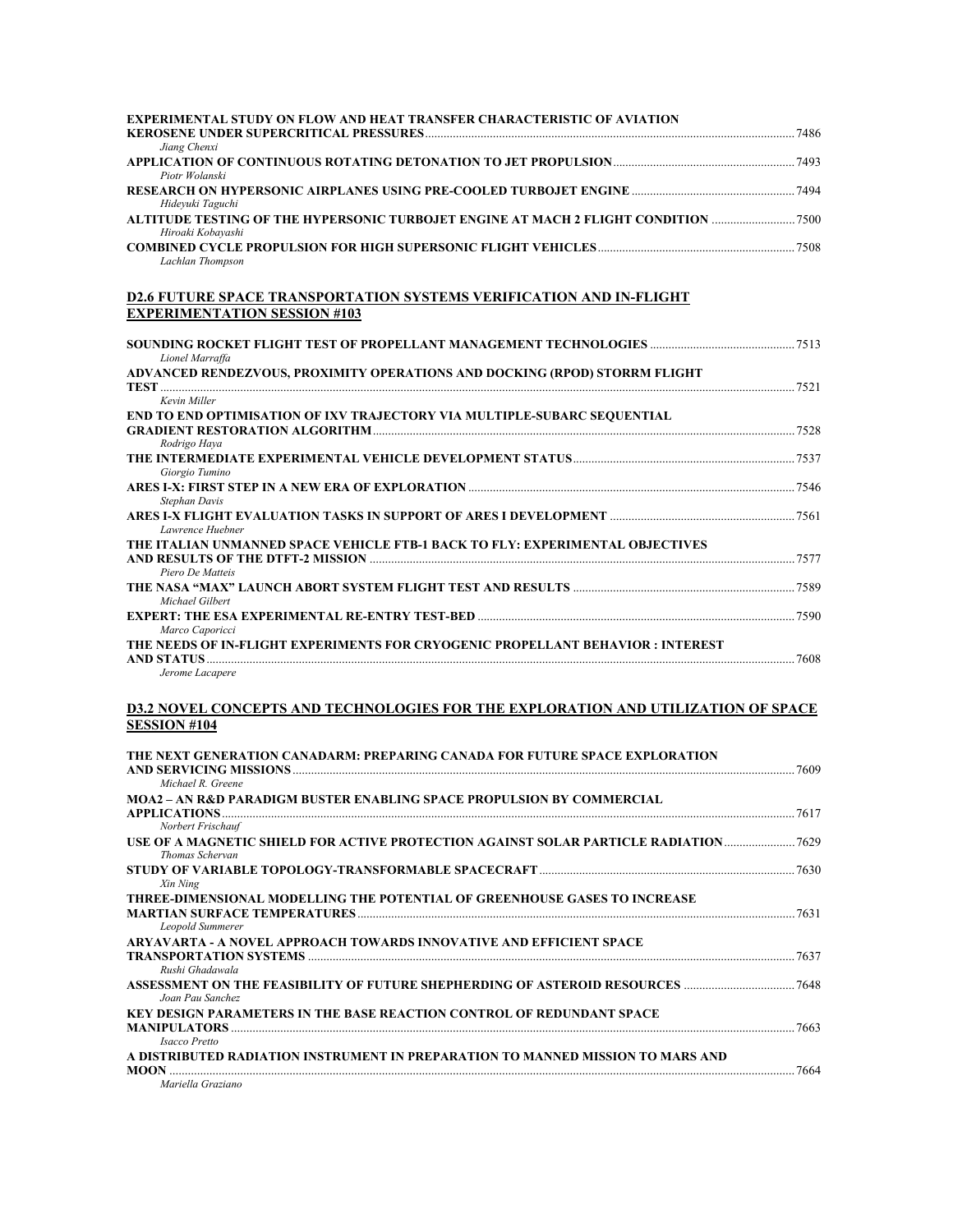| STUDY OF THE LATERAL DYNAMICS OF A LARGE PRESSURIZED LUNAR ROVER: COMPARISON- |  |
|-------------------------------------------------------------------------------|--|
| BETWEEN CONVENTIONAL AND SLIP-STEERING                                        |  |
| Giancarlo Genta                                                               |  |

## **D5.1 SAFETY OF VEHICLE AND GROUND SEGMENT FOR AEROSPACE MISSIONS SESSION #105**

| THE RISKS ANALYSES AND SAFETY BARRIERS ELABORATION FOR STAGE OF LAUNCH<br>Vadim Kadzhaev                                           | 7684  |
|------------------------------------------------------------------------------------------------------------------------------------|-------|
| Haruki Takegahara                                                                                                                  | .7690 |
| Chunming Xu                                                                                                                        | 7699  |
| RISK HAZARD ANALYSIS FOR HIFIRE RESEARCH PROGRAM USING RANGE SAFETY TEMPLATE<br>Michael Brett                                      | 7705  |
| SYNTHESIS OF CRITICAL DISTRIBUTED RANDOM DISTURBANCES FOR SPACE VEHICLES SAFETY                                                    | 7707  |
| Olga Yanova<br>THE OBJECTIVE ANALYSIS OF RISK FACTORS AT FALLING OF THE SEPARATED PARTS OF SPACE                                   | 7713  |
| Alexander Golikov<br>Carlos Lino                                                                                                   |       |
| THE INDEPENDENT GERMAN NATIONAL SURVEILLANCE ORGANISATION IN ESA'S LAUNCHER<br><b>PRODUCT ASSURANCE FRAMEWORK</b><br>Jens Suedkamp | 7725  |
| APPLICATION OF A MEDICAL SAFETY MANAGEMENT SYSTEM APPROACH FOR COMMERCIAL                                                          | 7741  |
| Melchor Antunano<br>Takavuki Yamamoto                                                                                              |       |
| RESEARCH ON ACTIVE TESTING METHOD OF SOFTWARE IN SPACEFLIGHT LAUNCHING SITES<br>Jie Li                                             | 7752  |

#### **E3.5-E7.6 25TH IAA/IISL SCIENTIFIC-LEGAL ROUNDTABLE: THE NEW AGE OF SMALL SATELLITE MISSIONS (INVITED PAPERS ONLY) SESSION #106**

| Martin Sweeting                                                                                      | 7753 |
|------------------------------------------------------------------------------------------------------|------|
| DISTRIBUTED SPACE SYSTEMS OF SMALL SATELLITES - OPPORTUNITIES AND CHALLENGES7754                     |      |
| Eberhard Gill                                                                                        |      |
| Yvon Henri<br><b>ITU RADIO REGULATORY REQUIREMENTS FOR SMALL SATELLITE DESIGN AND OPERATION 7756</b> |      |
| Attila Matas                                                                                         | 7763 |
| Ram S. Jakhu                                                                                         |      |

### **E4.2 MEMOIRS AND ORGANISATIONAL HISTORIES SESSION #107**

|                        | 7764 |
|------------------------|------|
| Charles Lundquist      |      |
|                        |      |
| Andrew Chatwin         |      |
|                        |      |
| Vyacheslav V. Ivashkin |      |
|                        |      |
| Pablo De Leon          |      |
|                        |      |
| Alvaro Mejía           |      |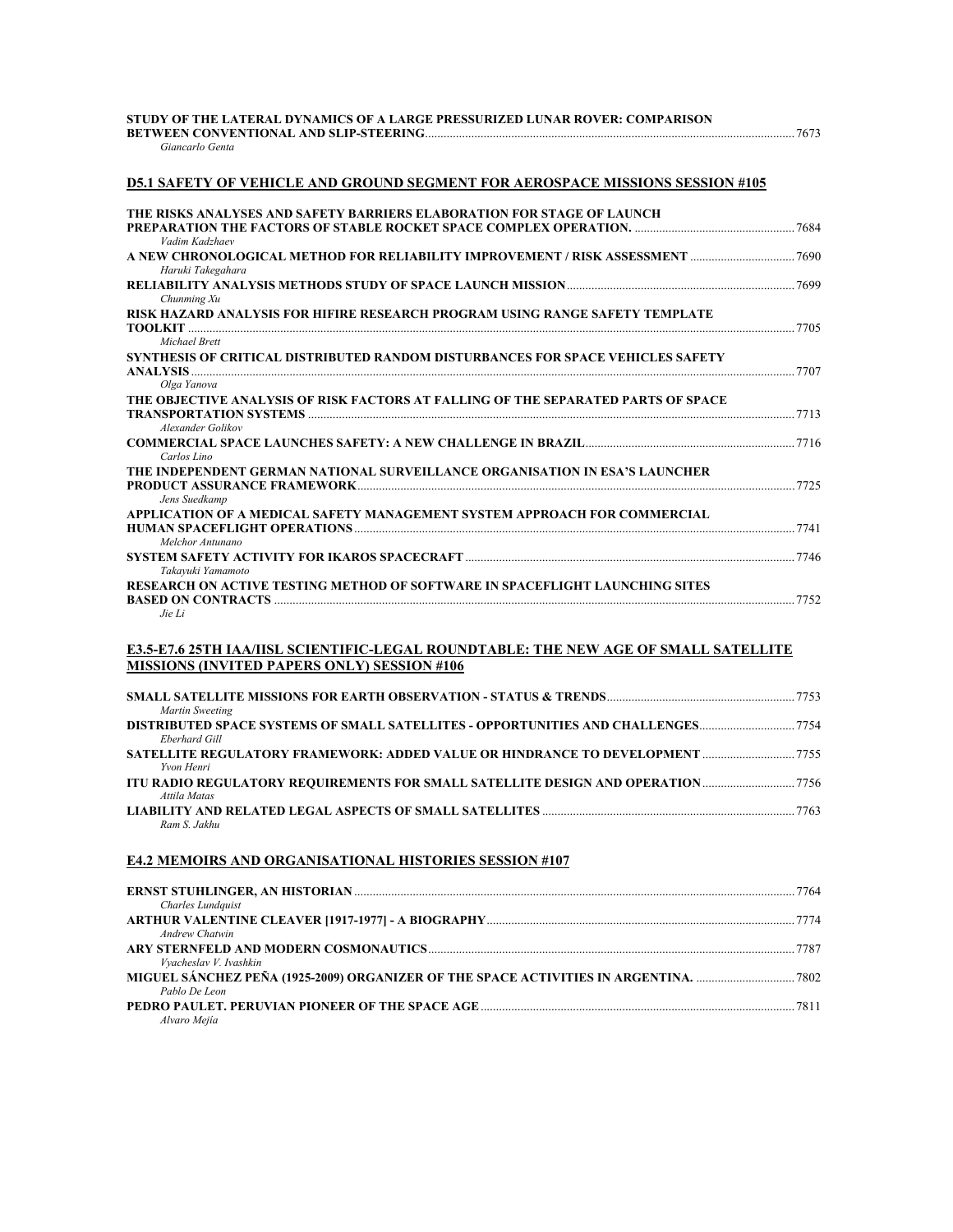### **VOLUME 10**

| ACADEMICIAN VASILIY SERGEYEVICH BUDNIK – ONE OF THE FOUNDERS OF SPACE INDUSTRY OF                   |  |
|-----------------------------------------------------------------------------------------------------|--|
| A. V. Novikov<br>N.F.GERASYUTA AND HIS SCIENTIFIC AND TECHNICAL SCHOOL (TO 90-TH ANNIVERSARY OF THE |  |
| Irina Fedorenko                                                                                     |  |
| Yasunori Matogawa                                                                                   |  |
| Ake Ingemar Skoog                                                                                   |  |
| THE SPACE POLICY OF THE NIXON AND FORD ADMINISTRATIONS: ANOTHER DÉTENTE<br>Hirotaka Watanabe        |  |
| A1.6 LIFE SUPPORT AND EVA SYSTEMS SESSION #109                                                      |  |
| INTERACTIONS AND INTELLIGENT CLOTHING WITH MONITORING-ALERTING SYSTEM FOR<br>Taseer Ahmad           |  |
| CARBON DIOXIDE REMOVAL SYSTEM FOR CLOSED LOOP ATMOSPHERE REVITALIZATION,<br><b>Emily Mattox</b>     |  |
| HARDWARE/SOFTWARE COMPLEX FOR CREW'S SERVICE OF INTEGRATED LIFE SUPPORT<br>Guzel Kamaletdinova      |  |
| OXYGEN CONCENTRATION CONTROL IN EXTRAVEHICULAR ACTIVITY(EVA) OF MANNED<br>Jin Yu                    |  |
| Paul Fomkin                                                                                         |  |
| REGENERATION OF WATER AND ATMOSPHERE AN SPACE STATION: THE EXPERIENCE GAINED<br>Leonid Bobe         |  |
| Stefan Belz                                                                                         |  |
| APPLICATION OF JET PACKS FOR LUNAR EXTRAVEHICULAR ACTIVITIES /EXPLORATIONS 7907<br>Ehsan Taheri     |  |
| Zhiqiang Wu                                                                                         |  |
| Tangiu Li                                                                                           |  |
| Matyáš Sanda                                                                                        |  |
| LAUNCH, ENTRY, LANDING AND EMERGENCY CREW SURVIVABILITY BEYOND THE SPACE                            |  |
| Garret Fitzpatrick                                                                                  |  |
| <b>A2.5 FACILITIES AND OPERATIONS OF MICROGRAVITY EXPERIMENTS SESSION #110</b>                      |  |
| <b>Gabriel Pont</b>                                                                                 |  |
| RECENT RESULTS AND DEVELOPMENTS FOR COMPLEX PLASMA EXPERIMENTS FOR THE<br>Ralf Von Heise-Rotenburg  |  |
| THE MATERIALS SCIENCE LABORATORY - A RESEARCH FACILITY ON BOARD THE<br>Harald Lenski                |  |
| DYNAMIC EVOLUTION  OF KIBO PAYLOAD OPERATIONS -FEATURING FPEF MARANGONI<br>Keiichiro Sakagami       |  |
| Dirk Claessens                                                                                      |  |
| ISS FLUID SCIENCE LABORATORY ON-ORBIT OPERATIONS: HARDWARE AND SOFTWARE<br>Giorgio Trinchero        |  |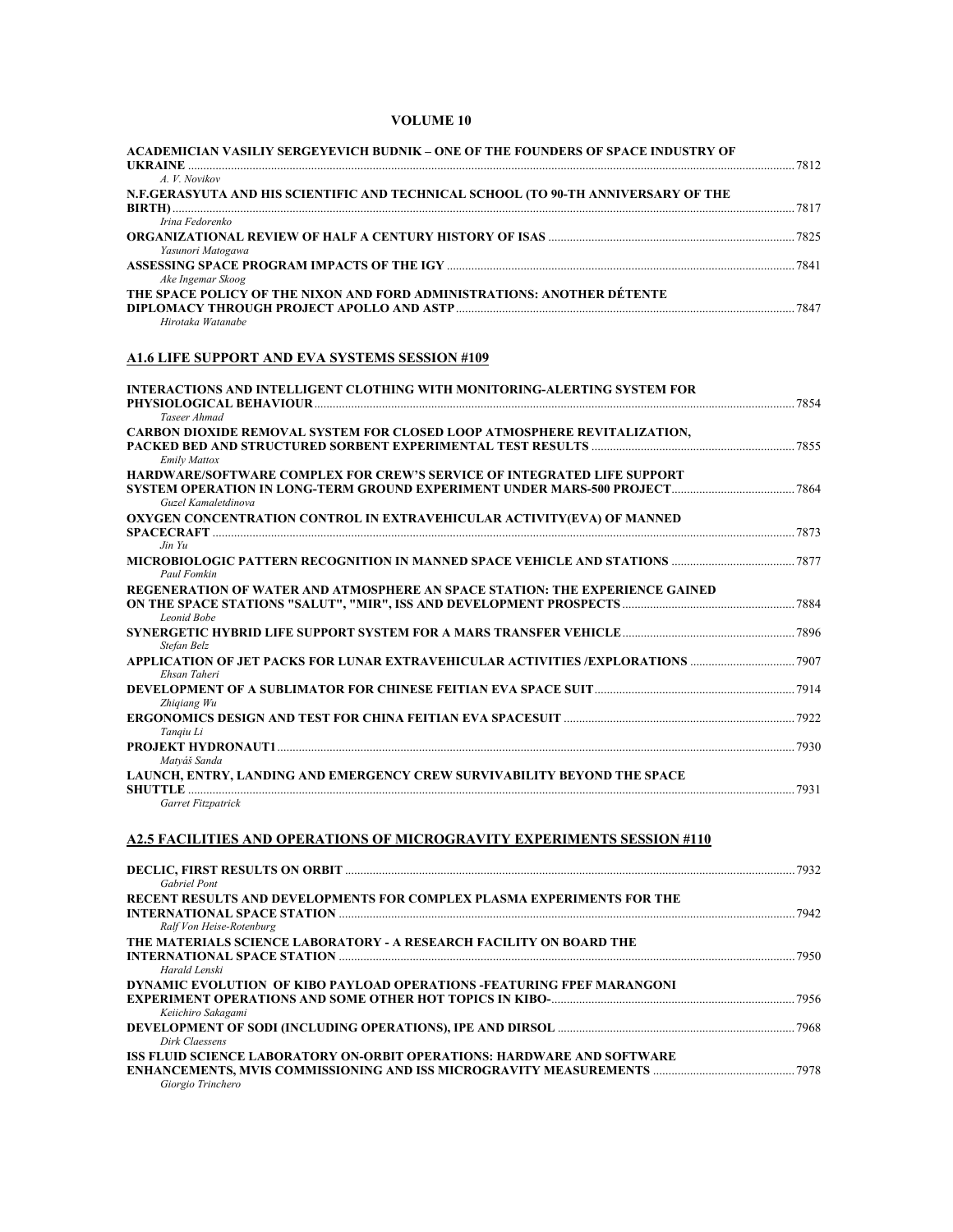| NEW EXPERIMENT FACILITIES FOR THERMOPHYSICAL PROPERTY MEASUREMENTS IN | 7987 |
|-----------------------------------------------------------------------|------|
| Ivan Egry                                                             |      |
| Christian Lockowandt                                                  |      |
| Thorben Könemann                                                      | 7999 |
| Weijia Ren                                                            |      |
| Max Vozoff                                                            |      |

### **A3.4 SPACE BASED ASTRONOMY SESSION #111**

| Sergio Volonte                                                                                              |  |
|-------------------------------------------------------------------------------------------------------------|--|
| THE HERSCHEL-PLANCK PROGRAMME - THE TWO SPACECRAFTS IN ORBIT, ALREADY A SUCCESS  8015<br>Pascal Rideau      |  |
| Peter Gath                                                                                                  |  |
| DARIS - A LOW-FREQUENCY DISTRIBUTED APERTURE ARRAY FOR RADIO ASTRONOMY IN SPACE 8036<br>Albert-Jan Boonstra |  |
| Ola Widell                                                                                                  |  |
| T. Nagamani                                                                                                 |  |
| INTERNATIONAL LUNAR OBSERVATORY ASSOCIATION (ILOA), HAWAII, UPDATE SEPTEMBER<br><b>Steve Durst</b>          |  |

### **B1.5 EARTH OBSERVATION APPLICATIONS AND ECONOMIC BENEFITS SESSION #113**

| INTER. COOPERATION PROPOSAL: RAPID RESPONSE SMALL SATELLITES FOR DISASTER                                 |       |
|-----------------------------------------------------------------------------------------------------------|-------|
|                                                                                                           |       |
| Danying Fu<br>IN ORBIT RESULTS OF THE NEXT GENERATION DMC SATELLITE UK-DMC-2 AND ENHANCEMENTS             |       |
|                                                                                                           |       |
| Z. De Groot                                                                                               |       |
| Mariel John                                                                                               |       |
| RADARSAT INSAR MONITORING OF GEOHAZARD AREAS IN SUPPORT OF CONSTRUCTION                                   |       |
| Vern Singhroy                                                                                             |       |
| SATELLITE DATA APPLICATIONS IN DETECTING AND PREDICTING CLIMATE CHANGE AND                                |       |
|                                                                                                           |       |
| Babagana Abubakar<br>DEVELOPING REAL TIME MODEL FOR ROAD SAFETY MEASURES IN NIGERIA USING                 |       |
| GEOGRAPHICAL INFORMATION SYSTEMS AND REMOTE SENSING <b>CONSUMING AND SEXTEM</b> 8081                      |       |
| Taslim Alade                                                                                              |       |
| Mariel John                                                                                               |       |
| APPLICATION OF POLARIMETRIC SAR FOR HISTORICAL FOREST FIRE SCARS AND BIOMASS  8093<br>David G. Goodenough |       |
| INTEGRATED SPACE APPLICATIONS IN THE EARLY DETECTION AND MANAGEMENT OF                                    |       |
|                                                                                                           |       |
| Lachlan Thompson<br>APPLICATION OF THE ALONG TRACK SCANNING RADIOMETER FOR MONITORING OF SOIL             |       |
|                                                                                                           |       |
| Vera Diepa                                                                                                |       |
| <b>B2.4 SPACE NAVIGATION SYSTEMS AND SERVICES SESSION #114</b>                                            |       |
| <b>THE CUCTION OF CRACKATION AND ANOTE OBJEVILE TO A</b>                                                  | 0.10< |

| THE SYSTEM OF SPACECRAFT'S ANGLE ORIENTATION ……………………………………………………………………………………………  | 8106 |
|-----------------------------------------------------------------------------------|------|
| Groshelev Dima                                                                    |      |
| FIRST RESULTS OF LAUNCH AND INITIAL ON-ORBIT OPERATIONS OF OUASI-ZENITH SATELLITE |      |
| SVSTEM                                                                            | 8107 |
| Norivasu Inaba                                                                    |      |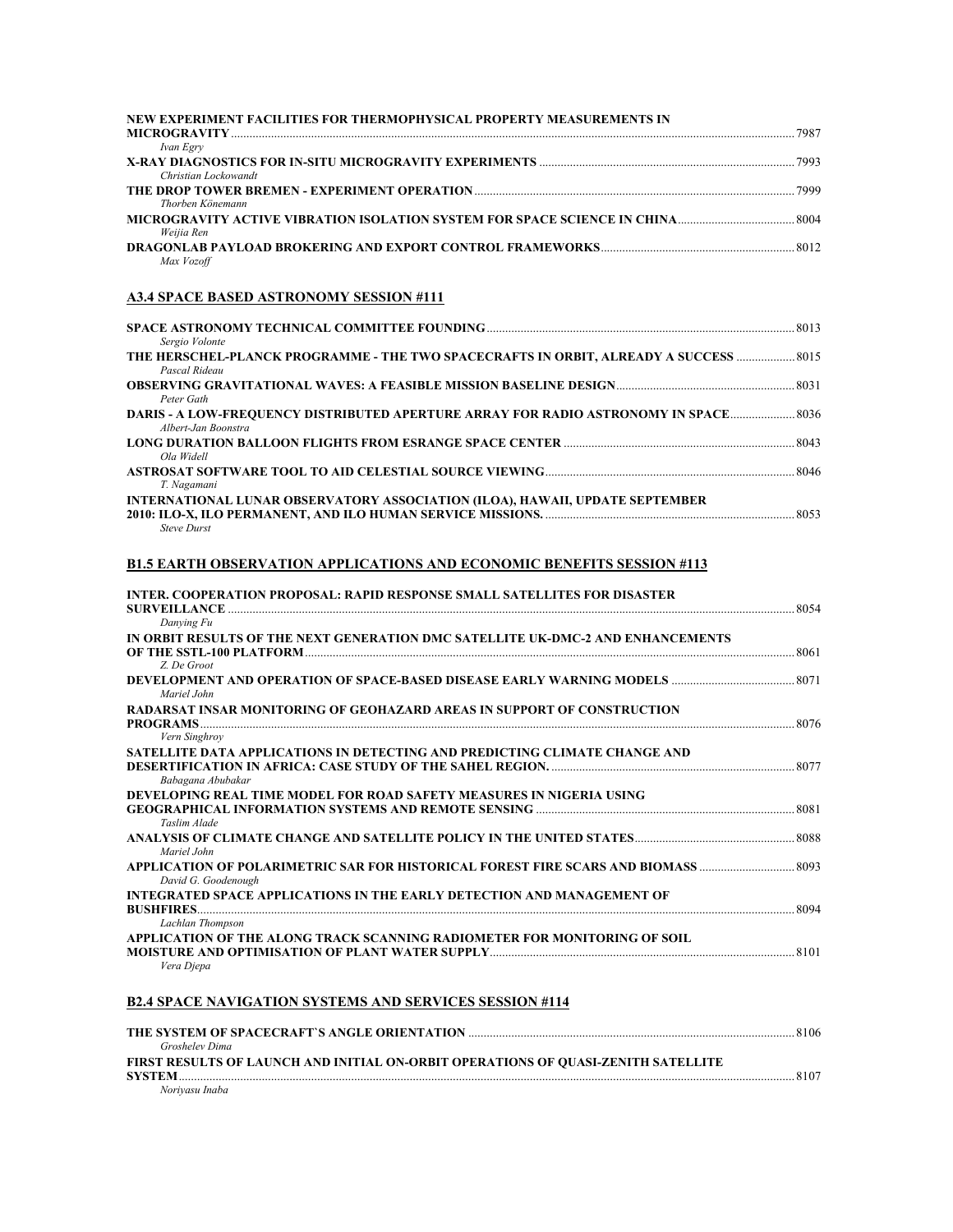| <b>RAPID DEVELOPMENT OF NAVIGATION PAYLOADS FOR GALILEO FULL OPERATIONAL</b><br>8108 ـ 8108 ـ ـ ـ ـ ـ ـ 8108 ـ ـ ـ ـ ـ ـ ـ ـ 8108 ـ ـ ـ ـ ـ ـ ـ ـ 8108 ـ ـ ـ ـ ـ ـ ـ ـ 8108 ـ ـ ـ ـ ـ ـ ـ 8108 |  |
|------------------------------------------------------------------------------------------------------------------------------------------------------------------------------------------------|--|
| <b>Philip Davies</b>                                                                                                                                                                           |  |
| Kevin Miller                                                                                                                                                                                   |  |
| Eberhard Gill                                                                                                                                                                                  |  |
| EUROPEAN GEOSTATIONARY NAVIGATION OVERLAY SYSTEM (EGNOS) CAPABILITY ON SIRIUS 5                                                                                                                |  |
| Michael Pavloff                                                                                                                                                                                |  |
| GNSSMETER PROJECT: GNSS-BASED METERING FOR VEHICLE APPLICATIONS AND VALUE ADDED<br>Marti Jofre                                                                                                 |  |
| AN EXTENSIVE AND AUTONOMOUS DEEP SPACE NAVIGATION SYSTEM USING RADIO PULSARS<br>Antti Kestilä                                                                                                  |  |
| A NOVEL INTEGRATED NAVIGATION SYSTEM FOR LUNAR LANDER BASED ON COMPUTER VISION                                                                                                                 |  |
| Yaling Du                                                                                                                                                                                      |  |
| Shengchang Lan<br>RESEARCH OF THE MULTISYSTEM USER INTEGRITY ALGORITHM BASED ON COMBINED                                                                                                       |  |
| Xuehui Zhang                                                                                                                                                                                   |  |
| <b>B3.6-A5.3 JOINT SESSION ON HUMAN AND ROBOTIC PARTNERSHIPS TO REALIZE SPACE</b>                                                                                                              |  |
| <b>EXPLORATION GOALS SESSION #115</b>                                                                                                                                                          |  |
| <b>Bruce Betts</b>                                                                                                                                                                             |  |
| JOB-LEVEL CONTROL OF AUTONOMOUS EARTHMOVING MACHINES FOR BASE CONSTRUCTION                                                                                                                     |  |
| Eric Halbach<br>Alberto Medina                                                                                                                                                                 |  |
| EIFEL 2009 FIELD CAMPAIGN: ANALOG ASTRONAUT EXTRAVEHICULAR SURFACE/SUBSURFACE<br>Willibald Stumptner                                                                                           |  |
| FUNCTIONAL PROTOTYPING OF CREW COLLABORATIVE ROBOTIC SYSTEMS: GAINING<br>Simona Ferraris                                                                                                       |  |
| HUMAN AND ROBOTIC PARTNERSHIPS DURING ILEWG FIELD CAMPAIGNS IN UTAH DESERT                                                                                                                     |  |
| <b>Bernard Foing</b><br>Seppo Heikkilä                                                                                                                                                         |  |
| REX-J (ROBOT EXPEIMENT ON ISS/JEM) TO DEMONSTRATE TECHNOLOGIES FOR ASTRONAUT                                                                                                                   |  |
| Mitsushige Oda                                                                                                                                                                                 |  |
| Zhifeng Dong<br>Nantel Suzuki                                                                                                                                                                  |  |
| <b>B4.6B DESIGN AND TECHNOLOGY FOR NANO-SATS AND CUBE-SATS SESSION #116</b>                                                                                                                    |  |
| ALTERNATIVES TO REDUCE THE POWER CONSUMPTION IN FPGA IMPLEMENTATIONS APPLIED<br>Lucas Antunes Tambara                                                                                          |  |

| Lucas Antunes Tambara                                                           |  |
|---------------------------------------------------------------------------------|--|
| DESIGN AND ANALYSIS OF A FULL COMPOSITE STRUCTURE FOR THE 1ST GREEK CUBE-SAT BY |  |
|                                                                                 |  |
| Andreas Ampatzoglou                                                             |  |
|                                                                                 |  |
| Jasper Bouwmeester                                                              |  |
|                                                                                 |  |
| <b>Tom Stuttard</b>                                                             |  |
| HUMSAT: HUMANITARIAN SATELLITE CONSTELLATION: A NANOSATELLITE CONSTELLATION     |  |
|                                                                                 |  |
| Fernando Aguado                                                                 |  |
|                                                                                 |  |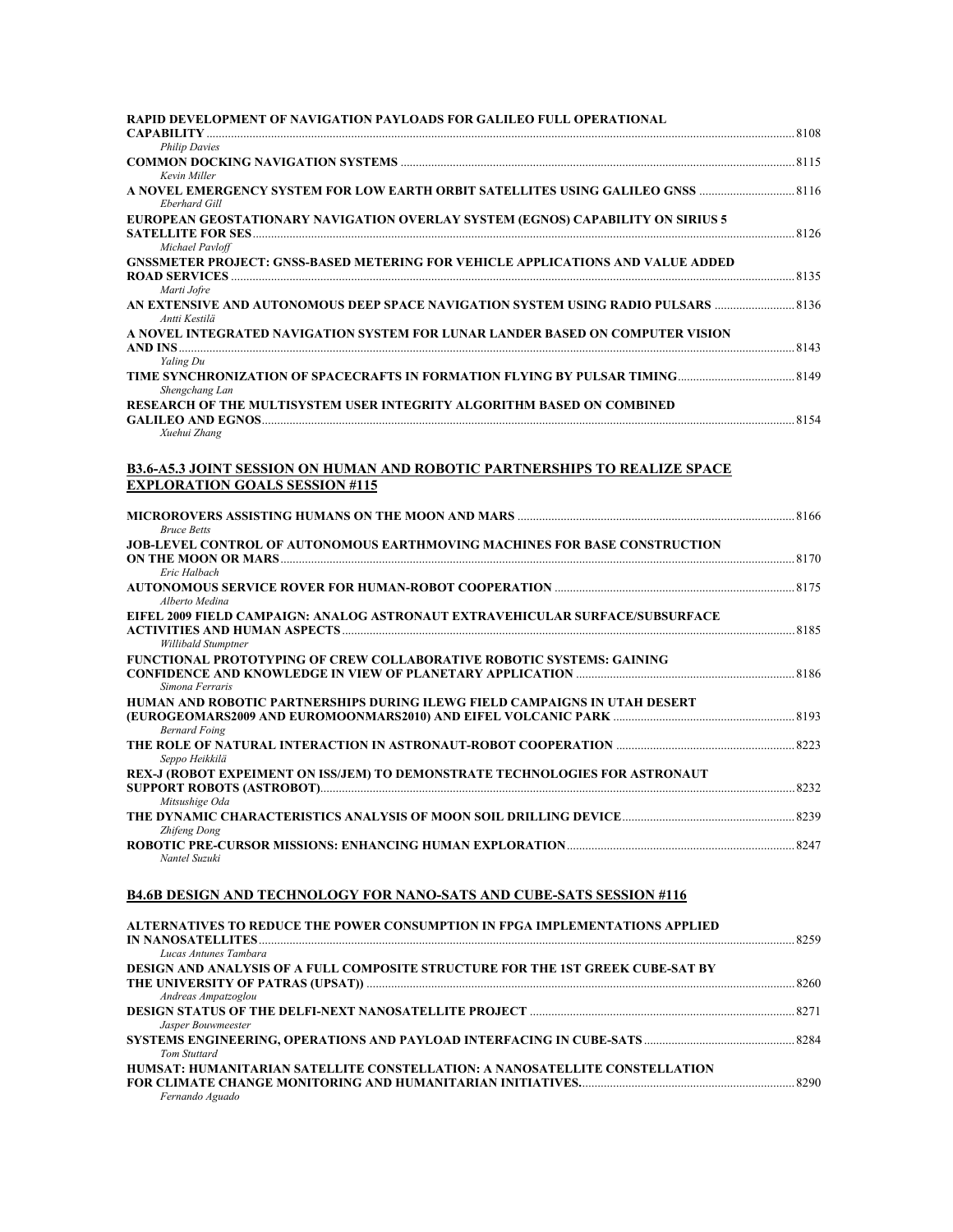| <b>JAPAN CANADA JOINT COLLABORATION SATELLITES - DESIGN OF INTERSATELLITE</b>                               |      |
|-------------------------------------------------------------------------------------------------------------|------|
| Alfred Ng                                                                                                   |      |
| Artur Scholz                                                                                                |      |
| <b>MISSION DESIGN FOR PICO-SATELLITE "SPACE TETHERED AUTONOMOUS ROBOTIC SATELLITE</b><br>$\Pi$ <sup>2</sup> | 8305 |
| Masahiro Nohmi                                                                                              |      |
| Jason Andrews                                                                                               |      |
| A SINGLE MICROCONTROLLER BASED ON-BOARD COMPUTER DESIGN FOR A NANO SATELLITE  8320<br>Saikat Gupta          |      |
| Sabrina Corpino                                                                                             |      |
| ANALYSIS OF FIELD PROGRAMMABLE GATE ARRAY ALTERNATIVES FOR USE IN                                           |      |

*William Do Nascimento Guareschi* 

### **B6.2 NEW OPERATIONS CONCEPTS SESSION #117**

| DEVELOPMENT, IMPLEMENTATION AND VERIFICATION OF A NOVEL GROUND STATION        |      |
|-------------------------------------------------------------------------------|------|
|                                                                               |      |
| Sebastian Herzig                                                              |      |
| AUTONOMOUS CONTROL OF OPERATIVE CONSTRAINS DURING REAL-TIME TELEOPERATION OF  |      |
|                                                                               | 8344 |
| Markus Pietras                                                                |      |
| <b>GROUND SEGMENT AND OPERATIONAL CONCEPT FOR LUNAR AND PLANETARY ROBOTIC</b> |      |
| <b>MISSION</b>                                                                | 8351 |
| Chiara Maria Lombardi                                                         |      |
| AUTOMATION OF OPERATIONAL ROUTINE TASKS IN ESOC EARTH OBSERVATION MISSIONS    |      |
| Michael Koller                                                                |      |
|                                                                               |      |
| Kris Capelle                                                                  |      |
|                                                                               |      |
| Florian Sellmaier                                                             |      |
|                                                                               |      |
| <b>Bernard Cabrieres</b>                                                      |      |
|                                                                               | 8393 |
| Jan Koekemoer                                                                 |      |

# **C1.7 GUIDANCE, NAVIGATION, AND CONTROL (3) SESSION #118**

| Arturo Intelisano                                                                                                         |      |
|---------------------------------------------------------------------------------------------------------------------------|------|
| G. V. P. Bharat Kumar                                                                                                     |      |
| Markus Wilde                                                                                                              |      |
| EFFECT ANALYSIS OF THRUSTER CONFIGURATION TO CONTROL ERROR AND FUEL CONSUME 8413<br>Xiaokui Yue                           |      |
| <b>DIRECT TRANSCRIPTION OF LOW-THRUST TRAJECTORIES WITH FINITE TRAJECTORY</b>                                             |      |
| Massimiliano Vasile<br>PREDICTION OF LANDING POINT OF CHANG'E-1 LUNAR PROBE USING SHORT-ARC USB AND VLBI<br>Jianrong Chen | 8431 |
| VISUAL NAVIGATION SYSTEM FOR ORBIT AND ATTITUDE DETERMINATION OF FAILED/DEAD<br>Gilberto Arantes Jr                       |      |
| HIGH FREQUENCY VIBRATION ISOLATION OF CONTROL MOMENT GYROSCOPE ON SATELLITES<br>Zhang Yao                                 |      |
| PROBLEMS OF NAVIGATIONAL TRACKING OF TETHER SYSTEM DEPLOYMENT ON AN EXAMPLE<br><b>Igor Belokonov</b>                      | 8453 |
| NEMO: AN ADVANCED CROSS-APPLICATION VISION-BASED GNC SW PLATFORM AND SIMULATOR  8459<br>Igor Vukman                       |      |
| A LABORATORY FACILITY TO TEST VISION-AIDED DOCKING STRATEGIES WITH NO-<br>Nicola Cortigiani                               | 8475 |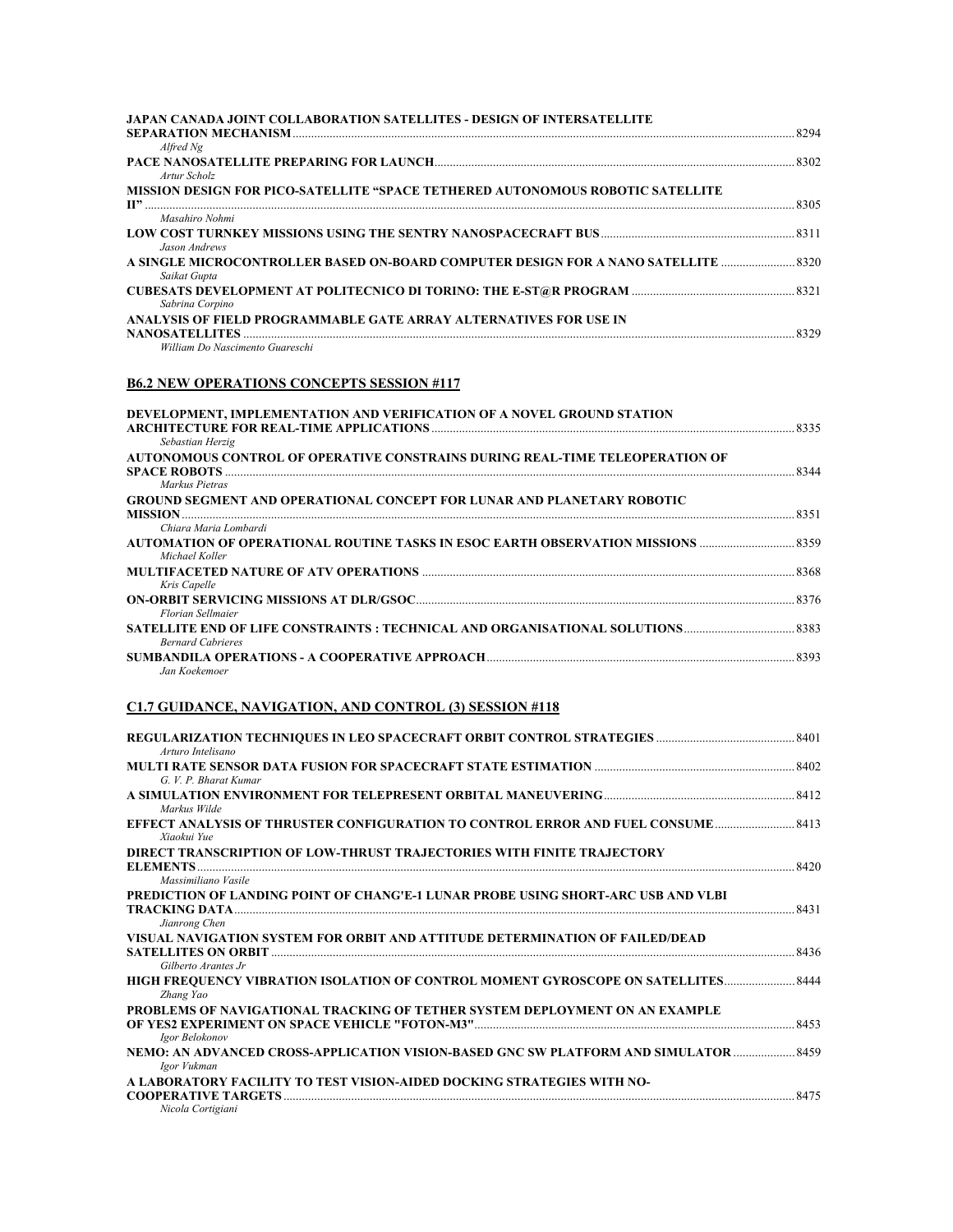| Tsutomu Ichikawa                                                                                           |  |
|------------------------------------------------------------------------------------------------------------|--|
| C2.7 SPACE VEHICLES – MECHANICAL/THERMAL/FLUIDIC SYSTEMS SESSION #119                                      |  |
| <b>CDR-LEVEL STRUCTURAL MODELLING AND OPTIMIZATION OF THE MERCURY SODIUM</b>                               |  |
| Joao Ricardo                                                                                               |  |
| Wei Lu                                                                                                     |  |
| Kio Michael                                                                                                |  |
| <b>COUPLED AEROASSISTED ORBITAL PLANE CHANGE MANOEUVRE AND THERMAL PROTECTION</b>                          |  |
| Antonio Mazzaracchio<br><b>DESTRUCTIVE MATERIALS THERMAL PROPERTIES DETERMINATION WITH APPLICATION FOR</b> |  |
| Oleg Alifanov                                                                                              |  |
| <b>ENABLING TECHNOLOGIES FOR HOT STRUCTURES OF NEXT GENERATION RLV'S - THE ASA</b>                         |  |
| F. A. Fossati                                                                                              |  |
| <b>EXPERIMENTAL AND NUMERICAL STUDIES OF SPALLATION PARTICLES EJECTED FROM A</b>                           |  |
| Sohev Nozawa                                                                                               |  |
| <b>EFFECTIVE PARAMETERS ON CALCULATION OF EFFECTIVE THERMAL CONDUCTIVITY OF</b>                            |  |
| Esmaeil Moeini                                                                                             |  |
| IBDM: THE INTERNATIONAL BERTHING DOCKING MECHANISM FOR HUMAN MISSIONS TO LOW                               |  |
| Marco Caporicci                                                                                            |  |
| Alfonso Giusti                                                                                             |  |
| RESEARCH ON THE THERMAL CONTROL HARDWARE COMBINED WITH HEAT PIPE AND PHASE                                 |  |
|                                                                                                            |  |
| Taig Young Kim<br>SURFACE HEAT FLUX ESTIMATION AND NEW CALIBRATION METHODS FOR GROUND-BASED                |  |
|                                                                                                            |  |
| Jay Frankel                                                                                                |  |
| Ai Bangcheng                                                                                               |  |
| Marcio Bueno Dos Santos                                                                                    |  |

# **C4.7-C3.5 NUCLEAR PROPULSION AND POWER SESSION #121**

| <b>ADVANCED RADIOISOTOPE HEAT SOURCE &amp; PROPULSION SYSTEMS FOR PLANETARY</b> |      |
|---------------------------------------------------------------------------------|------|
|                                                                                 | 8608 |
| Robert O'Brien                                                                  |      |
|                                                                                 |      |
| <b>Steven Howe</b>                                                              |      |
|                                                                                 |      |
| Milos Stanic                                                                    |      |
|                                                                                 | 8639 |
| Corinne Ségalas                                                                 |      |
| FISSION SURFACE POWER SYSTEM TECHNOLOGY DEVELOPMENT ACTIVITIES AT THE NASA      |      |
|                                                                                 | 8640 |
| Roger X. Lenard                                                                 |      |
|                                                                                 |      |
| Federica Ferraro                                                                |      |
|                                                                                 |      |
|                                                                                 |      |

# **D1.6 SYSTEM ENGINEERING TOOLS, PROCESSES AND TRAINING (2) SESSION #122**

|                                                                                     | 8642 |
|-------------------------------------------------------------------------------------|------|
| Fabrizio Paolillo                                                                   |      |
| <b>CONCEPT SELECTION FOR A PLANETARY REFLECTION-SEISMOLOGY SYSTEM WITH MULTIPLE</b> |      |
|                                                                                     | 8653 |
| Peter Batenburg                                                                     |      |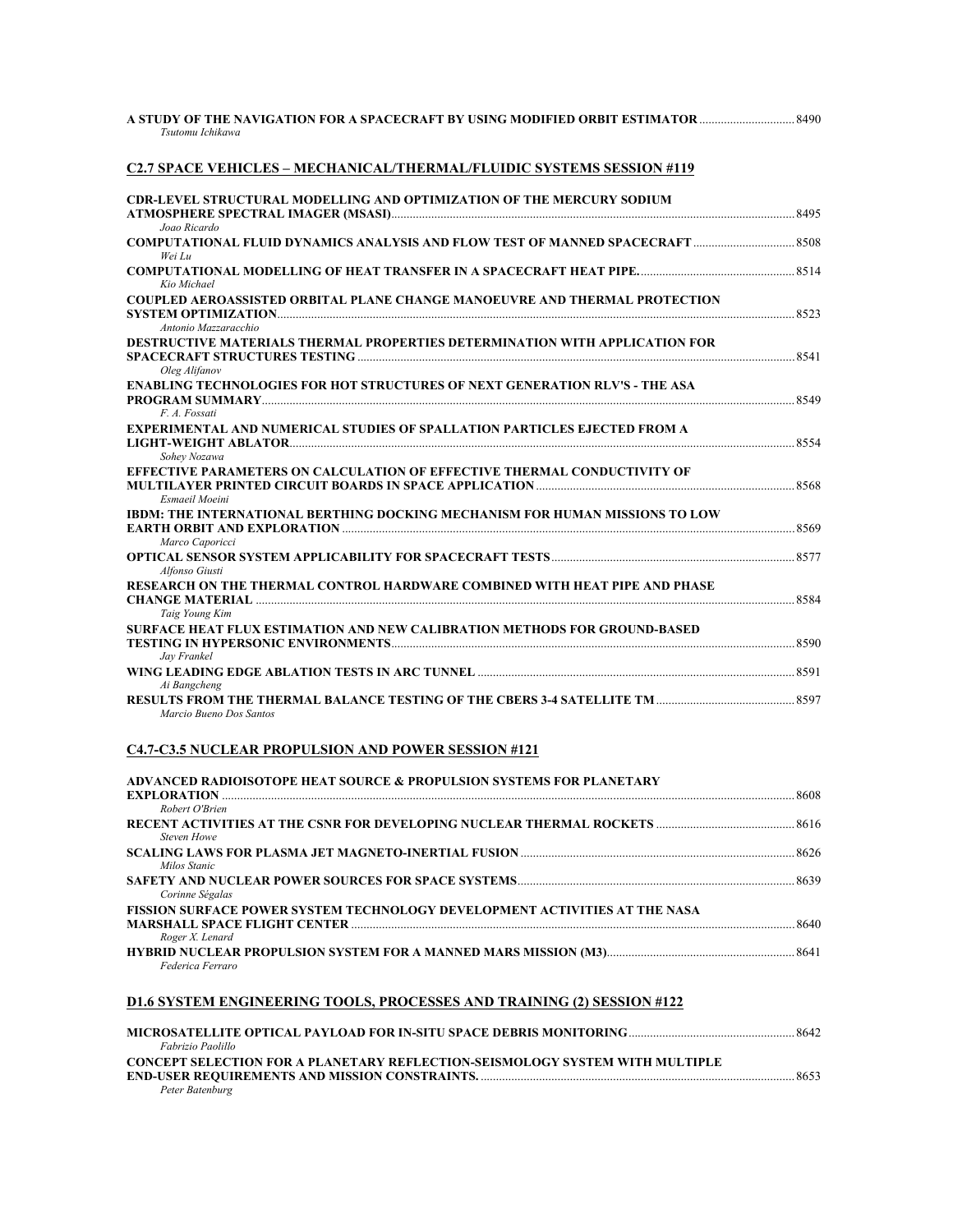| BRANCH AND BOUND TECHINQUE TO EFFICIENTLY SOLVE CONTROL AND SYSTEM DESIGN |      |
|---------------------------------------------------------------------------|------|
|                                                                           | 8665 |
| Michèle Lavagna                                                           |      |
|                                                                           | 8673 |
| Himanshu Shekhar                                                          |      |
|                                                                           |      |
| Riccardo Lombardi                                                         |      |

#### **VOLUME 11**

| UNCERTAINTY MULTIDISCIPLINARY DESIGN OPTIMIZATION OF SPACE SYSTEMS IN THE           |      |
|-------------------------------------------------------------------------------------|------|
|                                                                                     | 8681 |
| Jian Guo                                                                            |      |
| <b>COMPLEXITY AND NOVELTY AS RELATIVE MEASURES OF COST, RISK AND UNCERTAINTY IN</b> |      |
|                                                                                     |      |
| Craig Peterson                                                                      |      |
| DEVELOPMENT OF A CFD METHODOLOGY FOR TESTING COMBUSTION INSTABILITIES OF A          |      |
| 8691 [891] SHEAR-COAXIAL GAS-GAS ROCKET INJECTOR USING AN ATMOSPHERIC BURNER        |      |
| Douglass Casey                                                                      |      |
|                                                                                     |      |
| Jonas Bianchini Fulindi                                                             |      |
| RELIABILITY MODIFICATION IN MULTIDISCIPLINARY DESIGN OPTIMIZATION OF A SOLID        |      |
|                                                                                     |      |

*Masoud Ebrahimi* 

#### **D2.7 SMALL LAUNCHERS: CONCEPTS AND OPERATIONS SESSION #123**

| A MICROSATELLITE LAUNCH SYSTEM USING THE XP SPACEPLANE AS A REUSABLE FIRST STAGE                |       |
|-------------------------------------------------------------------------------------------------|-------|
| Charles Lauer                                                                                   |       |
|                                                                                                 |       |
| Kazuhiro Yagi                                                                                   |       |
| LIGHT-GAS GUN LAUNCHER CONCEPT FOR HIGH-G PROOF MINIATURE SUBORBITAL PAYLOADS<br>Frank Schäfer  |       |
| RESPONSIVE, LOW-COST LAUNCH OF NANOSATELLITES AND TECHNOLOGY DEMONSTRATIONS  8742<br>Steve Cook |       |
| THRUST OPTIMIZATION AND OPERATIONAL STRATEGY FOR LOW EARTH ORBIT LAUNCH                         |       |
| Jung-Woo Park                                                                                   |       |
| Radu Rugescu                                                                                    |       |
| Luigi Ridolfi                                                                                   |       |
| Abe Bonnema                                                                                     |       |
| <b>COMBUSTIBLE CASE, MOBILE ENGINE AND NO FEED DEVICE: THE CONCEPT OF A PICO LAUNCH</b>         |       |
| <b>Vitaly Yemets</b>                                                                            |       |
| Alexander V. Serkin                                                                             |       |
| <b>D3.3 INFRASTRUCTURES AND SYSTEMS TO ENABLE INTERNATIONAL FUTURE EXPLORATION AND</b>          |       |
| UTILIZATION OF SPACE SESSION #124                                                               |       |
| DESIGN AND CONSTRUCTION OF AN INFLATABLE LUNAR BASE WITH PRESSURIZED ROVERS AND                 |       |
| Pablo De Leon                                                                                   |       |
|                                                                                                 |       |
| Jakub Dzamba                                                                                    |       |
| ON-ORBIT VERIFICATION OF INFLATABLE SPACE TERRARIUM ON THE EXPOSED FACILITY OF                  | .8798 |
| Naoko Kishimoto                                                                                 |       |
| <b>CONSTRUCTION OF ROBUST SUPPLY CHAIN NETWORK FOR SUSTAINABLE MARS HABITATION </b> 8805        |       |

*Yasuhiro Akiyama*  **3D PRINTING TECHNOLOGY FOR A MOON OUTPOST EXPLOITING LUNAR SOIL** ...........................................................8812 *Fabio Ceccanti*  **DESIGN AND LOCATION OF AN ASTEROID MINING SPACE STATION** ..................................................................................8821 *Gaurav Misra*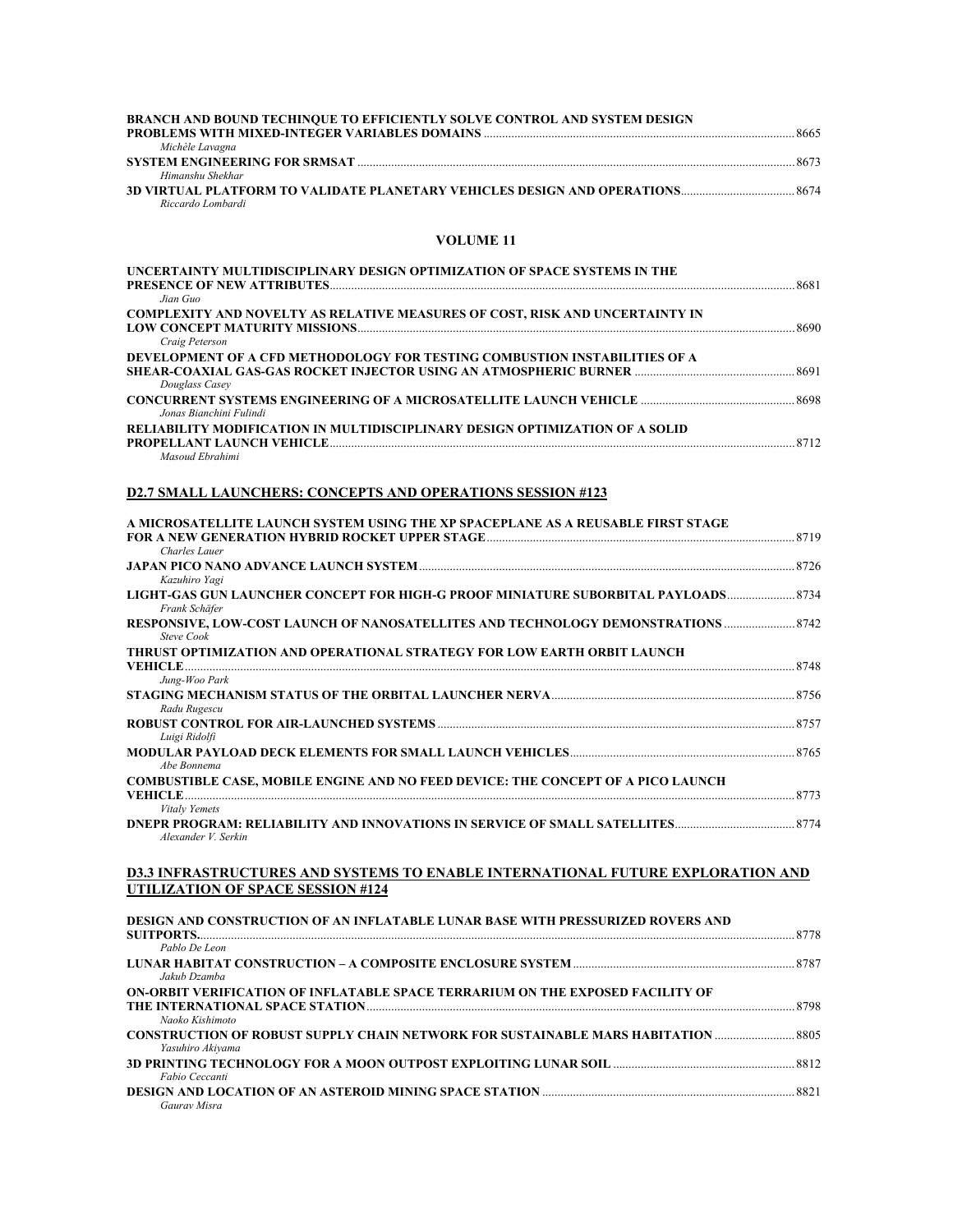| STUDY ON TECHNICAL APPROACH FOR MANNED DEEP SPACE EXPLORATION BASED ON SPACE |      |
|------------------------------------------------------------------------------|------|
|                                                                              | 8822 |
| Yang Liu                                                                     |      |
|                                                                              |      |
| Rushi Ghadawala                                                              |      |
|                                                                              | 8834 |
| Silvio Cocuzza                                                               |      |
| THE DEVELOPMENT OF A TECHNOLOGY PRIZE TO PROMOTE ON-ORBIT SERVICING          |      |
|                                                                              | 8846 |
|                                                                              |      |

*Peter Knudtson* 

### **D5.2 KNOWLEDGE MANAGEMENT AND COLLABORATION IN SPACE ACTIVITIES SESSION #125**

| <b>ENABLING KNOWLEDGE SHARING ACROSS SPACE ORGANIZATIONS--DEVELOPMENT OF AN</b>       |       |
|---------------------------------------------------------------------------------------|-------|
|                                                                                       | .8854 |
| Jeanne Holm                                                                           |       |
| THE ULISSE ENVIRONMENT FOR COLLABORATION ON ISS EXPERIMENT DATA AND KNOWLEDGE         |       |
| REPRESENTATION <b>CONSIDERATION</b><br><b>Ed Kuijpers</b>                             | 8863  |
|                                                                                       |       |
| Daniel Schubert                                                                       |       |
| Jeanne Holm                                                                           |       |
|                                                                                       |       |
| Mike Kearney                                                                          |       |
| KNOWLEDGE PRESERVATION: A SEMANTIC APPROACH TO VISUALIZING AND REUSING                |       |
| Alois Grimbach                                                                        | .8900 |
|                                                                                       | 8909  |
| Poble                                                                                 |       |
| <b>IMPROVING KNOWLEDGE SHARING WITH THE HELP OF A COMMON FRAMEWORK FOR</b>            |       |
| SOFTWARE TOOLS                                                                        | .8910 |
| Patrick Hambloch                                                                      |       |
| <b>COMPARISON OF HETEROGENEOUS SPACE PROJECTS THROUGH COMPLEXITY INDEXES, FOR</b>     |       |
|                                                                                       | 8915  |
| Mauro Pasquinelli                                                                     |       |
| A NEW INFORMATION SYSTEM ARCHITECTURE FOR A NEW SPACE EXPLORATION PARADIGM:           |       |
| Antoni Perez-Poch                                                                     | .8924 |
| HUMAN FACTOR IN TEAM INTERACTION, INFORMATION FLOW AND DECISION MAKING WITHIN         |       |
| <b>ISS OPERATIONS</b> 2028                                                            |       |
| Andrea Guidi                                                                          |       |
|                                                                                       |       |
| Roberta Mugellesi-Dow                                                                 |       |
| <b>IDENTIFYING AND MANAGING THE RISKS IN SETTING UP THE ASSEMBLY, INTEGRATION AND</b> |       |
| <b>TEST CENTRE IN MALAYSIA</b>                                                        | 8939  |
| Elena Woo                                                                             |       |

## **E1.4 NEW WORLDS – INNOVATIVE SPACE EDUCATION AND OUTREACH SESSION #126**

| <b>AOUDA.X – LESSONS LEARNED FROM A HIGH PROFILE SCIENCE-EDUCATION PARTNERSHIP</b><br><b>PROJECT</b>       |  |
|------------------------------------------------------------------------------------------------------------|--|
| Olivia Haider                                                                                              |  |
| Patricia A. Currier                                                                                        |  |
| Kenji Ogimoto                                                                                              |  |
| Yoichi Hasegawa                                                                                            |  |
| THE BRAIN NEW STRATEGY FOR INNOVATIVE SPACE SCIENCES EDUCATION ON THE<br>Zdravko Andonov                   |  |
| Jens Dalsgaard Nielsen                                                                                     |  |
| Achim Gottscheber                                                                                          |  |
| FROM SIMPLE FASCINATION TO PROFESSIONAL PROJECTS - THE POLISH WEBCOMMUNITY<br>PERSPECTIVE.<br>Michal Moroz |  |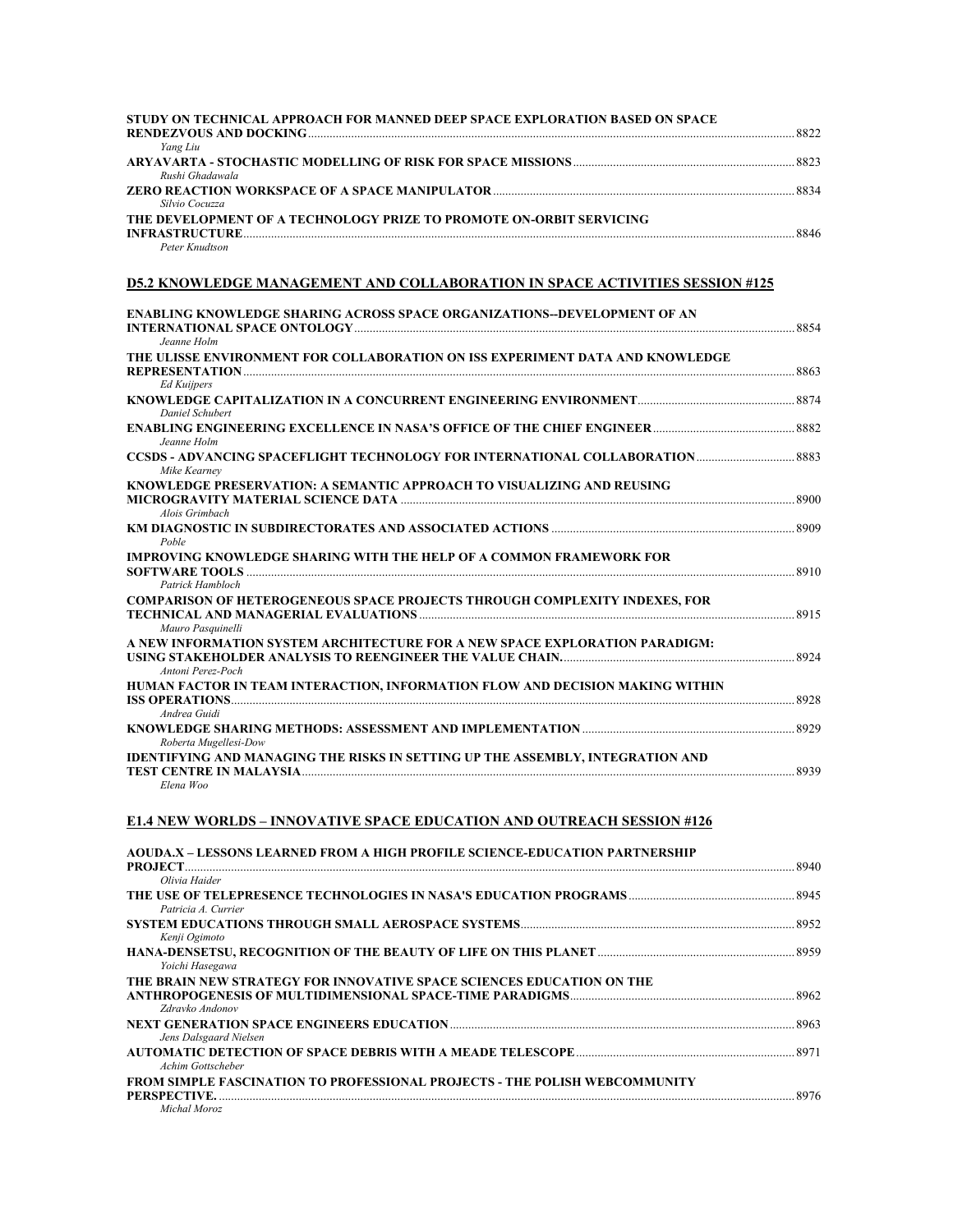| Jaime Alberto Estela Gutiérrez                                                                                                           |      |
|------------------------------------------------------------------------------------------------------------------------------------------|------|
| Osman Kalden                                                                                                                             |      |
| Ghulam Jaffer                                                                                                                            |      |
| Marion Mueller                                                                                                                           |      |
| <b>CANSAT FRANCE: AN INNOVATIVE COMPETITION TO ENCOURAGE WIDE ADOPTION AND PUBLIC</b><br><b>Emmanuel Jolly</b>                           | 8996 |
| VIRTUAL SPACECRAFT DESIGN: AN EFFECTIVE TRAINING METHOD<br>Yuejie Wen                                                                    | 9006 |
| SPACE EDUCATION PROGRAM WITHIN THE FRAME OF COLLABORATION BETWEEN THE RUSSIAN<br><b>FEDERATION AND MEXICO.</b><br>Saul De La Rosa Nieves | 9015 |

#### **E4.3 SCIENTIFIC AND TECHNICAL HISTORY SESSION #127**

| Alexandru Todericiu                                                                                           | 9021  |
|---------------------------------------------------------------------------------------------------------------|-------|
| ROCKET HISTORY THROUGH AN ARTIFACT: THE AMERICAN ROCKET SOCIETY TEST STAND NO. 2                              |       |
| <b>Frank Winter</b>                                                                                           | .9022 |
| Aleksander Kerstein                                                                                           |       |
| Kerrie Dougherty                                                                                              |       |
| Philippe Jung                                                                                                 |       |
| 19047 THE VALOIS ENGINE AND THE DIAMANT-B LAUNCH VEHICLE FIRST STAGE PROPULSION SYSTEM<br>Christophe Rothmund |       |
| Philippe Ccoué                                                                                                |       |
| THE SATELLITE THAT ALMOST WAS - ABIR (KNIGHT), THE FIRST INDIGENOUS SATELLITE OF                              |       |
|                                                                                                               | 9054  |
| Tal Inbar                                                                                                     |       |
| Douglas Millard                                                                                               |       |

### **A1.7 BIOLOGY IN SPACE SESSION #128**

| JAPANESE SPACE LIFE SCIENCE EXPERIMENTS ONBOARD THE KIBO IN 2008-2010, AND BEYOND 9064<br>Fumiaki Tanigaki |       |
|------------------------------------------------------------------------------------------------------------|-------|
| <b>CHANGES IN GENE EXPRESSION IN HUMAN BONE MARROW MESENCHYMAL STROMAL CELLS</b>                           |       |
|                                                                                                            | 9068  |
| Pavel Gershovich                                                                                           |       |
| Marlene Grenon                                                                                             | .9073 |
| PKC AND CELL CYTOSKELETON IN HUMAN UMBILICAL VEIN ENDOTHELIAL CELLS UNDER                                  |       |
|                                                                                                            | 9074  |
| Yu Zhang                                                                                                   |       |
| MICE DRAWER SYSTEM: A LONG DURATION ANIMAL EXPERIMENT ON THE INTERNATIONAL                                 |       |
|                                                                                                            | 9075  |
| Salvatore Pignataro                                                                                        |       |
| Yongcheng Sun                                                                                              |       |
| <b>TRANSCRIPTIONAL AND PHYSIOLOGICAL CHARACTERIZATION OF ESCHERICHIA COLI MG1655</b>                       |       |
| George Fox                                                                                                 |       |
| EFFECTS OF SOY AND DAIRY FERMENTS ON MONOCYTE VIABILITY, CYTOKINE PRODUCTION                               |       |
| AND CELL SURFACE MOLECULE EXPRESSION: IMPACT IN A LOW-SHEAR MODELED                                        |       |
|                                                                                                            | 9090  |
| Nicole Buckley                                                                                             |       |
| <b>PARABOLIC MANEUVERS OF THE SWISS AIR FORCE FIGHTER JET NORTHROP F5-E AS A NEW</b>                       |       |
| PLATFORM TO IDENTIFY RAPID GRAVI-RESPONSIVE MECHANISMS IN CULTURED MAMMALIAN                               |       |
| <b>CELLS</b>                                                                                               | 9101  |
| Oliver Ullrich                                                                                             |       |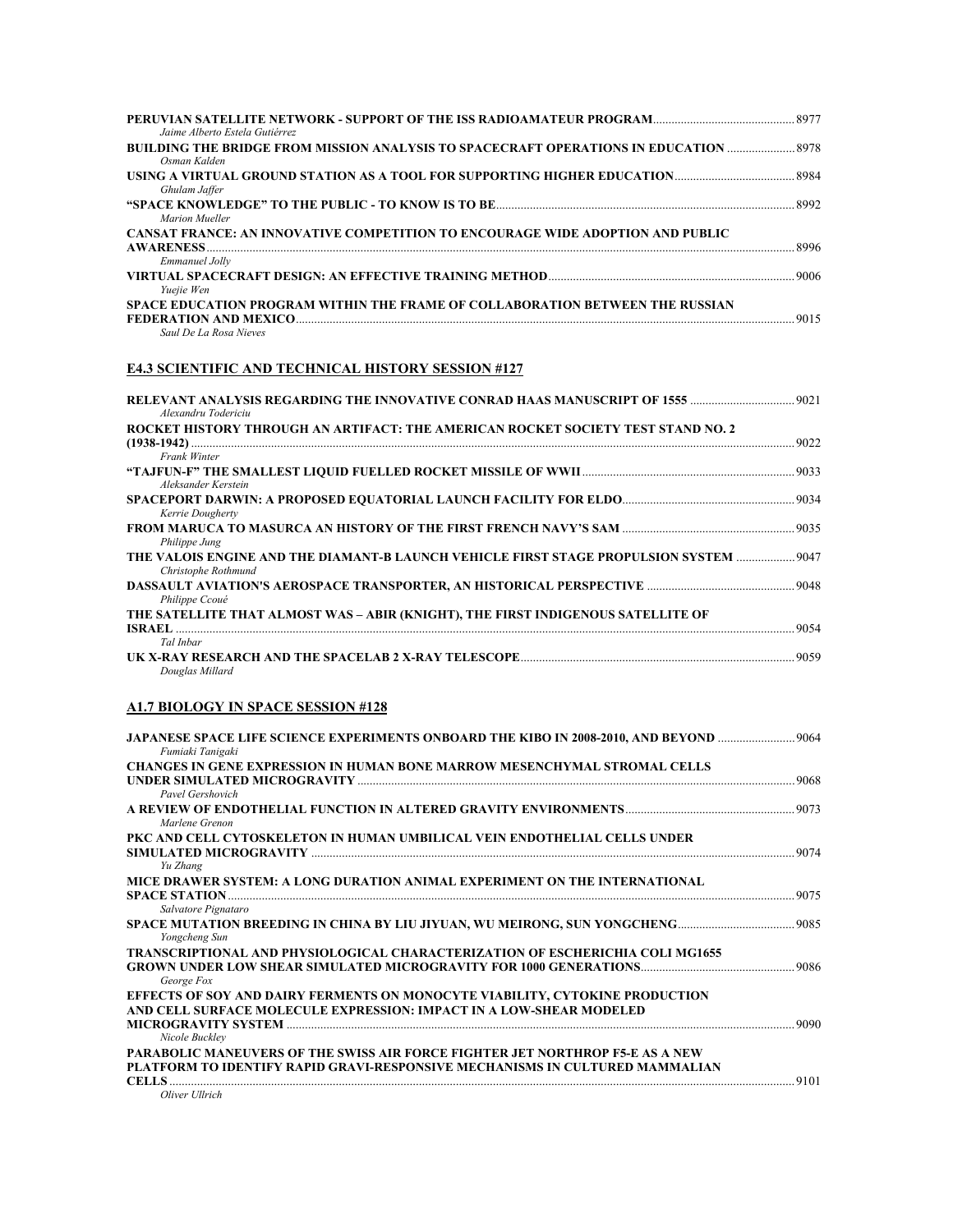### **SESSION #129**

| ITALIAN SPACE AGENCY. THE NATIONAL UTILIZATION OF THE INTERNATIONAL SPACE                                       |      |
|-----------------------------------------------------------------------------------------------------------------|------|
| <b>STATION: 2001-2010 AND BEYOND REVOLUTE AND REVOLUTE AND REVOLUTE</b>                                         | 9112 |
| Salvatore Pignataro                                                                                             |      |
|                                                                                                                 |      |
| $P \ R$ Goutham                                                                                                 |      |
|                                                                                                                 |      |
| Jean Chegancas                                                                                                  |      |
| <b>OPERATIONAL RESULTS OF THE MATERIALS SCIENCE LABORATORY AFTER ONE YEAR IN-ORBIT 9151</b><br>Patrick Hambloch |      |
| Satoshi Sano                                                                                                    |      |
|                                                                                                                 |      |
| Loredana Santo                                                                                                  |      |
|                                                                                                                 |      |
| Dhanuka Wickramasinghe                                                                                          |      |
| <b>GEOFLOW I AND II - FLUID PHYSICS EXPERIMENTS ONBOARD ISS FOR MODELING CONVECTION</b>                         |      |
|                                                                                                                 |      |
| Christoph Egbers                                                                                                |      |
|                                                                                                                 |      |
| Valentina Sheytsova                                                                                             |      |
| DSC (DIFFUSION AND SORET COEFFICIENTS) ON SODI MSG : TOWARDS FULL ET OF TRANSPORT                               |      |
|                                                                                                                 | 9202 |
| Stefan Van Vaerenbergh                                                                                          |      |
| THERMODIFFUSION OF BINARY AND TERNARY FLUID MIXTURE IN THE REDUCED GRAVITY                                      |      |
|                                                                                                                 |      |
| M. Z. Saghir                                                                                                    |      |
|                                                                                                                 |      |
| Yuval Brodsky                                                                                                   |      |
|                                                                                                                 |      |
| Joseph Carroll                                                                                                  |      |

## **A3.5 SMALL BODIES MISSIONS AND TECHNOLOGIES SESSION #130**

| Junichiro Kawaguchi                                                                     | 9217 |
|-----------------------------------------------------------------------------------------|------|
|                                                                                         | 9221 |
| Andrea Accomazzo                                                                        |      |
| Andrew Klesh                                                                            |      |
|                                                                                         | 9243 |
| Makoto Yoshikawa                                                                        |      |
| Junichiro Kawaguchi                                                                     |      |
|                                                                                         | 9249 |
| Elena Adams                                                                             |      |
| 1926). LOW-COST MISSION TO MULTIPLE ASTEROID FLYBYS AND SAMPLE RETURN FOR THE 2015-2025 |      |
| Dong Oiao                                                                               |      |
| LANDING AND MOBILITY CONCEPT FOR THE SMALL ASTEROID LANDER MASCOT ON ASTEROID           |      |
| 1999 JU3                                                                                | 9266 |
| Claudia Dietze                                                                          |      |
|                                                                                         |      |
| <b>Steve Parkes</b>                                                                     |      |
|                                                                                         | 9287 |
| Pietro Francesconi                                                                      |      |

### **B2.5 NEAR-EARTH AND INTERPLANETARY COMMUNICATIONS SESSION #131**

| Andreas Rathke                                                                       |      |
|--------------------------------------------------------------------------------------|------|
|                                                                                      | 9309 |
| Tomoaki Toda                                                                         |      |
| 816. [93] KA-BAND HIGH-RATE TELEMETRY SYSTEM UPGRADE FOR THE NASA DEEP SPACE NETWORK |      |
| Remi Labelle                                                                         |      |
|                                                                                      |      |
| <b>Thomas Dreischer</b>                                                              |      |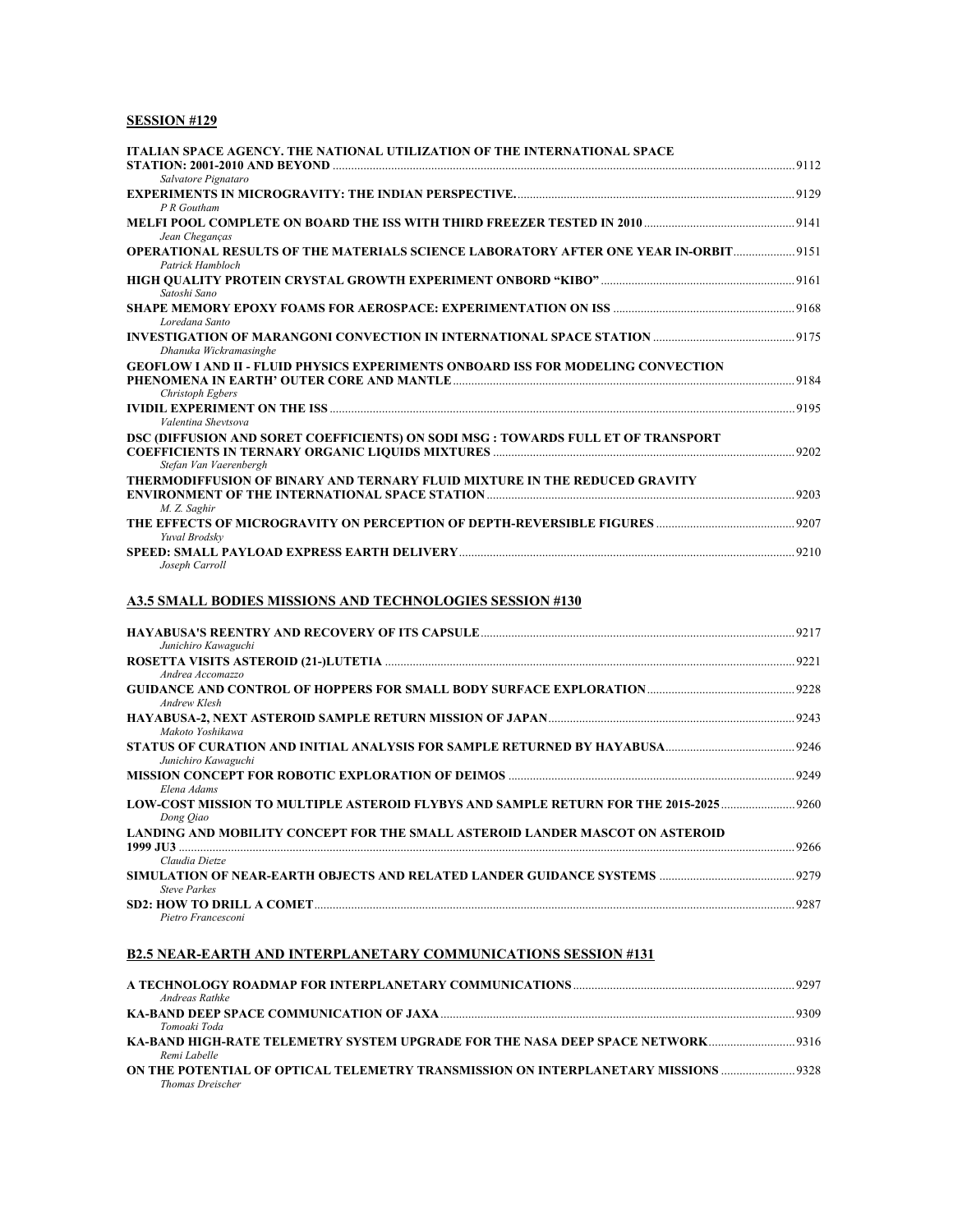| LINK BUDGET ANALYSIS FOR SMALL OPTICAL TRANSPONDER ONBOARD SMALL SATELLITES                                            |  |
|------------------------------------------------------------------------------------------------------------------------|--|
| Morio Toyoshima                                                                                                        |  |
| Ouirin Funke<br><b>OVERHEAD REDUCING COMMUNICATION STRATEGIES ON THE SURFACE OF A DISTANT PLANET  9344</b>             |  |
| Laszlo Bacsardi<br>ANALYSIS OF THE CONTACT GRAPH ROUTING ALGORITHM: BOUNDING INTERPLANETARY                            |  |
|                                                                                                                        |  |
| <b>Edward Birrane</b>                                                                                                  |  |
| Eleftherios Skoutaris<br>MULTI-OBJECTIVE COMMUNICATION OPTIMIZATION METHODOLOGY WITH APPLICATION TO                    |  |
| Alessandra Babuscia                                                                                                    |  |
| THE FRONTIER SOFTWARE-DEFINED RADIO: MISSION-ENABLING, MULTI-BAND, LOW-POWER                                           |  |
| Christopher Haskins                                                                                                    |  |
| PROJECT AGORA: SIMULTANEOUSLY DOWNLOADING A SATELLITE SIGNAL AROUND THE                                                |  |
| Ghulam Jaffer                                                                                                          |  |
| Ying Zhang                                                                                                             |  |
| <b>B3.7 ENABLERS FOR THE FUTURE HUMAN MISSIONS SESSION #132</b>                                                        |  |
| RATIONALE FOR FLEXIBLE PATH: A HUMAN EXPLORATION STRATEGY FOCUSED ON ORBITAL                                           |  |
| George Schmidt                                                                                                         |  |
| <b>CONCEPT FOR INCORPORATING SUSTAINABILITY ATTRIBUTES EARLY IN THE ISECG HUMAN</b>                                    |  |
| <b>Gerald Sanders</b>                                                                                                  |  |
| Mark Hempsell                                                                                                          |  |
|                                                                                                                        |  |
| Nie Oi                                                                                                                 |  |
| Kevin Miller<br>HYBRID LIFE SUPPORT AS INTEGRATED SYSTEM APPLYING FUEL CELL AND ALGAL                                  |  |
|                                                                                                                        |  |
| <b>Britta Ganzer</b><br><b>TESTING GEOLOGICAL SAMPLING PROCEDURES FOR SPACE EXPLORATION IN ANALOGUE</b>                |  |
| Sara Voute                                                                                                             |  |
| SUSTAINMENT TECHNOLOGY ENABLERS FOR FUTURE NASA MISSIONS UTILIZING ARES 1                                              |  |
| John V. Smith                                                                                                          |  |
| USING VOICE INPUT/OUTPUT TECHNOLOGIES TO SUPPORT HAND-BUSY EXECUTION OF                                                |  |
| John Melody                                                                                                            |  |
| AN INVESTIGATION OF FLYWHEELS ROTORS UNBALANSES INFLUENCE ON                                                           |  |
| Anton Sumarokov                                                                                                        |  |
| <b>B4.8 HITCHHIKING TO THE MOON SESSION #133</b>                                                                       |  |
| James Burke                                                                                                            |  |
| 9470 LCROSS LUNAR IMPACTOR - LESSONS LEARNED FROM A SMALL SATELLITE MISSION ………………………………………………………………<br>Daniel Andrews |  |
| OPTIMAL DESIGN OF LOW-ENERGY TRANSFERS TO HIGHLY ECCENTRIC FROZEN ORBITS                                               |  |
| <b>Alison Gibbings</b>                                                                                                 |  |
| TRAJECTORY OPTIMISATION OF A VERY-LOW-THRUST LUNAR MISSION SUBJECT TO HIGHLY                                           |  |
| Rogan Shimmin                                                                                                          |  |
| John Elliott                                                                                                           |  |
| LUNACHEM--AN INSTRUMENT TO DETERMINE THE CHEMICAL REACTIVITY OF LUNAR DUST 9503<br>David Loftus                        |  |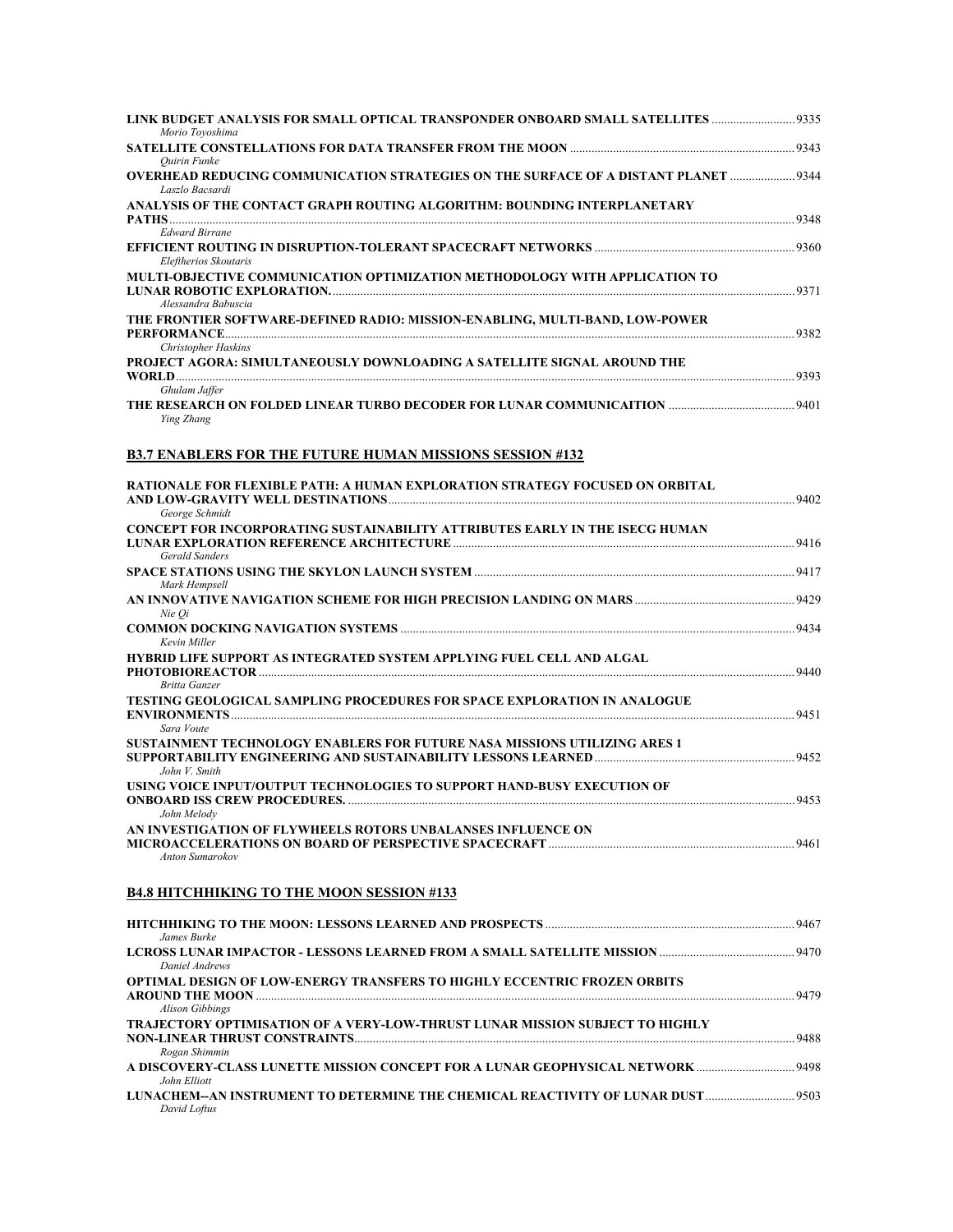| TIROSS - AN ACADEMIC SMALL SATELLITE PROGRAM FOR SCIENTIFIC EARTH-MOON SYSTEM          |      |
|----------------------------------------------------------------------------------------|------|
|                                                                                        | 9506 |
| Rene Laufer                                                                            |      |
| <b>CONCEPT FOR A LUNAR TRANSFER VEHICLE FOR SMALL SATELLITE DELIVERY TO THE MOON</b>   |      |
|                                                                                        | 9511 |
| John Elliott                                                                           |      |
|                                                                                        | 9516 |
| Leon Alkalai                                                                           |      |
| <b>B6.3 TRAINING RELEVANT FOR OPERATIONS, INCLUDING HUMAN SPACEFLIGHT SESSION #134</b> |      |
|                                                                                        |      |
|                                                                                        |      |

|                                                                                  | 9517 |
|----------------------------------------------------------------------------------|------|
| Satoru Nishizawa                                                                 |      |
|                                                                                  | 9522 |
| Chizuru Yokosuka                                                                 |      |
|                                                                                  |      |
| Peter Eichler                                                                    |      |
| <b>COMMERCIAL SPACEWALKING: DESIGNING AN EVA QUALIFICATION PROGRAM FOR SPACE</b> |      |
| <b>TOURISM</b>                                                                   | 9536 |
| Matthew Gast                                                                     |      |
|                                                                                  |      |

#### **VOLUME 12**

| Jeffrey Osterlund |      |
|-------------------|------|
|                   | 9558 |
| Dries Caluwaerts  |      |
| Martin Hermes     | 9568 |
| Ning Liu          |      |
| Gregory McClung   |      |

# **C1.8 MISSION DESIGN, OPERATIONS AND OPTIMIZATION SESSION #135**

| <b>Florian Renk</b>                                                                                                                                                                            |       |
|------------------------------------------------------------------------------------------------------------------------------------------------------------------------------------------------|-------|
|                                                                                                                                                                                                | .9595 |
| Camilla Colombo                                                                                                                                                                                |       |
| APPLICATION OF GLOBAL SOLUTION OF HAMILTON-JACOBI EQUATIONS TO OPTIMAL LOW-                                                                                                                    |       |
|                                                                                                                                                                                                | 9611  |
| Mai Bando                                                                                                                                                                                      |       |
| Stefania Cornara                                                                                                                                                                               | .9619 |
| OPTIMIZATION OF OPERATIVE PLANNING FOR MULTIFUNCTIONAL SATELLITE OBSERVATION<br>AND COMMUNICATION SYSTEMS. The contract of the contract of the contract of the contract of the contract of the | 9634  |
| Valeriy V. Darnopykh                                                                                                                                                                           |       |
| Jin Zhang                                                                                                                                                                                      |       |
| Dag Evensberget                                                                                                                                                                                |       |
| OPTIMAL DESIGN OF A REPEAT GROUND TRACK ORBIT WITH MULTI-OBJECTIVES FOR A LOCAL                                                                                                                |       |
|                                                                                                                                                                                                | 9665  |
| Hae-Dong Kim                                                                                                                                                                                   |       |
| ATTITUDE MANEUVER DESIGN WITH PATH CONSTRAINTS FOR INDIAN ASTRONOMY SATELLITE -                                                                                                                |       |
| <b>ASTROSAT</b>                                                                                                                                                                                | 9666  |
| Pandiyan Ramalingam                                                                                                                                                                            |       |
|                                                                                                                                                                                                |       |
| Li-Bo Liang                                                                                                                                                                                    |       |
| Su Wai Ng                                                                                                                                                                                      |       |
| <b>C3.4 SPACE POWER EXPERIMENTS APPLICATIONS AND BENEFITS SESSION #136</b>                                                                                                                     |       |

| SSPS TECHNOLOGIES DEMONSTRATION IN SPACE. | 9674 |
|-------------------------------------------|------|
| Susumu Sasaki                             |      |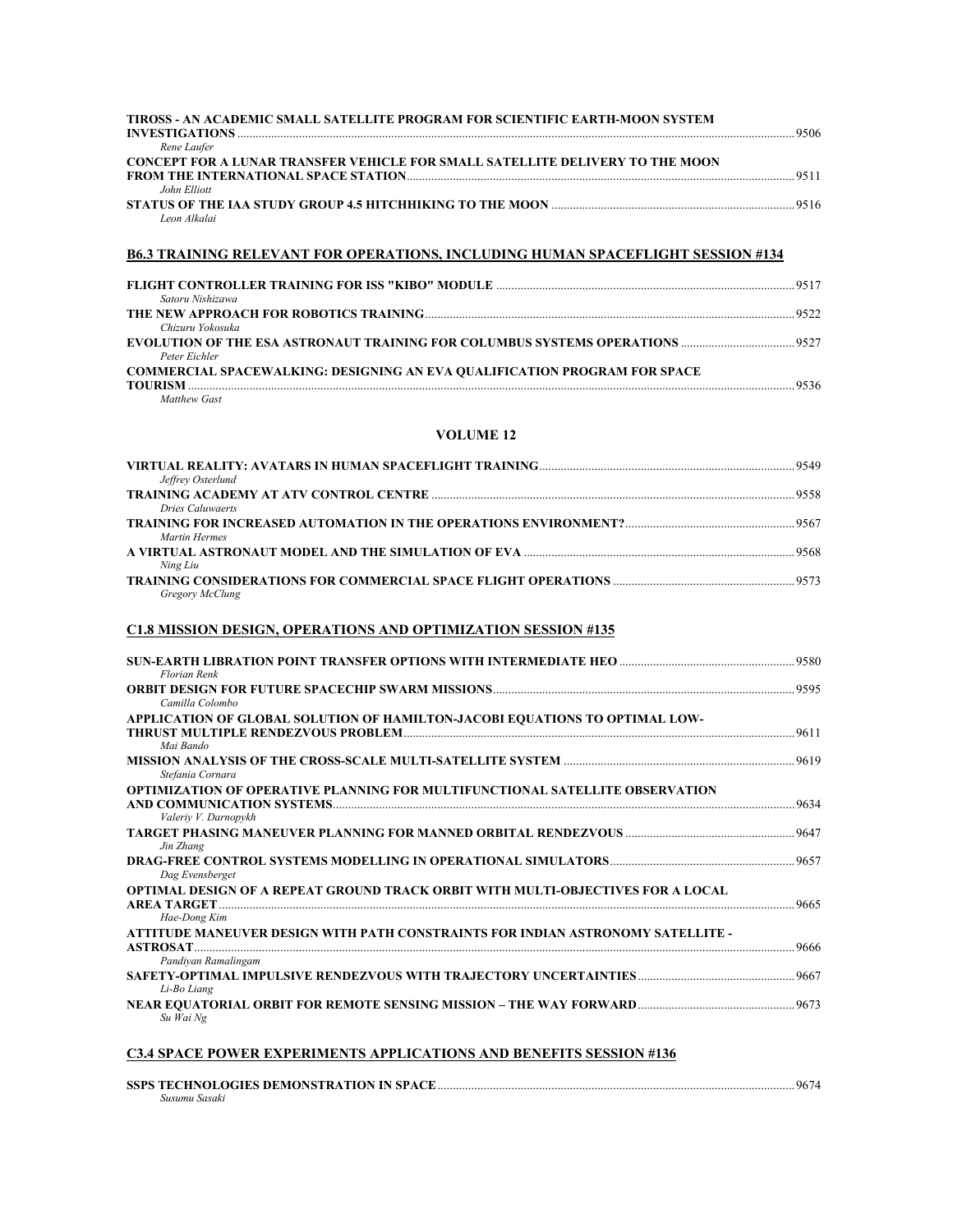| 9679 - THE 10 KW SATELLITE: A FIRST OPERATIONAL STEP FOR SPACE BASED SOLAR POWER<br>Claude Cougnet                       |  |
|--------------------------------------------------------------------------------------------------------------------------|--|
| DEVELOPMENT OF THIN FILM SOLAR ARRAY FOR SMALL SOLAR POWER DEMONSTRATOR                                                  |  |
| Koji Tanaka<br>THE SUAINEADH PROJECT: A STEPPING STONE TOWARDS THE DEPLOYMENT OF LARGE                                   |  |
| Massimiliano Vasile<br>Nobuyuki Kaya                                                                                     |  |
| Douglas Comstock                                                                                                         |  |
| Myunghwan Kim                                                                                                            |  |
| Harijono Djojodihardjo                                                                                                   |  |
| THE ROLE OF THE JRC-IE IN SUPPORT OF THE UPCOMING HYDROGEN ECONOMY AND ITS<br>Norbert Frischauf                          |  |
| <u>C4.6 SPECIAL SESSION ON "MISSIONS ENABLED BY NEW PROPULSION TECHNOLOGIES AND</u>                                      |  |
| <b>SYSTEMS SESSION #137</b>                                                                                              |  |
| CONCEPTUAL DESIGN OF "SILVER EAGLE" - COMBINED ELECTROMAGNETIC AND HYBRID<br>Ognjan Bozic                                |  |
| PROPULSION TECHNOLOGIES FOR THE FLEXIBLE PATH EXPLORATION STRATEGY ………………………………………………………………………………………                     |  |
| George Schmidt<br>A HIGHLY EFFICIENT CARGO TRANSPORTATION SYSTEM FOR FLEXIBLE PATH HUMAN                                 |  |
| Joe Cassady<br>PROPULSION SOLUTIONS FOR FUTURE TELECOMS: FINDINGS FROM ESA'S TOMORROW'S BIRD                             |  |
| Davina Di Cara<br>HIGH POWER ELECTRIC PROPULSION (HIPER) STUDY NUCLEAR ELECTRIC POWERED MISSIONS<br><b>Richard Blott</b> |  |
| Ashley Chandler                                                                                                          |  |
| Pascal Caubet                                                                                                            |  |
| Matteo Ceriotti                                                                                                          |  |
| THE HYBRID PROPULSION TO SERVE SPACE EXPLORATION AND MICRO-GRAVITY EXPERIMENTS  9806<br>Jerome Anthoine                  |  |
| PROJECT ICARUS: OPTIMIZATION OF NUCLEAR FUSION PROPULSION FOR INTERSTELLAR<br>Kelvin Long                                |  |
| A GENERAL RELATIVISTIC EXPLANATION OF THE PIONEER ANOMALY AND THE UTILITY OF A<br>Roger X. Lenard                        |  |
| NANOSATELLITE MISSIONS FOR IN SITU LOW ORBITAL HEIGHT ATMOSPHERIC MEASUREMENTS<br>Leonard Felicetti                      |  |
| <b>D2.8 NEW MISSIONS ENABLED BY EXTRA-LARGE LAUNCHERS SESSION #138</b>                                                   |  |
| <b>CURRENT STATUS OF NASA'S HEAVY LIFT PLAN: HEAVY LIFT CONCEPT DEVELOPMENT AND</b><br><b>Steve Creech</b>               |  |
| NEW MISSION CAPABILITY USING HEAVY LIFT LAUNCH VEHICLES WITH IN SPACE PROPELLANT                                         |  |
| Martin McLaughlin<br>A STUDENT-DESIGNED MARS SAMPLE RETURN MISSION WITH AN ARES V LAUNCH VEHICLE                         |  |
| Matthew Turner<br>Kenneth Bruce Morris                                                                                   |  |
| APPLICATION OF TRANSPORTATION INDUSTRY FOM'S AND EVALUATION OF INTEGRATED COST /<br>Peters                               |  |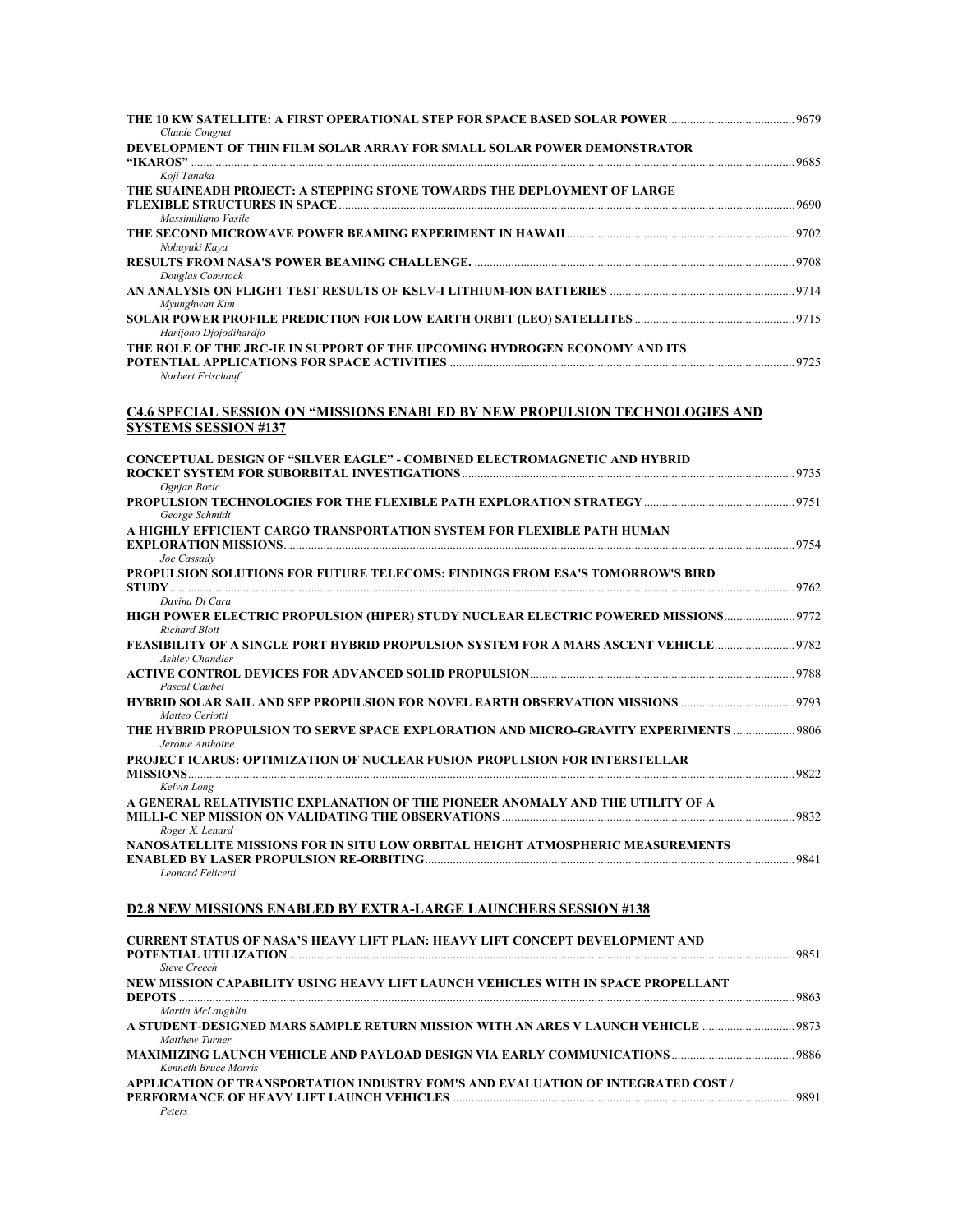| ABOUT POSSIBILITY OF APOPHIS ASTEROID TRAJECTORY DEVIATION BY KINETIC (UNNUCLEAR)                                             |      |
|-------------------------------------------------------------------------------------------------------------------------------|------|
| <b>IMPACT</b>                                                                                                                 | 9892 |
| Stanislav Konvukhov<br>ZENIT LAUNCH VEHICLE STAGE MODULES ARE RELIABLE BASIS FOR CONSTRUCTION OF HEAVY<br>Alexander Degtvarev | 9899 |
| <b>D3.4 JOINT SESSION ON SPACE TECHNOLOGY AND SYSTEMS MANAGEMENT PRACTICES AND TOOLS</b><br>– PART I SESSION #139             |      |
| MEASURING INNOVATION: A NEW APPROACH TO THE MANAGEMENT OF INNOVATION IN THE                                                   |      |
|                                                                                                                               | 9906 |
| Jean-Didier Gayrard<br>Zoe Szajnfarber                                                                                        | 9913 |
| INVESTMENT IN OPEN INNOVATION SERVICE PROVIDERS: NASA'S INNOVATIVE STRATEGY FOR<br>Cynthia Rando                              |      |
|                                                                                                                               |      |
| Marco Guglielmi                                                                                                               |      |
| Paivi Jukola                                                                                                                  |      |
| Marc G. Millis                                                                                                                |      |
| CNES STANDARD REFERENCE SYSTEM: A MANAGEMENT AND ENGINEERING TOOL FOR GREATER<br>Franck Durand-Carrier                        | 9943 |
| NEW MECHANISMS FOR TECHNOLOGICAL BREAKTHROUGHS AND SCIENTIFIC INNOVATION IN<br>Christina Giannopapa                           |      |
|                                                                                                                               |      |
| Shanti Swaroop Kandala                                                                                                        |      |
| <b>DESIGN OF EVALUATION METHOD FOR RESOURCES SCHEDULING IN TT\&amp;C NETWORK</b><br><b>MANAGEMENT SYSTEM</b>                  | 9962 |
| Jian Bai                                                                                                                      |      |

## **D5.3 SPACE WEATHER PREDICTION AND EFFECTS ON SPACE MISSIONS SESSION #140**

| Nelson Jorge Schuch                                                                                           |       |
|---------------------------------------------------------------------------------------------------------------|-------|
| Takahiro Obara                                                                                                | .9973 |
| Jeanne Holm                                                                                                   |       |
| SPACE WEATHER EFFECTS IN SPACE MISSIONS MEASURED FROM SATELLITES AND GROUND-<br>Tardelli Ronan Coelho Stekel  |       |
| 1999 MULTI-SCALE MODELING TO INVESTIGATE THE SINGLE EVENT EFFECTS FOR SPACE MISSIONS<br>Guillaume Hubert      |       |
| NUMERICAL ANALYSIS OF CHARGED PARTICLE EFFECTS ON SOLAR SAILS FOR<br>Takanobu Muranaka                        | 10000 |
| <b>EXPERIMENTAL STUDY FOR IMPROVING AN ESD GROUND TESTING METHOD OF SOLAR ARRAY  10010</b><br>Kazuhiro Tovoda |       |
| <b>EVALUATION OF PERFORMANCE AND RESISTANCE TO SPACE ENVIRONMENT OF ELECTRON-</b><br>Takahiro Sumida          |       |
| UNDERSTANDING THE EFFECT OF ATOMIC OXYGEN EXPOSURE ON SURFACE AND VOLUME<br>Noor Danish Ahrar Mundari         | 10018 |
| Funmilayo Erinfolami                                                                                          |       |
| Kio Michael                                                                                                   |       |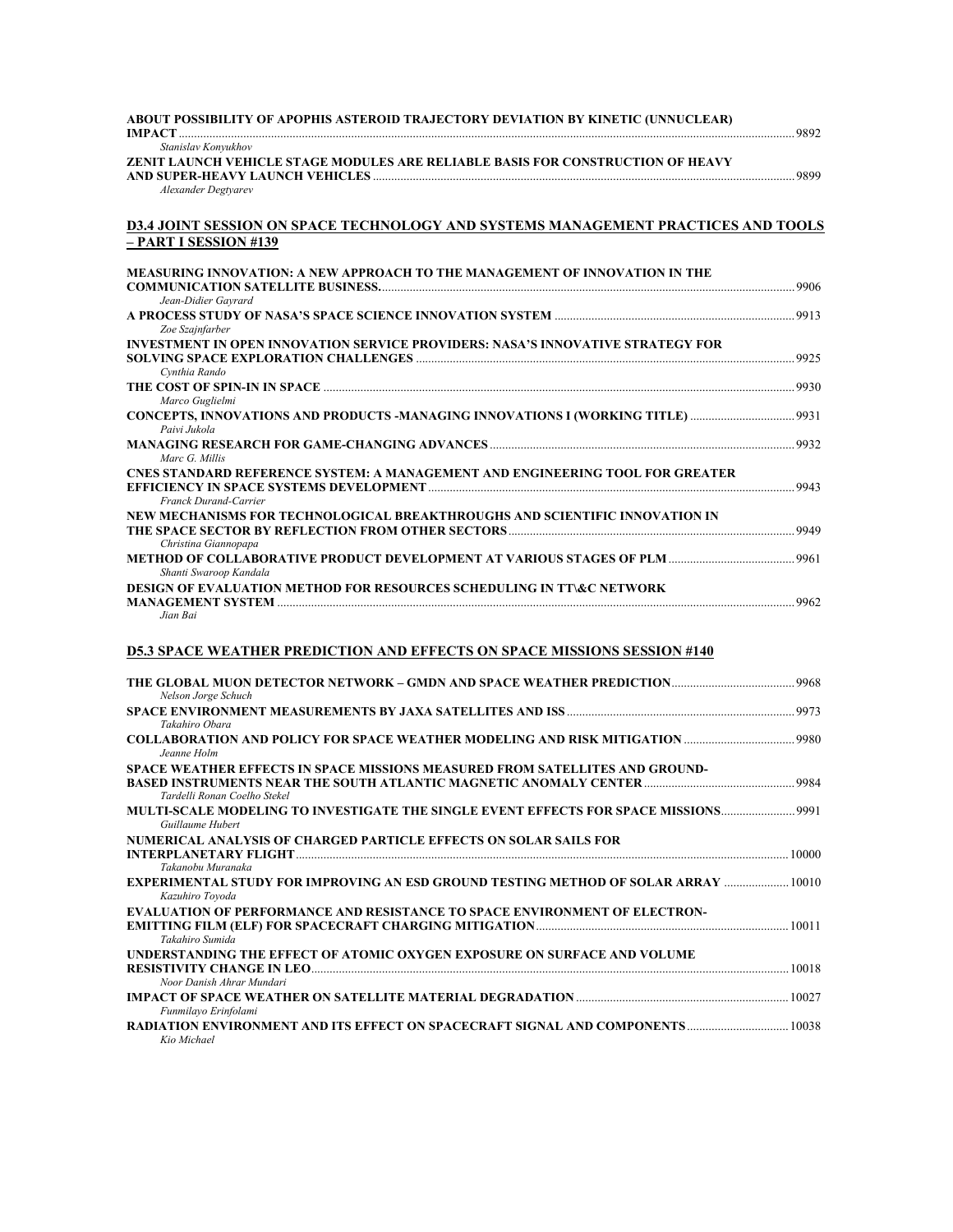## **E1.5 TO BOLDLY GO – SPACE STATION EDUCATION AND OUTREACH SESSION # 141**

| A SPACESHIP, ASTRONAUTS AND CHILDREN: HOW THE EUROPEAN SPACE AGENCY BRINGS THEM                                                                         |  |
|---------------------------------------------------------------------------------------------------------------------------------------------------------|--|
| Shamim Hartevelt                                                                                                                                        |  |
|                                                                                                                                                         |  |
| <b>Beth Beck</b>                                                                                                                                        |  |
| NASA EDUCATION ACTIVITIES ON THE INTERNATIONAL SPACE STATION: A NATIONAL<br><b>LABORATORY FOR INSPIRING, ENGAGING, EDUCATING AND EMPLOYING THE NEXT</b> |  |
|                                                                                                                                                         |  |
| Mark T. Severance                                                                                                                                       |  |
| EDUCATION AND PUBLIC OUTREACH AT APL -NASA'S PLUTO MISSION -NEW HORIZONS:                                                                               |  |
| Kerri Beisser                                                                                                                                           |  |
| THE ISS AS USEFUL PLATFORM FOR THE RADIO AMATEUR COMMUNITY AROUND THE WORLD  10069<br>Jaime Estela                                                      |  |
| AN ORDINARY CAMERA IN AN EXTRAORDINARY LOCATION: OUTREACH WITH THE MARS                                                                                 |  |
|                                                                                                                                                         |  |
| <b>Thomas Ormston</b>                                                                                                                                   |  |
|                                                                                                                                                         |  |
| Susumu Yoshitomi                                                                                                                                        |  |
|                                                                                                                                                         |  |
| Yusuke Zemba                                                                                                                                            |  |
| EDUCATIONAL TRAINING ON SPACECRAFT OPERATIONS IN A SOYUZ MOCK-UP SIMULATOR<br>Jochen Noll                                                               |  |
| E4.4 HISTORY OF CONTRIBUTIONS TO ASTRONAUTICS OF FORMER CZECHOSLOVAKIA                                                                                  |  |
| <b>SESSION #142</b>                                                                                                                                     |  |
|                                                                                                                                                         |  |
| Vladimir Remek                                                                                                                                          |  |
|                                                                                                                                                         |  |
| Michal Playec                                                                                                                                           |  |
| ARTIFICIAL SATELLITES OBSERVATIONS AND THEIR SCIENTIFIC USAGE IN CZECHOSLOVAKIA  10107<br>Ladislav Sehnal                                               |  |
| <b>CONTRIBUTION OF CHARLES UNIVERSITY TO INVESTIGATIONS OF SOLAR-TERRESTRIAL</b>                                                                        |  |
| Zdenek Nemecek                                                                                                                                          |  |
|                                                                                                                                                         |  |
| <b>Frantisek Farnik</b>                                                                                                                                 |  |
| A BRIEF HISTORY OF THE DEVELOPMENT OF SCIENTIFIC INSTRUMENTS FOR IONOSPHERIC AND                                                                        |  |
|                                                                                                                                                         |  |
| Frantisek Hruska                                                                                                                                        |  |
|                                                                                                                                                         |  |

| <u>LII D'OCHAVE OI AVE INDEANVII IN VEBVIIVED L'ANA AND EDV LIN INA INA OBLIVERENTE DE LE CONVERTING IN 1919 T</u> |       |
|--------------------------------------------------------------------------------------------------------------------|-------|
| Ladislav Macho                                                                                                     |       |
| RESULTS OF THE LABORATORY SIMULATION OF LONG LASTING SPACE FLIGHTS IN CZECH                                        |       |
|                                                                                                                    | 10144 |
| Jaroslav Svkora                                                                                                    |       |

### **E7.5 RECENT DEVELOPMENTS IN SPACE LAW SESSION #143**

| FROM NATIONAL SECTORIAL SPACE STRATEGY TO INTERNATIONAL COOPERATION TO RACE                |       |
|--------------------------------------------------------------------------------------------|-------|
|                                                                                            | 10149 |
| Mohsen Bahrami                                                                             |       |
| <b>OUTER SPACE AND THE AGENDA FOR THE 2011 WORLD RADIO COMMUNICATION CONFERENCE  10155</b> |       |
| Carl Christol                                                                              |       |
| RECENT CHALLENGES FACING THE MANAGEMENT OF RADIO FREQUENCIES AND ORBITAL                   |       |
|                                                                                            | 10161 |
| Maria Buzdugan                                                                             |       |
| 10172 INTERNATIONAL SATELLITE ORGANIZATIONS: THEIR EVOLUTION FROM "ISOS" TO "GSCS"         |       |
| Sylvia Ospina                                                                              |       |
| LEGAL PROBLEMS AND THEIR SOLUTIONS WITHIN THE REALM OF REMOTE SENSING AND SPACE            |       |
|                                                                                            | 10184 |
| Gunnar K. A. Nialsson                                                                      |       |
| SUN, SEA, SAND  AND SPACE: LAUNCHING TOURISTS INTO OUTER SPACE FROM THE DUTCH              |       |
|                                                                                            | 10185 |
| Frans G. Von Der Dunk                                                                      |       |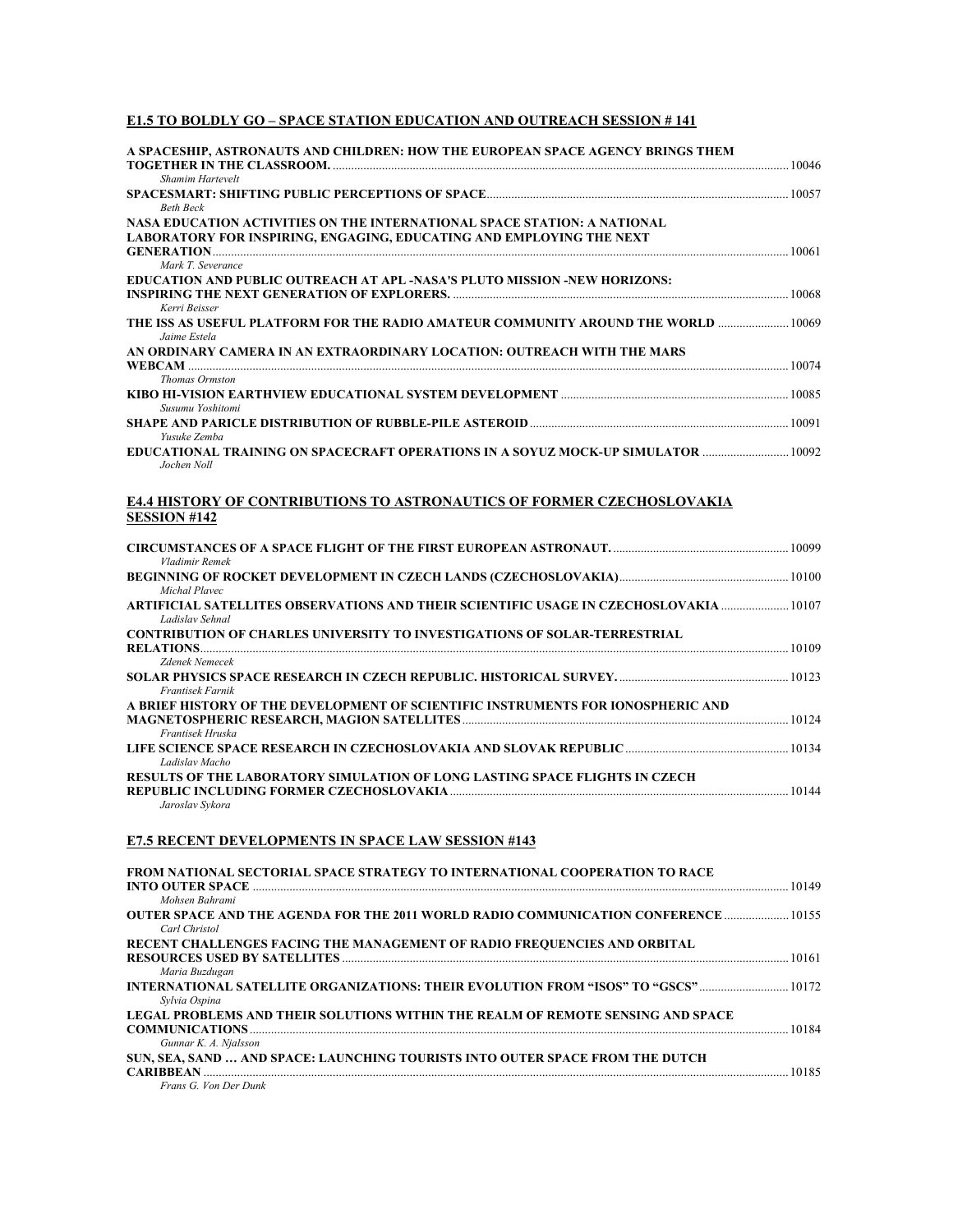| Ram S. Jakhu                                                                                                                                                              |  |
|---------------------------------------------------------------------------------------------------------------------------------------------------------------------------|--|
| Stephan Hobe<br>IS THE EU LEGAL REGIME OF REMOTE SENSING DATA PROTECTION FACILITATING THE<br>Catherine Doldirina                                                          |  |
| NEW DEVELOPMENTS IN SPACE TECHNOLOGY: A REGULATORY ROADMAP FOR SPACE START-UP                                                                                             |  |
| Leslev Jane Smith<br>Steven Freeland                                                                                                                                      |  |
| THE PROGRESS OF THE REGULATIONS-MAKING CONCERNING SPACE DEBRIS MITIGATION IN                                                                                              |  |
| Haifeng Zhao<br>CONSEQUENCES OF THE FRENCH SPACE LAW ON SPACE OPERATIONS ON CNES'MISSION AS A                                                                             |  |
| Philippe Clerc<br>10247 THE FRENCH SPACE OPERATIONS ACT IN THE INTERNATIONAL AND EUROPEAN CONTEXTS<br>Julien Mariez                                                       |  |
| THE LEGAL CONSEQUENCES OF THE U.S LEGISLATIVE IMPLEMENTATION OF THE LIABILITY<br>Paul Larsen                                                                              |  |
| A1.8 PUBLIC OUTREACH AND EDUCATION IN SPACE LIFE SCIENCES SESSION #144                                                                                                    |  |
| NEW OPPORTUNITIES FOR COOPERATION IN A GLOBALIZING WORLD: THE NATIONAL SPACE<br><b>BIOMEDICAL RESEARCH INSTITUTE EDUCATIONAL OUTREACH PROGRAM PROVIDES A MODEL  10249</b> |  |

| Marlene Macleish                                                                 |       |
|----------------------------------------------------------------------------------|-------|
|                                                                                  |       |
| Marlene Grenon                                                                   |       |
| THE HELMHOLTZ SPACE LIFE SCIENCES RESEARCH SCHOOL (SPACELIFE) ONE YEAR AFTER ITS |       |
|                                                                                  | 10260 |
| Christine Hellweg                                                                |       |
| <b>SMALL MEDICAL EXPERIMENTS IN INNOVATIVE AEROBATIC SINGLE-ENGINE PARABOLIC</b> |       |
| Antoni Perez-Poch                                                                |       |
| THINK GLOBAL – ACT LOCAL: SPACE LIFE SCIENCES FOR EDUCATION AND OUTREACH AT THE  |       |
|                                                                                  | 10266 |
| Andrea Boese                                                                     |       |
|                                                                                  | 10267 |
| Soveon Yi                                                                        |       |
|                                                                                  | 10274 |
| Jeffrey Raul Rivera Alvarez                                                      |       |
|                                                                                  | 10278 |
| Carlos Fernando Ouijada Velasquez                                                |       |

#### **A2.7 MICROGRAVITY PROCESSES ONBOARD THE INTERNATIONAL SPACE STATION AND BEYOND SESSION #145**

| UTILIZATION OF THE COLUMBUS FACILITIES BIOLAB, EMCS, PCDF, CARDIOLAB, FSL & MSL 10279<br>Ulrich Kuebler |       |
|---------------------------------------------------------------------------------------------------------|-------|
| 10283. [10283] RESULTS AND EXPERIENCES FROM THE SODI-IVIDIL EXPERIMENT ON THE ISS<br>Angel Rodriguez    |       |
| A COMPLEX OPERATIONAL SCENARIO FOR THE EXECUTION OF EUROPEAN FLUID PHYSICS                              |       |
| Carlo Albanese                                                                                          | 10288 |
| <b>EXPERIMENTING AT MOON AND MARS GRAVITY LEVELS DURING PARABOLIC FLIGHTS TO</b>                        |       |
|                                                                                                         | 10296 |
| Vladimir Pletser                                                                                        |       |
| KINEMATIC CONTROL OF FLEXIBLE JOINT SPACE MANIPULATOR SYSTEMS AND VALIDATION IN                         |       |
|                                                                                                         | 10305 |
| Silvio Cocuzza                                                                                          |       |
| HUMAN-TENDED SUBORBITAL MICROGRAVITY PAYLOAD FLIGHT OPPORTUNITIES IN THE XP                             |       |
| <b>SPACEPLANE</b>                                                                                       | 10306 |
| Charles Lauer                                                                                           |       |
|                                                                                                         |       |
| Mark Uitendaal                                                                                          |       |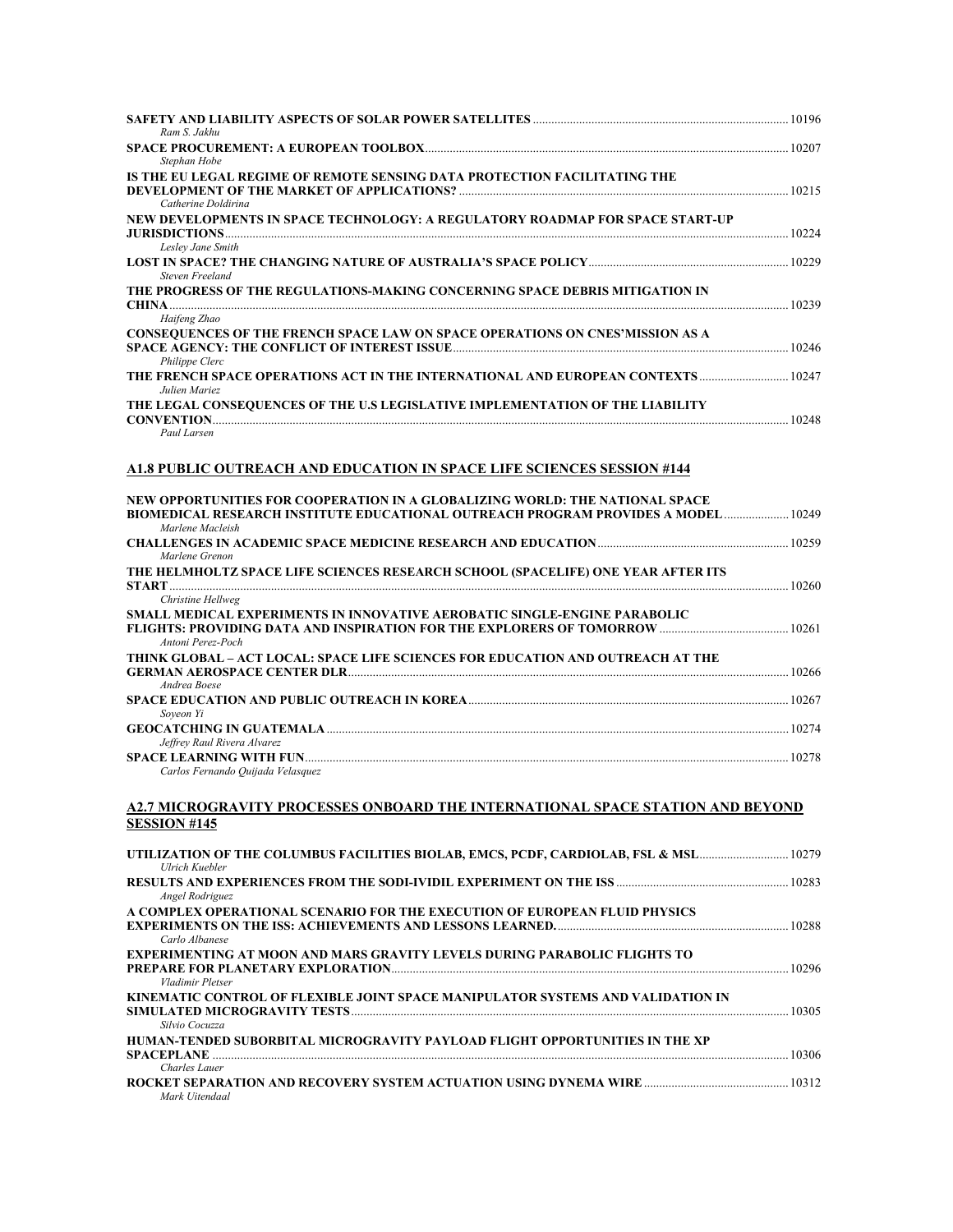| REEL.SMRT : A FEASIBILITY ANALYSIS OF A NOVEL BALLOON-BORNE PLATFORM FOR LOW-<br>Mikulas Jandak           |  |
|-----------------------------------------------------------------------------------------------------------|--|
| FEASIBILITY STUDY: ADAPTING INDIA'S RETRIEVABLE CAPSULE INTO A COMMERCIAL<br>Sanket Navak                 |  |
| Jaime Alberto Estela Gutiérrez                                                                            |  |
| Nicole Jordan                                                                                             |  |
| <b>A3.6 SOLAR SYSTEM EXPLORATION SESSION #146</b>                                                         |  |
| James Kinnison                                                                                            |  |
| Michèle Lavagna                                                                                           |  |
| THE EUROPA JUPITER SYSTEM MISSION (EJSM): EXPLORING THE EMERGENCE OF HABITABLE<br>Robert Pappalardo       |  |
| David Seal                                                                                                |  |
| <b>ODYSSEY 2: A MISSION TOWARD NEPTUNE AND TRITON TO TEST GENERAL RELATIVITY 10358</b><br>Benjamin Lenoir |  |
| Alberto Anselmi                                                                                           |  |
| RUSSIAN PROGRAM OF VENUS EXPLORATION BY MEANS OF AUTOMATED SPACECRAFT:<br>Viktor A. Vorontsov             |  |
| Yuichi Tsuda                                                                                              |  |
| EXPLORATION BALLOONS FOR VENUS, MARS AND TITAN: DESIGN CONCEPTS AND EVALUATION<br>Elkin Konstantin        |  |
| 10388 metal CAPSULE LANDING AND IMPACT ANALYSIS FOR THE SAMPLE RETURN MISSION<br>Jia He                   |  |
| A5.4 GOING BEYOND THE EARTH-MOON SYSTEM: HUMAN MISSIONS TO MARS, LIBRATION POINTS,                        |  |
| <b>AND NEO'S SESSION #147</b>                                                                             |  |
| Walter Faulconer                                                                                          |  |
| A ROADMAP STRATEGY TO EXPLORE NEAR-EARTH OBJECTS: A FLEXIBLE PATH APPROACH  10390<br>Rob Landis           |  |
| Christopher Moore                                                                                         |  |
| GOING BEYOND: MISSION AND SYSTEM ANALYSIS OF HUMAN EXPLORATION MISSIONS TO NEAR-<br>Aline Zimmer          |  |
| A VALUE PROPOSITION FOR REVOLUTIONARY TECHNOLOGIES APPLIED TO CREWED MARS<br>Andrew Maxwell               |  |
|                                                                                                           |  |

#### **VOLUME 13**

| Mikhail S. Konstantinov                                                               |       |
|---------------------------------------------------------------------------------------|-------|
| 10433 - 10433 SIGNIFICANCE AND FEASIBILITY ANALYSIS OF HUMAN MISSION TO MARS          |       |
| Zhen Li                                                                               |       |
| 10442 - 10442 CURRENT SITUATION AND DEVELOPMENT OF CHINA MARS EXPLORATION             |       |
| Changya Chen                                                                          |       |
| <b>ESTABLISHING A NEAR-TERM HUMAN TOEHOLD ON MARS AS A PRELUDE TO COLONIZATION: A</b> |       |
|                                                                                       | 10443 |
| Arthur Guest                                                                          |       |
|                                                                                       |       |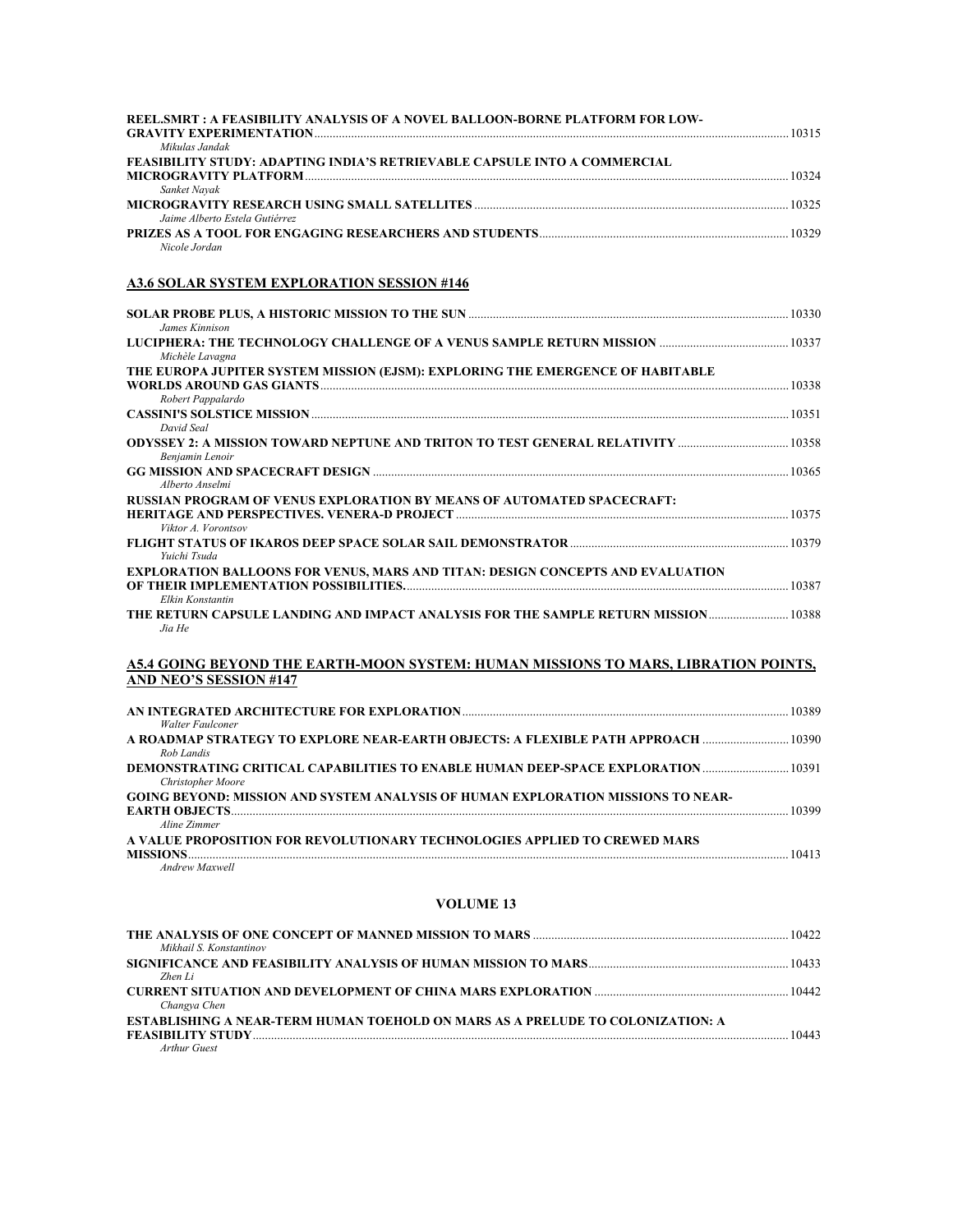### **A6.5 SPACE SURVEILLANCE AND SPACE SITUATIONAL AWARENESS SESSION #148**

| <b>ITALIAN CONTRIBUTE TO EUROPEAN SPACE SURVEILLANCE: FEASIBILITY STUDY OF</b>                    |       |
|---------------------------------------------------------------------------------------------------|-------|
| <b>ESTABLISHING AUTOMATIC OBSERVATORIES AT THE MALINDI ASI BASE IN KENYA AND IN</b>               |       |
|                                                                                                   |       |
| Fabrizio Piergentili                                                                              |       |
| <b>BUILD-UP AND MAINTENANCE OF A CATALOGUE OF GEO OBJECTS WITH ZIMSMART AND</b>                   |       |
|                                                                                                   | 10455 |
| Johannes Herzog                                                                                   |       |
| ANALYSIS OF HIGH AREA-TO-MASS RATIO (HAMR) GEO SPACE OBJECT ORBIT DETERIMINATION                  |       |
| AND PREDICTION PERFORMANCE: INITIAL STRATEGIES TO RECOVER AND PREDICT HAMR GEO                    |       |
|                                                                                                   | 10462 |
| Thomas Kelecy                                                                                     |       |
| <b>CURRENT IMPROVEMENTS OF THE ISON NETWORK TO SUPPORT THE COLLISION PREDICTION</b>               |       |
|                                                                                                   |       |
| Igor Molotov                                                                                      |       |
| PRELIMINARY TELESCOPE DESIGN ANALYSIS FOR THE OPTICAL SPACE SURVEILLANCE                          |       |
|                                                                                                   | 10475 |
| Alessandro Vananti                                                                                |       |
| PROCESSING SPACE DEBRIS OPTICAL MEASUREMENTS FROM SURVEY-ONLY STRATEGIES:                         |       |
| <b>DEVELOPMENT OF A CATALOGUING OPERATIONAL TOOL AND VALIDATION CAMPAIGNS 10486</b>               |       |
| Estrella Olmedo                                                                                   |       |
| SERVICES, DESIGN DRIVERS AND SOLUTION CONCEPTS FOR A EUROPEAN LEO SPACE                           |       |
|                                                                                                   |       |
| Holger Krag                                                                                       |       |
| A TRADE-OFF STUDY BETWEEN SIZE THRESHOLD OF CATALOGUED OBJECTS AND TRACK                          |       |
|                                                                                                   |       |
| Sylvain Bertrand                                                                                  |       |
| <b>EVALUATION SYSTEM OF SPACE SITUATION BASED ON SPACE OBSERVATION [19508]</b> EVALUATION [19508] |       |
| Zhang Yaolei                                                                                      |       |
| 10512 DEBRIS TELESCOPES CATCH OBJECTS IN LEO ZONE                                                 |       |
| Lorenzo Cibin                                                                                     |       |
|                                                                                                   |       |
| Tatyana V. Labutkina                                                                              |       |
|                                                                                                   |       |
| M. Navabi                                                                                         |       |
|                                                                                                   |       |

#### **B1.7 INTERACTIVE SESSION ON EARTH OBSERVATION SESSION #149**

|                                                                                                                                                                                                                                      | 10525 |
|--------------------------------------------------------------------------------------------------------------------------------------------------------------------------------------------------------------------------------------|-------|
| Carsten Tobehn                                                                                                                                                                                                                       |       |
| <b>GEOSYNCHRONOUS INTERFEROMETRIC SYNTHETIC APERTURE RADAR: APPLICATION</b>                                                                                                                                                          |       |
| Jia Xu                                                                                                                                                                                                                               |       |
|                                                                                                                                                                                                                                      |       |
| Zhengguo Shang                                                                                                                                                                                                                       |       |
| A GENERIC SATELLITE PLATFORM FOR HIGH PERFORMANCE LEO MISSIONS - LEOBUS-1000  10536                                                                                                                                                  |       |
| Amin Shahsayar                                                                                                                                                                                                                       |       |
| A METHOD FOR DETERMINING THE ABSOLUTE TOTAL ELECTRON CONTENT USING                                                                                                                                                                   |       |
| Aleksev Novikov                                                                                                                                                                                                                      |       |
| SYNCHRONIZATION STRATEGY AND OVERLAP RATIO OF BEAM FOOTPRINT FOR FORMATION                                                                                                                                                           |       |
|                                                                                                                                                                                                                                      | 10549 |
| Liu Xuekui                                                                                                                                                                                                                           |       |
| Marcello Gambarara                                                                                                                                                                                                                   |       |
| Kyungin Kang                                                                                                                                                                                                                         |       |
| AN ANALYSIS OF THE ACCURACY OF THE MEASUREMENT FOR SPACE-BORNE SCATTEROMETER 10560                                                                                                                                                   |       |
| Lixia Liu                                                                                                                                                                                                                            |       |
| <b>ESTIMATING COUNTRY LEVEL MARKET POTENTIAL FOR SPACEBORNE REMOTE SENSING DATA</b>                                                                                                                                                  |       |
| SERVICES <b>And The Contract of the Contract of the Contract of Contract of Contract of Contract of Contract of Contract of Contract of Contract of Contract of Contract of Contract of Contract of Contract of Contract of Cont</b> | 10561 |
| Murthy L. N. Remilla                                                                                                                                                                                                                 |       |
| <b>HERMES DELTA: THE USE OF THE DELTA OPERATION MODE OF THE HERMES-A/MINOTAUR</b>                                                                                                                                                    |       |
| INTERNET-TO-ORBIT GATEWAY TO TURN A LAPTOP IN TO A VIRTUAL EO GROUND STATION  10562                                                                                                                                                  |       |
| Ronnie Nader                                                                                                                                                                                                                         |       |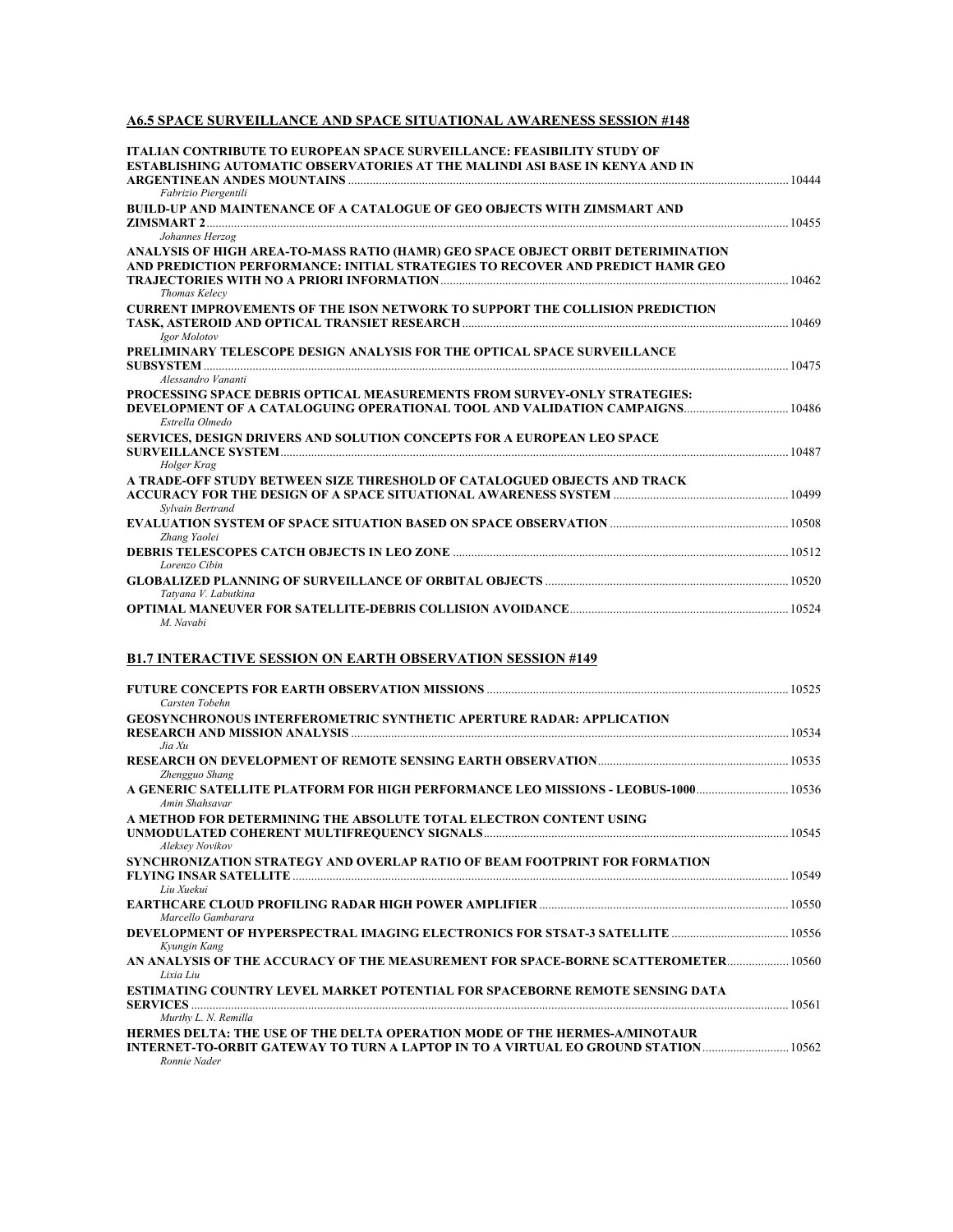### **B2.6 ADVANCED TECHNOLOGIES SESSION #150**

| RAPID DEPLOYMENT OF SPACE CAPABILITIES: TOOLS FOR ACCELERATING INNOVATION IN<br><b>Bruce Chesley</b>                                                                                               |  |
|----------------------------------------------------------------------------------------------------------------------------------------------------------------------------------------------------|--|
| Mark Bentum                                                                                                                                                                                        |  |
| MODELING AND ANALYZING THE QUANTUM BASED EARTH-SATELLITE AND SATELLITE-<br>Laszlo Bacsardi                                                                                                         |  |
| APPLICATIONS AND REQUIREMENTS OF HIGH DATA RATE INTERSATELLITE LINKS IN FUTURE<br>Ralf Purschke                                                                                                    |  |
| FREE-SPACE LASER COMMUNICATIONS FOR SATELLITE DOWNLINKS: MEASUREMENTS OF THE<br>Florian Moll                                                                                                       |  |
| NEVER MIND THE QUALITY, FEEL THE BANDWIDTH: QUALITY OF SERVICE DRIVERS FOR<br><b>Steve Parkes</b>                                                                                                  |  |
| <b>SCOM- A TRANSCEIVER FOR SMALL SATELLITES BASED ON MIMO AND MODERN CODING</b><br>Rozbeh Alavi                                                                                                    |  |
| SPIN AXIS ESTIMATION OF THE RADIATION BELT STORM PROBES SPACECRAFT USING RF<br>Dipak Srinivasan                                                                                                    |  |
| Manuela Unterberger                                                                                                                                                                                |  |
| <b>ERROR-CORRECTING CODES FOR RELIABLE COMMUNICATIONS IN MICROGRAVITY PLATFORMS  10617</b><br>Décio Luiz Gazzoni Filho                                                                             |  |
| DEVELOPMENT OF A VISUAL NAVIGATION SYSTEM FOR THE SATELLITE DYNAMIC SIMULATOR<br>Fathalrahman Adam                                                                                                 |  |
| RESEARCH OF CHANNEL ALLOCATION STRATEGIES ON MULTIMEDIA COMMUNICATION<br>Ren Jungiang                                                                                                              |  |
| B3.8-E7.7 JOINT IAF-IISL SESSION ON LEGAL FRAMEWORK FOR COLLABORATIVE HUMAN SPACE                                                                                                                  |  |
| <b>MISSIONS SESSION #151</b>                                                                                                                                                                       |  |
| 10642 LEGAL ASPECTS OF INTERNATIONAL COOPERATION IN CHINA'S MANNED SPACE PROGRAM  1<br>Haifeng Zhao                                                                                                |  |
| Andre Farand                                                                                                                                                                                       |  |
| Zoe Szajnfarber<br>NASA'S TRADITIONAL APPROACHES TO INTERNATIONAL COOPERATION: ASSESSMENT OF                                                                                                       |  |
| Peggy Finarelli                                                                                                                                                                                    |  |
| J. Walter Faulconer<br>THE INTERNATIONAL SPACE STATION AS A "TRADING POST IN OUTER SPACE": A VIEW FROM<br>Robert Veldhuyzen                                                                        |  |
| <b>MERCHANTS ON ORBIT – CHALLENGE FOR DIPLOMATS ON EARTH. OR ABOUT IMPACT OF</b><br><b>COMMERCIAL ASPECT OF ISS OPERATIONS ON THE BALANCE OF INTERNATIONAL PARTNERSHIP  10697</b><br>Jakub Ryzenko |  |
| RECENT DEVELOPMENTS IN SPACE LAW: AGREEMENT ON INTERNATIONAL SPACE STATION AS                                                                                                                      |  |
| John Olusoii Nester<br>Subhayu Chakraborty                                                                                                                                                         |  |
| <b>B4.7 SPACE SYSTEMS AND ARCHITECTURES FEATURING CROSS-PLATFORM CAPABILITY</b>                                                                                                                    |  |
| <b>SESSION #152</b>                                                                                                                                                                                |  |

**A PERFORMANCE COMPARISON OF DIFFERENT SATELLITE RANGE SCHEDULING ALGORITHMS FOR GLOBAL GROUND STATION NETWORKS**.............................................................................................................................10725 *Bastian Preindl*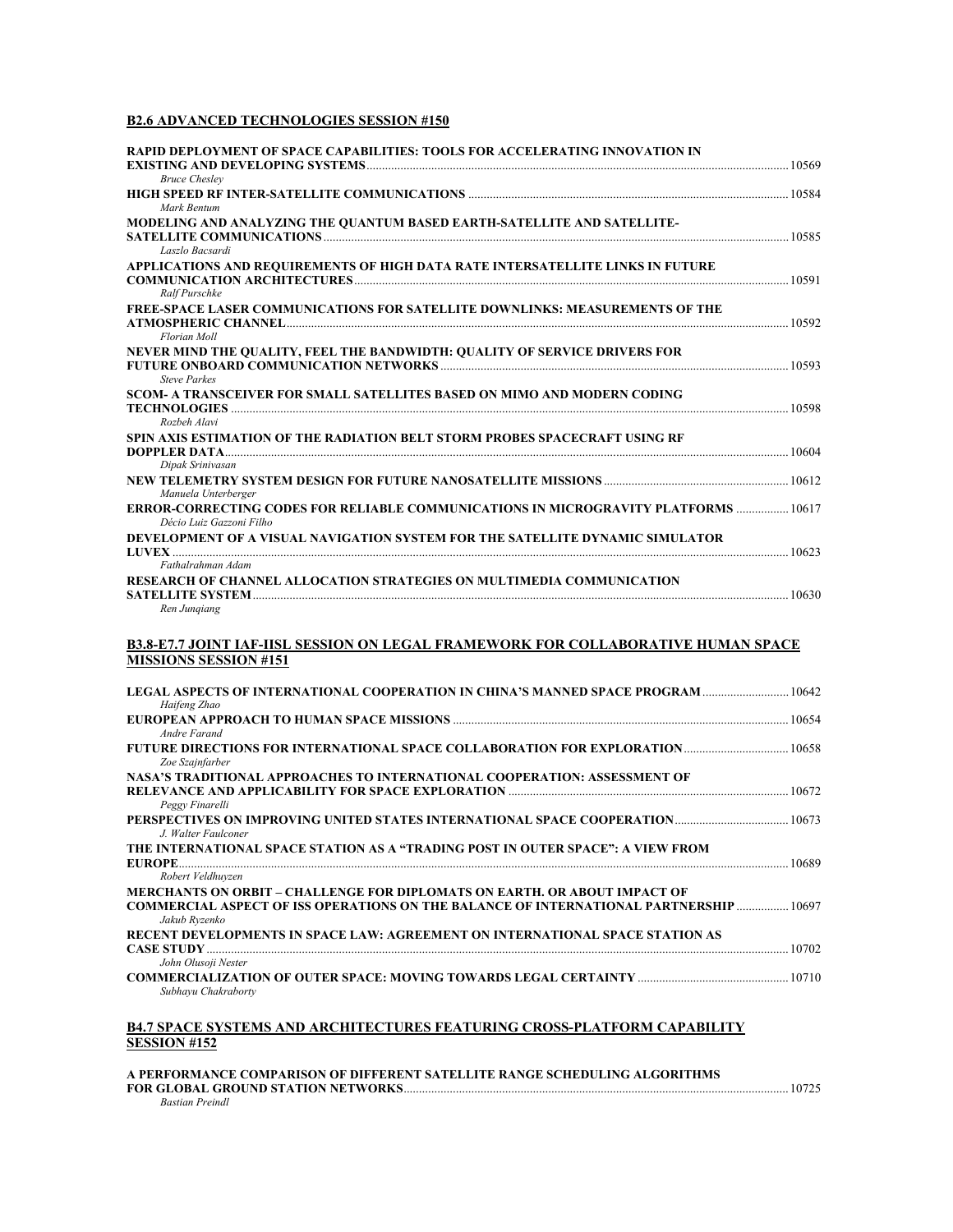| AN INTEGRATED DEVELOPMENT FRAMEWORK FOR RAPID DEVELOPMENT OF PLATFORM-<br>Claas Ziemke                   |  |
|----------------------------------------------------------------------------------------------------------|--|
| A GENERAL PURPOSE POWERFUL PROCESSING BOARD FOR HIGHLY INTEGRATED EQUIPMENTS 10748<br>Arnaud Colmon      |  |
| Jeppe Ledet-Pedersen                                                                                     |  |
| Elena Razzano                                                                                            |  |
| PLUG-AND-PLAY WITH SPACEWIRE AND SOIS IN A MODULAR, RECONFIGURABLE COMPUTING<br>Peter Mendham            |  |
| MULTI-PURPOSE MODULAR PLUG AND PLAY ARCHITECTURE FOR SPACE SYSTEMS: DESIGN,<br>Tommaso Pittera           |  |
| FROM SCIENCE TO SCIENTIST: BUILDING AN INSTRUMENT TO SCIENCE OPERATIONS CENTER                           |  |
| <b>Edward Birrane</b><br>ISRO'S RESPONSIVE SOUNDING ROCKET SYSTEM DEPLOYED FOR INVESTIGATION OF ANNULAR  |  |
| Helen Basil                                                                                              |  |
| VSB-30: THE FIRST SPACE CERTIFIED BRAZILIAN ROCKET FOR SCIENTIFIC AND<br>Carlos Kasemodel                |  |
| C1.9 MISSION DESIGN, OPERATIONS AND OPTIMIZATION (2) SESSION #153                                        |  |
| Giorgio Mingotti                                                                                         |  |
| PROPOSED END-OF-MISSION FOR THE CASSINI SPACECRAFT: INNER D RING BALLISTIC SATURN                        |  |
| <b>Brent Buffington</b><br>Elisa Maria Alessi                                                            |  |
| <b>ORBITAL TRANSFER DESIGN BETWEEN LIBRATION POINTS AROUND JOVIAN SATELLITES  10829</b><br>Keita Tanaka  |  |
| Denis Carbonne                                                                                           |  |
| MISSION DESIGNS FOR SOLAR PROBE PLUS ENABLING LAUNCH EVERY YEAR FROM 2015                                |  |
| Yanping Guo                                                                                              |  |
| FINITE-THRUST OPTIMIZATION OF INTERPLANETARY TRANSFERS OF SPACE VEHICLE WITH<br>Oleksii Kharytonov       |  |
| INCREMENTAL SOLUTION OF LTMGA TRANSFERS TRANSCRIBED WITH AN ADVANCED SHAPING<br>Massimiliano Vasile      |  |
| APPLICATIONS OF MULTI-BODY DYNAMICAL ENVIRONMENTS: THE ARTEMIS TRANSFER                                  |  |
| David C. Folta<br>Mauro Pontani                                                                          |  |
| A STUDY OF THE TRANSFER TRAJECTORIES TO HALO ORBITS USING STABLE MANIFOLDS                               |  |
| Masaki Nakamiya<br>DETERMINISTIC METHOD FOR SPACE TRAJECTORY DESIGN WITH MISSION MARGIN<br>Joris Olympio |  |
| <b>C2.8 SPECIALIZED TECHNOLOGIES, INCLUDING NANOTECHOLOGY SESSION #154</b>                               |  |

|                                                                                      | 10915 |
|--------------------------------------------------------------------------------------|-------|
| Sylvain Ranvier                                                                      |       |
| <b>DESIGN AND TECHNOLOGICAL METHODSTO ENSURE CLEANLINESS OF SPACE ROCKET OBJECTS</b> |       |
|                                                                                      | 10921 |
| Larysa Potapovych                                                                    |       |
|                                                                                      |       |
| Ali Ghanbari                                                                         |       |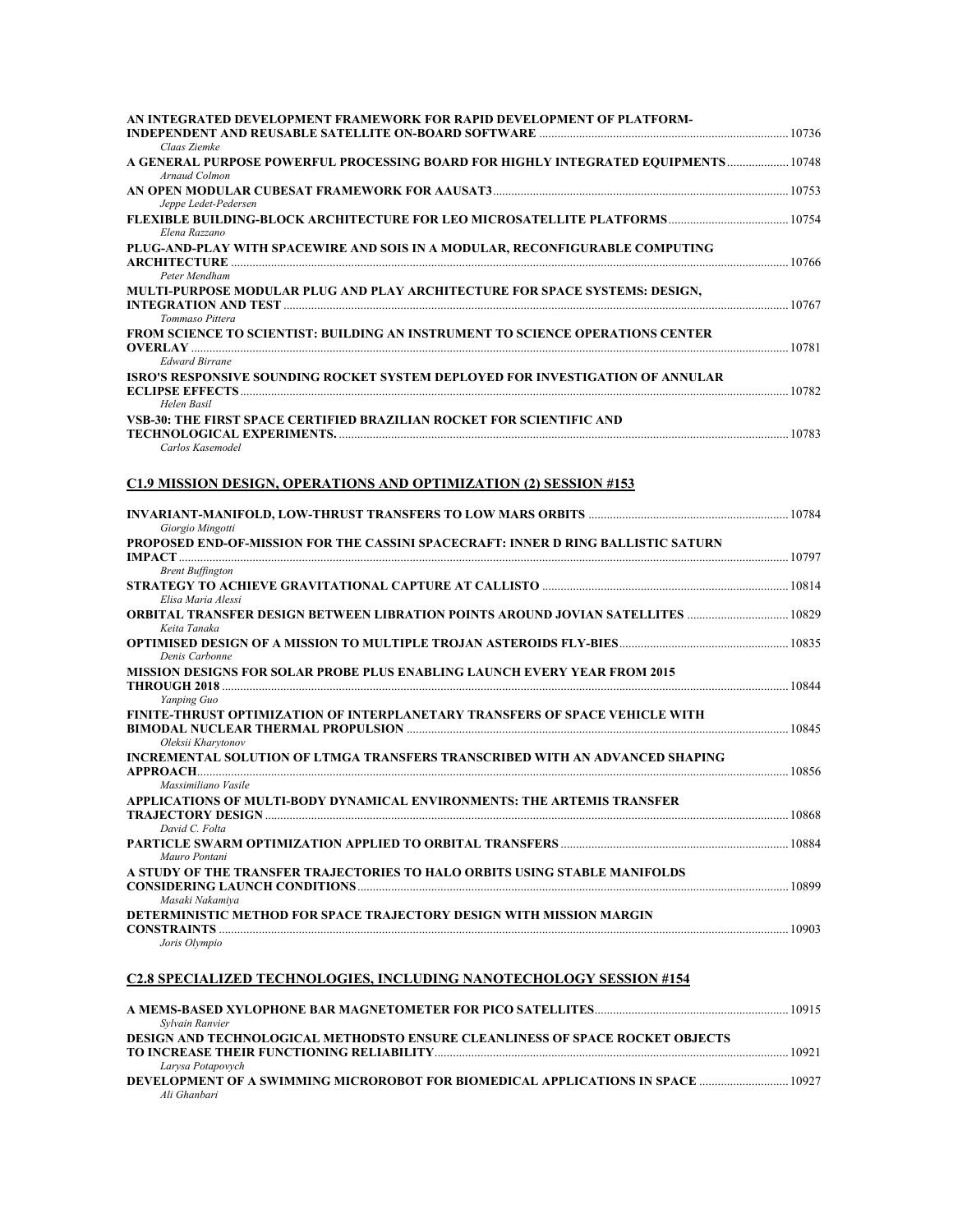| DEVELOPMENT OF COMPOSITE MATERIALS BASED ON A CARBON NANOTUBES NETWORK FOR                               |  |
|----------------------------------------------------------------------------------------------------------|--|
| Patrick Gailly                                                                                           |  |
| DNA-BASED SENSORS INTEGRATED IN COMPOSITE POLYMERIC MATERIALS FOR MONITORING<br>M. Gabriella Santonicola |  |
|                                                                                                          |  |
| Karl Fleury-Frenette                                                                                     |  |
| NANO-MODIFICATION OF CYANATE ESTER COMPOSITES MATERIALS TOWARDS THE                                      |  |
| DEVELOPMENT OF NOVEL MATERIALS WITH TAILORED MECHANICAL, ELECTRICAL, THERMAL                             |  |
| <b>Antonios Vavouliotis</b>                                                                              |  |
|                                                                                                          |  |
| Alberto Jimenez-Suarez                                                                                   |  |
| NANOSTRUCTURED COMPOSITE MATERIALS FOR ELECTROMAGNETIC INTERFERENCE                                      |  |
|                                                                                                          |  |
| Mario Marchetti                                                                                          |  |
| Jihane Ajaja                                                                                             |  |
| AN EXPERIMENTAL INVESTIGATION OF RADIATION OVER AN ABLATING STARDUST MODEL AT                            |  |
|                                                                                                          |  |
| Mary D'Souza                                                                                             |  |
| MANUFACTURING TESTS FOR FIBER OPTIC SENSORS FOR THERMAL PROTECTION SYSTEMS                               |  |
| Antonio Paolozzi                                                                                         |  |
| WELD OUALITY IMPROVEMENT WITH HYBRID FSW TECHNOLOGY ASSISTED BY PREHEATING                               |  |
|                                                                                                          |  |
| Xin Zhao                                                                                                 |  |
| THE APPLICATION STATUS AND FUTURE DEVLOPMENT TRENDS OF NDT/NDE TECHNIQUES IN                             |  |
| Liu Jian                                                                                                 |  |
|                                                                                                          |  |
| C2.9 INTERACTIVE SESSION ON MATERIALS AND STRUCTURES SESSION #155                                        |  |
|                                                                                                          |  |
| <b>INVESTIGATION OF VIBRATION SUPPRESSION CAPABILITY OF SWITCHING TECHNIQUES BY</b>                      |  |
| Shigeru Shimose                                                                                          |  |
| SENSING CAPABILITIES OF MULTIFUNCTIONAL COMPOSITE MATERIALS USING CARBON                                 |  |
|                                                                                                          |  |
| Athanasios Baltopoulos                                                                                   |  |
| THERMOACOUSTIC POWER GENERATOR FUELED BY A SOLAR COLLECTOR SYSTEM THERMAL                                |  |
| Maurizio Parisse                                                                                         |  |
| A NEW ADAPTIVE ESTIMATION METHOD OF SPACECRAFT THERMAL MATHEMATICAL MODEL                                |  |
|                                                                                                          |  |
| Takeshi Akita                                                                                            |  |
| THERMOCHROMIC COATING BASED SMART THERMAL RADIATOR FOR AUTONOMOUS                                        |  |
| Xin Xiang Jiang                                                                                          |  |
| 1029. [1029] DEVELOPMENT OF AN ARC HEATER OPERATING IN AIR USING A ZIRCONIUM CATHODE                     |  |
| Ai Momozawa                                                                                              |  |
|                                                                                                          |  |
| <b>C4.8 SPACE PROPULSION SESSION #156</b>                                                                |  |
|                                                                                                          |  |
| <b>Christian Perut</b>                                                                                   |  |
|                                                                                                          |  |
| Toshikazu Yamaguchi                                                                                      |  |
| STUDY OF LASER PROPULSION EFFICIENCY FROM SOLID STATE LASER TO SHOCK WAVE                                |  |
|                                                                                                          |  |
| Bin Wang<br>GROUND THRUST MEASUREMENT SYSTEM FOR SUPERCONDUCTING MAGNETIC SAIL                           |  |
|                                                                                                          |  |
| Yuri Mukai                                                                                               |  |
|                                                                                                          |  |
| Hiroyuki Nishida<br>THRUST CONTROL SYSTEM FOR MAGNETIC SAIL SPACECRAFT UNDER VARIABLE SOLAR WIND         |  |
|                                                                                                          |  |
| Tomokazu Koyama                                                                                          |  |
|                                                                                                          |  |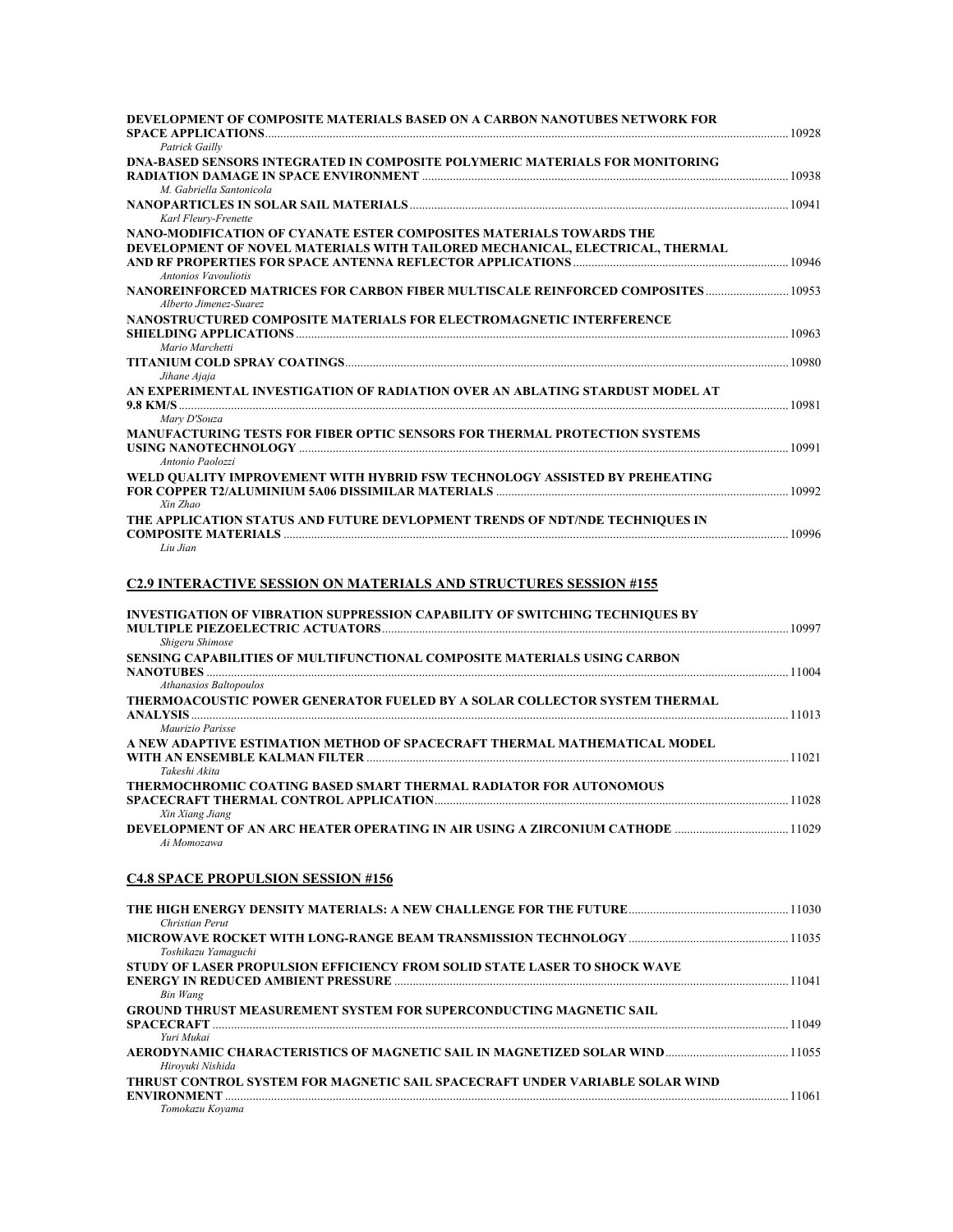| <b>PROGRESS IN REVOLUTIONARY PROPULSION PHYSICS</b> | 11069 |
|-----------------------------------------------------|-------|
| Marc G. Millis                                      |       |
| <b>GRAVITY LENS MAPPING MISSION</b>                 | 11079 |
| Roger X. Lenard                                     |       |

# **D2.9 COMMERCIAL HUMAN SPACEFLIGHT SAFETY SESSION #157**

| <b>Charles Lauer</b>                                                                                                                       |       |
|--------------------------------------------------------------------------------------------------------------------------------------------|-------|
|                                                                                                                                            | 11092 |
| George Whitesides                                                                                                                          |       |
| William R. Claybaugh II                                                                                                                    |       |
| Christophe Chavagnac                                                                                                                       |       |
| Jean-Bruno Marciaca<br>THE CHALLENGES OF COMMERCIAL HUMAN SPACEFLIGHT SAFETY: A REGULATOR'S<br><b>PERSPECTIVE</b>                          | 11125 |
| <b>Richard Crowther</b><br><b>COMMERCIAL HUMAN SPACE FLIGHT SAFETY REGULATIONS: FEDERAL AVIATION</b>                                       |       |
| John Sloan                                                                                                                                 | 11129 |
| <b>OPERATING COMMERCIAL SPACE TOURISM VEHICLES FROM SWEDEN - REGULATORY</b><br><b>CHALLENGES</b><br>Mattias Abrahamsson                    | 11136 |
| AN APPLICATION OF FIELDED HARDWARE RELIABILITY DATA TO RELIABILITY THEORY FOR<br><b>THE SPACE TRANSPORTATION SYSTEM.</b><br>Manfred Kolmar | 11139 |

### **D4.4 SPACE ELEVATORS AND TETHERS SESSION #158**

| Akira Tsuchida                                                                                 |       |
|------------------------------------------------------------------------------------------------|-------|
| Mohammad J. Mashayekhi                                                                         |       |
| Morihiro Okada                                                                                 |       |
| WIRELESS POWER TRANSFER TO A MOVING VEHICLE: EXPLORATIONS WITH THE KANSAS CITY<br>Martin Lades |       |
| Rvotaro Ohkawa                                                                                 |       |
| Radu Rugescu                                                                                   |       |
| <b>GEOSTATIONARY STATION KEEPING CONTROL OF A SPACE ELEVATOR DURING INITIAL CABLE</b>          | 11168 |
| Noboru Takeichi<br>Akira Tsuchida                                                              |       |
| Satoshi Iwase                                                                                  |       |
| Peter A. Swan                                                                                  |       |

# **E1.7 SPACE WORKFORCE DEVELOPMENT – CHALLENGES AND OPPORTUNITIES SESSION #159**

| William H. Gerstenmaier                                                     |  |
|-----------------------------------------------------------------------------|--|
|                                                                             |  |
| Mazlan Othman                                                               |  |
| <b>IMPLEMENTATION OF A NASA EDUCATION WORKFORCE DEVELOPMENT INITIATIVE:</b> |  |
| TRANSITIONING A HIGH-PERFORMING AND DIVERSE STUDENT POOL INTO THE SPACE     |  |
|                                                                             |  |
| Mabel J. Matthews                                                           |  |
|                                                                             |  |
| Rishi Sharda                                                                |  |